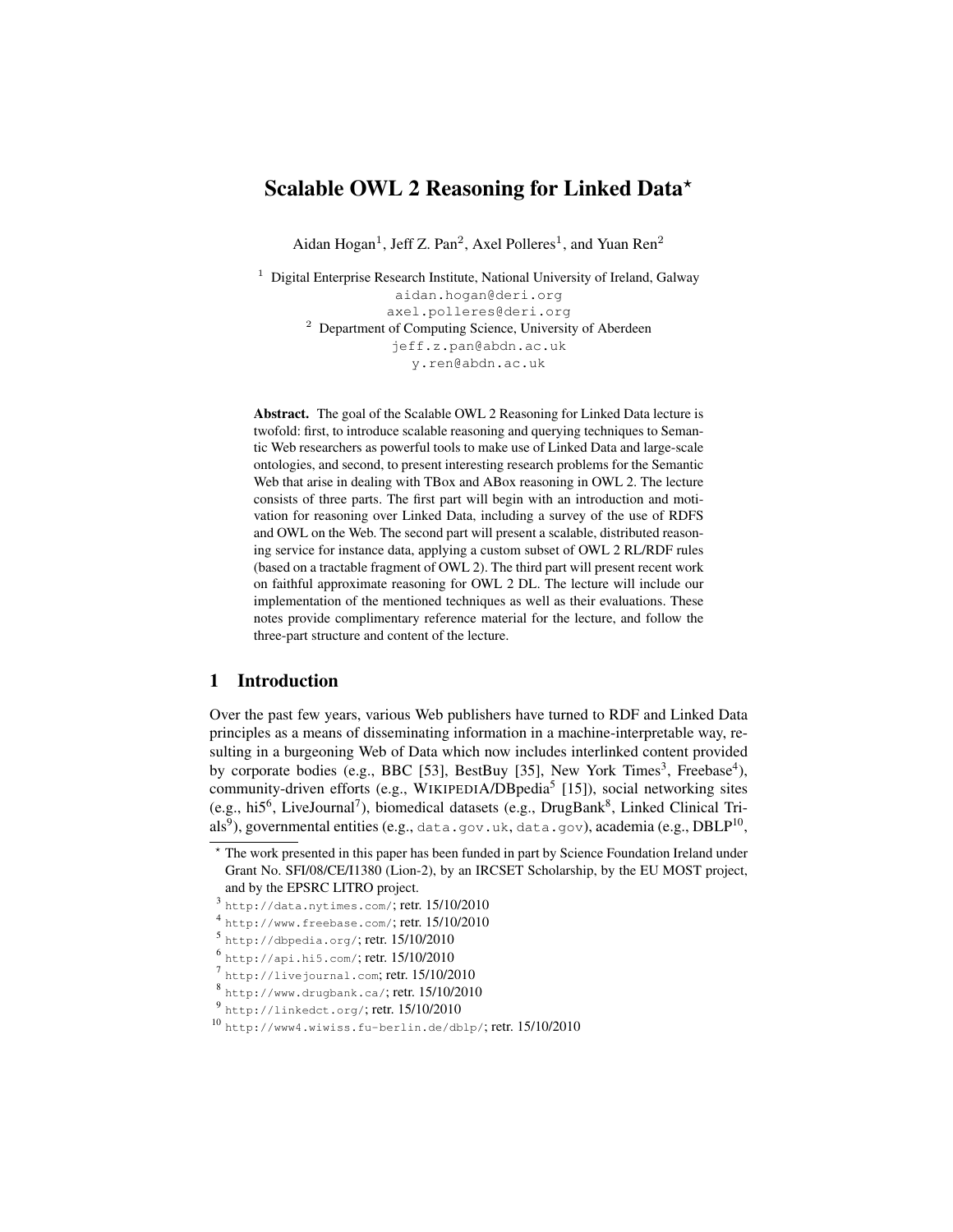UniProt<sup>11</sup>), as well as some esoteric corpora (e.g., Poképédia<sup>12</sup>, Linked Open Numbers<sup>13</sup> [91]). See http://lod-cloud.net (retr. 15/10/2010) for Cyganiak and Jentzsch's Linked Open Data cloud diagram which illustrates the datasets comprising the current (and past) Web of Data. As such, there now exists a rich vein of heterogeneous, structured and interlinked data on the Web. (*Please see [2] in these proceedings for extensive introduction and general discussion relating to Linked Data and the Web of Data; herein, we focus on reasoning issues.*)

Linked Data's successes are perhaps due to its bottom-up approach to bootstrapping Semantic *Web* publishing, best epitomised by the Linked Data 5-star scheme which can be summarised as follows:

- $\star$  PUBLISH DATA ON THE WEB UNDER AN OPEN LICENSE
- $\star\star$  PUBLISH STRUCTURED DATA
- \*\*\* USE NON-PRIORIETARY FORMATS
- \*\*\*\* USE URIS TO IDENTIFY THINGS
- ? ? ? ? ? LINK YOUR DATA TO OTHER DATA

### —paraphrased from [10]

Here, each additional star is promoted as representing a tangible, incremental step towards increasing the potential reusability and interoperability of the publishers' data.<sup>14</sup> As part of this bottom-up approach, Linked Data downplays higher levels of the traditional Semantic Web stack, viz., *ontologies*, *logic*, *proof*, *trust* and *cryptography* [34]. One may note that many of these layers relate to reasoning in one form or another, where—as we will discuss in the next section—the reasoning research literature (and arguably, the RDFS and OWL standards) have often focussed on scenarios and goals orthogonal to the Linked Data use-case.

Still, the original challenges envisaged for the traditional Semantic Web are now being realised on the Web of Data: consumers wishing to process data offered by many different publishers will encounter problems with respect to integrating and making meaningful use of the resulting corpus. In fact, as we will see, Linked Data publishers already use lightweight subsets of the RDFS and OWL standards to provide "mappings" which help consumers overcome this problem of heterogeneity; thereafter, we argue that many Linked Data consumers (will) often need some lightweight forms of reasoning when dealing with heterogeneous Linked Data sourced from different domains. Looking further into the future, the demand for more and more expressive reasoning services—which allow further machine automation of typical Web tasks—is bound to grow.

Along these lines, herein we give an overview of the state-of-the-art with respect to Linked Data reasoning. In particular, we present the following discussion:

<sup>11</sup> http://www.uniprot.org/; retr. 15/10/2010

<sup>12</sup> http://www.pokepedia.net/; retr. 15/10/2010

<sup>13</sup> http://km.aifb.kit.edu/projects/numbers/; retr. 15/10/2010

<sup>14</sup> Please see http://lab.linkeddata.deri.ie/2010/star-scheme-by-example/ (retr. 2011/01/22) for the rationale behind these stars. Note that although the final star does not explicitly mention Linked Data or RDF, use of these technologies is implied.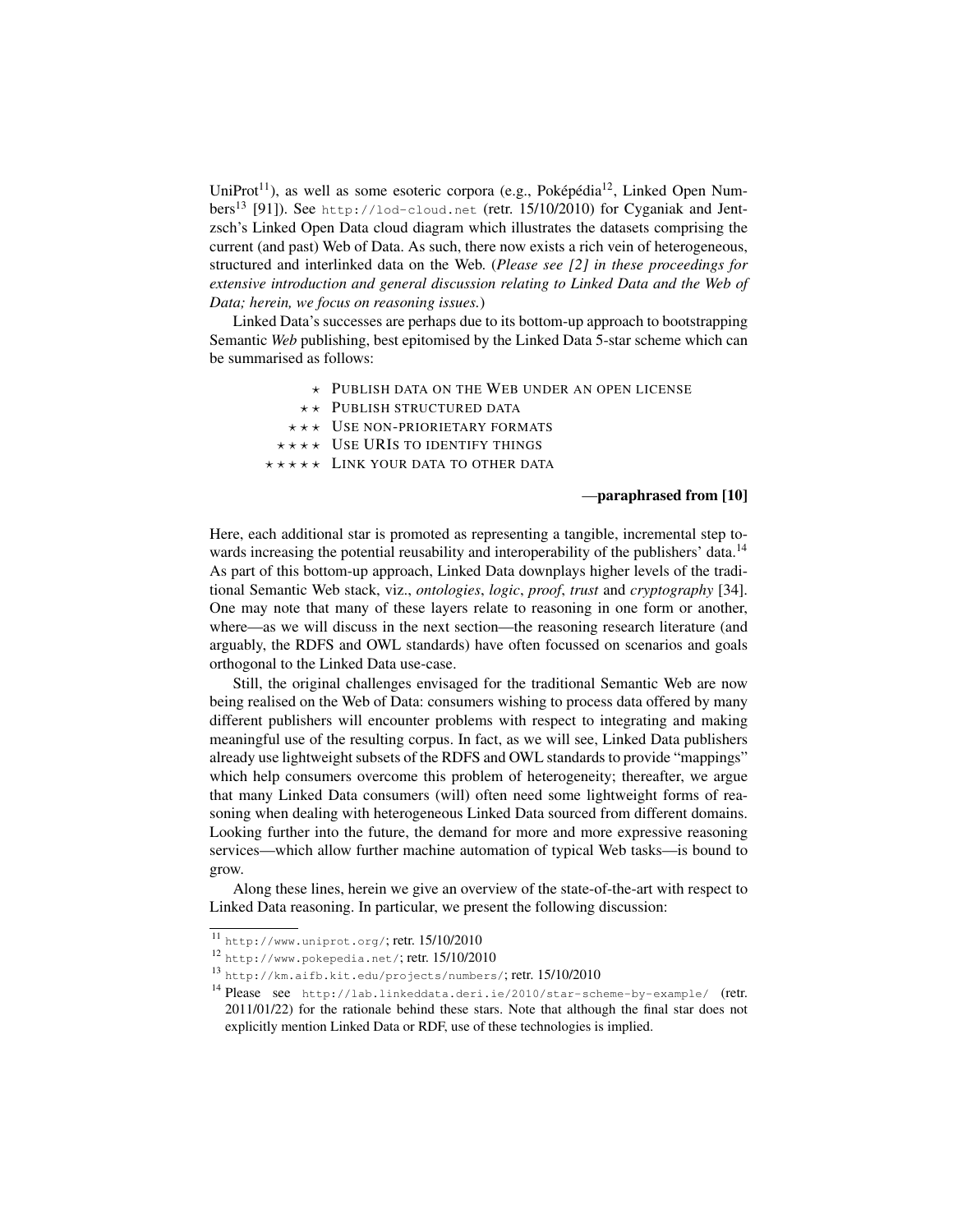– we begin in § 2 by motivating reasoning in the context of Linked Data, presenting some concrete use-cases, and discussing the use of the RDFS and OWL standards on the Web of Data.

We then detail two complementary reasoning approaches which may be applicable in such scenarios:

- in § 3, we look at SAOR: a lightweight, pragmatic rule-based materialisation engine which applies a scalable subset of OWL 2 RL/RDF, is designed to operate over a cluster of commodity hardware in a distributed setting with little or no coordination between machines, and conservatively discards terminological knowledge given by unverifiable sources;
- in § 4, we describe a system for performing approximative, but relatively expressive TBox reasoning with respect to OWL 2 DL, where  $\mathcal{SROLQ}$  ontologies are simplified into  $\mathcal{EL}^{++}$ , and where the approximate representation is then classified using scalable techniques which typically demonstrate high recall when compared with the non-approximative classification.

The rule-based reasoning described in § 3 offers linear scalable with respect to assertional (instance) data, but is rather inexpressive, especially when dealing with terminological knowledge; this approach is well-suited to lightweight reasoning over the large amounts of assertional knowledge which constitute the bulk of RDF data found on the Web. Conversely, the approximative reasoning of § 4 offers expressive PTIME-complete reasoning over terminological knowledge, but is still a memory-based approach; this approach is well-suited to expressive reasoning over the smaller amounts of terminological knowledge found on the Web.

In summary, we aim to provide the reader with insights into why Linked Data reasoning is useful, what the use-cases are, what the main challenges are, how RDFS and OWL are being used on the Web, and what techniques can be used to realise reasoning in such scenarios.

# 2 Linked Data: RDFS, OWL and Reasoning

We begin this section by highlighting three potential problems faced by consumers of Linked Data; for each problem, we present a motivating example which helps illustrate why we believe that Linked Data needs reasoning (§ 2.1). Thereafter, we discuss what kind of reasoning is possible over Linked Data where we look at the use of RDFS and OWL on the Web of Data (§ 2.2). Finally, we give a brief overview of how Linked Data reasoning can be realised  $(\S 2.3)$  before moving onto the concrete proposals for reasoning systems in the later sections.

Note that throughout this section, we present examples and analyses extracted from a real-world Linked Data corpus of 1.118 billion quadruples (965 million unique triples) extracted from 3.985 million RDF/XML documents through an open-domain crawl conducted in May 2010. The corpus consists of data from 783 different pay-level domains (direct subdomains of top-level domains, such as dbpedia.org), and thus represents a domain-agnostic *sample* of the Web of Data. We refer the reader to [39, § 4] for more details on this dataset.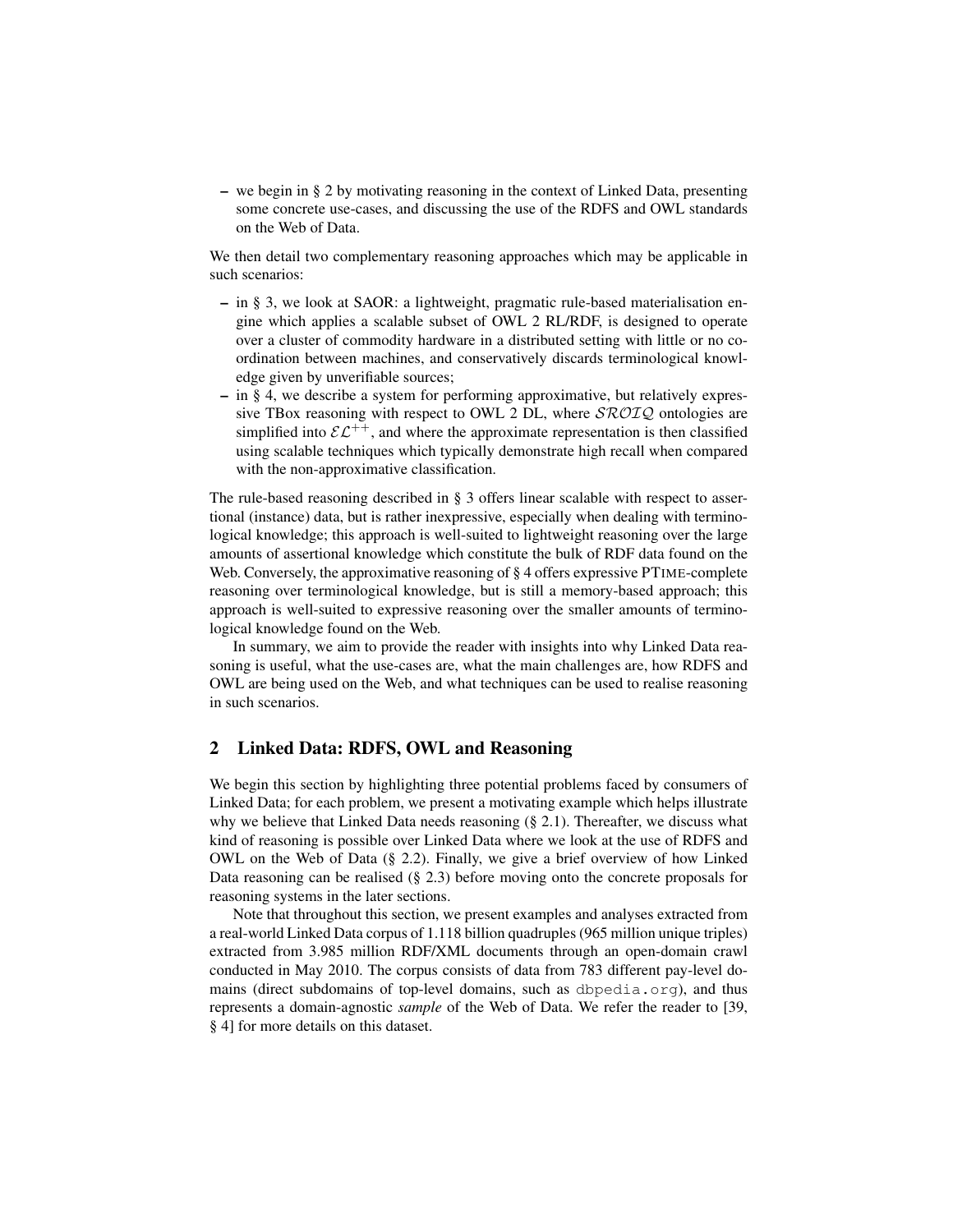#### 2.1 Why does Linked Data need reasoning?

We begin by introducing three potential problems faced by consumers of Linked Data which can be addressed through reasoning techniques:

- 1. heterogeneity in terminology;
- 2. heterogeneity in naming resources;
- 3. contradictions given by inconsistency.

Heterogeneity in terminology To enable interoperability and subsequent data integration, Linked Data literature encourages reuse of URIs—particularly those referential to classes and properties (schema-level *terminology*)—across data sources: in the ideal case, a Linked Data consumer can perform a simple (RDF-)merge of datasets, where consistent use of terminology ensures that resources are described uniformly and thus can be accessed and queried uniformly. Although this ideal is achievable in part by community agreement and self-organising phenomena such as preferential attachment [6] whereby, for example, the most popular classes and properties would become the defacto consensus and thus more widely used—given the ad-hoc decentralised nature of the Web, complete and appropriate agreement upon the broad spectrum of terminology needed to fully realise the Web of Data is probably infeasible.

Instead, Linked Data publishers may use different but analogous terminology to describe their data: competing vocabularies may offer different levels of granularity or expressivity more suitable to a given publisher's needs, may be popular at different times or within different communities, etc. For example, one publisher may chose the property foaf:maker whereas another publisher may chose the property dc:creator, where both properties serve the same purpose. Publishers may not only choose different vocabularies, but may also choose alternate terms within a given vocabulary to model analogous information. For example, vocabularies may offer pairs of *inverse properties*—e.g., foaf:made/foaf:maker—which poses the publisher with two options for stating the same information. Further still, Linked Data best-practices encourage publisher to "cherry-pick" different vocabularies, choosing a heterogeneous "bag of terms" to describe their data [14].

This becomes a significant obstacle for applications consuming a sufficiently heterogeneous corpus: for example, queries posed against the data must emulate the various terminological permutations possible to achieve (more) complete answers. Here, we take the motivating example of a simple query described in prose as:

#### *What are the webpages related to* **ex:resource***?*

Knowing that the property foaf:page is commonly used in Linked Data to define the relationship from resources to the documents somehow concerning them, we can formulate a simple structured query in SPARQL [73]—the W3C standardised RDF query language—as given in Listing 1. (*Please see [24] in these proceedings for an introduction to SPARQL, and further discussion on combining RDFS and OWL entailment with SPARQL.*)

However, within Linked Data, there exist various other, more fine-grained properties for relating a resource to specific types of pages—these properties are not only given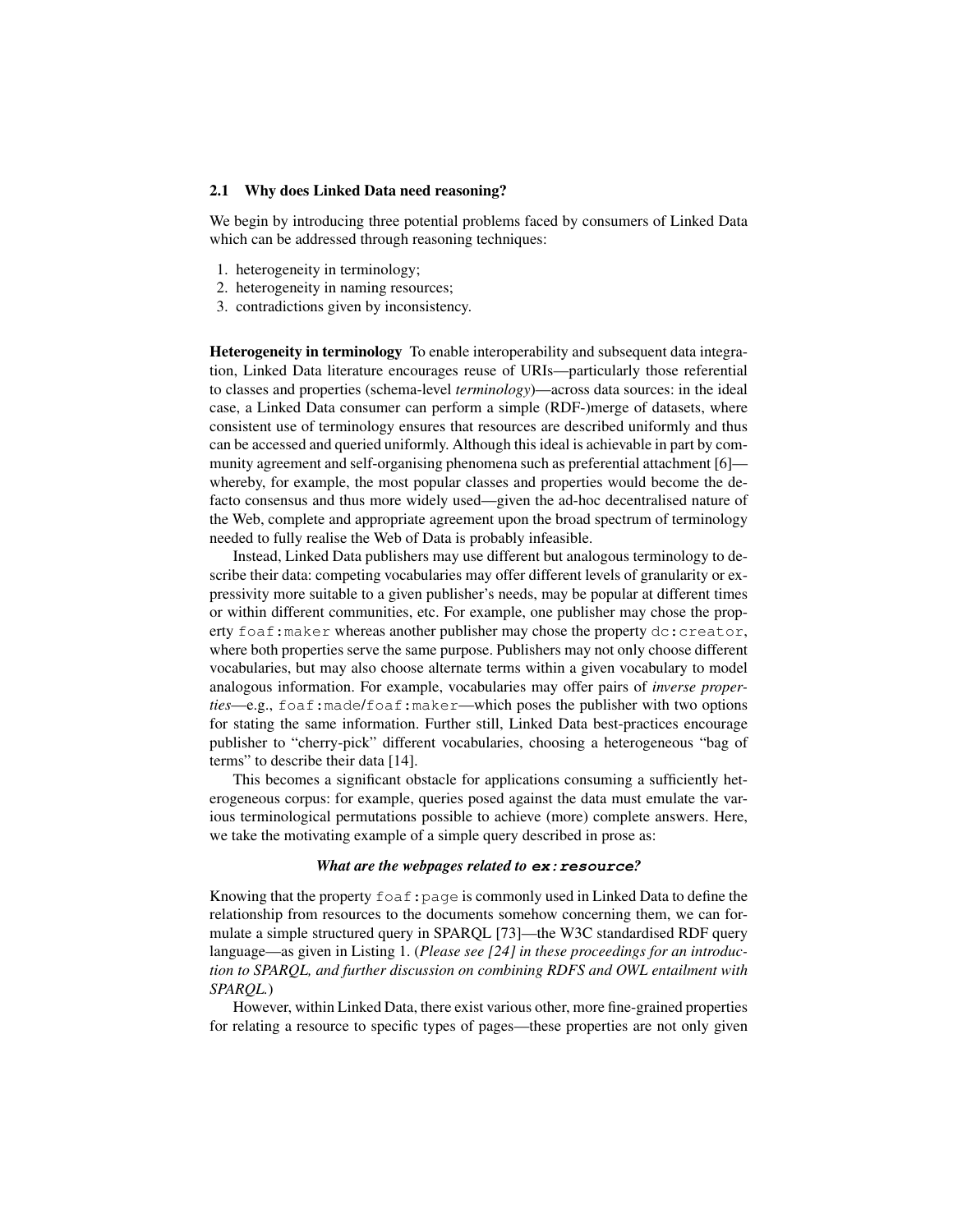**Listing 1.** Simple query for all pages relating to  $\mathsf{ex:}$  resource

SELECT ?page WHERE { ex:resource foaf:page ?page . }

by FOAF, but also by remote vocabularies. Thus, to ensure more complete answers, the SPARQL query must use disjunction (UNION clauses) to reflect the possible triples which may answer the query; we give such an example in Listing 2 involving properties we found in our one-billion-triple Linked Data corpus, where we additionally annotate each pattern with the total number of triples found in our corpus for the respective predicate; this gives a *rough* indicator of the relative likelihood of finding additional answers with each additional pattern (prefix values are enumerated in Appendix B).

Not only is the resulting query much more cumbersome to formulate, but it also requires a much more in-depth knowledge of the various vocabularies in the corpus. In reality, people querying the data will often end up omitting many (if not all) of the UNION clauses and simply accept partial results, perhaps only querying for those properties they know about. Similar (albeit less convincing) examples can be shown for classes. Considering that the highlighted example might only be one part of a much larger query, the inherent difficulties in "adequately" querying a heterogeneous corpus of Linked Data become clear.<sup>15</sup>

One possible solution to ease the burden on consumers (and one *sometimes* promoted in the Linked Data community) is for publishers to provide some redundancy in their data, and explicitly repeat the same information in whatever different ways they foresee would be useful to consumers. Taking such a publishing pattern to its extremes, to express that the person Tim Berners-Lee (whose known URI is  $t$  imblfoaf:i) has the homepage  $\text{timblfoaf:hp}$ , a publisher might explicitly state the following set of triples:

```
timblfoaf:i foaf:homepage timblfoaf:hp ;
             foaf:isPrimaryTopicOf timblfoaf:hp ;
             foaf:page timblfoaf:hp .
timblfoaf:hp foaf:primaryTopic timblfoaf:i ;
             foaf:topic timblfoaf:i .
```
thus covering all possible ways in which the data could be queried or otherwise consumed. However, clearly such a pattern would not be sustainable as the number of publishers grows, as the amount of data grows, and as the variety of relevant vocabularies and terms grows.

Thus, we propose that Linked Data needs some means of translating assertional data between different terminology, allowing for consumers to enjoy the same answers

<sup>&</sup>lt;sup>15</sup> Of course, this problem of *heterogeneity* is not purely specific to SPARQL querying, but likewise extends to many other consumer applications or techniques operating over a corpus of Linked Data.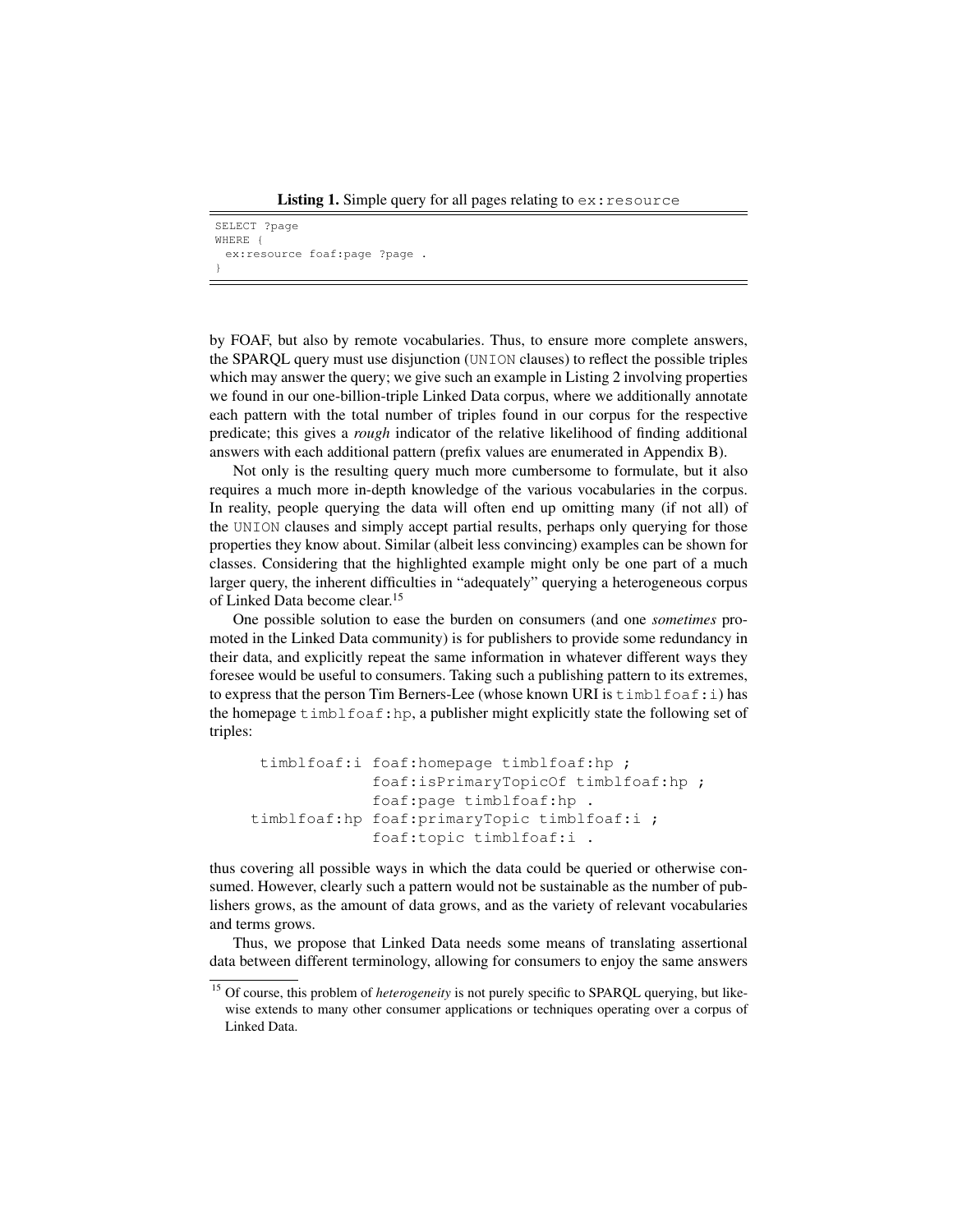Listing 2. Extended query for all pages relating to ex: resource

| SELECT ?page<br>WHERE {                             |             |
|-----------------------------------------------------|-------------|
| { ex:resource foaf:page ?page . }                   | #4,923,026  |
| UNION { ex:resource foaf:weblog ?page . }           | #10,061,003 |
| UNION { ex: resource foaf: homepage ?page . }       | #9,522,912  |
| UNION { ?page foaf:topic ex:resource . }            | #6,163,769  |
| UNION { ?page foaf: primaryTopic ex: resource . }   |             |
|                                                     | #3,689,888  |
| UNION { ex: resource mo: musicbrainz ?page . }      | #399,543    |
| UNION { ex:resource foaf:openid ?page . }           | #100,654    |
| UNION { ex:resource foaf:isPrimaryTopicOf ?paqe . } | #92,927     |
| UNION { ex: resource mo: wikipedia ?page . }        | #55,228     |
| UNION { ex: resource mo: myspace ? page . }         | #28,197     |
| UNION { ex: resource po: microsite ?page . }        | #15,577     |
| UNION { ex: resource mo: amazon_asin ?page . }      | #14,790     |
| UNION { ex: resource mo: imdb ?page . }             | #9,886      |
| UNION { ex:resource mo:fanpage ?page . }            | #5, 135     |
| UNION { ex: resource mo: biography ?page . }        | #4,609      |
| UNION { ex: resource mo: discogs ? page . }         | #1,897      |
| UNION { ex:resource rail:arrivals ?page . }         | #347        |
| UNION { ex: resource rail: departures ?page . }     | #347        |
| UNION { ex:resource mo:musicmoz ?page . }           | #227        |
| UNION { ex: resource mo: discography ?page . }      | #195        |
| UNION { ex: resource mo: review ? page . }          | #46         |
| UNION { ex: resource mo: freedownload ?page . }     | #37         |
| UNION { ex: resource mo: mailorder ?page . }        | #35         |
| UNION { ex: resource mo: licence ?page . }          | #28         |
| UNION { ex: resource mo: paiddownload ? page . }    | #13         |
| UNION { ex:resource foaf:tipjar ?page . }           | #8          |
| UNION { ex:resource doap:homepage ?page . }         | #1          |
| UNION { ex: resource doap: old-homepage ?page . }   | #1          |
| UNION { ex: resource mo: download ?page . }         | #0          |
| UNION { ex: resource mo: event_homepage ?page . }   | #0          |
| UNION { ex: resource mo: free_download ?page . }    | #0          |
| UNION { ex:resource mo:homepage ?page . }           | #0          |
| UNION { ex: resource mo: paid_download ? page . }   | #0          |
| UNION { ex:resource mo:preview_download ?page . }   | #0          |
| UNION { ex: resource mo: olga ?page . }             | #0          |
| UNION { ex:resource mo:onlinecommunity ?page . }    | #0          |
| UNION { ex: resource plink: addFriend ?page . }     | #0          |
| UNION { ex: resource plink: atom ? page . }         | #0          |
| UNION { ex: resource plink: content ?page . }       | #0          |
| UNION { ex:resource plink:foaf ?page . }            | #0          |
| UNION { ex:resource plink: profile ?page . }        | #0          |
| UNION { ex: resource plink: rss ? page . }          | #0          |
| UNION { ex: resource xfn: mePage ?page . }          | #0          |
|                                                     |             |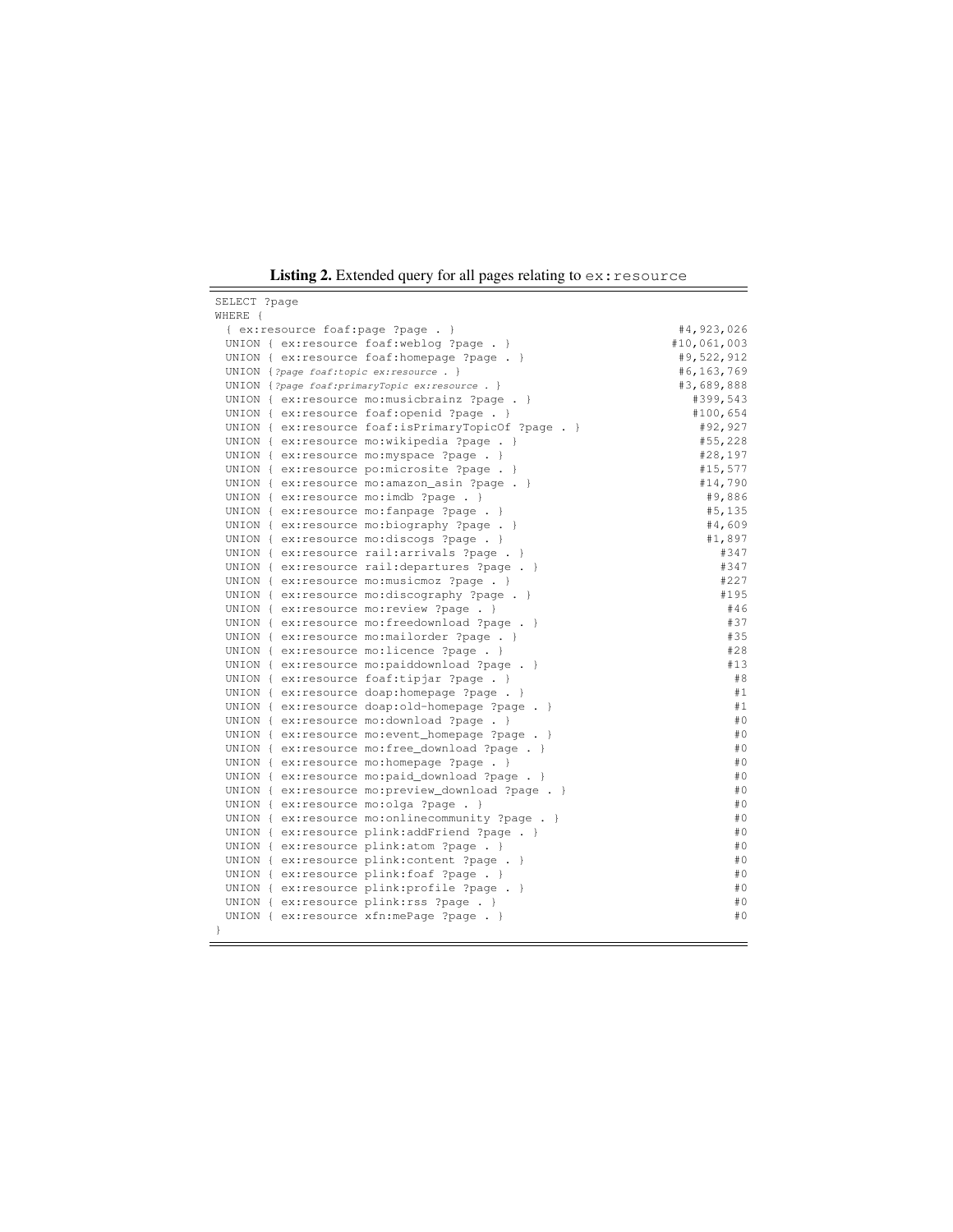for the simple query in Listing 2 as if they had formulated and asked the extended query given in Listing 1 (or, as if publishers had gone to the bother of publishing and maintaining redundant data in all pertinent terminological combinations).

Of course, the Linked Data community are not oblivious to these problems. Vocabulary maintainers commonly publish machine-interpretable RDFS and OWL definitions of their local terms, as well as mappings to related terms in remote vocabularies. In fact, since  $f \circ af :paq \in$  is relatively well-known within the Linked Data community, all of the properties appearing in the example extended query are (possibly indirectly) related to foaf:page using RDFS and OWL connectives in their respective vocabularies: all properties referenced in Listing 2 are chosen on the basis that they are directly or indirectly related to foaf:page by rdfs:subPropertyOf or owl:inverse-Of, where relations using these properties can be used to infer  $f$ oaf:page answers —note that we italicise patterns for properties which have an *inverse* (sub-)relation to foaf:page in Listing 2. (We will look in more detail at the use of RDFS and OWL within Linked Data later in § 2.2.)

Thus, given these ad-hoc mappings provided by the Linked Data publishers themselves, we have the necessary formal knowledge to be able to answer the former simple query with all of the answers given by the latter elaborate query. In order to exploit this knowledge and realise this goal in the general case, we require some form of *reasoning*.

Heterogeneity in naming resources A similar problem is posed by the lack of agreement on identifiers assigned to assertional resources. Complete agreement upon a single URI for each possible resource of interest is unrealistic, and would require either a centralised naming registry to corroborate name proposals, or agreement upon some universal bijective naming scheme compatible with any arbitrary resource. Aside from feasibility, having one agreed-upon URI to identify each resource may not even be desirable, and would in fact contradict one of the core Linked Data principles: that URIs should be made *dereferenceable* such that when a HTTP lookup is performed, useful information should be returned (in RDF) [34]. A URI can only dereference to a single document, and thus if there were a one-to-one relationship bewteen resources and URIs, the description of individual resources would be in the control of individual publishers who mint the pertinent URI. Instead, Linked Data best-practices often encourage minting novel, locally dereferenceable URIs for resources, even if legacy compatible URIs are (somehow) known. Finally, many publishers (esp. older FOAF exporters) may forego using URIs at all, instead using default blank-nodes to "identify" resources.

Thus, we can expect resources to be identified using different naming schemes, or worse still—to be represented as blank-nodes. Thus, the total knowledge contribution on that resource is fractured by the disparity in naming across sources. Consumers of such a corpus may struggle to achieve complete answer for their queries; again, consider a simple example query:

### What are the webpages related to Tim Berners-Lee?

Knowing that Tim uses the URI  $\text{timblfoaf}:i$  to refer to himself in his personal FOAF profile document, and again knowing that the property foaf: page defines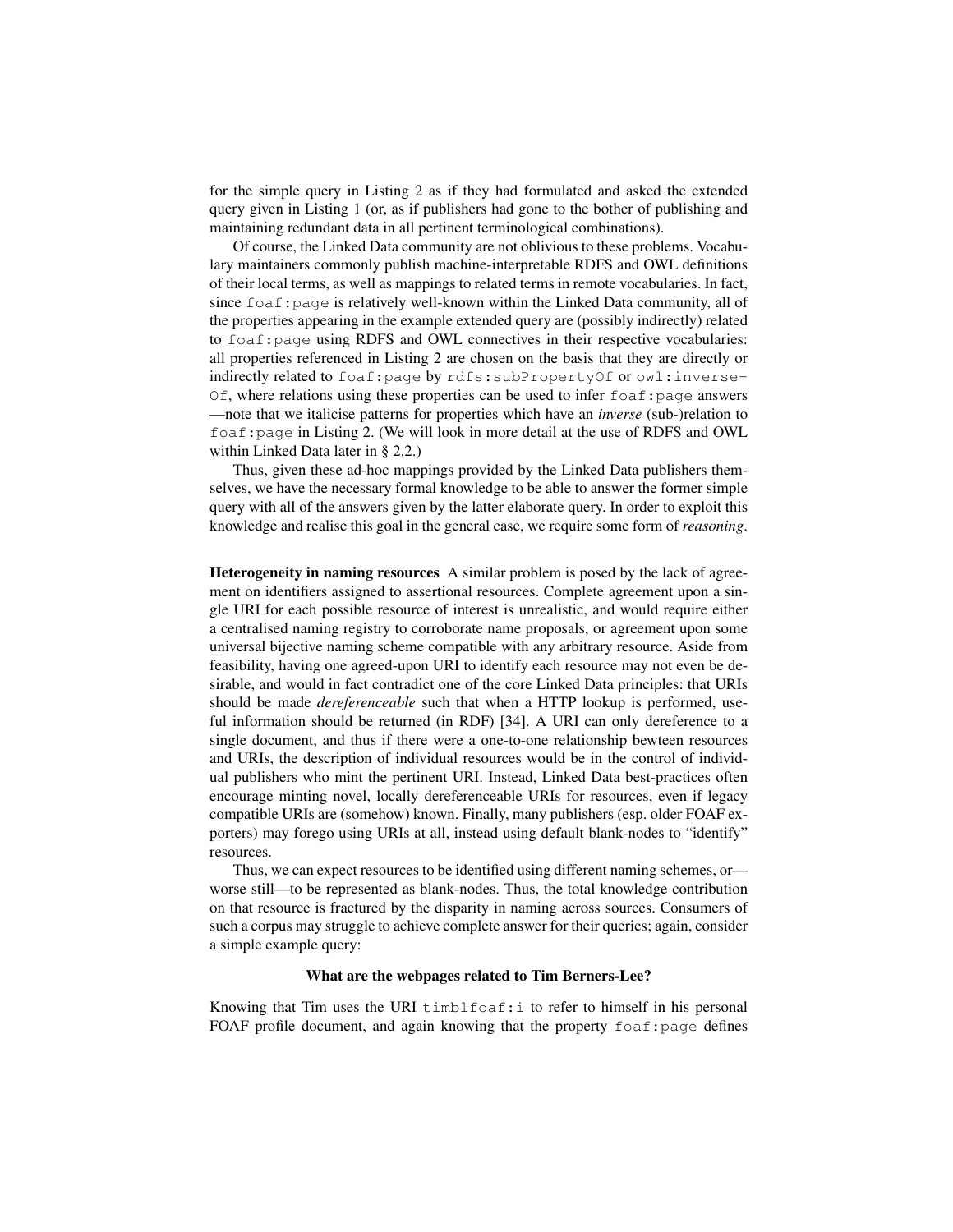the relationship from resources to the documents somehow concerning them, we can formulate the SPARQL query given in Listing 3.

Listing 3. Simple query for pages relating to Tim Berners-Lee

```
SELECT ?page
WHERE {
 timbl\-foaf:\-i foaf:page ?page .
}
```
However, other publishers use different URIs to identify Tim, where to get more complete answers across these naming schemes, the SPARQL query must (as per the previous example) use disjunctive UNION clauses for each known URI; we give an example in Listing 4 using identifiers from a recent Linked Data corpus (see Appendix B for prefix mappings), where we see disparate URIs not only across data publishers, but also within the same namespace. Thus (again), the expanded query quickly becomes extremely cumbersome. Combined with the terminological permuations for foaf: page exemplified earlier, this query again illustrates the difficulties posed to consumers of Linked Data.

Again, one possible solution would be to encourage publishers to provide redundant data for all commonly known URIs of the given resource, but as before, this again becomes infeasible as Linked Data diversifies and expands.

Consequently, we propose that Linked Data needs some means of (i) *resolving coreferent identifiers* which signify the same thing; (ii) *handling coreferent identifiers* such that consumers can access and process a heterogeneous corpus as if (more) complete agreement on identifiers was present. Without this, the information about all resources in the Linked Data corpus will be fractured across naming schemes, and a fundamental goal of the Web of Data—to attenuate the traditional barriers between data publishers—will be compromised.

Again, Linked Data publishers acknowledge and take steps to counter-act such problems and help consumers. Firstly, in [14,  $\S$  6], Bizer et al. state that  $\circ \text{wt}$ : sameAs should be used to interlink coreferent resources in remote datasets:

*"It is common practice to use the owl:sameAs property for stating that another data source also provides information about a specific non-information resource."*

# $-$ [14, § 6]

Thus, the  $\text{owl:}\text{sameAs}$  property can be used to relate locally defined (and ideally dereferenceable) identifiers to external legacy identifiers which signify the same thing. This approach offers two particular advantages: (i) publishers can define an ad-hoc local naming scheme for their resources—thus reducing the initial inertia for Linked Data publishing—and thereafter, incrementally provide mappings to external coreferent identifiers as desirable; (ii) multiple dereferenceable identifiers can implicitly provide alternative sources of information for a given resource, useful for discovery.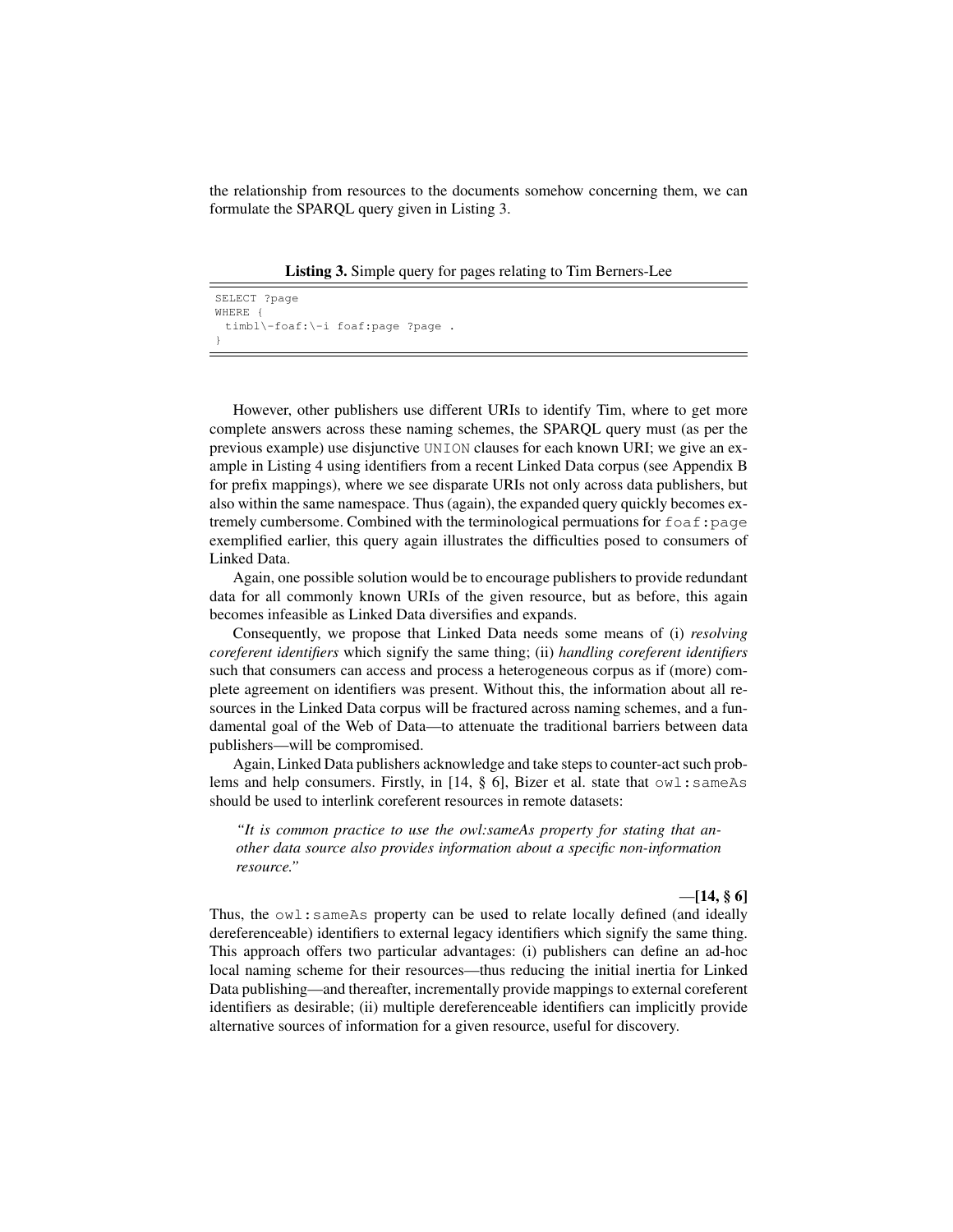Listing 4. Extended query for pages relating to Tim Berners-Lee (sic.)

| SELECT ?page |                                                                              |
|--------------|------------------------------------------------------------------------------|
| WHERE {      |                                                                              |
|              | UNION { $\text{timbl}\text{-foaf:}\text{-i foaf:}\text{page }?\text{page }.$ |
|              | UNION { identicauser: 45563 foaf: page ? page . }                            |
| UNION {      | dbpedia:Berners-Lee foaf:page ?page . }                                      |
| UNION {      | dbpedia:Dr. Tim Berners-Lee foaf:page ?page . }                              |
| UNION {      | dbpedia:Dr._Tim_Berners_Lee foaf:page ?page . }                              |
| UNION {      | dbpedia:Sir_Timothy_John_Berners-Lee foaf:page ?page . }                     |
| UNION {      | dbpedia:Tim-Berners_Lee foaf:page ?page . }                                  |
| UNION {      | dbpedia:TimBL foaf:page ?page . }                                            |
| UNION {      | dbpedia: Tim Berners-Lee foaf: page ? page . }                               |
|              | UNION { dbpedia: Tim_Bernes-Lee foaf: page ? page . }                        |
| UNION {      | dbpedia: Tim Bernes Lee foaf: page ? page . }                                |
| UNION {      | dbpedia:Tim_Burners_Lee foaf:page ?page . }                                  |
| UNION {      | dbpedia: Tim_berners-lee foaf: page ? page . }                               |
| UNION {      | dbpedia: Timbl foaf: page ? page . $\}$                                      |
| UNION {      | dbpedia:Timothy_Berners-Lee foaf:page ?page . }                              |
| UNION        | dbpedia:Timothy_John_Berners-Lee foaf:page ?page . }                         |
| UNION {      | yagor:Tim_Berners-Lee foaf:page ?page . }                                    |
| UNION {      | fb:en.tim berners-lee foaf:page ?page. }                                     |
| UNION {      | $fb:$ quid.9202a8c04000641f800000000003b0a foaf:paqe ?paqe . }               |
| UNION {      | swid:Tim_Berners-Lee foaf:page ?page . }                                     |
| UNION {      | dblpperson:100007 foaf:page ?page . }                                        |
| UNION {      | avtimbl:me foaf:page ?page . }                                               |
|              | UNION { bmpersons: Tim+Berners-Lee foaf: page ? page . }                     |
| .            |                                                                              |
| <sup>}</sup> |                                                                              |

Furthermore, OWL provides the class  $\text{owl:InvesterunctionalProperty:}$ properties contained within this class have values unique to a given resource—loosely, these can be thought of as *key* values where two resources sharing identical values for some such property are, by OWL semantics, coreferent. Along these lines, inversefunctional properties can be used in conjunction with existing identification schemes such as ISBNs for books, EAN·UCC-13 or MPN for products, MAC addresses for network-enabled devices, etc.—to bootstrap identity on the Web of Data within certain domains; such identification values can be encoded as simple datatype strings, thus bypassing the requirement for bespoke agreement or mappings between URIs. Similar other constructs are available in OWL for resolving coreference, such as  $\circ \text{wt}$ : FunctionalProperty, owl:maxCardinality, and owl:hasKey (the latter was introduced in the updated OWL 2 standard). Note that these OWL constructs require agreement on terminology—for example, agreement on a given property term to denote the ISBN attribute—without which, coreference cannot be established. (We will look in more detail at such use of OWL later in § 2.2.)

As per the previous examples, all of the identifiers given by the extended query in Listing 3 are linked (either directly or indirectly) by explicit  $\circ \text{wl}: \text{sameAs on the Web}$ of Data. Thus, we again have the necessary formal knowledge to be able to answer the former simple query with all of the answers given by the latter elaborate query. In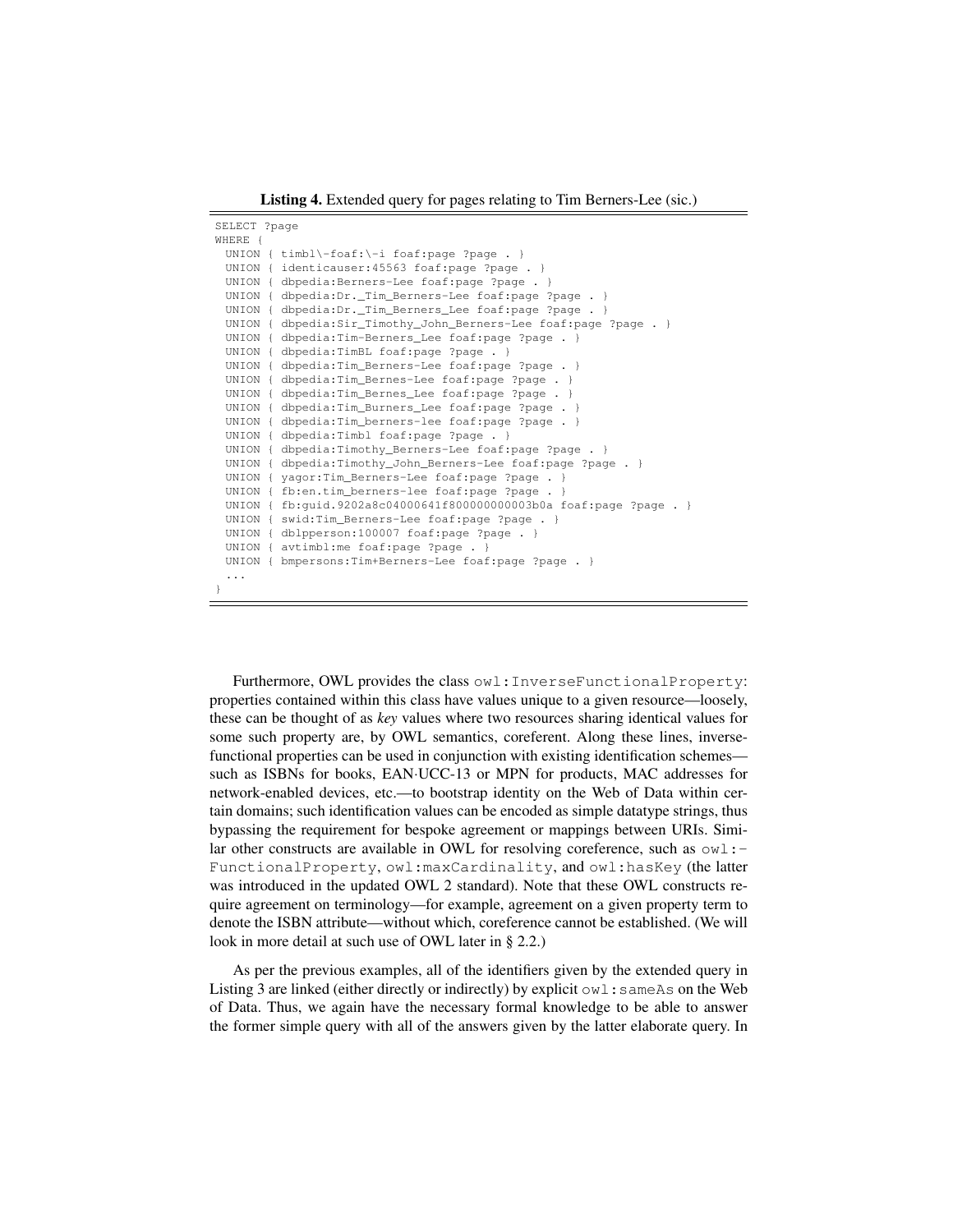order to exploit this knowledge and realise this goal in the general case, Linked Data consumers again require some form of *reasoning*.

Contradictions given by inconsistency A more speculative use-case for Linked Data relates to the identification and treatment of noisy data in the corpus as symptomised by inconsistency. Given that Linked Data and OWL operate under the Open World Assumption and without a Unique Name Assumption, OWL ontologies are not naturally suited to specifying constraints, particular those which check for missing information e.g., that all Persons have at least one parent—or which verify that a property has not been "overloaded" with too many values—e.g., that no Person has more than two biological parents. In the former case, the Open World Assumption (OWA) states that data should be assumed to be incomplete; in the latter case, the lack of a Unique Name Assumption (UNA) means that if a Person has three parents, one or more such values might (by default) be referring to the same real-world parent.

However, even with the OWA and without the UNA, OWL still provides some limited machinery for checking the validity of data, in the form of consistency checking. Consistency checking ensures that there are no formal conflicts in the presented data. With respect to Linked Data, the most prevalent forms of inconsistency stem from (i) lexically-invalid (aka. ill-typed) datatype literals: e.g., "true"ˆˆ<xsd:boolean>; and (ii) disjoint classes, where the OWL property  $\text{owl:}\text{disjointWith}$  can be used to relate two classes whose intersection is empty, and where it is inconsistent for a resource to be a member of both. In fact, inconsistency often occurs as the result of reasoning, where we provide a real-world example in Listing 5 caused as follows:

- 1. the FOAF vocabulary assigns the property foaf:knows the domain foaf:Person, defines the property foaf:homepage to be inverse-functional, and states that the classes foaf:Person and foaf:Organization are disjoint;
- 2. the W3C has a profile on the "identi.ca" micro-blogging platform, which uses foaf:knows to assert follower/followee relationships: in these data, the W3C is identified by the identicauser:48404 URI, is said to "know" various other users (such that it is entailed to be a foaf:Person), and is given the foaf: homepage <http://www.w3.org/>;
- 3. various sites state that the W3C is an foaf:Organization with the foaf: $$ homepage <http://www.w3.org/>.

Thus, we see an example of inconsistency caused by merging and performing inference over data collected from three different publishers. The entailment that the W3C is a person can, of course, be considered noise, where (in this case) the problem causes an inconsistency. Once inconsistencies are detected by way of reasoning, algorithms can be devised to repair such problems; for example, the claim that the W3C is a person can be removed since more sources claim it to be an organisation [39].

Repairing the inconsistencies present in a Linked Data corpus can thus improve the quality of the data by resolving formal conflicts (perhaps) based on analyses of the trustworthiness of the sources involved. However, we note that the granularity of consistency checking offered by OWL means that only a small subset of the noise in a dataset may be symptomised as inconsistency [39]. Note that OWL 2 has added numerous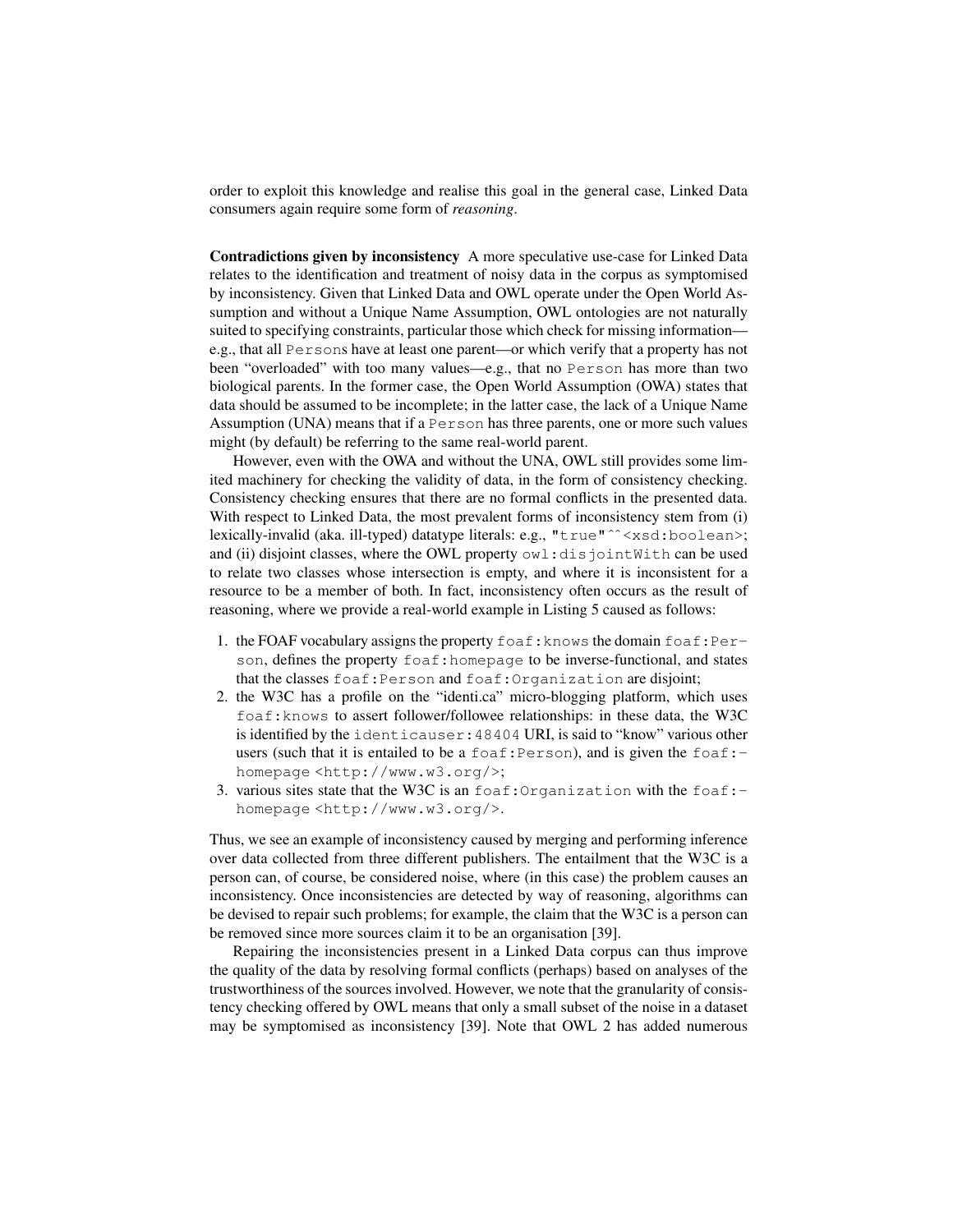more features which allow for performing consistency checks—e.g., owl:propertyDisjointWith, owl:AsymmetricProperty, owl:IrreflexiveProperty, etc.—but (as we will see in the next section) these features have yet to gain significant adoption on the Web.

| <b>Listing 5.</b> The W3C is inconsistent |  |  |
|-------------------------------------------|--|--|
|-------------------------------------------|--|--|

|   | # http://xmlns.com/foaf/spec (FOAF Vocabulary)                               |     |
|---|------------------------------------------------------------------------------|-----|
|   | foaf: Person owl: disjointWith foaf: Organization .                          | #1  |
|   | foaf: homepage a owl: InverseFunctionalProperty.                             | #2  |
|   | foaf: knows rdfs: domain foaf: Person.                                       | #3  |
|   | # http://identi.ca/w3c/foaf (W3C's identi.ca profile)                        |     |
|   | identicauser: 48404 foaf: knows ident\-ica\-user: \-45563.                   | #4  |
|   | identicauser: 48404 foaf: name "W3C".                                        | #5  |
|   | identicauser: 48404 foaf: homepage <http: www.w3.org=""></http:> .           | #6  |
|   |                                                                              |     |
|   | # Entailed by #2/#3 & OWL 2 RL/RDF rule prp-dom                              |     |
|   | identicauser: 48404 a foaf: Person.                                          | #7  |
|   |                                                                              |     |
|   | # http://data.semanticweb.org/organization/w3c/rdf (Sem. Web Dogfood Server) |     |
|   | sworg: w3c a foaf: Organization .                                            | #8  |
|   | sworq:w3c foaf:name "W3C".                                                   | #9  |
|   | sworg:w3c foaf:homepage <http: www.w3.org=""></http:> .                      | #10 |
|   |                                                                              |     |
|   | # Entailed by #6/#10 & OWL 2 RL/RDF rule prp-ifp                             |     |
|   | identicauser: 48404 owl: sameAs sworg: w3c .                                 | #11 |
|   | # Entailed by #7/#11 & OWL 2 RL/RDF rule eq-rep-s                            |     |
|   | sworg:w3c a foaf:Person.                                                     | #12 |
|   |                                                                              |     |
| # | Inconsistency entailed by #1/#8/#12 & OWL 2 RL/RDF rule cax-dw               |     |
|   |                                                                              |     |

#### 2.2 What reasoning does Linked Data need?

Having looked at some scenarios and motivating examples which help demonstrate why Linked Data might need reasoning, we now briefly survey the use of RDFS and OWL in our Linked Data corpus (see § 2) and thus present insights into the use of these standards on the Web of Data.

We acknowledge that presenting raw counts of the use of RDFS and OWL primitives in our corpus could be heavily influenced by a small number of documents which publish large amounts of schema data, or a small number of domains which publish many documents using these primitives [39]: in other words, a single (obscure) publisher could greatly influence such results. We thus also characterise such primitives in terms of the perceived *importance* of all documents using them. Borrowing from work presented in [32], we rank RDF documents in the corpus using the prominent PageRank links-analysis technique [71]: PageRank calculates a variant of the Eigenvector centrality of nodes (e.g., documents) in a graph: given the intuition of directed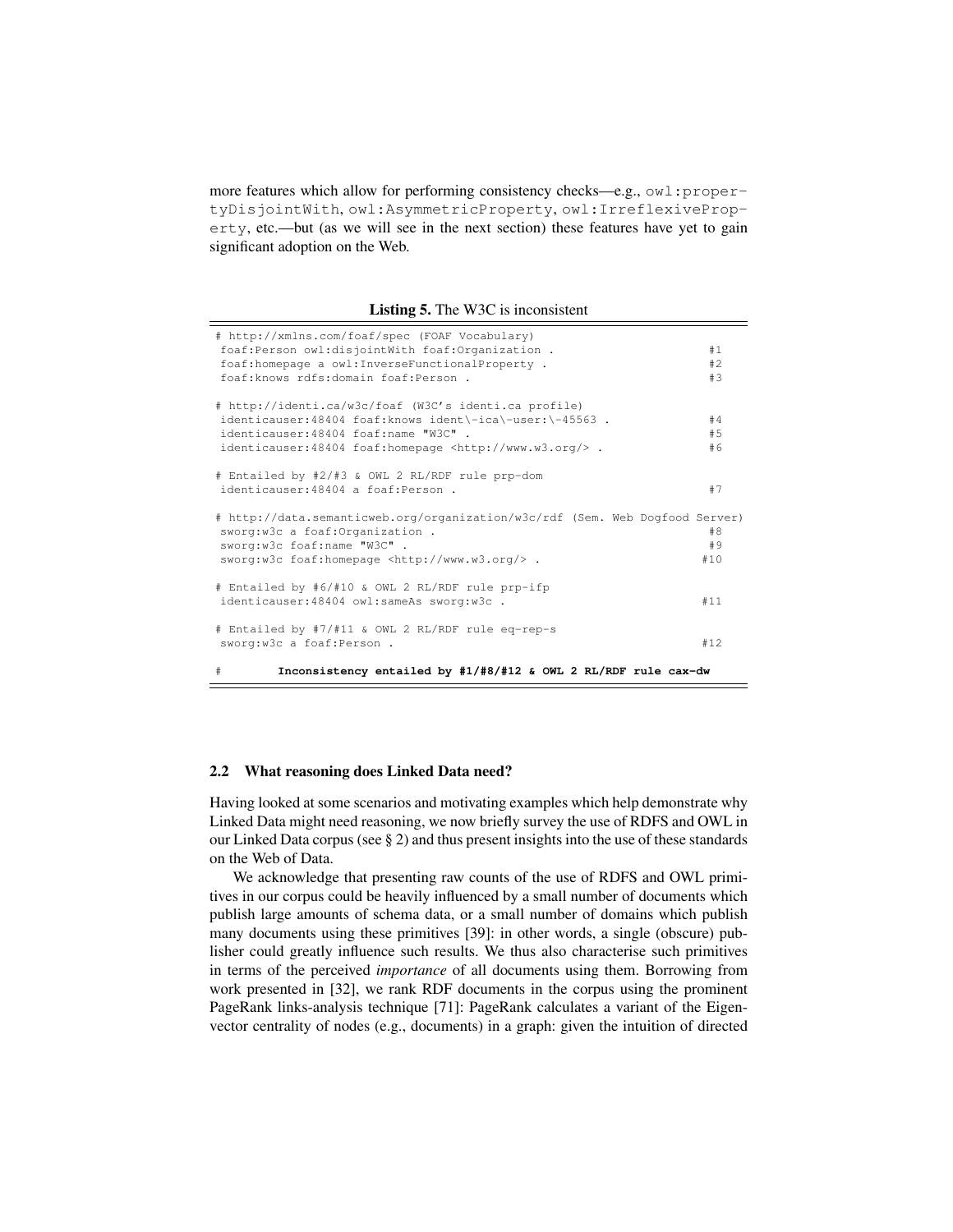| # Document                                                  | Rank    |
|-------------------------------------------------------------|---------|
| $1$  http://www.w3.org/1999/02/22-rdf-syntax-ns             | 0.112   |
| $2$  http://www.w3.org/2000/01/rdf-schema                   | 0.104   |
| $3$  http://dublincore.org/2008/01/14/dcelements.rdf        | 0.089   |
| $4$  http://www.w3.org/2002/07/owl                          | 0.067   |
| $5$  http://www.w3.org/2000/01/rdf-schema-more              | 0.045   |
| $6$  http://dublincore.org/2008/01/14/dcterms.rdf           | 0.032   |
| 7 http://www.w3.org/2009/08/skos-reference/skos.rdf         | 0.028   |
| $8$  http://www.w3.org/2003/g/data-view                     | 0.014   |
| 9http://xmlns.com/foaf/spec/                                | 0.014   |
| 10 http://www.w3.org/2000/01/combined-ns-translation.rdf.fr | 0.010   |
| 73 http://www.w3.org/People/Berners-Lee/card                | 2.55E-4 |
| 116 http://www.w3.org/2006/03/wn/wn20/schemas/wnfull.rdfs   | 1.65E-4 |
| $120$  http://www.w3.org/2006/time                          | 1.60E-4 |
| 150 http://motools.sourceforge.net/timeline/timeline.rdf    | 1.25E-4 |
| 337 http://rdf.geospecies.org/ont/geospecies                | 5.24E-5 |

Table 1. Top ten ranked documents and other notable ranks

links as "positive votes", the resulting scores help characterise the relative prominence of particular nodes on the Web. For more information on this ranking scheme, we refer the reader to [39]; here we focus on the results. Table 1 presents the top ten ranked documents, which are dominated by core meta-vocabularies, documents linked therefrom, and other popular vocabularies; we also present the ranks of other notable documents mentioned in this section.

Given these source-level ranks, we then rank RDFS and OWL primitives in our corpus based on the summation of the ranks of documents featuring them. Note that we focus on features of RDFS and OWL which are supported by OWL 2 RL/RDF.

Table 2 lists the results, where for each primitive, we list the sum of the ranks of all documents in which it is used  $(\sum R_{\text{ANK}})$ , its position based on that summation of ranks (#), the value of the highest ranked document in which it is used (max RANK), the relative rank position of that document out of the 3.985 million surveyed (max Pos), as well as the total number of quads (QUAD), the total number of *unique* triples (TRIPLE), the total number of documents (DOC), and the total number of pay-level domains (DOM) in which that primitive appeared. We additionally *italicise* primitives new to OWL 2. Note again that Table 1 provides a legend for notable documents ( $Pos > 337$ ).

From Table 2, we make the following high-level observations:

- 1. The top four primitives equate to the core of RDFS (aka.  $\rho$ DF [68]).
- 2. Ten of the bottom twelve primitives are new to OWL 2; the exceptions are  $\text{ow1:}$ differentFrom and owl:complementOf which are eleventh and ninth from bottom resp. (the former is also expressible without blank-nodes). Our crawl was conducted seven months after OWL 2 became a W3C Recommendation (Oct. 2009)by means of a quick scan of the max POS column of Table 2, we note that new OWL 2 features had little penetration in the popular Web vocabularies in that interim.
- 3. The most widespread primitive is  $\text{owl}:$  same As, used in 122 of the 783 domains contributing to our corpus (15.6%) and 1.346 million of the 3.985 million docu-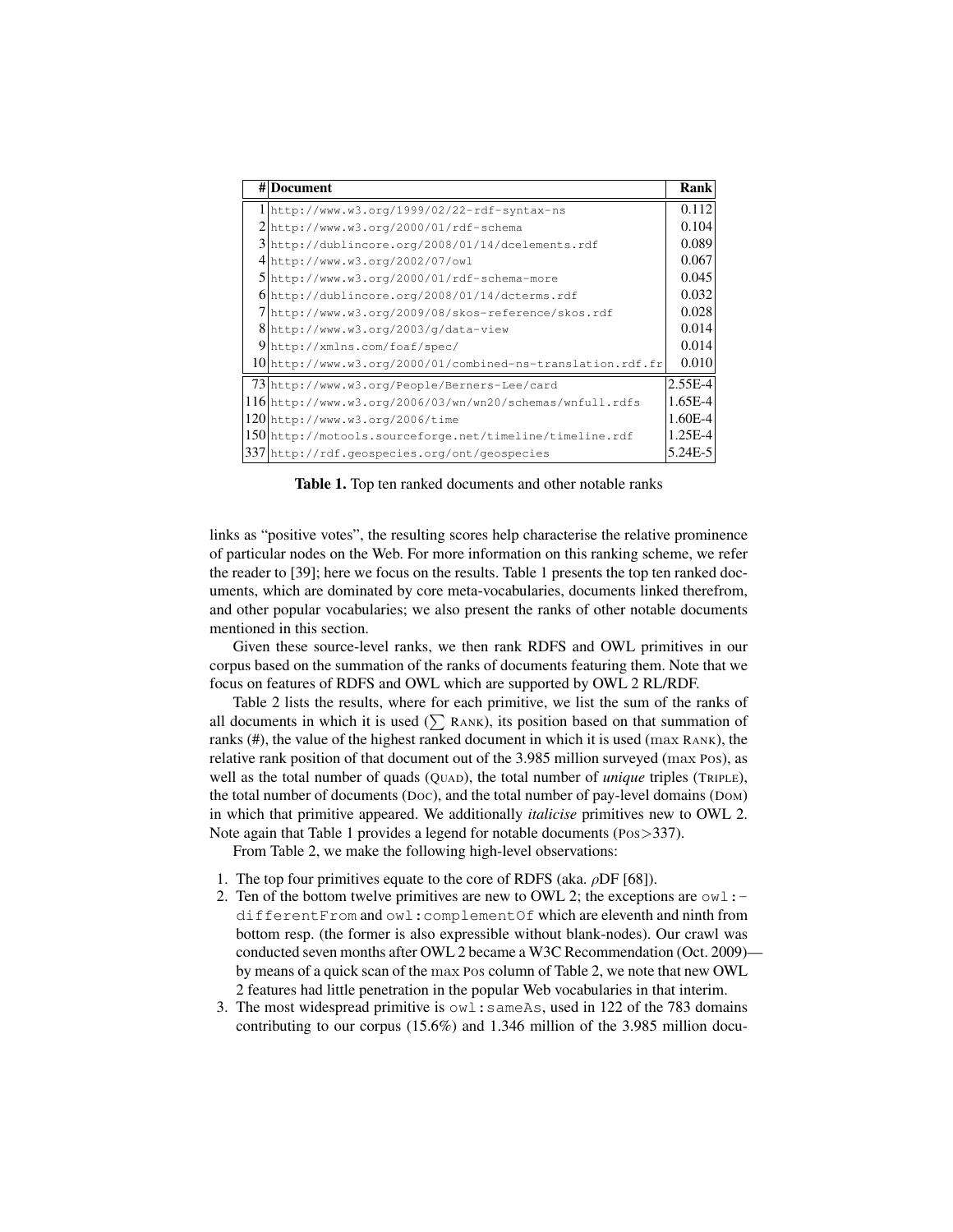| #               | PRIMITIVE                     |             | RANK max RANK max Pos |                   | <b>QUAD</b>                    | TRIPLE  |                | Doc Dom         |
|-----------------|-------------------------------|-------------|-----------------------|-------------------|--------------------------------|---------|----------------|-----------------|
| 1 <sup>1</sup>  | rdfs:subClassOf               | $4.15E-1$   | $1.12E-1$             |                   | 334.589                        | 307,170 | 60,368         | $\overline{63}$ |
| $\overline{2}$  | rdfs:range                    | $4.12E-1$   | $1.12E-1$             |                   | 91.068                         | 13.947  | 1.317          | 61              |
| $\frac{3}{ }$   | rdfs:domain                   | $4.11E-1$   | $1.12E-1$             |                   | 164,891                        | 16,213  | 1,270          | 63              |
| 4 <sup>1</sup>  | rdfs:subPropertyOf            | $2.16E-1$   | $1.04E-1$             | $\overline{2}$    | 12,898                         | 9,160   | 504            | 52              |
| 5               | owl:Class                     | 1.38E-1     | 6.73E-2               | 4                 | 217,334                        | 173,542 | 42,986         | 54              |
| 6 <sup>1</sup>  | owl:DatatypeProperty          | $1.34E-1$   | 6.73E-2               | 4                 | 82.866                         | 4.484   | 9.464          | 41              |
| $\overline{7}$  | owl:ObjectProperty            | 1.33E-1     | 6.73E-2               | 4                 | 64.199                         | 8,760   | 17,417         | 48              |
| 8 <sup>1</sup>  | owl:sameAs                    | 1.24E-1     | 2.55E-4               | 73                | 11,928,308 3,769,898 1,346,218 |         |                | 122             |
| 9               | owl:FunctionalProperty        | 7.41E-2     | 2.82E-2               | 7                 | 4,345                          | 496     | 239            | 21              |
| 10 <sup>1</sup> | owl:disjointWith              | 5.92E-2     | 2.82E-2               | 7                 | 1,860                          | 917     | 145            | 16              |
| 11              | owl:inverseOf                 | 5.82E-2     | 2.82E-2               | 7                 | 2,146                          | 992     | 234            | 29              |
| 12              | owl:unionOf                   | 3.46E-2     | 2.82E-2               | 7                 | 4,168                          | 4,168   | 109            | 18              |
| 13 <sup>1</sup> | owl:SymmetricProperty         | 3.36E-2     | 2.82E-2               | $\overline{7}$    | 657                            | 128     | 64             | 15              |
| 14              | owl:equivalentClass           | 3.21E-2     | 1.41E-2               | 9                 | 23,398                         | 22.929  | 22,781         | 18              |
| 15 <sup>1</sup> | owl:TransitiveProperty        | $3.03E-2$   | 2.82E-2               | $\overline{7}$    | 259                            | 140     | 76             | 16              |
| 16              | owl:InverseFunctionalProperty | 2.96E-2     | 1.41E-2               | 9                 | 966                            | 62      | 118            | 17              |
| 17 <sup>1</sup> | owl:equivalentProperty        | 2.94E-2     | 1.41E-2               | 9                 | 618                            | 173     | 176            | 16              |
| 18 <sup>1</sup> | owl:someValuesFrom            | 1.79E-2     | $1.42E - 2$           | 8                 | 465                            | 465     | 48             | 6               |
| 19 <sup>1</sup> | owl:oneOf                     | 3.36E-4     | 1.60E-4               | 120               | 121                            | 121     | 19             | 9               |
| 20 <sup>1</sup> | owl:hasValue                  | 2.86E-4     | 1.60E-4               | 120               | 14                             | 13      | 6              | 3               |
| 21              | owl:maxCardinality            | $2.81E - 4$ | 1.60E-4               | 120               | 297                            | 297     | 18             | 9               |
| 22              | owl:allValuesFrom             | $2.62E - 4$ | 1.65E-4               | 116               | 258                            | 257     | 35             | $\overline{7}$  |
| 23              | owl:intersectionOf            | 1.73E-4     | 1.25E-4               | 150               | 136                            | 136     | 12             | 6               |
| 24              | owl:AllDifferent              | 9.94E-5     | 5.24E-5               | 337               | 68                             | 68      | 8              | 3               |
| 25              | owl:differentFrom             | $4.11E-6$   | $1.43E-7$             | 439,559           | 337                            | 335     | 98             | $\overline{4}$  |
| 26              | owl:AllDisjointClasses        | 4.20E-7     |                       | 6.17E-8 1,888,937 | 9                              | 9       | 9              | $\mathbf{1}$    |
| 27              | owl:complementOf              | $1.62E - 7$ | 9.10E-8               | 916,865           | $\overline{7}$                 | 7       | $\overline{2}$ | $\frac{2}{1}$   |
| 28              | owl:IrreflexiveProperty       | 1.10E-7     |                       | 5.94E-8 2,014,801 | 20                             | 10      | $\overline{c}$ |                 |
| 1111            | owl:AsymmetricProperty        | 1.10E-7     |                       | 5.94E-8 2,014,801 | 18                             | 9       | $\overline{c}$ | $\mathbf{1}$    |
| 30              | owl:hasKey                    | 4.99E-8     |                       | 4.99E-8 2,818,089 | 1                              |         | 1              | $\mathbf{1}$    |
| 31              | owl: propertyChainAxiom       | $4.48E - 8$ |                       | 4.48E-8 3,206,125 | 6                              | 6       | 1              | $\mathbf{1}$    |
| 32              | owl:maxQualifiedCardinality   |             |                       |                   |                                |         |                |                 |
| 1111            | owl:propertyDisjointWith      |             |                       |                   |                                |         |                |                 |
| 1111            | owl:sourceIndividual(NPAs)    |             |                       |                   |                                |         |                |                 |
| ,,,,            | owl:AllDisjointProperties     |             |                       |                   |                                |         |                |                 |

Table 2. Ranks of RDFS/OWL primitives supported by OWL 2 RL/RDF rules

ments (33.7%)—owl: sameAs relations are typically asserted between individuals, making them much more numerous than the terminological-focused features. Relatedly, owl:FunctionalProperty and owl:InverseFunctional-Property—which can be used to infer owl:sameAs relations—were used in various prominent vocabularies (e.g., SKOS and FOAF).

4. With regards to consistency checking, owl:disjointWith was the only such feature with prominent use.

Another interesting side observation is that OWL features which require blanknodes to express in RDF (e.g., those requiring lists or blank-node subjects in the mapping to RDF [26]) appear to have less adoption. The subset of OWL (1) *without* blanknodes—which has higher adoption—corresponds closely with various proposals to extend RDFS, including RDFS Plus [1] and RDFS 3.0 [7]. The highest ranked primitive to buck this trend was owl:unionOf in twelfth position which requires use of RDF lists.

Regarding the OWL primitives with no support in OWL 2 RL which we omitted from the table, owl:cardinality would be the highest ranked (position 19 of the current table); resp., owl:maxCardinality, owl:ReflexiveProperty,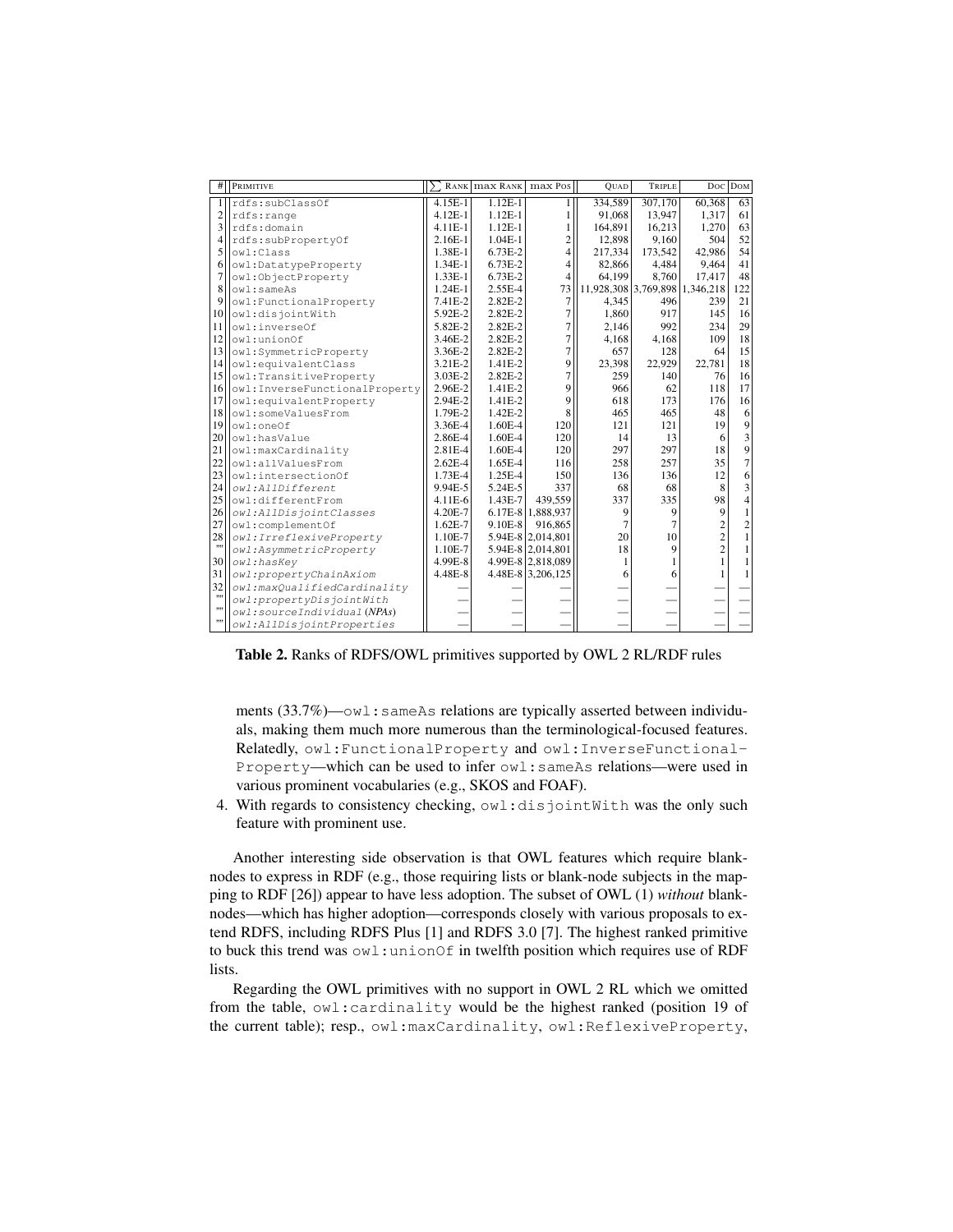owl:qualifiedCardinality and owl:minQualifiedCardinality also saw sparse use, and would fill various positions below 25. The  $\text{owl:hasSelf}$  and owl:disjointUnionOf primitives did not appear.

To wrap up, we acknowledge that such a survey of RDFS and OWL cannot give a universal or definitive indication of the most important RDFS/OWL features for the Web—for example, based on our subjective experience, we would consider  $\text{owl}:$  sameAs as more important than many of the primitives ranked above it. However, the results offer useful insights with respect to *trends* of adoption on the Web, and what kind of reasoning the RDFS and OWL provided by Linked Data enables.

#### 2.3 How can we reason over Linked Data?

Reasoning over Linked Data—and over RDF Web data in general—is a relatively young research topic, but one which is attracting more and more attention.

The traditional reasoning research literature has mostly focussed on issues relating to expressivity, tractability, soundness and completeness—particularly in closed domains—with evaluation demonstrated over various curated, vetted ontologies [37].

However, the Linked Data use-case has an orthogonal set of requirements: in particular, the two biggest challenges faced in such a scenario are (i) *scalability*, where reasoning may be required over billions of facts; and (ii) *robustness*, where reasoning may be required over noisy, impudent and/or inconsistent Web data. Conversely, (i) expressivity is often not such a problem for Linked Data where (as we will see) only lightweight subsets of the RDFS and OWL standards are used to describe vocabularies; (ii) formal tractability (i.e., polynomial complexity) often does not translate into scalability; (iii) soundness is still an important goal of reasoning, but guarantees of soundness are not critical since the base knowledge (sourced from the Web) cannot itself be guaranteed to be sound; and (iv) guarantees of completeness are also often not critical given that the base knowledge itself cannot be characterised as complete [37].

In terms of scalability, a lot of work has been done recently with respect to largescale rule-based reasoning, typically where inferences are materialised and written to storage [20, 40, 93, 89, 88, 62, 42, 54, 13]. Various authors have suggested optimisations and distribution schemes based on a separation of terminological knowledge from assertional data during the inferencing process [93, 89, 88, 42], enabling rule-based reasoning over datasets comprising of hundreds of millions [93], billions [89, 42], or hundreds of billions [88] of triples. We discuss systems which provide scalable, distributed, rulebased materialisation in § 3; in particular, we detail one such proposal called SAOR, discussing related approaches later in the section.

However, despite the recent upsurge in research pertaining to scalable rule-based reasoning, few authors have demonstrated reasoning over realistic Linked Data [20, 40, 89, 42, 13], and even fewer have tackled issues of robustness or provenance of data [20, 40]. Two main approaches have been proposed based on analysis of the source of data: (i) *authoritative reasoning*, which views the corpus as one big graph for reasoning, but only considers terminological data from sources which it deems can be trusted based on the dereferenceability of terms involved [40, 39]; and (ii) *quarantined reasoning*, which performs a large-number of smaller "per-document" closures, where for each document under analysis, documents providing related terminology are imported with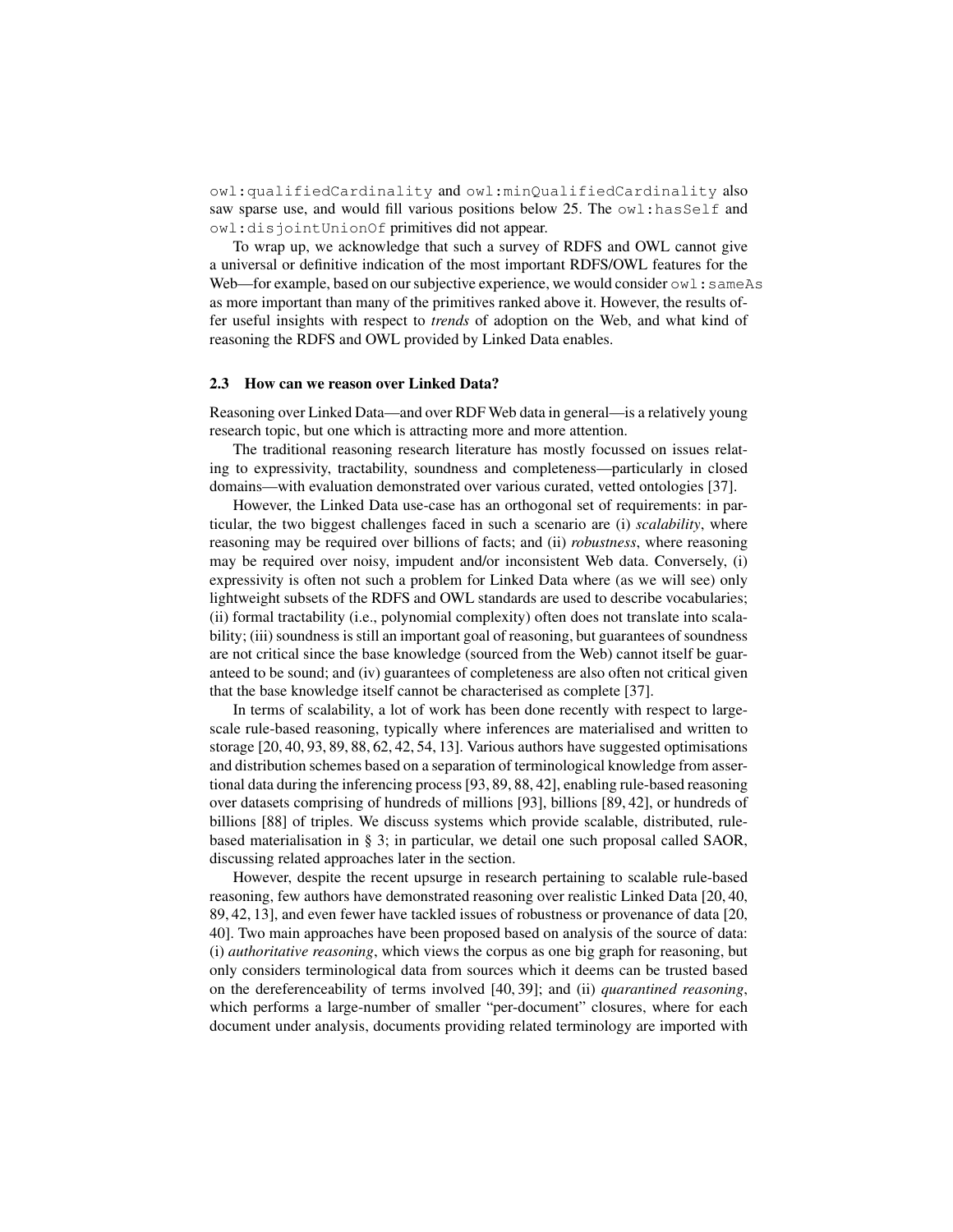reasoning performed over these closed "quarantined" subsets of documents. We discuss authoritative reasoning in detail in § 3; we also briefly discuss quarantined reasoning later in that section, where we refer the interested reader to [20] for further detail.

However, we note that all of these proposals for reasoning are rule-based, and thus are limited in terms of their expressivity: although we have seen that Linked Data primarily uses lightweight features of OWL, rule-based reasoning is also limited with regards coverage for terminological reasoning [62]. Thus, an interesting direction for a more "holistic" approach to reasoning is to use tableau-based systems for expressive reasoning over the (typically smaller) terminological data, and rule-based systems for lightweight reasoning over the (potentially massive) assertional data. Such an approach has been recently proposed for the DLEJena system [62], where the Pellet DL reasoner is leveraged for more complete T-Box reasoning, and the Jena rule-engine is leveraged for more scalable A-Box reasoning. This hybrid approach is practically appealing in that it exploits the complementary strengths of rule-based and tableau-based approaches.

However, scalability and efficiency are still a concern for tableau-based reasoners in such scenarios, where although the terminological segment of a typical Linked Data corpus will be relatively small, it may still be too large for many existing tableau-based reasoners to cope with. One promising avenue of research to improve the scalability of tableau-based reasoning is to apply approximative reasoning, where soundness and/or completeness are traded for significant gains in terms of scalable and efficient execution; this is perhaps a more mid-to-long-term research direction with regards reasoning over Linked Data, but one which could enable much more expressive reasoning in such scenarios than the current rule-based proposals. Along these lines, in § 4 we present a proposal for performing tractable OWL 2 DL reasoning using sound but (possibly) incomplete approximations.

Finally, we note that the proposals presented hereafter mainly focus on the first usecase for reasoning over Linked Data: handling heterogeneity in the terminology used to describe assertional data. For discussion of proposals which target the latter two usecases—handling coreference and inconsistency—we refer the interested reader to [39].

# 3 Scalable, Incomplete, OWL 2 RL/RDF Rule-Based Reasoning

Herein, we detail our system for performing rule-based reasoning over large-scale Linked Data corpora, which we call the *Scalable Authoritative OWL Reasoner* (SAOR) [40, 42, 39]. Our use-case scenario is the Semantic Web Search Engine (SWSE) [41],<sup>16</sup> which offers search and browsing over datasets consisting of approximately one billion Linked Data triples crawled from the Web: we want to use reasoning to materialise inferences and make them available in the SWSE results presented to users. In particular, we will be designing and evaluating our approach for performing materialisation over the heterogeneous ∼billion triple Linked Data corpus introduced at the outset of § 2.

Thus, in this section we look at applying incomplete OWL 2 RL/RDF materialisation in a manner sympathetic with our use-case, over static corpora of unverified Linked Data collected from millions of sources, consisting of approximately one billion input facts. In particular:

<sup>16</sup> Prototype available at http://swse.deri.org/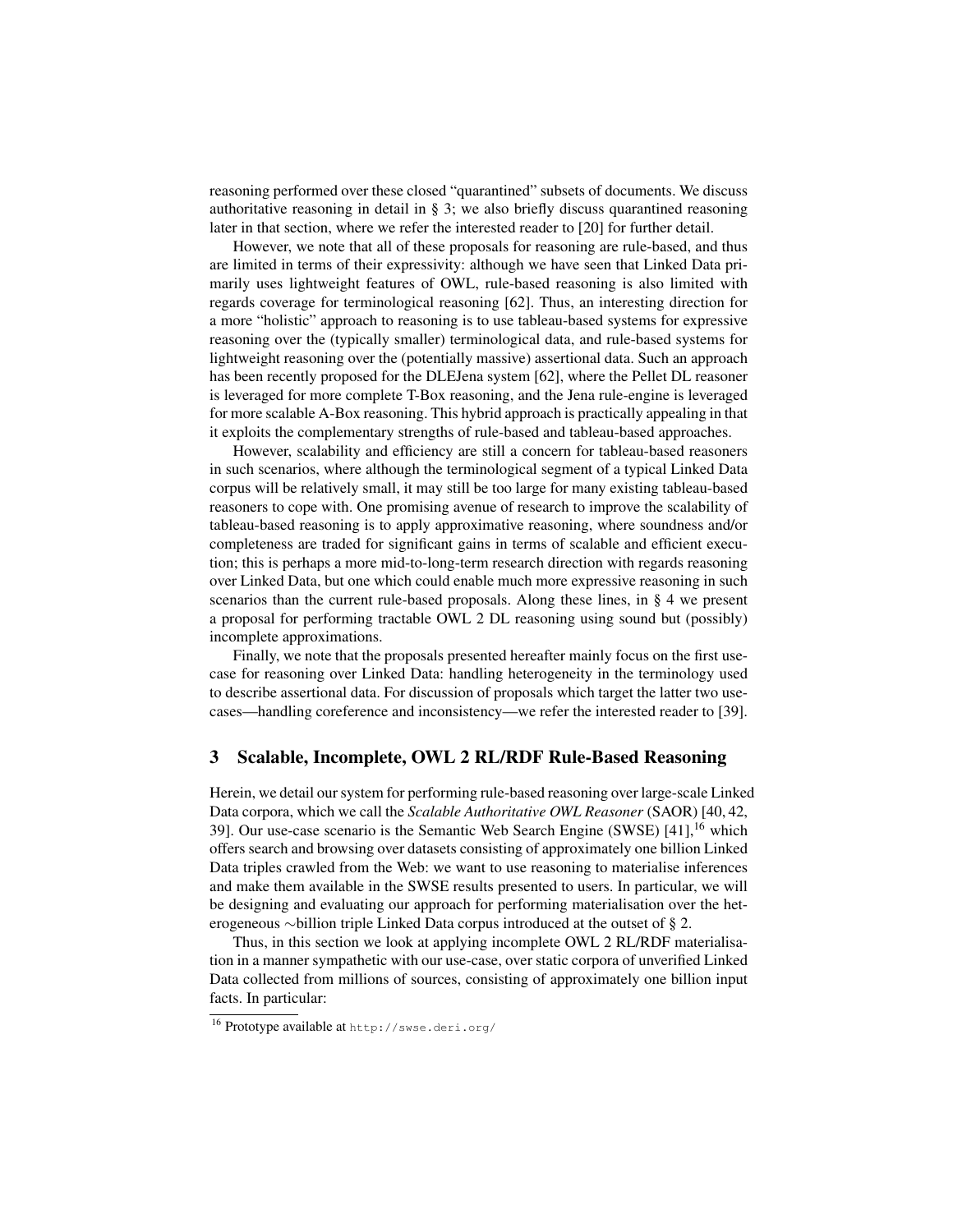- we begin by discussing the requirements of our system for performing Linked Data/Web reasoning and high-level design decisions (§ 3.2);
- we continue by discussing a separation of terminological data during reasoning, providing soundness and conditional completeness results (§ 3.3);
- we subsequently detail the generic optimisations that a separation of terminological data allows  $(\S$  3.4);
- we then look at identifying a subset of OWL 2 RL/RDF rules suitable for scalable materialisation, and discuss our method for performing distributed *authoritative* reasoning over our Linked Data corpus (§ 3.5);
- finally, we provide an overview of related work (§ 3.7) and give general discussion (§ 3.8).

### 3.1 Preliminaries

Before we continue, we briefly give some necessary preliminaries relating to (i) RDF, (ii) Linked Data principles, and (iii) rules.

RDF We briefly give some necessary notation relating to RDF constants and RDF triples; see [33].

*RDF Constant* Given the set of URI references U, the set of blank nodes B, and the set of literals L, the set of *RDF constants* is denoted by C := U∪B∪L. We interpret blanknodes as skolem constants signifying particular individuals, as opposed to existential variables as prescribed by the RDF Semantics [33]; also, we rewrite blank-node labels when merging documents to ensure uniqueness of labels across those documents [33]. Finally, note that we may use 'a' as a shortcut for  $rdf:type$ , following convention in Turtle [8].

*RDF Triple* A triple  $t := (s, p, o) \in (\mathsf{U} \cup \mathsf{B}) \times \mathsf{U} \times \mathsf{C}$  is called an *RDF triple*, where *s* is called subject, *p* predicate, and *o* object. A triple  $t := (s, p, o) \in G$ ,  $G := C \times C \times C$  is called a *generalised triple* [27], which allows any RDF constant in any triple position: henceforth, we assume generalised triples unless explicitly stated otherwise. We call a finite set of triples  $G \subset G$  a *graph*.

*RDF Variable/RDF Triple Pattern* We denote the set of all *RDF variables* as V; we call a generic member of the set  $V \cup C$  an *RDF term*. Again, we denote RDF variables as alphanumeric strings with a '?' prefix. We call a triple of RDF terms—where variables are allowed in any position—an *RDF triple pattern*.

*Variable Substitution* We call a mapping from the set of variables to the set of constants  $\theta: V \to C$  a *variable substitution*; we denote the set of all such substitutions by  $\Theta$ .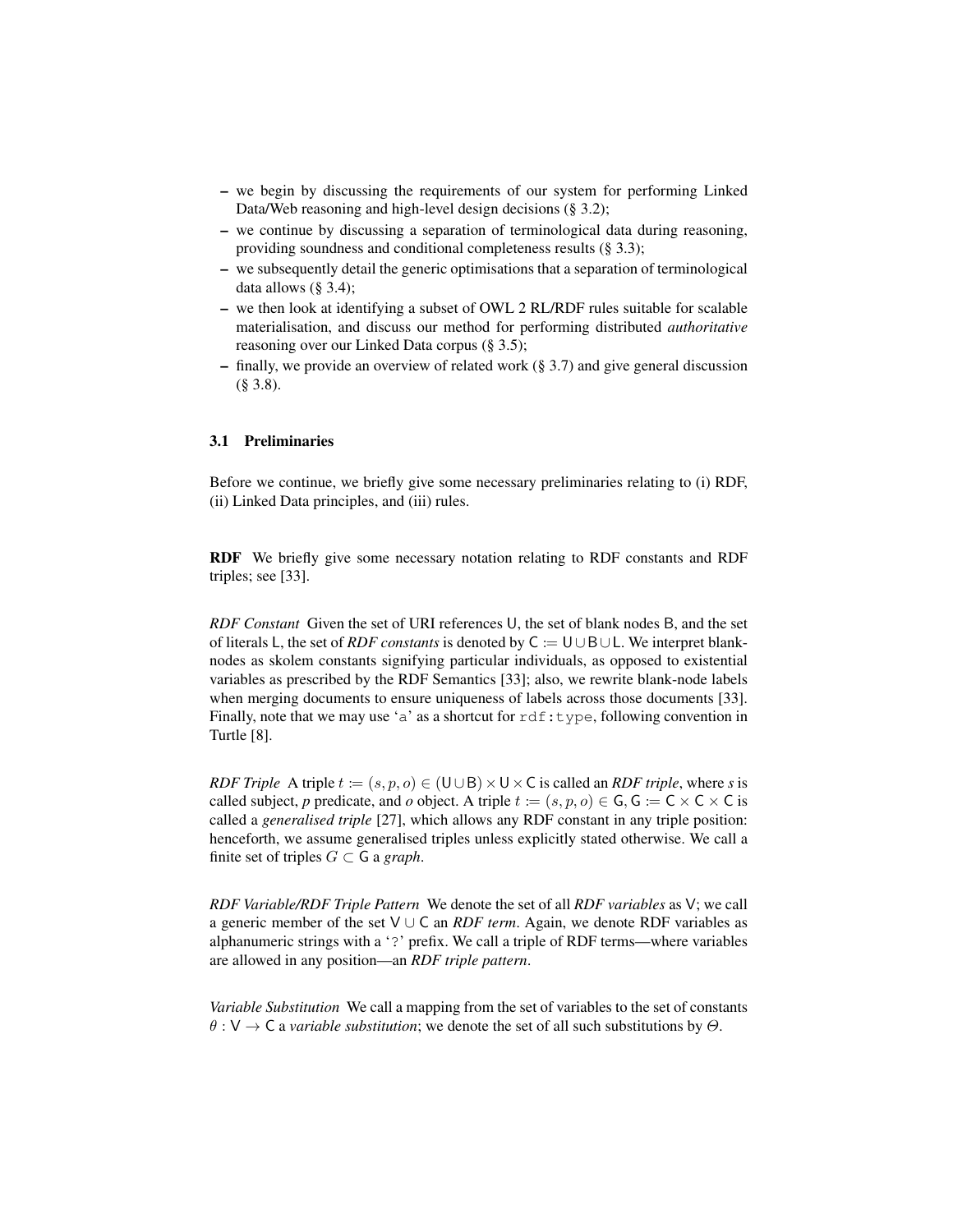Linked Data Principles and Provenance In order to cope with the unique challenges of handling diverse and unverified Web data, many of our components and algorithms require inclusion of a notion of provenance: consideration of the source of RDF data found on the Web. Thus, herein we provide some formal preliminaries for the Linked Data principles, and HTTP mechanisms for retrieving RDF data. (*Please see [2] in these proceedings for extensive introduction and discussion relating to Linked Data and the Web of Data.*)

*Linked Data Principles* Herein, we will refer to the four best practices of Linked Data as follows [10]:

- (**LDP1**) use URIs as names for things;
- (**LDP2**) use HTTP URIs so those names can be dereferenced;
- (**LDP3**) return useful information upon dereferencing of those URIs; and
- (**LDP4**) include links using externally dereferenceable URIs.

*Data Source* We define the *http-download* function get :  $U \rightarrow 2^G$  as the mapping from a URI to an RDF graph it provides by means of a given HTTP lookup [22] which directly returns status code 200 OK and data in a suitable RDF format, or to the empty set in the case of failure; this function also performs a rewriting of blank-node labels (based on the input URI) to ensure uniqueness when merging RDF graphs [33]. We define the set of *data sources*  $S \subset U$  as the set of URIs  $S := \{ s \in U \mid \text{get}(s) \neq \emptyset \}.$ 

*RDF Triple in Context/RDF Quadruple* An ordered pair  $(t, c)$  with a triple  $t := (s, p, o)$ , and with a context  $c \in S$  and  $t \in \text{get}(c)$  is called a *triple in context* c. We may also refer to  $(s, p, o, c)$  as an *RDF quadruple* or quad q with context c.

*HTTP Redirects/Dereferencing* A URI may provide a HTTP redirect to another URI using a 30x response code [22]; we denote this function as redir :  $U \rightarrow U$  which may map a URI to itself in the case of failure (e.g., where no redirect exists). We denote the fixpoint of redir as redirs, denoting traversal of a number of redirects (a limit may be set on this traversal to avoid cycles and artificially long redirect paths). We define *dereferencing* as the function deref  $:=$  get  $\circ$  redirs which maps a URI to an RDF graph retrieved with status code 200 OK *after* following redirects, or which maps a URI to the empty set in the case of failure.

Atoms and Rules In this section, we briefly introduce some notation as familiar particularly from the field of Logic Programming [57], which eventually gives us our notion of a *rule*. As such, much of the notation in this section serves as a generalisation of the RDF notation already presented; we will discuss this relation as pertinent.

*Atom* An *atomic formula* or *atom* is a formula of the form  $p(e_1, \ldots, e_n)$ , where all such  $e_1, \ldots, e_n$  are terms (like Datalog, function symbols are disallowed) and where p is a *predicate* of arity n—we denote the set of all such atoms by Atoms. As such, this notation can be thought of as generalising that of RDF triples, where we use a standard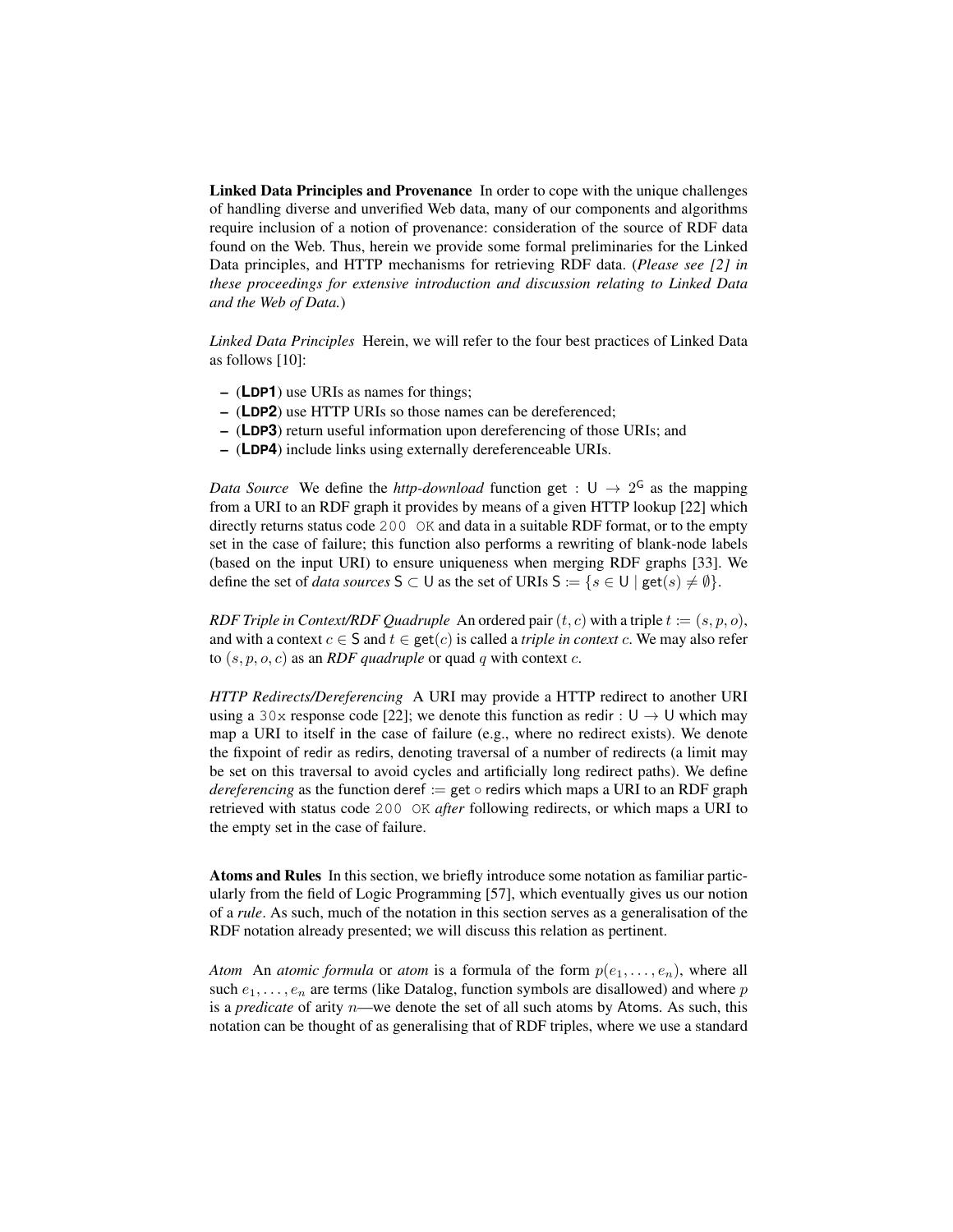RDF *ternary predicate* T to represent RDF triples in the form  $T(s, p, o)$ —for example,  $T$ (Fred, age, 56) —where we will typically leave  $T$  implicit.

Note that a term  $e_i$  can also be a variable, and thus RDF triple patterns can also be represented directly as atoms. Atoms not containing variables are called *ground atoms* or simply *facts*, denoted as the set Facts (a generalisation of G); a finite set of facts I is called a (Herbrand) *interpretation* (a generalisation of a graph). Letting A and B be two atoms, we say that A *subsumes* B—denoted  $A \triangleright B$ —if there exists a substitution  $\theta \in \Theta$  of variables such that  $A\theta = B$  (applying  $\theta$  to the variables of A yields B); we may also say that B is an *instance* of A; if B is ground, we say that it is a *ground instance*. Similarly, if we have a substitution  $\theta \in \Theta$  such that  $A\theta = B\theta$ , we say that  $\theta$ is a *unifier* of A and B; we denote by  $mgu(A, B)$  the *most general unifier* of A and B which provides the "minimal" variable substitution (up to variable renaming) required to unify  $A$  and  $B$ .

*Rule* A *rule* R is given as follows:

$$
H \leftarrow B_1, \dots, B_n (n \ge 0), \tag{1}
$$

where  $H, B_1, \ldots, B_n$  are atoms, H is called the *head* (conclusion/consequent) and  $B_1, \ldots, B_n$  the *body* (premise/antecedent). We use Head(R) to denote the head H of R and Body(R) to denote the body  $B_1, \ldots, B_n$  of  $R^{17}$ . The variables of our rules are *range restricted*, also known as *safe* [87]: like Datalog, the variables appearing in the head of each rule must also appear in the body, which means that a substitution which grounds the body must also ground the head. We denote the set of all such rules by Rules. A rule with an empty body is considered a fact; a rule with a non-empty body is called a *proper-rule*. We call a finite set of such rules a *program* P.

Like before, a ground rule is one without variables. We denote with  $Ground(R)$  the set of ground instantiations of a rule R and with  $Ground(P)$  the ground instantiations of all rules occurring in a program P. Again, an *RDF rule* is a specialisation of the above rule, where atoms strictly have the ternary predicate T and contain RDF terms; an *RDF program* is one containing RDF rules, etc.

Note that we may find it convenient to represent rules as having multiple atoms in the head, such as:

$$
H_1,\ldots,H_m(m\geq 1)\leftarrow B_1,\ldots,B_n(n\geq 0),
$$

where we imply a *conjunction* between the head atoms, such that this can be equivalently represented as the set of rules:

$$
\{H_i \leftarrow B_1, \ldots, B_n \mid (1 \leq i \leq m)\}.
$$

<sup>&</sup>lt;sup>17</sup> Such a rule can be represented as a definite Horn clause.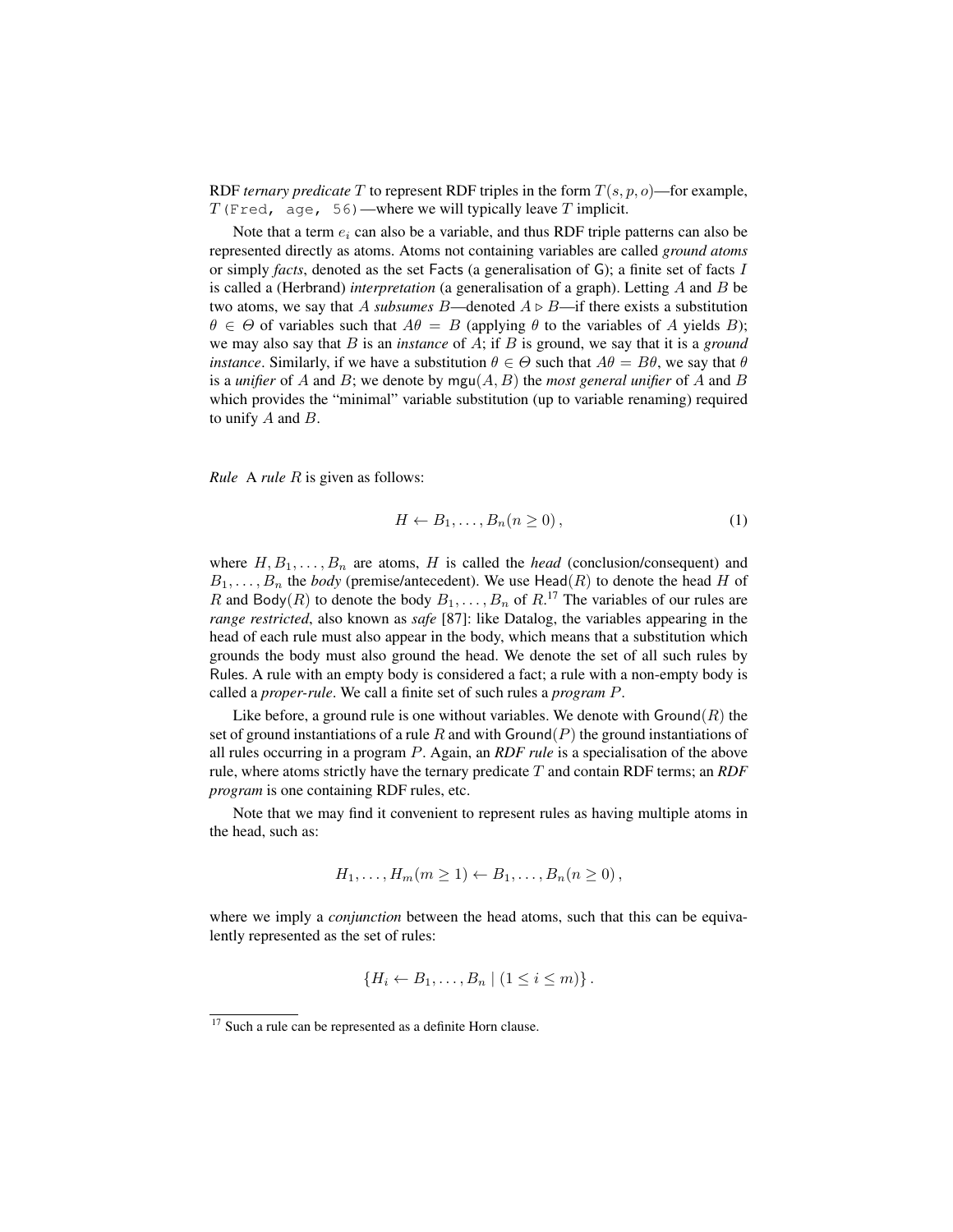*Immediate Consequence Operator* We give the immediate consequence operator  $\mathfrak{T}_P$ of a program P under interpretation I as:<sup>18</sup>

$$
\mathfrak{T}_P: 2^{\mathsf{Facts}} \to 2^{\mathsf{Facts}} \\
I \mapsto \left\{ \mathsf{Head}(R)\theta \mid R \in P \land \exists I' \subseteq I \text{ s.t. } \theta = \mathsf{mgu}(\mathsf{Body}(R), I') \right\}
$$

Intuitively, the immediate consequence operator maps from a set of facts  $I$  to the set of facts it directly entails with respect to the program P—note that  $\mathfrak{T}_P(I)$  will retain the facts in  $P$  since facts are rules with empty bodies and thus unify with any interpretation, and note that  $\mathfrak{T}_P$  is *monotonic*—the addition of facts and rules to a program can only lead to the same or additional consequences. We may refer to the application of a single rule  $\mathfrak{T}_{\{R\}}$  as a *rule application*.

Since our rules are a syntactic subset of Datalog,  $\mathfrak{T}_P$  has a *least fixpoint*—denoted  $lfp(\mathfrak{T}_P)$ —which can be calculated in a bottom-up fashion, starting from the empty interpretation  $\Delta$  and applying iteratively  $\mathfrak{T}_P$  [94] (here, convention assumes that P contains the set of input facts as well as proper rules). Define the iterations of  $\mathfrak{T}_P$  as follows:  $\mathfrak{T}_P \uparrow 0 = \Delta$ ; for all ordinals  $\alpha$ ,  $\mathfrak{T}_P \uparrow (\alpha + 1) = \mathfrak{T}_P(\mathfrak{T}_P \uparrow \alpha)$ ; since our rules are Datalog, there exists an  $\alpha$  such that  $\text{Ifp}(\mathfrak{T}_P) = \mathfrak{T}_P \uparrow \alpha$  for  $\alpha < \omega$ , where  $\omega$  denotes the least infinite ordinal—i.e., the immediate consequence operator will reach a fixpoint in countable steps [87]. Thus,  $\mathfrak{T}_P$  is also *continuous*. We call  $\text{Ifp}(\mathfrak{T}_P)$  *the least model*, or the *closure* of  $P$ , which is given the more succinct notation  $\text{Im}(P)$ .

#### 3.2 Linked Data Reasoning: Overview

Performing reasoning over large amounts of arbitrary RDF data sourced from the Web implies unique challenges which have not been significantly addressed by the literature. Given that we will be dealing with a corpus in the order of a billion triples collected from millions of unvetted sources, we must acknowledge two primary challenges:

- scalability: the reasoning approach must scale to billion(s) of statements;
- robustness: the reasoning approach should be tolerant to noisy, impudent and inconsistent data.

These requirements heavily influence the design choices of our reasoning approach, where in particular we (must) opt for performing reasoning which is incomplete with respect to OWL semantics.

Incomplete Reasoning: Rationale As alluded to in § 2.3, current standard RDF-S/OWL reasoning approaches are not naturally suited to meet the aforementioned challenges.

Firstly, standard RDFS entails infinite triples, although implementations commonly support a decidable (finite) subset [83, 67, 68, 93]. In any case, RDFS does not support reasoning over OWL axioms commonly provided by Linked Data vocabularies.

<sup>&</sup>lt;sup>18</sup> Note that in our Herbrand semantics, an interpretation  $I$  can be thought of as simply a set of facts.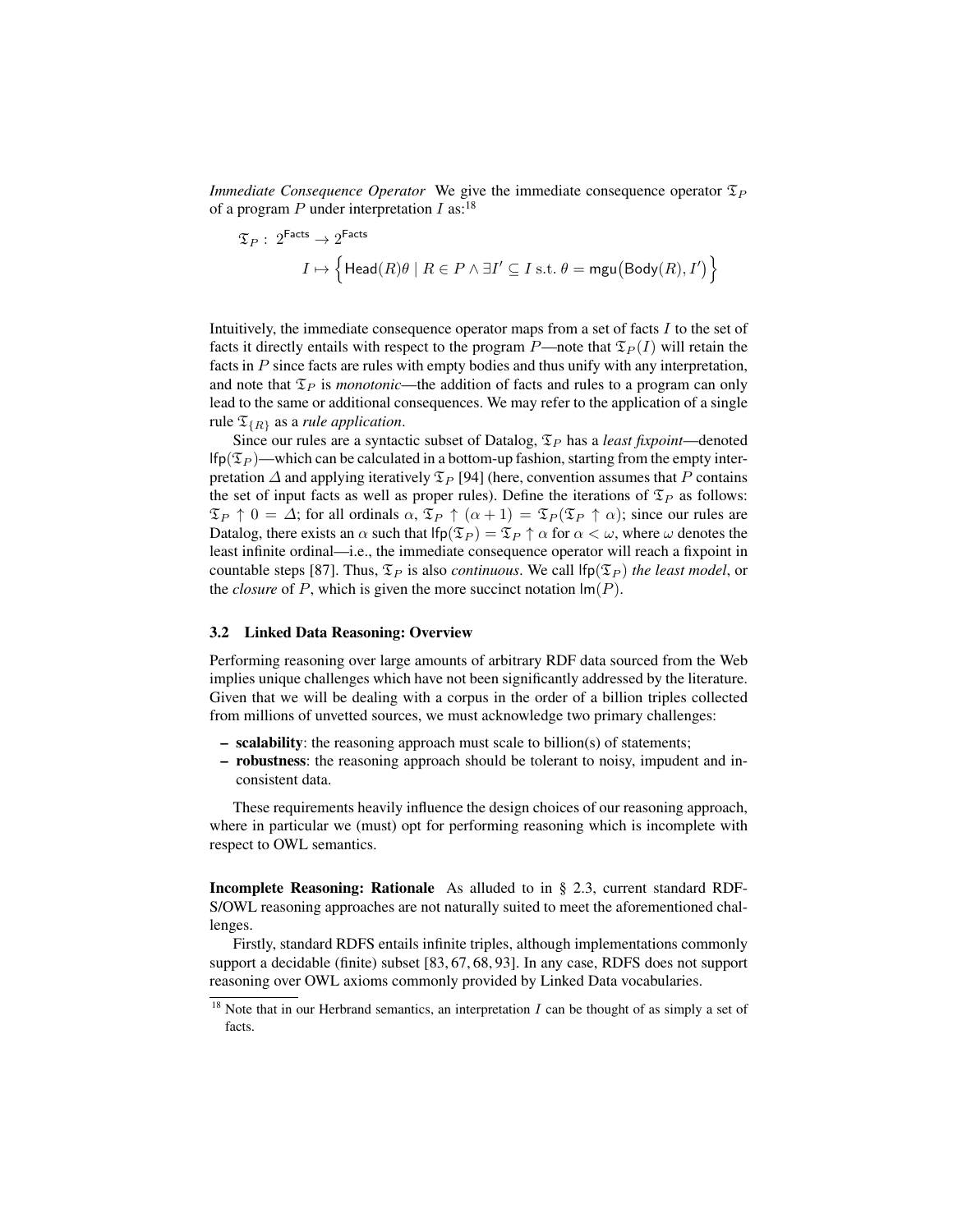With respect to OWL, reasoning with respect to OWL (2) Full is known to be undecidable. Reasoning with standard dialects such as OWL (2) DL or OWL Lite have more than exponential worst-case complexity, and are typically implemented using tableaubased algorithms which have yet to demonstrate scalability for reasoning over assertional data which would be propitious to our scenario: certain reasoning tasks may require satisfiability checking which touch upon a large proportion of the individuals in the knowledgebase, and may have to operate over a large, branching search space [4]. Similarly, although certain optimisation techniques may make the performance of such tableau-reasoning sufficient for certain *reasonable* inputs and use-cases, guarantees of such *reasonability* do not extend to a Web corpus like ours. Reasoning with respect to the new OWL 2 profiles—viz., OWL 2 EL/QL/RL—have polynomial runtime, which although an improvement, may still be prohibitively expensive for reasoning over the assertional data of a corpus such as ours.

Aside from complexity considerations, most OWL documents on the Web are in any case OWL Full: "syntactic" assumptions made in DL-based profiles are violated by even very commonly used ontologies. For example, the FOAF vocabulary knowingly falls into OWL Full since, e.g., foaf:name is defined as a sub-property of the core RDFS property rdfs:label, and foaf:mbox sha1sum is defined as a member of both owl:InverseFunctionalProperty and owl:DatatypeProperty: such axioms are disallowed by OWL (2) DL (and by extension, disallowed by the subdialects and profiles).

Finally, OWL semantics prescribe that anything can be entailed from an inconsistency, following the *principle of explosion* in classical logics. This is not only true of OWL (2) Full semantics, but also of those sub-languages rooted in Description Logics, where reasoners check entailment by reduction to satisfiability—if the original graph is inconsistent, it is already in itself unsatisfiable, and the entailment check will return true for any arbitrary graph. Given that consistency cannot be expected on the Web, we wish to avoid the arbitrary entailment of all possible triples from our knowledge-base. Along these lines, a number of paraconsistent reasoning approaches have been defined in the literature (see, e.g., [46, 60, 96, 61, 56]) typically relying upon four-valued logic [9] however, again, these approaches have yet to demonstrate the sort of performance required for our scenario.

Thus, due to the prohibitive computational complexity involved, complete reasoning with respect to the standardised RDFS/OWL (sub-)languages is infeasible for our scenario, esp. given the volume of assertional data involved. We instead argue that completeness (with respect to the language) is not a requirement for our use-case, particularly given that the corpus itself represents incomplete knowledge (cf. [21, 37]).

Moving forward, we opt for sound but incomplete support of OWL Full semantics such that entailment is axiomatised by a set of rules which are applicable to arbitrary RDF graphs (no syntactic restrictions) and which do not rely on satisfiability checking (are so not bound by the principle of explosion).

Rule-based Reasoning Predating OWL 2—and in particular the provision of the OWL 2 RL/RDF ruleset—numerous rule-based entailment regimes were proposed in the literature to provide a partial axiomatisation of OWL's semantics. These regimes in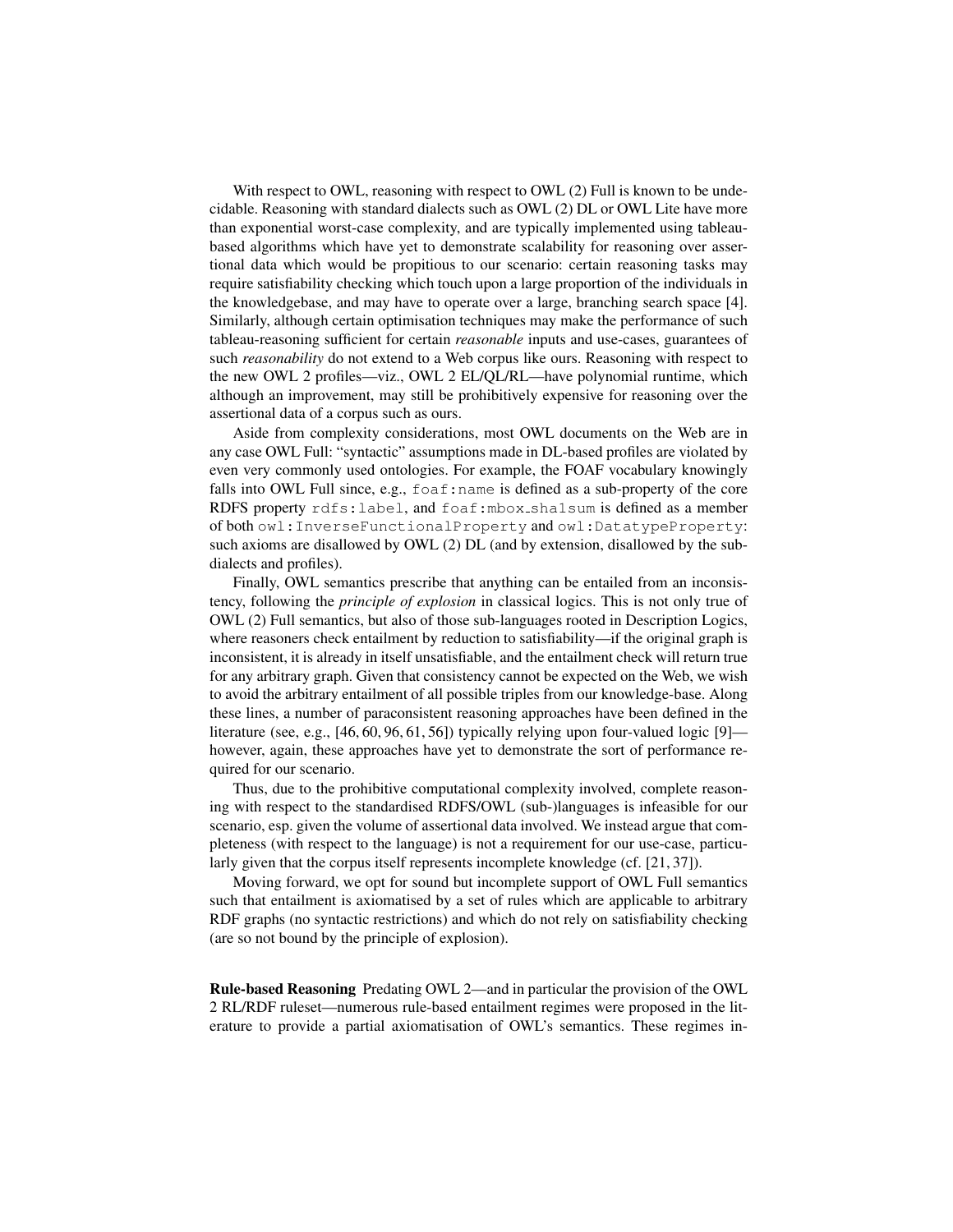cluded Description Logic Programs (DLP) [29, 63], pD\* [82, 83], RDFS-Plus [1], etc. Recognising the evident demand for rule-based support of OWL, in 2009, the W3C OWL Working Group standardised the OWL 2 RL profile and accompanying OWL 2 RL/RDF ruleset [27].The OWL 2 RL profile is a syntactic subset of OWL 2 which is implementable through translation to the Direct Semantics (DL-based semantics) or the RDF-Based Semantics (OWL 2 Full semantics). As such, the OWL 2 RL/RDF ruleset comprises a partial-axiomatisation of the OWL 2 RDF-Based Semantics which is applicable for arbitrary RDF graphs, and thus is is compatible with RDF Semantics [33]. We thus select OWL 2 RL/RDF as the most comprehensive, standard means of supporting RDFS *and* OWL entailment using rules, which largely subsumes the entailment possible through RDFS, DLP, pD\*, RDFS-Plus, etc. For reference, we provide the OWL 2 RL/RDF ruleset in Appendix A, highlighting various characteristics which we will discuss as appropriate. (*Please also see [36] in these proceedings for discussion on the combination of rules and ontologies.*)

Forward Chaining We opt to perform *forward-chaining materialisation* of inferred data with respect to (a subset of) OWL 2 RL/RDF rules—i.e., we aim to make explicit the implicit data inferable through these rules (as opposed to, e.g., rewriting/extending queries and posing them against the original data in situ).

A materialisation approach offers two particular benefits:

- *pre-runtime execution*: materialisation can be conducted off-line (or, more accurately while loading data) avoiding the run-time expense of query-specific backwardchaining techniques which may adversely affect query response times;
- *consumer independent*: the inferred data provided by materialisation can subsequently be consumed in the same manner as explicit data, without the need for integrating a reasoning component into the runtime engine.

Note that in the spirit of *one size does not fit all*, forward-chaining materialisation is not a "magic-bullet": backward-chaining may be more propitious to support inferences where the amount of data involved is prohibitively expensive to materialise and index, and where these inferred data are infrequently required by the consumer application. Herein, we focus on materialisation, but grant that the inherent trade-off between offline forward-chaining and runtime backward-chaining warrants further investigation in another scope.

Alongside scalability and robustness, we identify two further requirements for our materialisation approach:

- efficiency: the reasoning algorithm must not only be able to process large-amounts of data, but should do so in as little computation time as possible;
- terseness: to reduce the burden on the consumer system—e.g., with respect to indexing or query-processing—we wish to keep a succinct volume of materialised data and aim instead for "reasonable" completeness.

Both of these additional requirements are intuitive, but also non-trivial, and so will provide important input for our design decisions.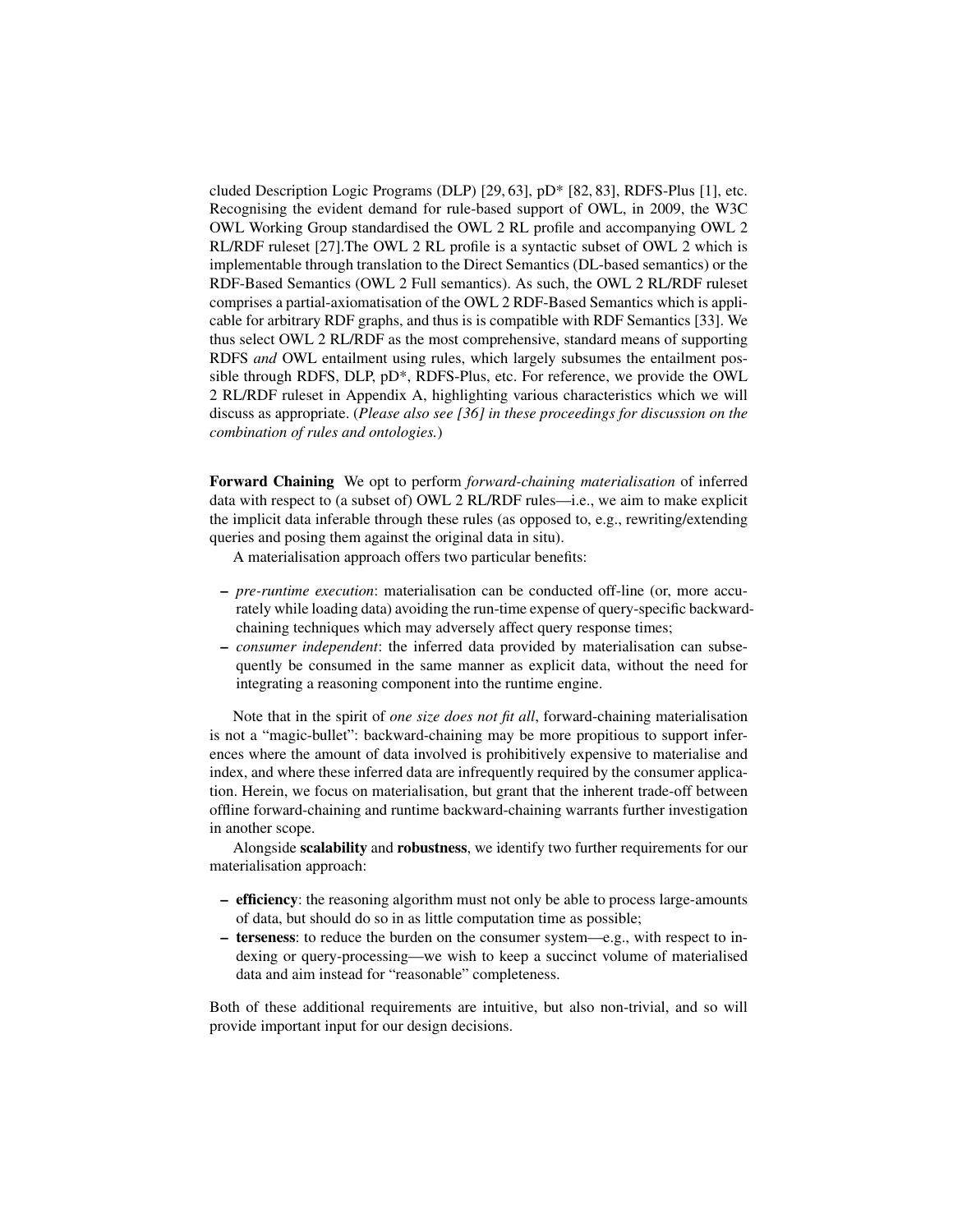OWL 2 RL/RDF Scalability Full materialisation with respect to the entire set of OWL 2 RL/RDF rules is infeasible for our use-case. First, a subset of OWL 2 RL/RDF rules are expressed informally—i.e., they are not formalised by means of Horn clauses—and may introduce new terms as a consequence of the rule, which in turn affects decidability (i.e., the achievability of a finite fixpoint). For example, OWL 2 RL/RDF rule dt-eq is specified as:

 $\forall$ 1t<sub>1</sub>, 1t<sub>2</sub> ∈ L with the same data value, infer (1t<sub>1</sub>, owl: sameAs, 1t<sub>2</sub>).

Note that this rule does not constrain  $lt_1$  or  $lt_2$  to be part of any graph or interpretation under analysis. Similarly, rule dt-diff entails pairwise  $\text{owl:differentFrom rela-}$ tions between all literals with different data values, and rule dt-type2 entails an explicit membership triple for each literal to its datatype. These rules applied to, e.g., the value set of decimal-expressible real numbers (denotable by the datatype xsd:decimal) entail infinite triples.<sup>19</sup>

Aside from these datatype rules, the worst-case complexity of applying OWL 2 RL/RDF rules is cubic with respect to the known set of constants (a.k.a. the Herbrand universe); for example, consider the following two triples:

> (owl:sameAs, owl:sameAs, rdf:type) (owl:sameAs, rdfs:domain, bad:Hub)

Adding these two triples to any arbitrary RDF graph will lead to the inference of all possible (generalised) triples by the OWL 2 RL/RDF rules: i.e., the inference of  $C \times C \times C$ (a.k.a. the Herbrand base), where  $C \subset \mathsf{C}$  is the set of RDF constants (§ 3.1) mentioned in the OWL 2 RL/RDF ruleset and the graph (a.k.a. the Herbrand universe). The process involves the OWL 2 RL/RDF "equality rules" ( $eq^{-*}$ ) and the rule for supporting rdfs:domain (prp-dom), which lead to the inference of |C| 3 triples, as such *emulating* the explosive nature of inconsistency without actually requiring any inconsistency we leave the details of the inferencing as an exercise for the reader (available in [39]).

This simple example raises concerns with respect to all of our defined requirements: materialising the required entailments for a large graph will be neither scalable nor efficient; even assuming that materialisation were possible, the result would not be terse (or be of any use at all to the consumer system); given that a single remote publisher can arbitrarily make such assertions in any location they like, such reasoning is clearly not robust.

Even for reasonable inputs, the result size and expense of OWL 2 RL/RDF materialisation can be prohibitive for our scenario. For example, chains of transitive relations of length *n* mandate quadratic  $(\frac{n^2-n}{2})$  materialisation. Large equivalence classes (sets of individuals who are pairwise related by owl:sameAs) similarly mandate the materialisation of  $n^2$  pairwise symmetric, reflexive and transitive  $\circ \text{wl} : \text{sameAs}$  relations. Given our input sizes and the distinct possibility of such phenomena in our corpus, such quadratic materialisation quickly infringes upon our requirements for **scalability**, efficiency and arguably terseness.

<sup>&</sup>lt;sup>19</sup> Typically, materialisation engines support non-standard versions of these rules using heuristics such as canonicalisation of datatype literals, or only applying the rules over literals that appear in the ruleset or in the data under analysis.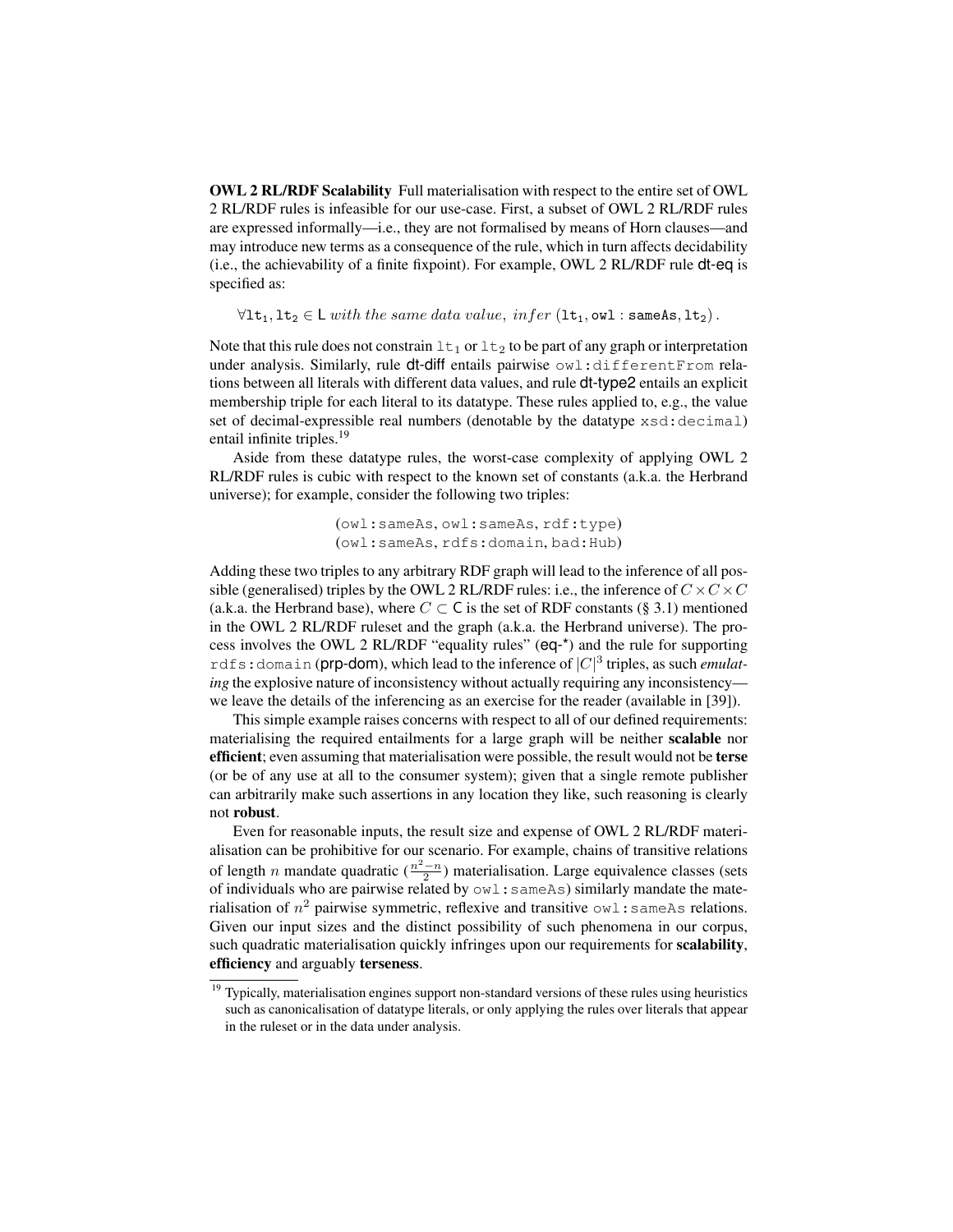Moreover, certain rules can materialise inferences which hold for every term in the graph—we call these inferences *tautological*. For example, the OWL 2 RL/RDF rule eq-ref materialises a reflexive owl:sameAs statement for every known term, reflecting the fact that everything is the same as itself. Thus, we omit such tautological rules (eq-ref for OWL 2 RL/RDF), viewing them as contrary to our requirement for terseness.

As such, the OWL 2 RL/RDF ruleset—and application thereof—requires significant tailoring to meet our requirements; we begin with our first non-standard optimisation in the following section.

### 3.3 Distinguishing Terminological Data

As previously described, RDFS/OWL allow for disseminating terminological data loosely schema-level data—which provide definitions of classes and properties. Given a sufficiently large corpora collected from the Web, the percentage of terminological data is relatively small when compared to the volume of assertional data: typically and as we will see in § 3.6—terminological data represent less than one percent of such a corpus [40, 42]. Assuming that the proportion of terminological data is quite small and given that these data are among the most commonly accessed during reasoning—we formulate an approach around the assumption that such data can be efficiently handled and processed independently of the main bulk of assertional data. First, we provide some preliminaries relating to our notion of terminological data.

*Meta-class* We consider a *meta-class* as a class specifically of classes or properties; i.e., the members of a meta-class are themselves either classes or properties. *Herein, we restrict our notion of meta-classes to the set defined in RDF(S) and OWL specifications*, where examples include rdf:Property, rdfs:Class, owl:Class, owl:FunctionalProperty, owl:Restriction, owl:DatatypeProperty, etc.; note that rdfs:Resource, rdfs:Literal, e.g., are not considered metaclasses.

*Meta-property* A *meta-property* is one which has a meta-class as its domain; *again, we restrict our notion of meta-properties to the set defined in RDF(S) and OWL specifications*, where examples include rdfs:domain, rdfs:subClassOf, owl:has-Key, owl:inverseOf, owl:oneOf, owl:onProperty, owl:unionOf, etc.; note that rdf:type, owl:sameAs, rdfs:label, e.g., do *not* have a meta-class as domain and so are *not* considered meta-properties.

*Terminological triple* We define the set of *terminological triples* as the union of the following sets of triples:

- 1. triples with  $\text{rdf:type}$  as predicate and a meta-class as object;
- 2. triples with a meta-property as predicate;
- 3. triples forming a *valid* RDF list whose head is the object of a meta-property (e.g., a list used for owl:unionOf, owl:intersectionOf, etc.);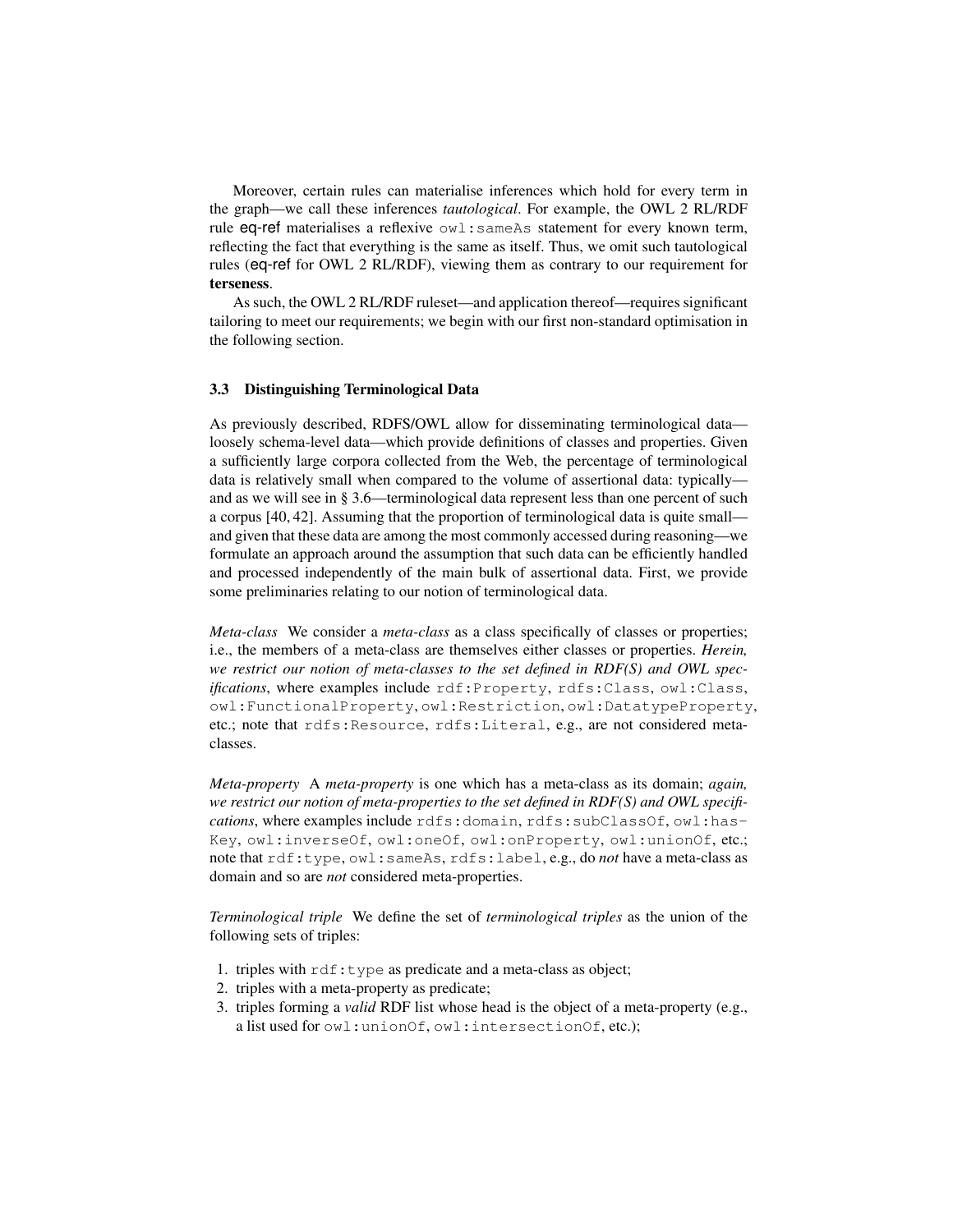Our approach for separating terminological data is related to the area of partial evaluation and program specialisation of Logic Programs [55, 58, 49]: we take a generic (meta) program—such as RDFS, pD\*, OWL 2 RL/RDF, etc.—and partially evaluate this program with respect to terminological knowledge. The result of this partial evaluation is a set of terminological inferences and a residual program which can be applied over the assertional data; this specialised *assertional program* is then primed using further optimisation before application over the bulk of assertional data.

Towards this goal, we begin by formalising the notion of a T-split rule which distinguishes between terminological and assertional atoms (T-atoms/A-atoms).

Definition 1 (T-split rule). *A* T-split rule R *is given as follows:*

$$
H \leftarrow A_1, \dots, A_n, T_1, \dots, T_m \quad (n, m \ge 0), \tag{2}
$$

*where the*  $T_i$ ,  $0 \le i \le m$  *atoms in the body (T-atoms) are all those that can only have* terminological ground instances, whereas the  $A_i, 1 \leq i \leq n$  atoms (A-atoms), can have *arbitrary ground instances. We use*  $TBody(R)$  *and*  $ABody(R)$  *to respectively denote the set of T-atoms and the set of A-atoms in the body of* R*.*

Henceforth, we assume rules are T-split such that T-atoms and A-atoms can be referenced using the functions TBody and ABody when necessary.

*Example 1.* Let  $R_{EX}$  denote the following rule:

 $(?x, a, ?c2) \leftarrow (?c1, rdfs:subClassOf, ?c2), (?x, a, ?c1)$ 

When writing T-split rules, we denote  $T$ Body $(R_{EX})$  by underlining: the underlined T-atom can only be bound by a triple with the meta-property rdfs:subClassOf as RDF predicate, and thus can only be bound by a terminological triple. The second atom in the body can be bound by assertional or terminological triples, and so is considered an A-atom.  $\Diamond$ 

The notion of a *T-split program*—containing T-split rules and ground T-atoms and Aatoms—follows naturally. Distinguishing terminological atoms in rules enables us to define a form of stratified program execution, whereby a terminological fixpoint is reached first, and then the assertional data is reasoned over; we call this the *T-split least fixpoint*. Before we formalise this alternative fixpoint procedure, we must first describe our notion of a T-ground rule, where the variables appearing in T-atoms of a rule are grounded separately by terminological data:

Definition 2 (T-ground rule). *A* T-ground rule *is a set of rule instances for the T-split rule* R *given by grounding* TBody(R) *and the variables it contains across the rest of the rule. We denote the set of such rules for a program* P *and a set of facts* I *as*  $\mathsf{Ground}^T(P, I)$ *, defined as:* 

 $\mathsf{Ground}^T(P, I) \coloneqq \{\mathsf{Head}(R) \theta \leftarrow \mathsf{ABody}(R) \theta \mid R \in P, \, \exists I' \subseteq I \text{ s.t. } \theta = \mathsf{mgu}(\mathsf{TBody}(R), I')\}$ 

The result is a set of rules whose T-atoms are grounded by the terminological data in  $I$ .

*Example 2.* Consider the T-split rule  $R_{EX}$  as before: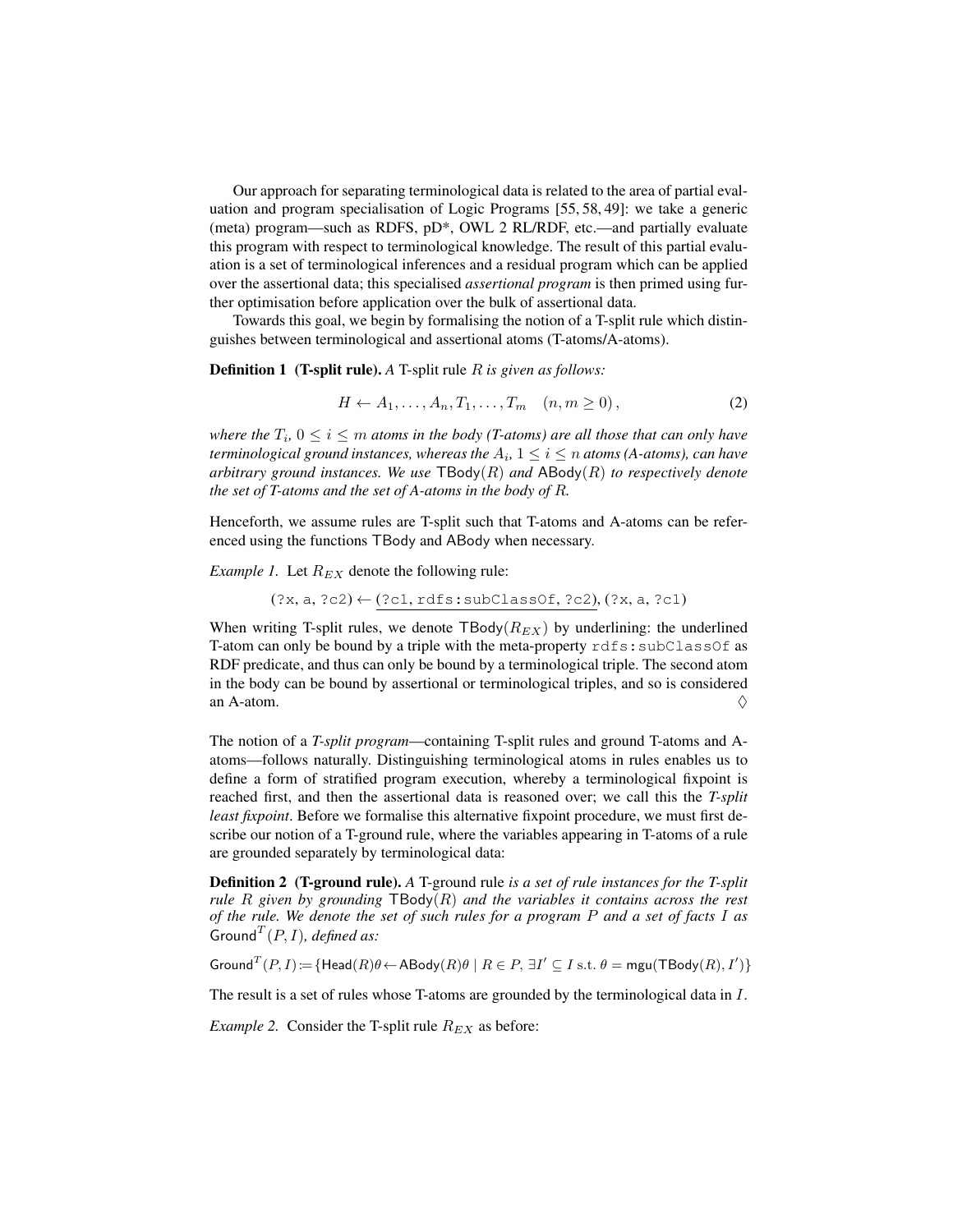$$
(?x, a, ?c2) \leftarrow (?c1, rdfs:subClassOf, ?c2), (?x, a, ?c1)
$$

Now let

$$
I_{EX} := \{ (\text{foaf:Person, rdfs:subClassOf, foaf:Agent}), \\ (\text{foaf:Agent, rdfs:subClassOf, dc:Agent}) \}
$$

Here,

$$
Ground^T(\{R_{EX}\}, I_{EX}) = \{ (?x, a, foaf:Agent) \leftarrow (?x, a, ?foaf:Person);
$$

$$
(?x, a, dc:Agent) \leftarrow (?x, a, ?foaf:Agent) \}.
$$

We can now formalise our notion of the T-split least fixpoint, where a terminological least model is determined, T-atoms of rules are grounded against this least model, and the remaining (proper) assertional rules are applied against the bulk of assertional data in the corpus. (In the following, we recall from  $\S$  3.1 the notions of the immediate consequence operator  $\mathfrak{T}_P$ , the least fixpoint lfp( $\mathfrak{T}_P$ ), and the least model lm(P) for a program P.)

Definition 3 (T-split least fixpoint). *The* T-split least fixpoint *for a program* P *is broken up into two parts: (i) the* terminological least fixpoint*, and (ii) the* assertional least fixpoint. Let  $P^F := \{ R \in P \mid \text{Body}(R) = \emptyset \}$  be the set of facts in  $P,^{20}$  let  $P^{T\emptyset} :=$  ${R \in P \mid \mathsf{TBody}(R) \neq \emptyset, \mathsf{ABody}(R) = \emptyset}, let P^{\emptyset A} := {R \in P \mid \mathsf{TBody}(R) = \emptyset}.$  $\emptyset$ , ABody $(R) \neq \emptyset$ *}, and let*  $P^{TA} := \{R \in P \mid \mathsf{TBody}(R) \neq \emptyset$ *, ABody* $(R) \neq \emptyset\}$ *. Note that*  $P = P^F \cup P^{T\emptyset} \cup P^{\emptyset A} \cup P^{TA}$ *. Now, let* 

 $TP \coloneqq P^F \cup P^{T\emptyset}$ 

*denote the initial (terminological) program containing ground facts and T-atom only rules, and let* lm(T P) *denote the least model for the terminological program. Let*

$$
P^{A+} := \text{Ground}^{T}(P^{TA}, \text{Im}(TP))
$$

denote the set of (proper) rules achieved by grounding rules in  $P^{TA}$  with the termino*logical atoms in*  $\text{Im}(TP)$ *: Now, let* 

$$
AP := \mathsf{Im}(TP) \cup P^{\emptyset A} \cup P^{A+}
$$

*denote the second (assertional) program containing all available facts and proper assertional rules. Finally, we can give the least model of the T-split program* P *as* lm(AP) for AP derived from P as above—we more generally denote this by  $\mathsf{Im}^{T}(P)$ .

An important question thereafter is how the standard fixpoint of the program  $\text{Im}(P)$ relates to the T-split fixpoint  $\text{Im}^{T}(P)$ . Firstly, we show that the latter is *sound* with respect to the former:

<sup>&</sup>lt;sup>20</sup> Of course,  $P<sup>F</sup>$  can refer to axiomatic facts and/or the initial facts given by an input knowledgebase.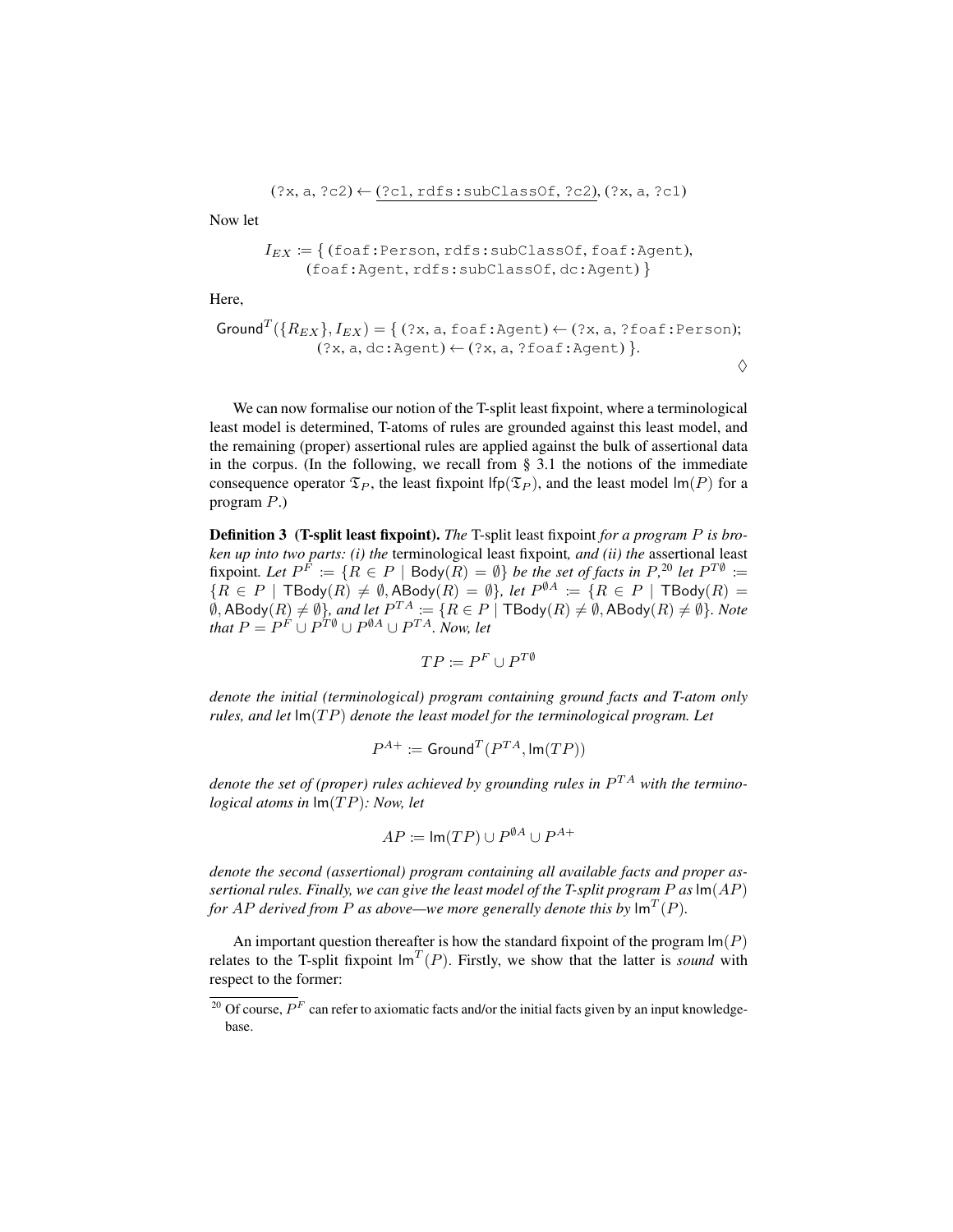**Theorem 1** (**T-split soundness).** For any program P, it holds that  $\text{Im}^{T}(P) \subseteq \text{Im}(P)$ .

*Proof available in [39].*

Thus, for any given program containing rules and facts (as we define them), the Tsplit least fixpoint is necessarily a subset of the standard least fixpoint. Next, we look at characterising the *completeness* of the former with respect to the latter; beforehand, we need to define our notion of a T-Box:

Definition 4 (T-Box). *We define the* T-Box *of an interpretation* I *with respect to a program* P *as the subset of facts in* I *that are an instance of a T-atom of a rule in* P*:*

 $TBox(P, I) := \{F \in I | \exists R \in P, \exists T \in TBody(R) \text{ s.t. } T \triangleright F\}.$ 

(Here we recall the  $\triangleright$  notation of an instance [§ 3.1] whereby  $A \triangleright B$  iff  $\exists \theta$  s.t.  $A\theta = B$ .) Thus, our T-Box is precisely the set of terminological triples in a given interpretation (i.e., graph) that can be bound by a terminological atom of a rule in the program.

We now give a conditional proposition of completeness which states that if no new T-Box facts are produced during the execution of the assertional program, the T-split least model is equal to the standard least model.

Theorem 2 (T-split conditional completeness). *For any program* P*, its terminological program*  $TP$  *and its assertional program*  $AP$ *, if it holds that*  $TBox(P, Im(TP)) =$  $TBox(P, Im(AP)),$  then it holds that  $Im(P) = Im^{T}(P)$ .

Corollary 1 (Rephrased condition for T-split completeness). *For any program* P*, if a rule with non-empty* ABody *does not infer a terminological fact, then*  $\text{Im}(P)$  =  $\overline{\mathsf{Im}^T(P)}$ .

## *Proofs available in [39].*

So one may wonder when this condition of completeness is broken—i.e., when do rules with assertional atoms infer terminological facts? Analysis of how this can happen must be applied per rule-set, but for OWL 2 RL/RDF, we conjecture that such a scenario can only occur through (i) so called *non-standard use* of the set of RDFS/OWL meta-classes and meta-properties required by the rules, *or*, (ii) by the semantics of replacement for  $\text{owl}:$  sameAs (supported by OWL 2 RL/RDF rules eq-rep-\*).<sup>21</sup>

We first discuss the effects of non-standard use for T-split reasoning over OWL 2 RL/RDF, starting with a definition.

Definition 5 (Non-standard triples). *With respect to a set of meta-properties* MP *and meta-classes* MC*, a* non-standard triple *is a terminological triple (T-fact wrt.* MP/MC*)* where additionally*:*

- *a meta-class in* MC *appears in a position other than as the value of* rdf:type*;* or
- *a property in* MP ∪ {rdf:type*,*rdf:first*,*rdf:rest} *appears outside of the RDF predicate position.*

<sup>&</sup>lt;sup>21</sup> We note that the phrase "non-standard use" has appeared elsewhere in the literature with the same intuition, but with slightly different formulation and intention; e.g., see [18].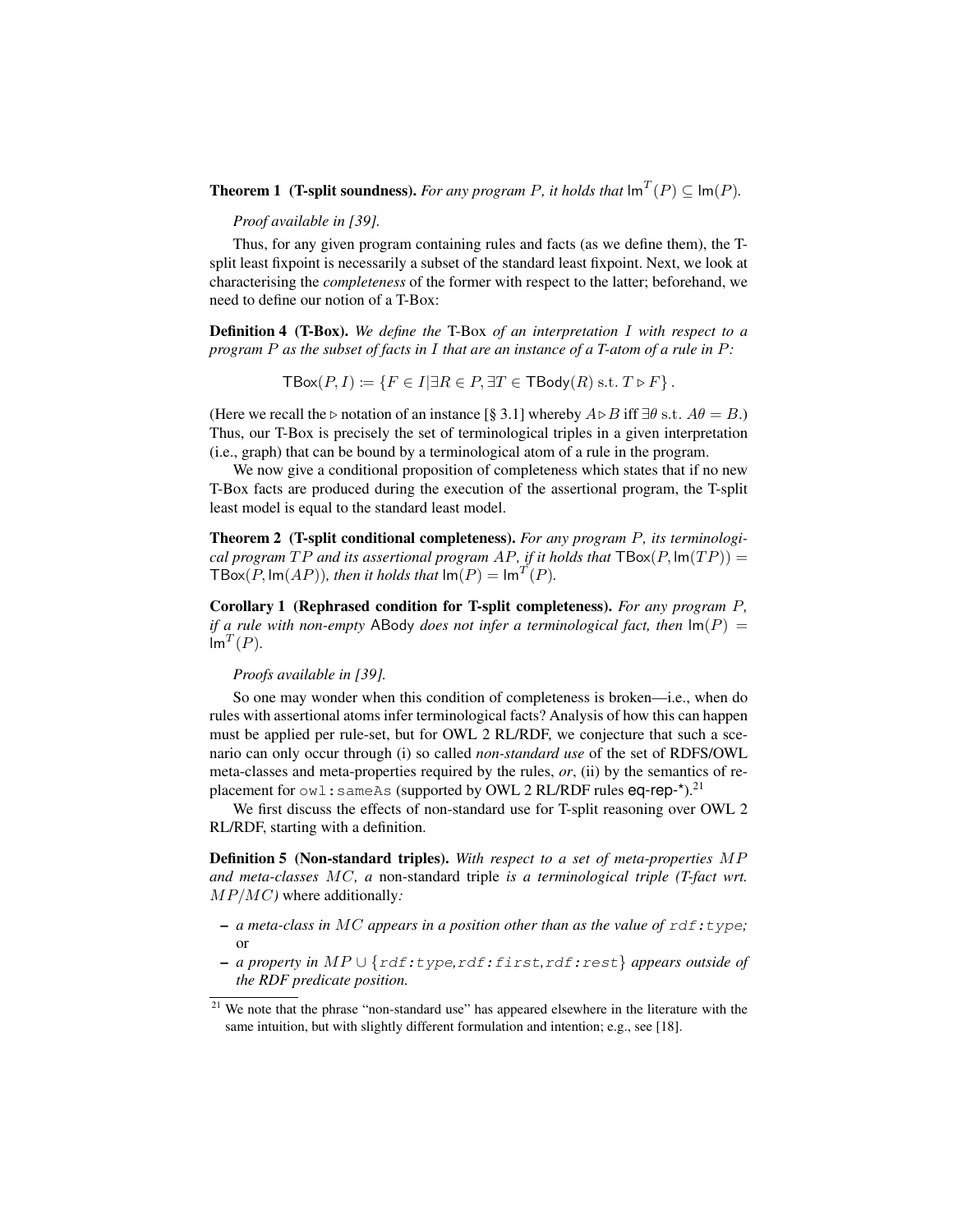We call the set MP ∪ MC ∪ {rdf:type,rdf:first,rdf:rest} the *restricted vocabulary*. (Note that restricting the use of rdf:first and rdf:rest would be superfluous for RDFS and pD\* which do not support terminological axioms containing RDF lists.)

Now, before we formalise a proposition about the incompleteness caused by such usage, we provide an intuitive example thereof:

*Example 3.* As an example of incompleteness caused by non-standard use of the metaproperty owl:InverseFunctionalProperty, consider:

```
1a. (ex:KeyProperty, rdfs:subClassOf, owl:InverseFunctionalProperty)
2a. (ex:isbn13, a, ex:KeyProperty)<br>3a. (ex:The Road, ex:isbn13, "978-030726
                  3a. (ex:The Road, ex:isbn13, "978-0307265432")
A_a. (ex:Road%2C_The, ex:isbn13, "978-0307265432")
```
where triple  $(1_a)$  is considered non-standard use. The static T-Box in the terminological program will include the first triple, and, through the assertional rule cax-sco and triples  $(1_a)$  and  $(2_a)$  will infer:

 $5<sub>a</sub>$ . (ex:isbn13, a, owl:InverseFunctionalProperty)

but this T-fact will not be considered by the pre-ground T-atoms of the rules in the assertional program. Thus, the inferences:

 $6_a$ . (ex:The Road, owl:sameAs, ex:Road%2C The)  $7_a$ . (ex:Road%2C\_The, owl:sameAs, ex:The\_Road)

which should hold through rule prp-ifp and triples  $(3<sub>a</sub>), (4<sub>a</sub>)$  and  $(5<sub>a</sub>)$  will not be made. A similar example follows for non-standard use of meta-classes; e.g.:

```
\vert \mathbf{1}_b \vert \vert (ex:inSubFamily, rdfs:subClassOf, rdfs:subClassOf)
2b. (ex:Bos, ex:inSubFamily, ex:Bovinae)<br>3b.3b. (ex:Daisy, a, ex:Bos)
```
which through the assertional rule prp-spo1 and triples  $(1<sub>b</sub>)$  and  $(2<sub>b</sub>)$  will infer:

$$
4b \qquad \qquad (\text{ex:Bos, rdfs:subClassOf, ex:Bovinae}),
$$

but not:

 $5<sub>b</sub>$ . (ex:Daisy, a, ex:Bovinae)

since triple  $(4<sub>b</sub>)$  is not included in the terminological program.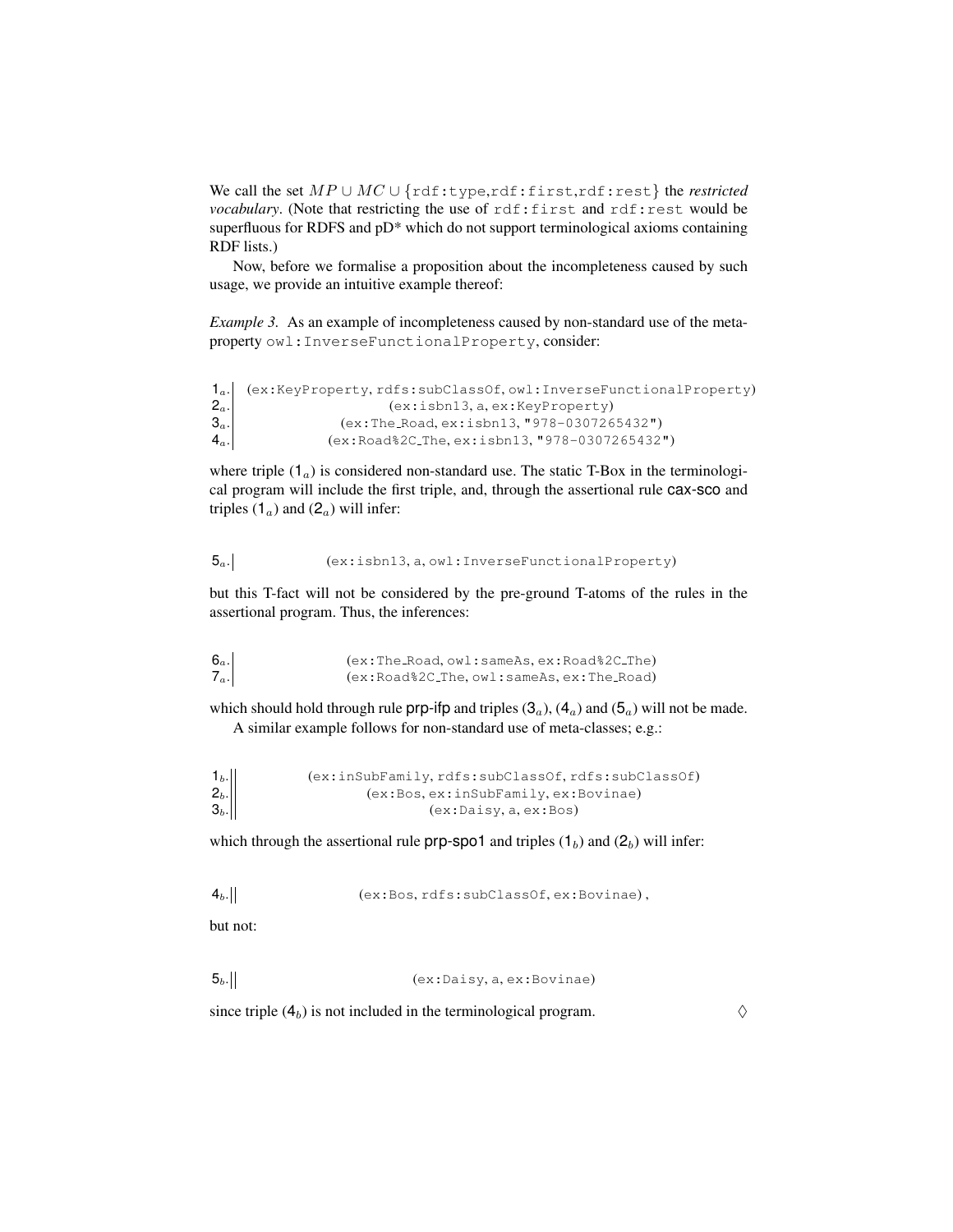**Theorem 3** (Conditional completeness for standard use). Let  $O2R'$  denote the set *of (T-split) OWL 2 RL/RDF rules excluding eq-rep-s, eq-rep-p and eq-rep-o; let* I *be any interpretation not containing any non-standard use of the restricted vocabulary* which contains (i) meta-classes or meta-properties appearing in the T-atoms of  $\mathcal{O}2\mathcal{R}',$ *and (ii)*  $\text{rdf:type}$ ,  $\text{rdf:first}$ ,  $\text{rdf:list}$ ; and let  $P := \mathcal{O}2\mathcal{R}' \cup I$ ; then, it holds *that*  $\mathsf{Im}(P) = \mathsf{Im}^T(P)$ .

### *Sketch of proof involving inspection of OWL 2 RL/RDF rules available in [39].*

Briefly, we note that [93] have given a similar result for RDFS by inspection of the rules, and that pD\* inference relies on non-standard axiomatic triples whereby the above results do not translate naturally.

With respect to rules  $eq-rep<sup>*</sup>$  (which we have thus far omitted), new terminological triples can be inferred from rules with non-empty ABody through the semantics of owl:sameAs, breaking the condition for completeness from Theorem 2. However, with respect to the T-split inferencing procedure, we conjecture that incompleteness can only be caused if  $\circ \text{wl}:$  sameAs affects some constant in the TBody of an OWL 2 RL/RDF rule; we refer the interested reader to [39] for some examples and further discussion. In any case, note that (i) in our intended use-case, we do not apply rules  $eq-rep-*$  in our inferencing procedure due to scalability concerns—this will be discussed further in § 3.5; and (ii) we believe that in practice, T-split incompleteness through such  $\text{ow1}:$  sameAs relations would only occur for rare corner cases. (For more detailed work looking at scalable "equality reasoning" for Linked Data, please see [39, § 7].)

Conceding the possibility of incompleteness—in particular in the presence of nonstandard triples or  $\circ$ wl: sameAs relations affecting certain terminological constantswe proceed by describing our implementation of the T-split program execution, how it enables unique optimisations, and how it can be used to derive a subset of OWL 2 RL/RDF rules which are linear with respect to assertional knowledge.

Implementing T-split Inferencing Given that the T-Box remains static during the application of the assertional program, our T-split algorithm enables a partial-indexing approach to reasoning, whereby only a subset of assertional triples—in particular those required by rules with multiple A-atoms in the body—need be indexed. Thus, the T-split closure can be achieved by means of two triple-by-triple scans of the corpus:

- 1. the first scan identifies and separates out the T-Box and applies the terminological program:
	- (a) during the scan, any triples that are instances of a T-atom of a rule are indexed in memory;
	- (b) after the scan, rules with only T-atoms in the body are applied over the inmemory T-Box until the terminological least model is reached, and rules with T-atoms and A-atoms in the body have their T-atoms grounded by these data;
	- (c) novel inferences in the terminological least model are written to an on-disk file (these will later be considered as part of the inferred output, and as input to the assertional program);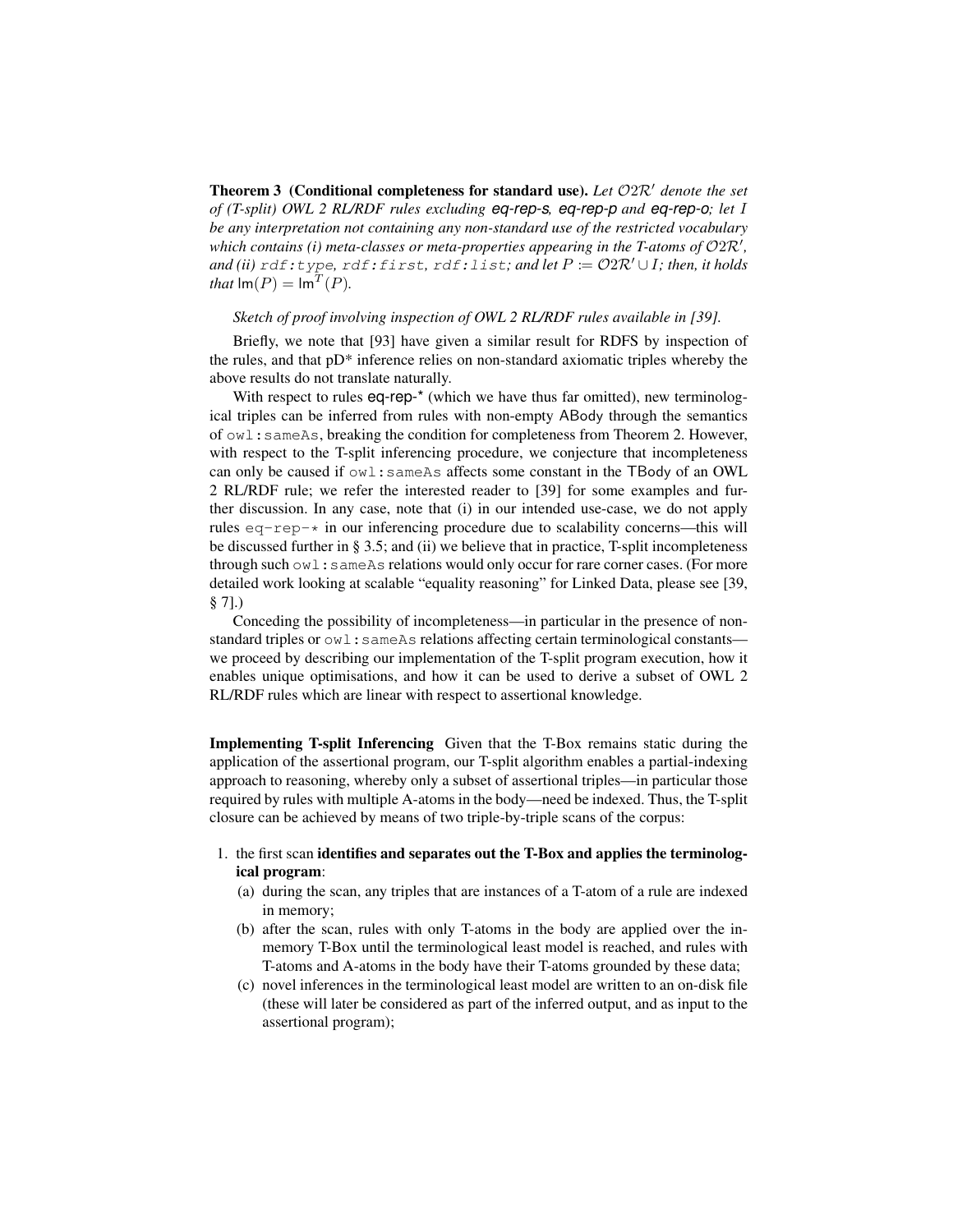- 2. the second scan applies the assertional program over the main corpus and the terminological inferences;
	- (a) each triple is individually checked to see if it unifies with an atom in an assertional rule body;
		- i. if it unifies with a single-atom rule body, the inference is immediately applied;
		- ii. if it unifies with a multi-atom rule body, the triple is indexed and the index is checked to determine whether the other atoms of the rule can be instantiated by previous triples—if so, the inference is applied;
	- (b) inferred triples are immediately put back into step (2a), with an in-memory cache avoiding cycles and (partially) filtering duplicates.

The terminological program is applied using standard *semi-naïve evaluation* techniques, whereby only instances of rule bodies involving novel data will fire, ensuring that derivations are not needlessly and endlessly repeated (see, e.g., [87]).

We give a more formal break-down of the application of the assertional program in Algorithm 3.1. For our purposes, the A-Box input is the set of axiomatic statements in the rule fragment, the set of novel terminological inferences, and the entire corpus; i.e., we consider terminological data as also being assertional in a unidirectional form of punning [25].

First note that duplicate inference steps may be applied for rules with only one atom in the body (Lines 11–14): one of the main optimisations of our approach is that it minimises the amount of data that we need to index, where we only wish to store triples which may be necessary for later inference, and where triples *only* grounding single atom rule bodies need not be indexed. To provide *partial* duplicate removal, we instead use a Least-Recently-Used (LRU) cache over a sliding window of recently encountered triples (Lines 7 & 8)—outside of this window, we may not know whether a triple has been encountered before or not, and may repeat inferencing steps.

Thus, in this *partial-indexing* approach, we need only index those triples which are matched by a rule with a multi-atom body (Lines 15–25). For indexed triples, aside from the LRU cache, we can additionally check to see if that triple has been indexed before (Line 19) and we can apply a semi-naïve check to ensure that we only materialise inferences which involve the current triple (Line 20). We note that as the assertional index is required to store more data, the two-scan approach becomes more inefficient than the "full-indexing" approach; in particular, a rule with a body atom containing all variable terms will require indexing of all data, negating the benefits of the approach; e.g., if the rule OWL 2 RL/RDF rule eq-rep-s:

 $(?s', ?p, ?o) \leftarrow (?s, \text{owl:sameAs}, ?s'), (?s, ?p, ?o)$ 

is included in the assertional program, the entire corpus of assertional data must be indexed (in this case according to subject) because of the latter "open" atom. We emphasise that our partial-indexing performs well if the assertional index remains small and performs best if every proper rule in the assertional program has only one A-atom in the body—in the latter case, no assertional indexing is required. We will use this observation to identify a subset of T-split OWL 2 RL/RDF rules which are linear with respect to the assertional knowledge in § 3.5, but first we look at some generic optimisations for the assertional program.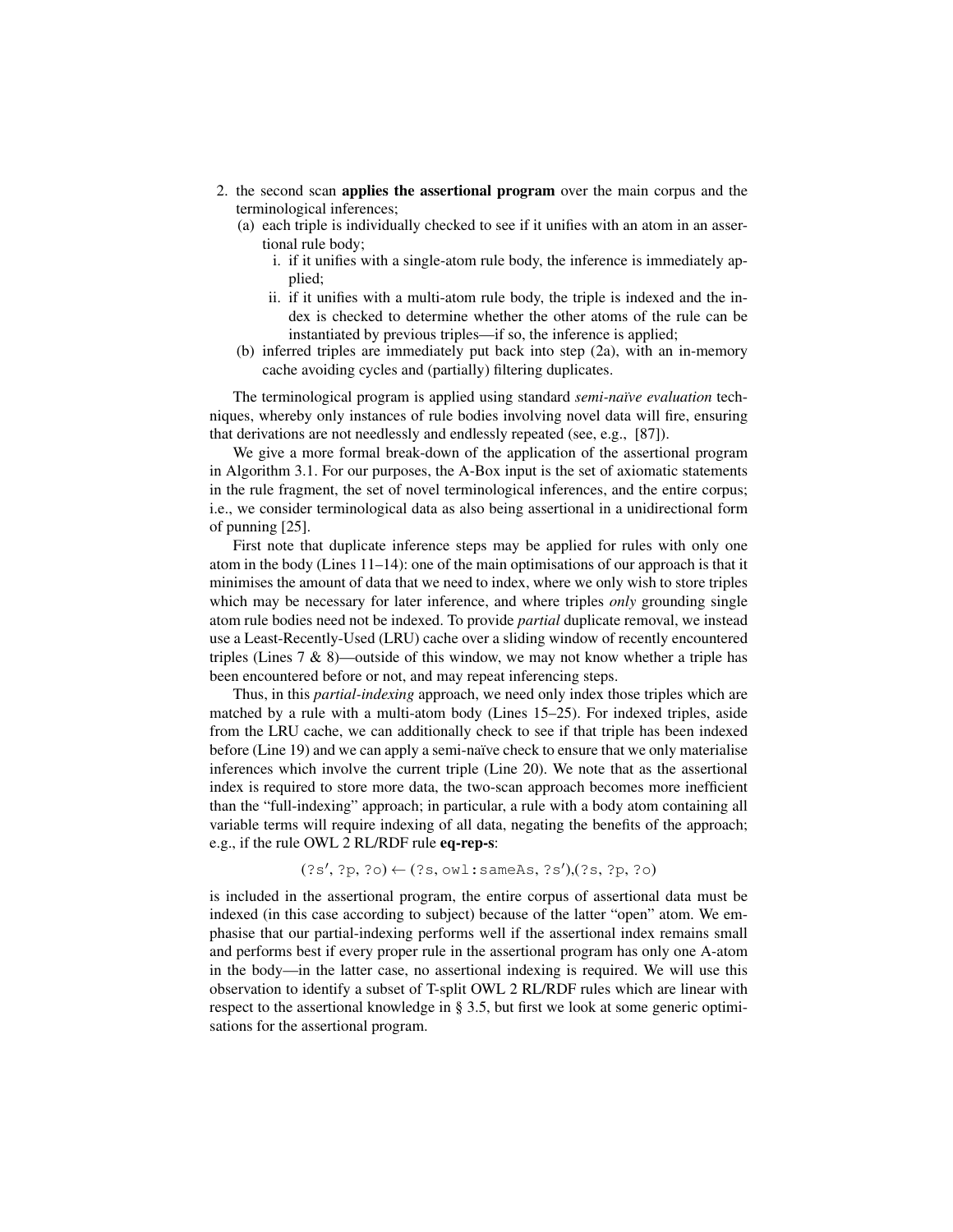Algorithm 3.1. Reason over the A-Box

**Require:** ABOX: A  $/$   $\{t_0 \dots t_m\}$   $\}$ **Require:** ASSERTIONAL PROGRAM:  $AP$  /\*  $\{R_0 ... R_n\}$ , TBody $(R_i) = \emptyset$  \*/ 1: Index  $:= \{\}$ 2: LRU :=  $\{\}$  /\* fixed-size, least recently used cache \*/ 3: for all  $t \in A$  do 4:  $G_0 := \{\}, G_1 := \{t\}, i := 1$ 5: while  $G_i \neq G_{i-1}$  do 6: for all  $t_\delta \in G_i \setminus G_{i-1}$  do 7: **if**  $t_{\delta} \notin \text{LRU}$  then  $\qquad \qquad$  /\* if  $t_{\delta} \in \text{LRU}$ , make  $t_{\delta}$  most recent entry \*/ 8: add  $t_{\delta}$  to LRU /\* remove eldest entry if necessary \*/ 9: output $(t_\delta)$ 10: **for all**  $R \in AP$  do 11: **if**  $|Body(R)| = 1$  then 12: **if**  $\exists \theta$  s.t.  $\{t_\delta\}$  = Body $(R)\theta$  then 13:  $G_{i+1} := G_{i+1} \cup \text{Head}(R)\theta$ 14: end if 15: else 16: **if**  $\exists \theta$  s.t.  $t_\delta \in \text{Body}(R)\theta$  then 17:  $card = |\text{Index}|$ 18: Index := Index ∪  $\{t_\delta\}$ 19: **if**  $card \neq |\text{Index}|$  **then** 20: **for all**  $\theta$  s.t.  $\text{Body}(R\theta) \subseteq \text{Index}, t_{\delta} \in \text{Body}(R\theta)$  **do** 21:  $G_{i+1} := G_{i+1} \cup \text{Head}(R\theta)$ 22: end for 23: end if 24: end if 25: end if 26: end for 27: end if 28: end for 29:  $i_{++}$ <br>30:  $G_{i+1} := \text{copy}(G_i)$ 30:  $G_{i+1} := \text{copy}(G_i)$  /\* copy inferences to new set to avoid cycles \*/ 31: end while 32: end for 33: **return** output /\* on-disk inferences \*/

#### 3.4 Optimising the Assertional Program

Note that in Algorithm 3.1 Line 10, all rules are checked for all triples to see if an inference should take place. Given that (i) the assertional program will be applied over a corpus containing in the order of a billion triples; (ii) the process of grounding the Tatoms of T-split rules may lead to a large volume of assertional rules given a sufficiently complex terminology; we deem it worthwhile to investigate some means of optimising the execution of the assertional program. Herein, we discuss such optimisations and provide initial evaluation thereof—note that since our assertional program contains only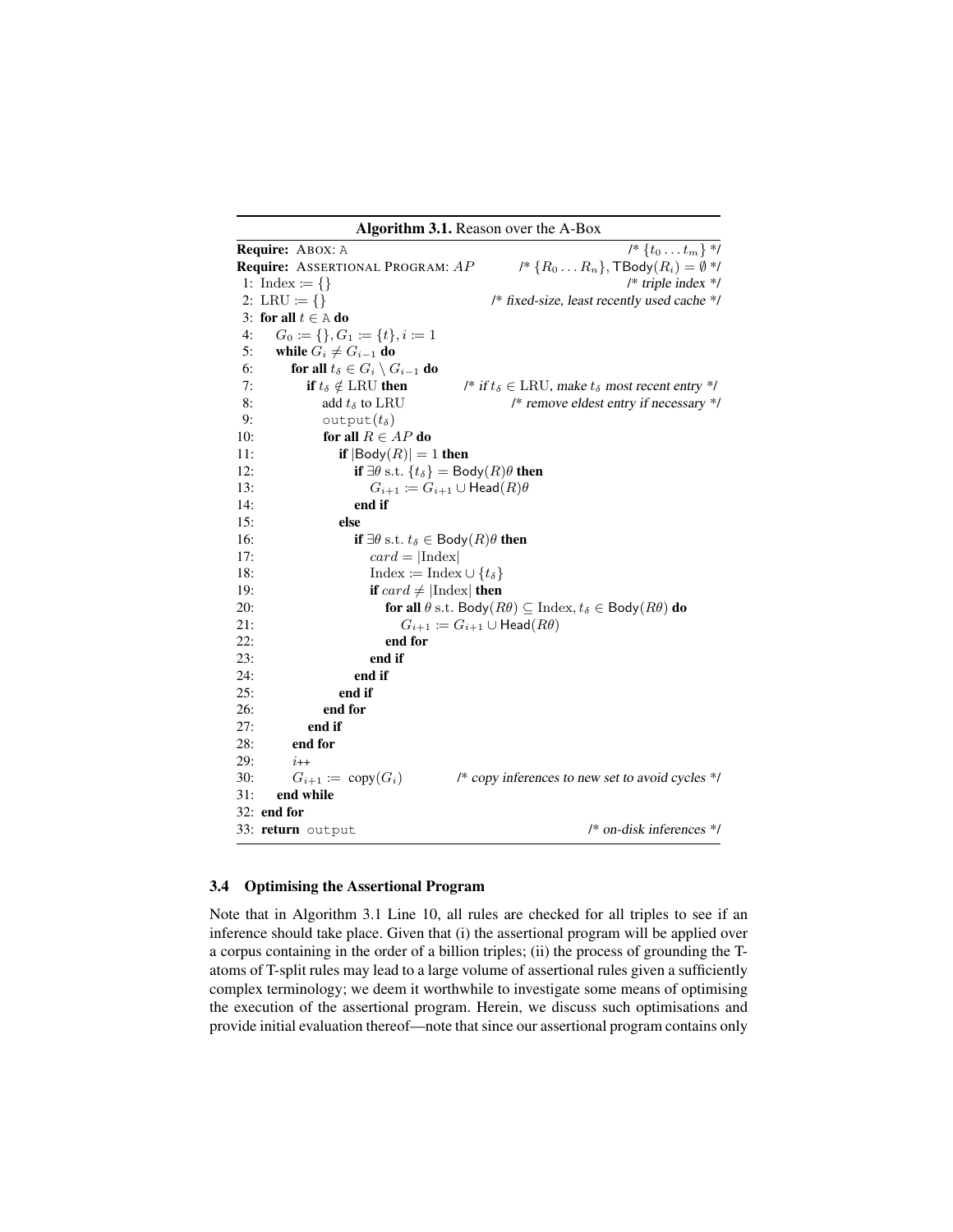assertional atoms, we herein omit the T-split notation where  $Body(R)$  always refers to a purely assertional body.

Merging Equivalent T-ground Rules Applying the T-grounding of rules to derive purely assertional rules may generate "equivalent rules": rules which can be unified by an *bijective variable rewriting*. Similarly, there may exist T-ground rules with "equivalent bodies" which can be *merged* into one rule. To formalise these notions, we first define the bijective variable rewriting function used to determine equivalence of atoms.

Definition 6 (Variable rewriting). *A bijective* variable rewriting function *is an automorphism on the set of variables, given simply as:*

$$
\nu: \mathsf{V} \mapsto \mathsf{V}
$$

As such, this function is a specific form of variable substitution, where two atoms which are unifiable by such a rewriting are considered *equivalent*:

**Definition 7** (Equivalent atoms). *Two atoms are* equivalent *(denoted*  $A_1 \oplus A_2$  *reflecting the fact that both atoms are instances of each other) iff they are unifiable by a bijective variable rewriting:*<sup>22</sup>

$$
A_1 \oplus A_2 \Leftrightarrow \exists \nu \text{ s.t. } A_1 \nu = A_2
$$

*Equivalence of a set of atoms follows naturally. Two rules are body-equivalent*  $(R_1 \triangleleft_R R_2)$ *iff their bodies are equivalent:*

$$
R_1 \oplus_{\text{b}} R_2 \Leftrightarrow \text{Body}(R_1) \oplus \text{Body}(R_2) \Leftrightarrow \exists \nu \text{ s.t. } \text{Body}(R_1) \nu = \text{Body}(R_2)
$$

*Two rules are considered* fully-equivalent *if their bodies and heads are unifiable by the same variable rewriting:*

$$
R_1 \oplus_r R_2 \Leftrightarrow \exists \nu \text{ s.t. } \left( \mathsf{Body}(R_1) \nu = \mathsf{Body}(R_2) \land \mathsf{Head}(R_1) \nu = \mathsf{Head}(R_2) \right)
$$

Note that fully-equivalent rules are considered redundant, and all but one can be removed without affecting the computation of the least model. Using these equivalence relations, we can now define our *rule-merge* function (again recall from § 3.1 our interpretation of multi-atom heads as being conjunctive, and a convenient representation of the equivalent set of rules):

**Definition 8 (Rule merging).** *Given an equivalence class of rules*  $[R]_{\text{def}}-a$  *set of rules between which*  $\triangleleft$ <sub>b</sub> *holds—select a* canonical rule  $R \in [R]_{\triangleleft}$ , *we can now describe the* rule-merge *of the equivalence class as*

$$
\mathsf{merge}([R]_{\mathsf{db}}) \coloneqq \mathsf{Head}_{[R]_{\mathsf{db}}}\leftarrow \mathsf{Body}(R)
$$

 $22$  Note that in the unification, only the variables in the left atom are rewritten and not both; otherwise two atoms such as (?a, foaf:knows, ?b) and (?b, foaf:knows, ?c) would not be equivalent: they could not be aligned by any (necessarily *injective*) rewriting function  $\nu$ .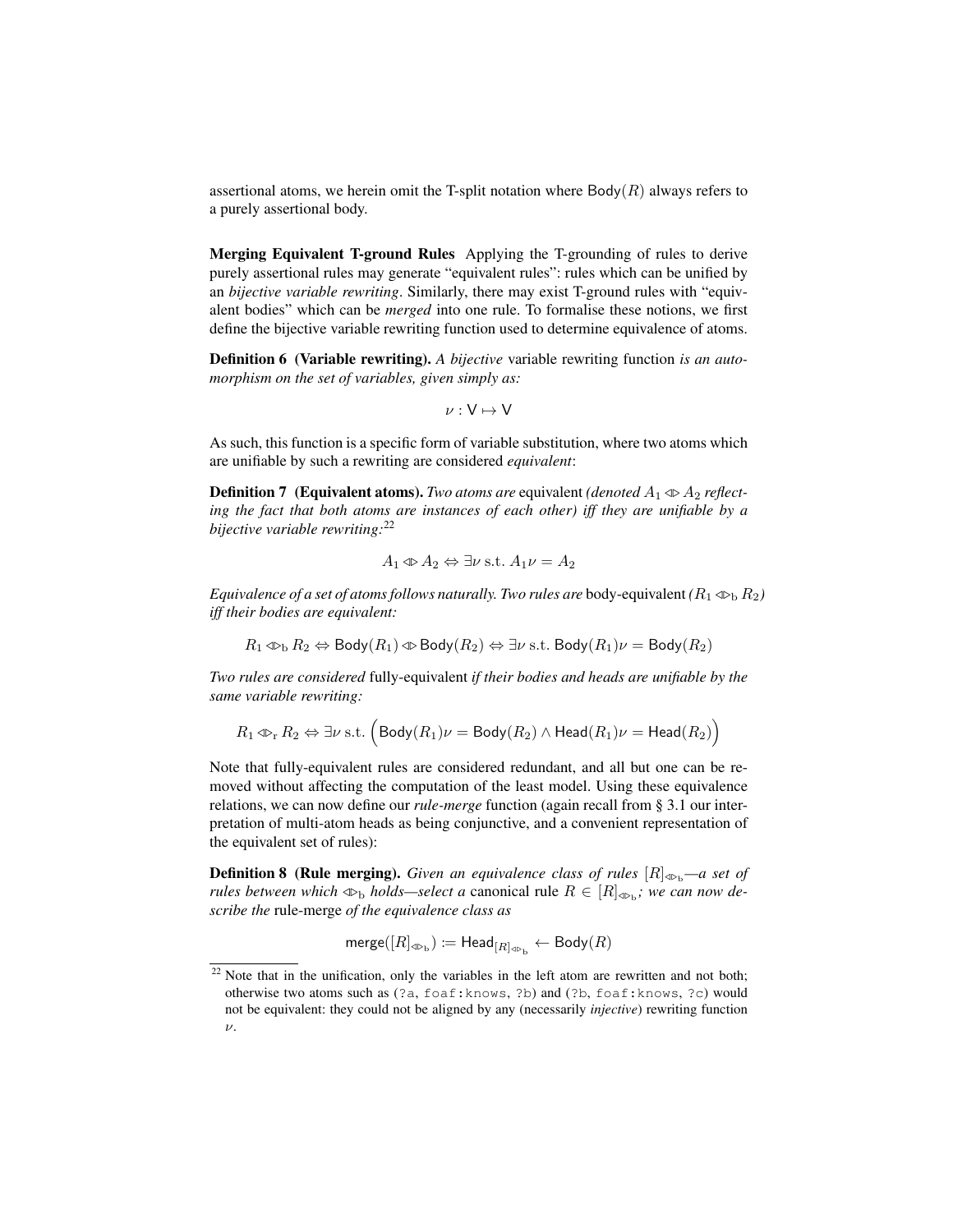*where*

$$
\mathsf{Head}_{[R]_{\triangleleft\triangleright_{\mathbf{b}}}} \coloneqq \bigcup_{R_i \in [R]_{\triangleleft\triangleright_{\mathbf{b}}}} \mathsf{Head}(R_i) \nu_i \text{ s.t. } \mathsf{Body}(R_i) \nu_i = \mathsf{Body}(R)
$$

*Now take a program* P *and let:*

$$
P/\text{D}_b := \{ [R]_{\text{D}_b} \mid R \in P \}
$$

*denote the quotient set of* P *given by*  $\oplus_b$ *: the set of all equivalent classes*  $[R]_{\oplus_b}$  *wrt. the equivalence relation*  $\triangle_{\text{b}}$  *in* P. We can generalise the rule merge function for a set *of rules as*

$$
\begin{aligned} \text{merge}: \; & 2^{\text{Rules}} \rightarrow 2^{\text{Rules}} \\ & P \mapsto \bigcup_{[R]_{\text{db}_\text{b}} \in P/\text{db}_\text{b}} \text{merge}([R]_{\text{db}_\text{b}}) \end{aligned}
$$

*Example 4.* Take three T-ground rules:

 $(?x, a, foaf:Person) \leftarrow (?x, foaf:img, ?y)$  $(?s, foaf:depicts, ?o) \leftarrow (?s, foaf:img, ?o)$  $(?a, foaf:depicts, ?b) \leftarrow (?a, foaf:img, ?b)$ 

The second rule can be merged with the first using  $\nu_1 = \{?s/?x, ?o/?y\}$ , which gives:

 $(?x, a, foaf:Person),(?x, foaf:depicts, ?y) \leftarrow (?x, foaf:img, ?y)$ 

The third rule can be merged with the above rule using  $\nu_1 = \{?a!/x, ?b!/y\}$  to give:

 $(?x, a, foaf:Person), (?x, foaf:depicts, ?y) \leftarrow (?x, foaf:img, ?y)$ 

...the same rule. This demonstrates that the merge function removes redundant fullyequivalent rules.  $\Diamond$ 

Merging the rules thus removes redundant rules, and reduces the total number of rule applications required for each triple without affecting the final least model:

**Proposition 1.** *For any program P*,  $\text{Im}(P) = \text{Im}(\text{merge}(P)).$ 

*Sketch of proof available in [39].*

Rule Index We have reduced the amount of rules in the assertional program through merging; however, given a sufficiently complex T-Box, we may still have a prohibitive number of rules for efficient recursive application. We now look at the use of a rule index which maps a fact to rules containing a body atom for which that fact is an instance, thus enabling the efficient identification and application of only relevant rules for a given triple.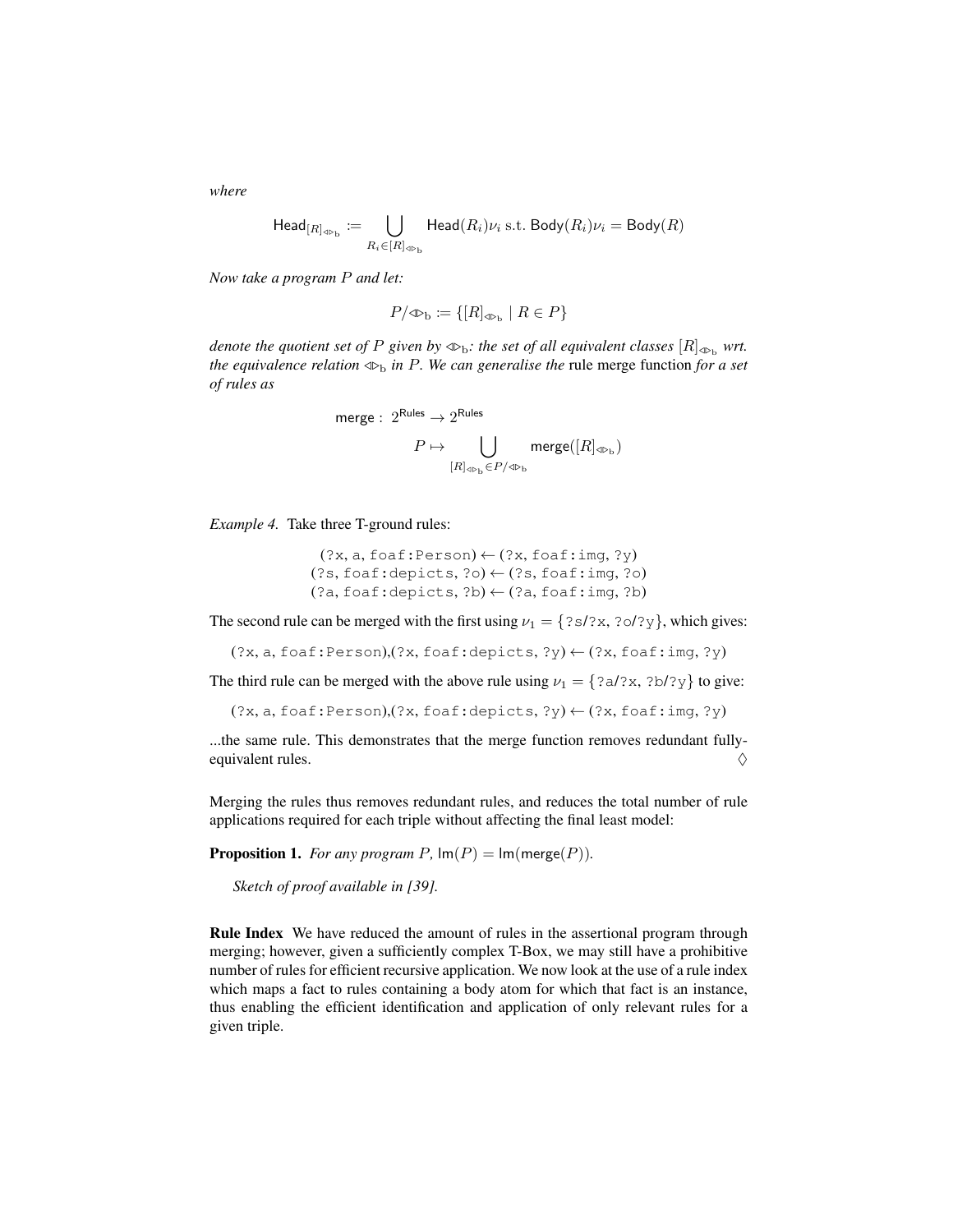Definition 9 (Rule lookup). *Given a fact* F *and program* P*, the* rule lookup function *returns all rules in the program containing a body atom for which* F *is an instance:*

$$
\begin{aligned}\n\text{lookup}: \ \mathsf{Facts} \times 2^{\mathsf{Rules}} &\rightarrow 2^{\mathsf{Rules}} \\
(F, P) &\mapsto \left\{ R \in P \mid \exists B_i \in \mathsf{Body}(R) \text{ s.t. } B_i \triangleright F \right\}\n\end{aligned}
$$

Now, instead of attempting to apply all rules, for each triple we can perform the above lookup function and return only triples from the assertional program which could potentially lead to a successful rule application.

*Example 5.* Given a triple:

 $t := (ex:me, a, foaf:Person)$ 

and a simple example ruleset:

$$
P := \{ (?x, a, foaf:Person) \leftarrow (?x, foaf:img, ?y),
$$
  

$$
(?x, a, foaf:Agent) \leftarrow (?x, a, foaf:Person),
$$
  

$$
(?y, a, rdfs:Class) \leftarrow (?x, a, ?y) \}
$$

lookup $(t, P)$  returns a set containing the latter two rules.  $\Diamond$ 

With respect to implementing this lookup function, we require a rule index. A triple pattern has  $2^3 = 8$  possible forms:  $(?,?,?,), (s,?,?), (?,,?,), (?,?,,o), (s, p,?), (?,,p,o),$  $(s, ?, o), (s, p, o)$ . Thus, we require eight indices for indexing body patterns, and eight lookups to perform  $\text{lookup}(t, P)$  and find all relevant rules for a triple. We use seven in-memory hashtables storing the constants of the rule antecedent patterns as key, and a set of rules containing such a pattern as value; e.g.,  $\{(?x, a, foaf:Person)\}\)$  is put into the  $(?, p, o)$  index with  $(a, f \circ a f : Person)$  as key. Rules containing  $(?, ?, ?)$ patterns without constants are stored in a set, as they are relevant to all triples—they are returned for all lookups.

We further optimise the rule index by linking dependencies between rules, such that once one rule fires, we can determine which rules should fire next without requiring an additional lookup. This is related to the notion of a rule graph in Logic Programming (see, e.g., [74]):

Definition 10 (Rule graph). *A* rule graph *is defined as a directed graph:*

$$
\Gamma := (P, \hookrightarrow)
$$

*such that:*<sup>23</sup>

$$
R_i \hookrightarrow R_j \Leftrightarrow \exists B \in \mathsf{Body}(R_j), \exists H \in \mathsf{Head}(R_i) \text{ s.t. } B \triangleright H
$$

where  $R_i \hookrightarrow R_j$  is read as " $R_j$  *follows*  $R_i$ ".

<sup>&</sup>lt;sup>23</sup> Here, we recall from § 3.1 the ' $\triangleright$ ' notation for an instance.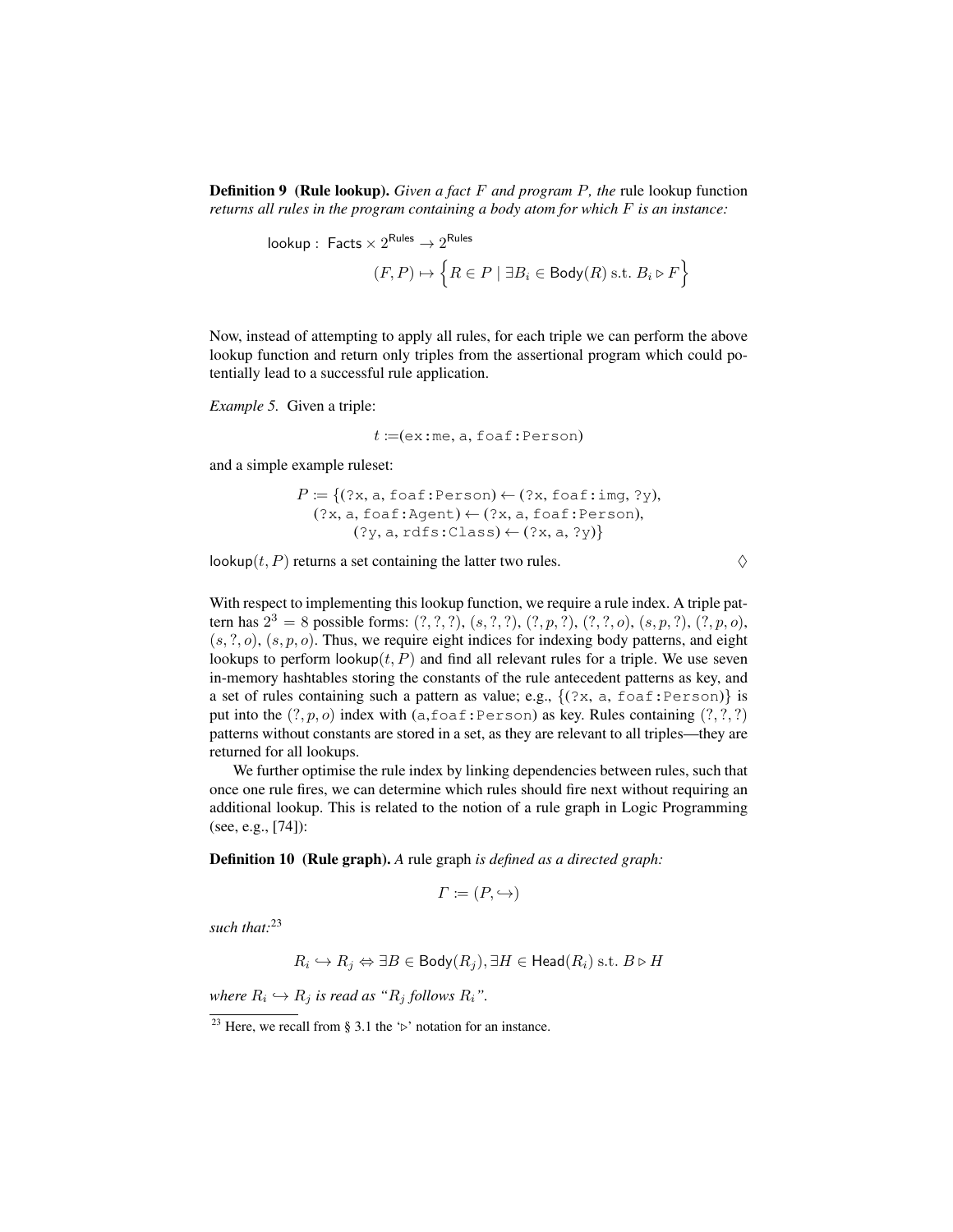By building and encoding such a rule graph into our index, we can "wire" the recursive application of rules for the assertional program. However, from the merge function (or otherwise) there may exist rules with large sets of head atoms. We therefore extend the notion of the rule graph to a directed labelled graph with the inclusion of a labelling function

Definition 11 (Rule-graph labelling). *Let* Λ *denote a labelling function as follows:*

 $\Lambda$  : Rules  $\times$  Rules  $\rightarrow 2^{\text{Atoms}}$ 

$$
(R_i, R_j) \mapsto \Big\{H \in \textsf{Head}(R_i) \mid \exists B \in \textsf{Body}(R_j) \text{ s.t. } B \triangleright H \Big\}
$$

*A* labelled rule graph *is thereafter defined as a directed labelled graph:*

 $\Gamma^A := (P, \hookrightarrow, A)$ 

Each edge in the rule graph is labelled with  $\Lambda(R_i, R_j)$ , denoting the set of atoms in the head of  $R_i$  that, when grounded, would be matched by atoms in the body of  $R_j$ .

*Example 6.* Take the two rules:

$$
R_i.
$$
 (y, a, foaf:Image), (?x, a, foaf:Person)  $\leftarrow$  (?x, foaf:img, ?y)  
\n
$$
R_j.
$$
 (s, a, foaf:Agent)  $\leftarrow$  (?s, a, foaf:Person)

We say that  $R_i \stackrel{\lambda}{\hookrightarrow} R_j,$  where  $\lambda = \Lambda(R_i,R_j) = \{(? \text{x}, \text{a}, \text{foaf:Person})\}.$ 

In practice, our rule index stores sets of elements of a linked list, where each element contains a rule and links to rules which are relevant for the atoms in that rule's head. Thus, for each input triple, we can retrieve all relevant rules for all eight possible patterns, apply those rules, and if successful, follow the respective labelled links to recursively find relevant rules without re-accessing the index until the next input triple.

Rule Saturation We briefly describe the final optimisation technique we investigated, but which later evaluation demonstrated to be mostly disadvantageous: *rule saturation*. We say that a subset of dependencies in the rule graph are *strong dependencies*, where the successful application of one rule *will* always lead to the successful application of another. Now, we can saturate rules with single-atom bodies by pre-computing the recursive rule application of its dependencies; we give the gist with an example:

*Example 7.* Take rules

| $R_i$ .   | $(?x, a, foaf:Person)(?y, a, foaf:Image) \leftarrow (?x, foaf:img, ?y)$ |
|-----------|-------------------------------------------------------------------------|
| $R_{i}$ . | $(?s, a, foaf:Agent) \leftarrow (?s, a, foaf:Person)$                   |
| $R_k$ .   | $(?y, a, rdfs:Class) \leftarrow (?x, a, ?y)$                            |

We can see that  $R_i \hookrightarrow R_j$ ,  $R_i \hookrightarrow R_k$ ,  $R_j \hookrightarrow R_k$  as before. Now, we can remove the links from  $R_i$  to  $R_j$  and  $R_k$  by saturating  $R_i$  to: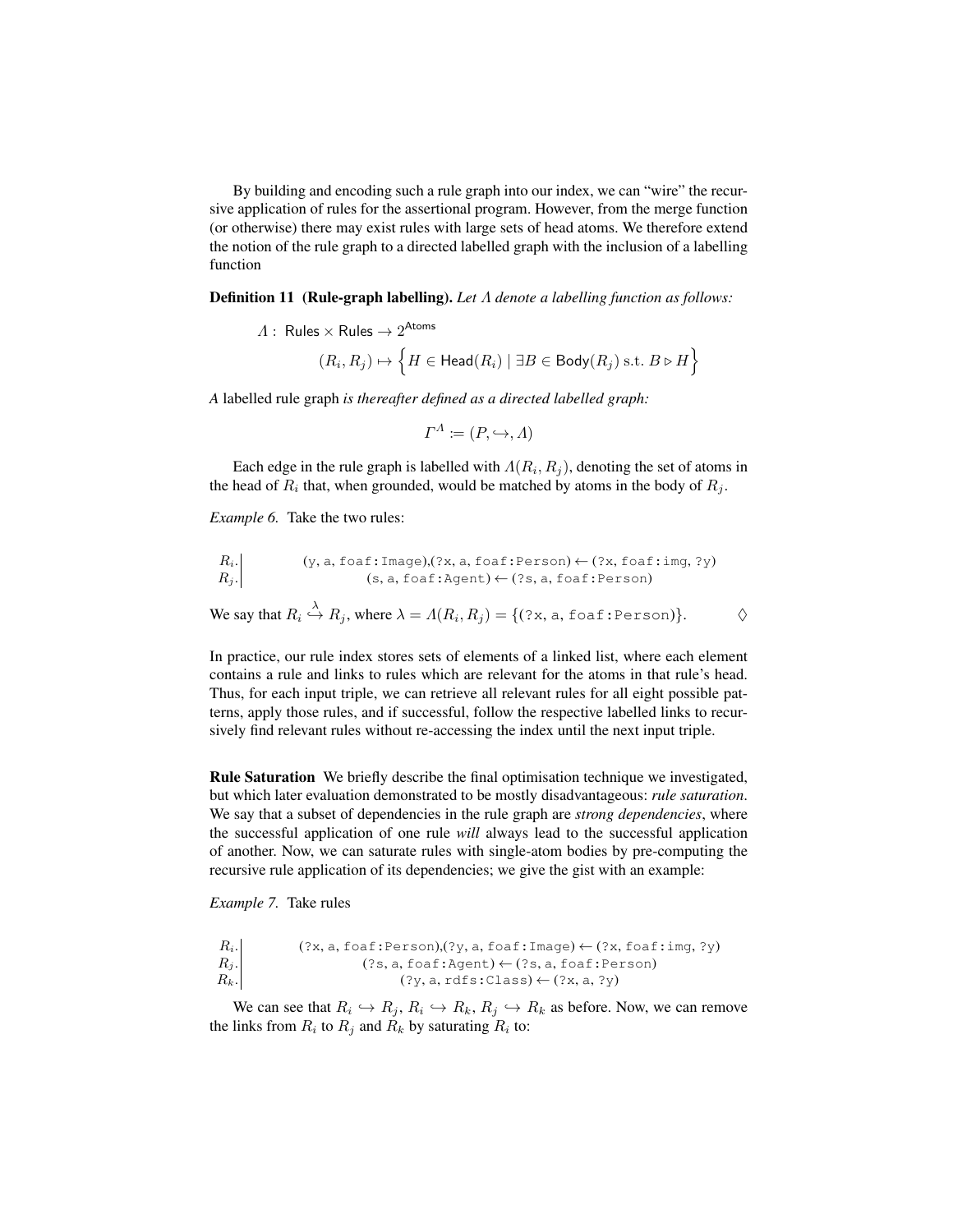$R_i'$ . (?x, a, foaf:Person),(?y, a, foaf:Image),(?x, a, foaf:Agent), (foaf:Person, a, rdfs:Class),(foaf:Image, a, rdfs:Class), (foaf:Agent, a, rdfs:Class) ← (?x, foaf:img, ?y)

and, analogously, we can remove the links from  $R_j$  to  $R_k$  by saturating  $R_j$  to:

 $R'_j$ . (?s, a, foaf:Agent),(foaf:Agent, a, rdfs:Class) ← (?s, a, foaf:Person)

Thus, the index now stores  $R'_i, R'_j, R_k$ , but without the links between them.  $\diamond$ 

However, as we will see in § 3.4, our empirical analysis found rule saturation to be mostly disadvantageous: although it decreases the number of necessary rule applications, as a side-effect, saturated rules can immediately produce a large batch of duplicates which would otherwise have halted a traversal of the rule graph early on. Using the above example, consider encountering the following sequence of input triples:

| 1. | (ex:Fred.a.foaf:Person)           |
|----|-----------------------------------|
| 2. | (ex: Fred, foaf:img, ex:FredsPic) |

The first triple will fire rule  $R'_j$  and  $R_k$ ; the second triple will subsequently fire rule  $R'_i$ , and in so doing, will produce a superset of inferences already given by its predecessor. Without saturation, the second triple would fire  $R_i$ , identify (ex: Fred, a, foaf: -Person) as a duplicate, and instead only fire  $R_k$  for (ex:FredsPic, a, foaf:Image).

Preliminary Performance Evaluation We now perform some (relatively) small-scale experiments to empirically (in)validate our optimisations for the assertional program execution. Experiments are run on a 2.2GHz Opteron x86-64, 4GB main memory, 160GB SATA hard-disks, running Java 1.6.0 12 on Debian 5.0.4.

We applied reasoning for RDFS (minus the infinite  $rdf$ :  $\Delta r$  axiomatic triples [33]), pD\* and OWL 2 RL/RDF over LUBM(10) [30], consisting of about 1.27 million assertional triples and 295 terminological triples.<sup>24</sup> For each rule profile, we applied the following configurations:

- 1. N: no partial evaluation: T-Box atoms are bound at runtime from an in-memory triple-store;
- 2. NI: no partial evaluation with linked (meta-)rule index;
- 3. P: partial-evaluation: generating and applying an assertional program;
- 4. PI: partial evaluation with linked rule index;
- 5. PIM: partial evaluation with linked rule index and rule merging;
- 6. PIMS: partial evaluation with linked rule index, rule merging and rule saturation.

<sup>&</sup>lt;sup>24</sup> Note that we exclude  $\log/g$  rules for RDFS/pD\* since we allow generalised triples [27]. We also restrict OWL 2 RL/RDF datatype reasoning to apply only to literals in the program.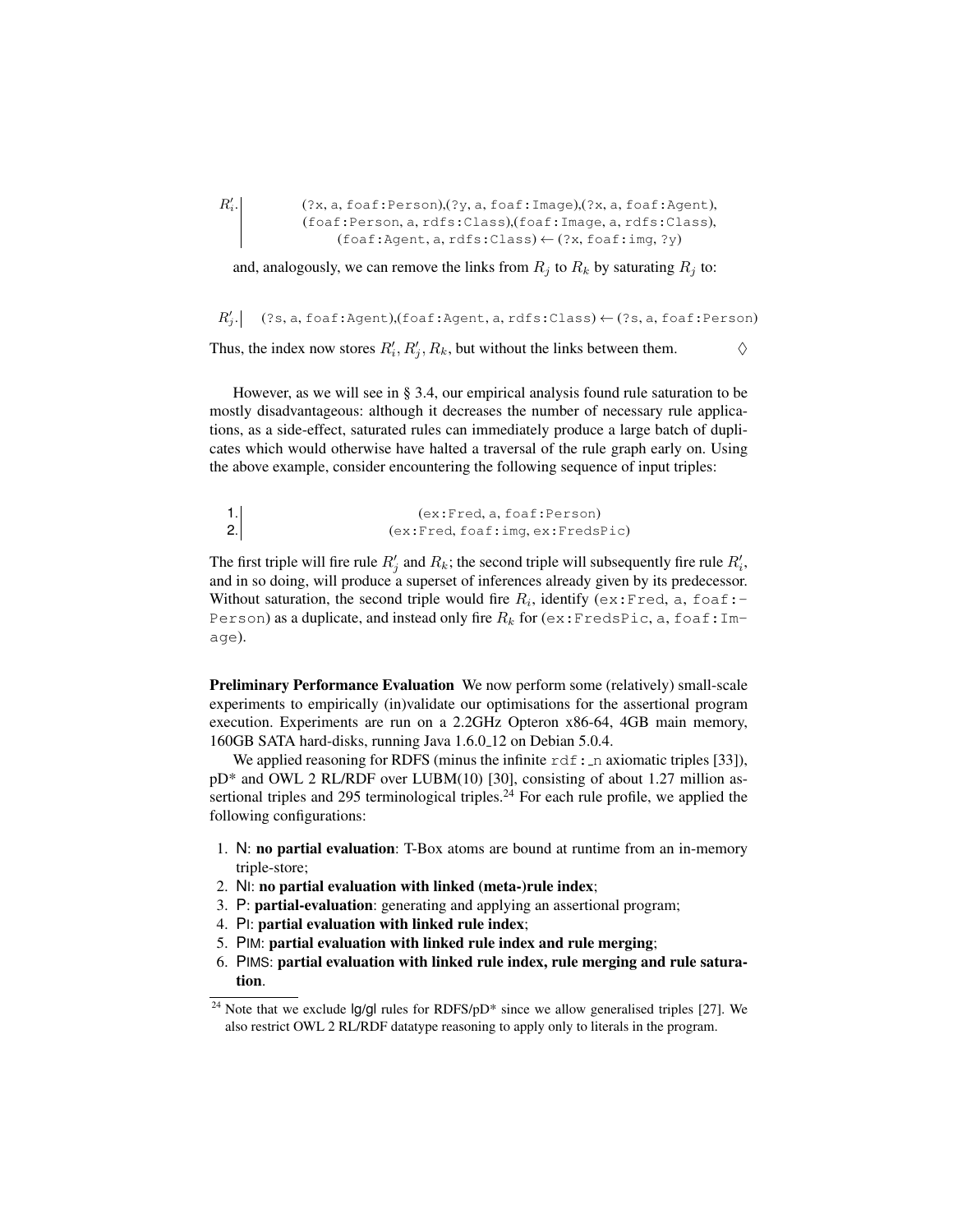Table 3 enumerates the results for each profile, with a breakdown of (i) the number of inferences made, (ii) the total number of assertional rules generated, (iii) the total number of merged rules; and for each of the six configurations; (iv) the time taken, (v) the total number of attempted rule applications—i.e., the total number of times a triple is *checked* to see if it grounds a body atom of a rule to produce inferences and the percent of rule applications which generated inferences, and (vi) the number of duplicate triples filtered out by the LRU cache (Lines  $7 & 8,$  Algorithm 3.1).

| <b>RDFS</b>           |                                              |                 |                     |                  |      |                 |  |  |
|-----------------------|----------------------------------------------|-----------------|---------------------|------------------|------|-----------------|--|--|
| <i>inferred</i>       |                                              | $0.748$ million |                     |                  |      |                 |  |  |
| <b>T-ground rules</b> |                                              |                 |                     | 149              |      |                 |  |  |
| after merge           |                                              |                 | 87                  |                  |      |                 |  |  |
| config.               | N                                            | Nι              | P                   | Pı               |      | <b>PIMPIMS</b>  |  |  |
| time (s)              | 99                                           | 117             | 404                 | 89               | 81   | 69              |  |  |
| rule apps (m)         |                                              | 16.5 15.5       |                     | 308 11.3         | 9.9  | 7.8             |  |  |
| $%$ success           | 43.4                                         | 46.5            |                     | 2.4 64.2         | 62.6 | 52.3            |  |  |
| cache hits (m)        | 10.8                                         | 10.8            | 8.2                 | 8.2              | 8.2  | 8.1             |  |  |
|                       |                                              | $pD*$           |                     |                  |      |                 |  |  |
| inferred              |                                              |                 | 1.328 million       |                  |      |                 |  |  |
| <b>T-ground rules</b> |                                              |                 |                     | $\overline{175}$ |      |                 |  |  |
| after merge           |                                              |                 |                     | 108              |      |                 |  |  |
| config.               | N                                            | NΙ              | P                   | Ρı               |      | <b>PIM PIMS</b> |  |  |
| time(s)               | 365                                          | 391             | 734                 | 227              | 221  | 225             |  |  |
| rule apps (m)         | 62.5                                         | 50              |                     | 468 22.9         | 21.1 | 13.9            |  |  |
| $%$ success           | 18.8<br>2.6 51.5 48.7<br>23.4                |                 |                     |                  |      | 61.3            |  |  |
| cache hits (m)        | 19.1<br>19.1<br>15.1<br>15.1<br>14.9<br>38.7 |                 |                     |                  |      |                 |  |  |
|                       |                                              |                 | <b>OWL 2 RL/RDF</b> |                  |      |                 |  |  |
| inferred              |                                              |                 | 1.597 million       |                  |      |                 |  |  |
| <b>T-ground rules</b> | 378                                          |                 |                     |                  |      |                 |  |  |
| after merge           | 119                                          |                 |                     |                  |      |                 |  |  |
| config.               | N                                            | Nι              | P                   | Pıl              |      | <b>PIM PIMS</b> |  |  |
| time(s)               | 858                                          | 940             | 1,690               | 474              | 443  | 465             |  |  |
| rule apps (m)         | 1,115 81.8<br>75.6<br>149<br>110<br>78.6     |                 |                     |                  |      |                 |  |  |
| $\%$ success          | 10.5<br>4.2<br>5.6<br>0.8<br>6.8<br>15       |                 |                     |                  |      |                 |  |  |
| cache hits (m)        | 16.5<br>16.5<br>13.1<br>13<br>12.7<br>34.4   |                 |                     |                  |      |                 |  |  |

Table 3. Details of reasoning for LUBM(10)—containing 1.27M assertional triples and 295 terminological triples—given different reasoning configurations (the most favourable result for each row is highlighted in bold)

In all approaches, applying the non-optimised partially evaluated (assertional) program takes the longest: although the partially evaluated rules are more efficient to apply, this approach requires an order of magnitude more rule applications than directly applying the meta-program, and so applying the unoptimised residual assertional program takes approximately  $2 \times$  to  $4 \times$  longer than the baseline.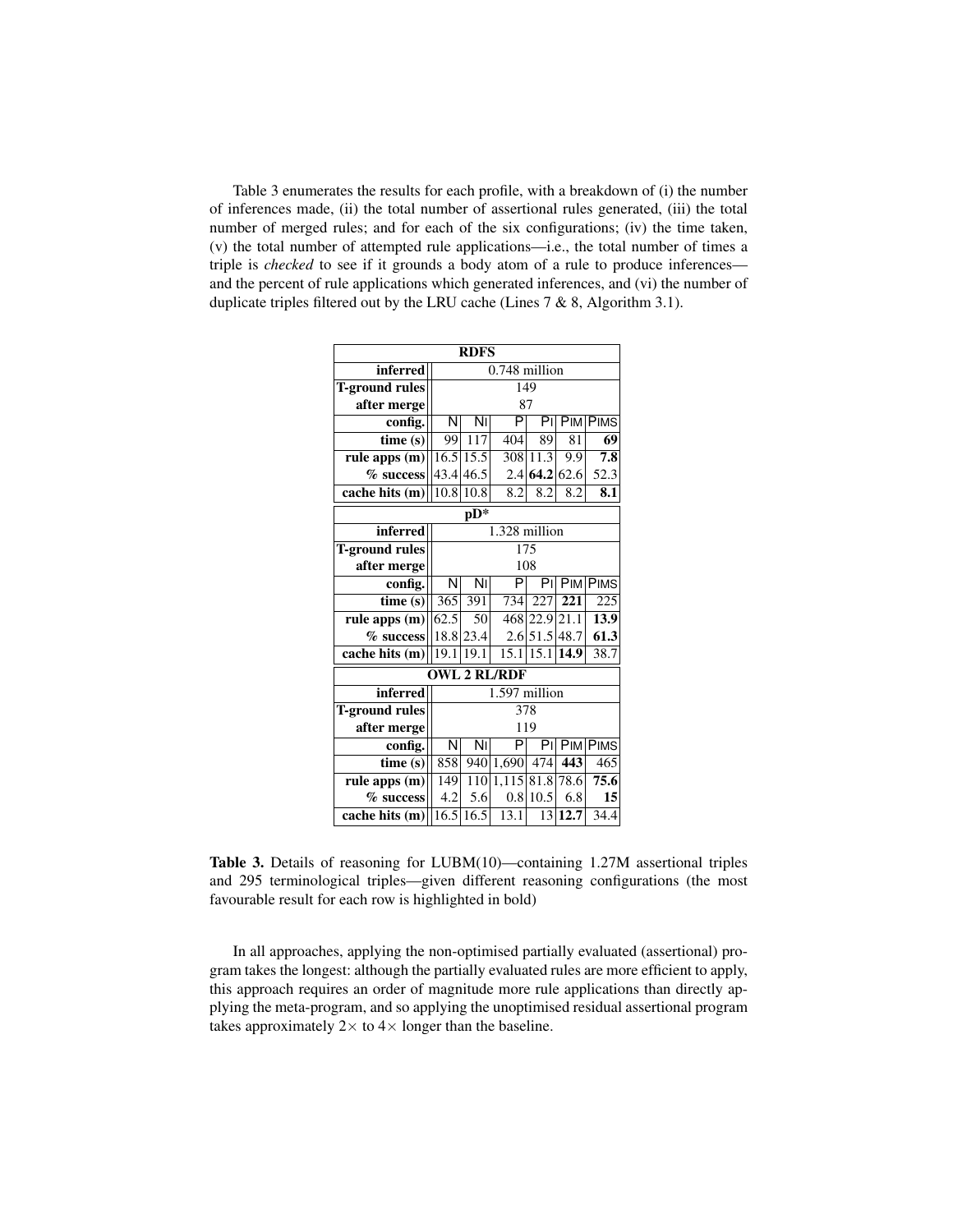With respect to rule indexing, the technique has little effect when applying the metaprogram directly—many of the rules contain open patterns in the body. Although the number of rule applications diminishes somewhat, the expense of maintaining and accessing the rule index actually worsens performance by between 10% and 20%. However, with the partially evaluated rules, more variables are bound in the body of the rules, and thus triple patterns offer more selectivity and, on average, the index returns fewer rules. We see that for PI and for each profile respectively, the rule index sees a 78%, 69% and 72% reduction in the equivalent runtime (P) without the rule index; the reduction in rule applications (73%, 80%, 86% reduction resp.) is significant enough to more than offset the expense of maintaining and using the index. With respect to the baseline (N), PI makes a 10%, 38% and 45% saving respectively; notably, for RDFS, the gain in performance over the baseline is less pronounced, where, relative to the more complex rulesets, the number of rule applications is not signficantly reduced by partial evaluation and indexing.

Merging rules provided a modest saving across all rulesets, with PIM giving a 9%, 3% and 6.5% saving in runtime and a 12%, 8% and 4% saving in rule applications over PI respectively for each profile. Note that although OWL 2 RL/RDF initially creates more residual rules than pD\* due to expanded T-Box level reasoning, these are merged to a number just above pD\*: OWL 2 RL supports intersection-of inferencing used by LUBM and not in pD\*. LUBM does not contain OWL 2 constructs, but redundant meta-rules are factored out during the partial evaluation phase.

Finally, we look at the effect of saturation and approach PIMS. For RDFS, we encountered a 15% reduction in runtime over PIM, with a 21% reduction in rule applications required. However, for pD\* we encountered a 2% *increase* in runtime over that of PIM despite a 34% reduction in rule applications: as previously alluded to, the cache was burdened with  $2.6 \times$  more duplicates, negating the benefits of fewer rule applications. Similarly, for OWL 2 RL/RDF, we encountered a 4% increase in runtime over that of PIM despite a 4% reduction in rule applications: again, the cache encountered  $2.7\times$  more duplicates.

The purpose of this evaluation is to give a granular analysis and empirical justification for our optimisations for different rule-based profiles: one might consider different scenarios (such as a terminology-heavy corpus) within which our optimisations may not work. However, we will later demonstrate these optimisations—with the exception of rule saturation—to be propitious for our scenario of reasoning over Linked Data.

It is worth noting that—aside from reading input and writing output—we performed the above experiments almost entirely in-memory. Given the presence of (pure) assertional rules which have multi-atom bodies where one such atom is "open" (all terms are variables)—viz.,  $pD^*$  rule rdfp11 and OWL 2 RL/RDF rules eq-rep- $*$ —we currently must naïvely store *all* data in memory, and cannot scale much beyond LUBM(10).<sup>25</sup>

<sup>&</sup>lt;sup>25</sup> We could consider storing data in an on-disk index with in-memory caching; however, given the morphology and volume of the assertional data, and the frequency of lookups required, we believe that the cache hit rate would be low, and that the naïve performance of the ondisk index would suffer heavily from hard-disk latency, becoming a severe bottleneck for the reasoner.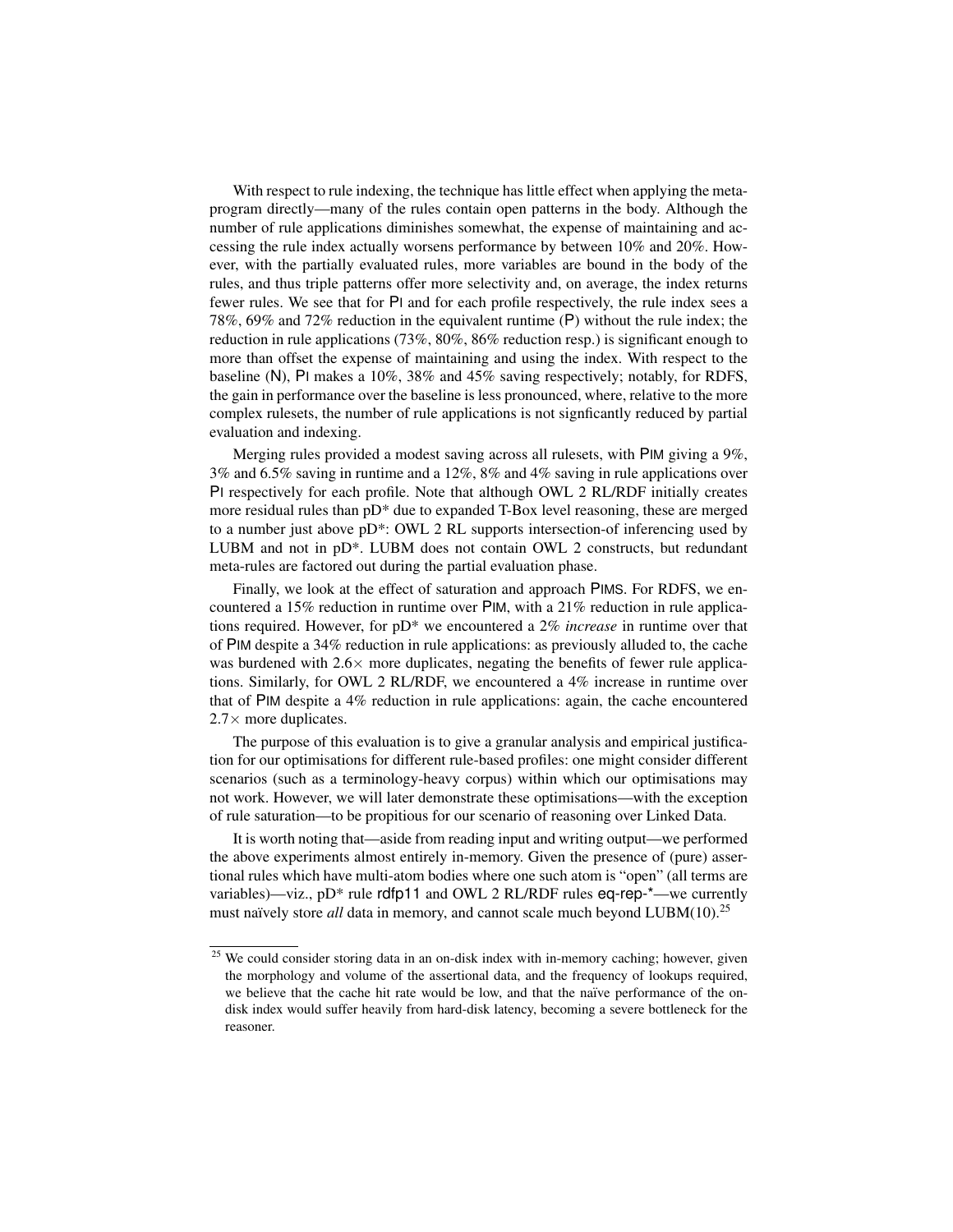### 3.5 Towards Linked Data Reasoning

With the notions of a T-split program, partial evaluation and assertional program optimisations in hand, we now reunite with our original use-case of Linked Data reasoning, for which we move our focus from clean corpora in the order of a million statements to our corpus in the order of a billion statements collected from almost four million sources—we will thus describe some trade-offs we make in order to shift up (at least) these three orders of magnitude in scale, and to be tolerant to noise and impudent data present in the corpus. More specifically, we:

- 1. first describe, motivate and characterise the scalable subset of OWL 2 RL/RDF that we implement based partially on the discussion in the previous section;
- 2. introduce and describe *authoritative reasoning*, whereby we include cautious consideration of the source of terminology into the reasoning process;
- 3. outline our distribution strategy for reasoning;
- 4. evaluate our methods by applying reasoning over our Linked Data evaulation corpus of 1.12 billion quadruples crawled from 4 million RDF/XML documents.

"A-linear" OWL 2 RL/RDF Again, for a generic set of RDF rules (which do not create new terms in the head), the worst case complexity is cubic—in § 3.2 we have already demonstrated a simple example which instigates cubic reasoning for OWL 2 RL/RDF rules, and discussed how, for many reasonable inputs, rule application is quadratic. Given our use-case, we want to define a profile of rules which will provide linear complexity with respect to the assertional data in the corpus: what we call "A-linearity".

In fact, in the field of Logic Programming (and in particular Datalog) the notion of a linear program refers to one which contains rules with no more than one recursive atom in the body—a recursive atom being one which cannot be instantiated from an inference (e.g., see [17]).<sup>26</sup> For Datalog, recursiveness is typically defined on the level of predicates using the notion of *intensional predicates*, which represent facts that can (only) be inferred by the program, and *extensional predicates*, which represent facts in the original data; atoms with intensional predicates are non-recursive [17]. Since we deal with a single ternary predicate, such a predicate-level distinction does not apply, but the general notion of recursiveness does. This has a notable relationship to our distinction of terminological knowledge—which we deem to be recursive only within itself (assuming standard use of the meta-vocabulary and "well-behaved equality" involving owl:sameAs)—and assertional knowledge which *is* recursive.

Based on these observations, we identify an A-linear subset of OWL 2 RL/RDF rules which contain only one recursive/assertional atom in the body, and apply only these rules. Taking this subset as our "meta-program", after applying our T-grounding of meta-rules during partial evaluation, the result will be a set of facts and proper rules with only one assertional atom in the body. The resulting linear assertional program can then be applied without any need to index the assertional data (other than for the

<sup>&</sup>lt;sup>26</sup> There is no relation between a linear program in our case, and the field of Linear Programming [90].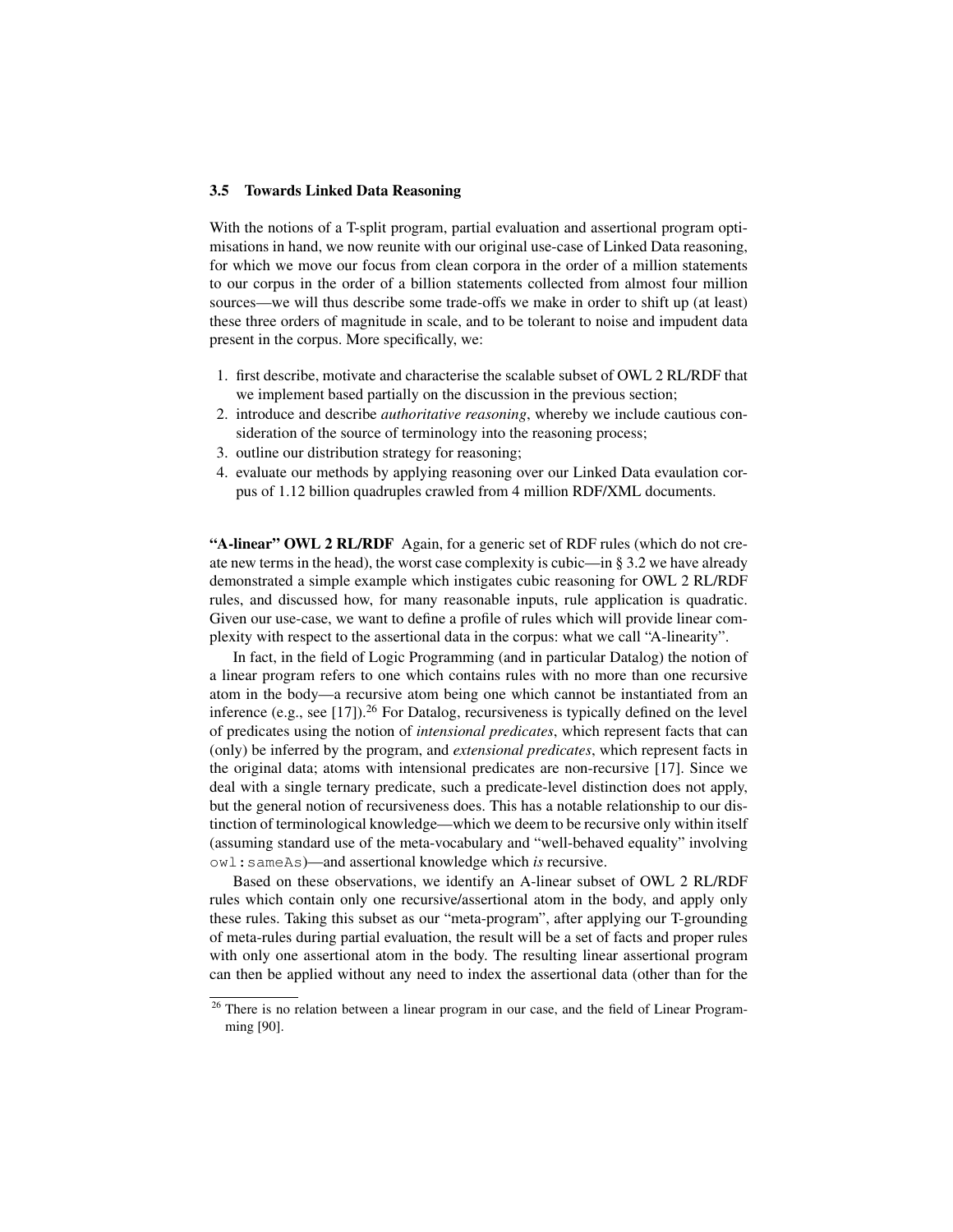LRU duplicates soft-cache); also, since we do not need to compute assertional *joins* i.e., to find the most general unifier of multiple A-atoms in the data—we can employ a straightforward distribution strategy for applying the program.

Definition 12 (A-linear program). *Let* P *be any T-split (a.k.a. meta) program. We denote the* A-linear program *of* P *by* P <sup>∝</sup><sup>A</sup> *defined as follows:*

$$
P^{\sim \mathsf{A}} \coloneqq \{ R \in P : |\mathsf{ABody}(R)| \le 1 \}
$$

*(Note that by the above definition,* P <sup>∝</sup><sup>A</sup> *also includes the pure-terminological rules and the facts of P.)*

Thus, the proper rules of the assertional program  $AP^{\alpha A}$  generated from an A-linear meta-program  $P^{\alpha A}$  will only contain one atom in the head. For convenience, we denote the A-linear subset of OWL 2 RL/RDF by  $O2\mathcal{R}^{\alpha A}$ , which consists of rules in Tables 15– 18 (Appendix A).

Thereafter, the assertional program demonstrates two important characteristics with respect to scalability: (i) the assertional program can be independently applied over subsets of the assertional data, where a subsequent union of the resultant least models will represent the least model achievable by application of the program over the data in whole; (ii) the volume of materialised data and the computational expense of applying the assertional program are linear with respect to the assertional data.

**Proposition 2** (Assertional partitionability). Let I be any interpretation, and  $\{I_1, \ldots, I_n\}$ In} *be any set of interpretations such that:*

$$
I = \bigcup_{i=1}^{n} I_i
$$

*Now, for any meta-program* P*, its A-linear subset* P ∝A *, and the assertional program* AP <sup>∝</sup><sup>A</sup> *derived therefrom, it holds that:*

$$
\mathrm{Im}(AP^{\propto \mathsf{A}} \cup I) = \bigcup_{i=1}^n \mathrm{Im}(AP^{\propto \mathsf{A}} \cup I_i)
$$

*Proof.* (Sketch) Follows naturally from the fact that rules in  $AP^{\alpha A}$  (i) are monotonic and (ii) only contain single-atom bodies.  $\Box$ 

Thus, deriving the least model of the assertional program can be performed over any partition of an interpretation; the set union of the resultant least models is equivalent to the least model of the unpartitioned interpretation. Aside from providing a straightforward distribution strategy, this result allows us to derive an upper-bound on the cardinality of the least model of an assertional program.

**Proposition 3** (A-Linear least model size). Let AP<sup>∞A</sup> denote any A-linear asser*tional program composed of RDF proper rules and RDF facts composed of ternaryarity atoms with the ternary predicate* T*. Further, let* I <sup>∝</sup><sup>A</sup> *denote the set of facts in the program and*  $PR^{\alpha A}$  *denote the set of proper rules in the program (here,*  $AP^{\alpha A}$  *=*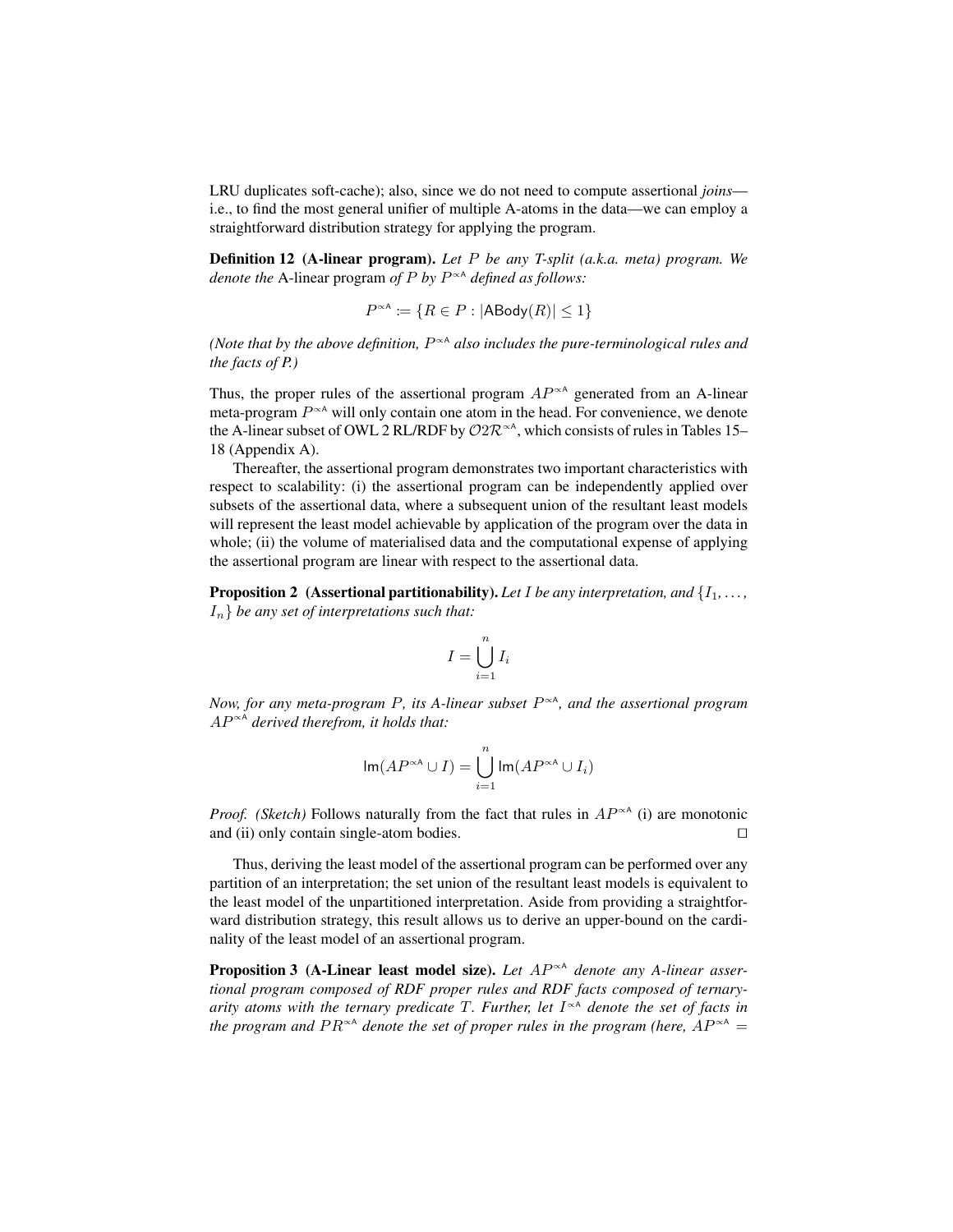I <sup>∝</sup><sup>A</sup> ∪ P R<sup>∝</sup><sup>A</sup> *). Also, let the function* Const *denote the Herbrand universe of a set of atoms (the set of RDF constants therein), and let* τ *denote the cardinality of the Herbrand universe of the heads of all rules in* P R<sup>∝</sup><sup>A</sup> *(the set of RDF constants in the heads of the proper T-ground rules of AP*<sup>∞A</sup>) as follows:

$$
\tau = \left|\mathsf{Const}\Big(\bigcup_{R\in PR^{\propto \mathsf{A}}}\mathsf{Head}(R)\Big)\right|
$$

*Finally, let*  $\alpha$  *denote the cardinality of the set of facts:* 

$$
\alpha = |I^{\infty A}|
$$

*Then it holds that:*

$$
|\text{Im}(AP^{\propto A})| \le \tau^3 + \alpha(9\tau^2 + 27\tau + 27)
$$

### *Proof given in [39].*

Note that  $\tau$  is given by the terminology (more accurately the T-Box) of the data and the terms in the heads of the original meta-program. Considering  $\tau$  as a constant, we arrive at the maximum size of the least model as  $c + c\alpha$ : i.e., the least model is linear with respect to the assertional data. In terms of rule applications, the number of rules is again a function of the terminology and meta-program, and the maximum number of rule applications is the product of the number of rules (considered a constant) and the maximum size of the least model. Thus, the number of rule applications remains linear with respect to the assertional data. This is a tenuous result with respect to scalability, and constitutes a refactoring of the cubic complexity to separate out a static terminology. Thereafter, assuming the terminology to be small, the constant  $c$  will be small and the least model will be terse; however, for a sufficiently complex terminology, obviously the  $\tau^3$  and  $\alpha \tau^2$  factors begin to dominate—for a terminology heavy program, the worstcase complexity again approaches  $\tau^3$ . Thus, applying an A-linear subset of a program is again not a "magic bullet" for scalability, although it should demonstrate scalable behaviour for small terminologies (i.e., where  $\tau$  is small) and/or other reasonable inputs.

Moving forward, we select an A-linear subset of the OWL 2 RL/RDF ruleset for application over our ruleset. This subset is enumerated in Appendix A, with rule tables categorised by terminological and assertional arity of rule bodies. Again, we also make some other amendments to the ruleset:

- 1. we omit datatype rules which lead to the inference of (near-)infinite triples;
- 2. we omit inconsistency checking rules;
- 3. for reasons of terseness, we omit rules which infer 'tautologies'—statements that hold for every term in the graph, such as reflexive  $\circ \text{wt}$ : sameAs statements (we also filter these from the output).

Authoritative Reasoning In preliminary evaluation of our Linked Data reasoning [40], we encountered a puzzling deluge of inferences: We found that remote documents sometimes cross-define terms resident in popular vocabularies, changing the inferences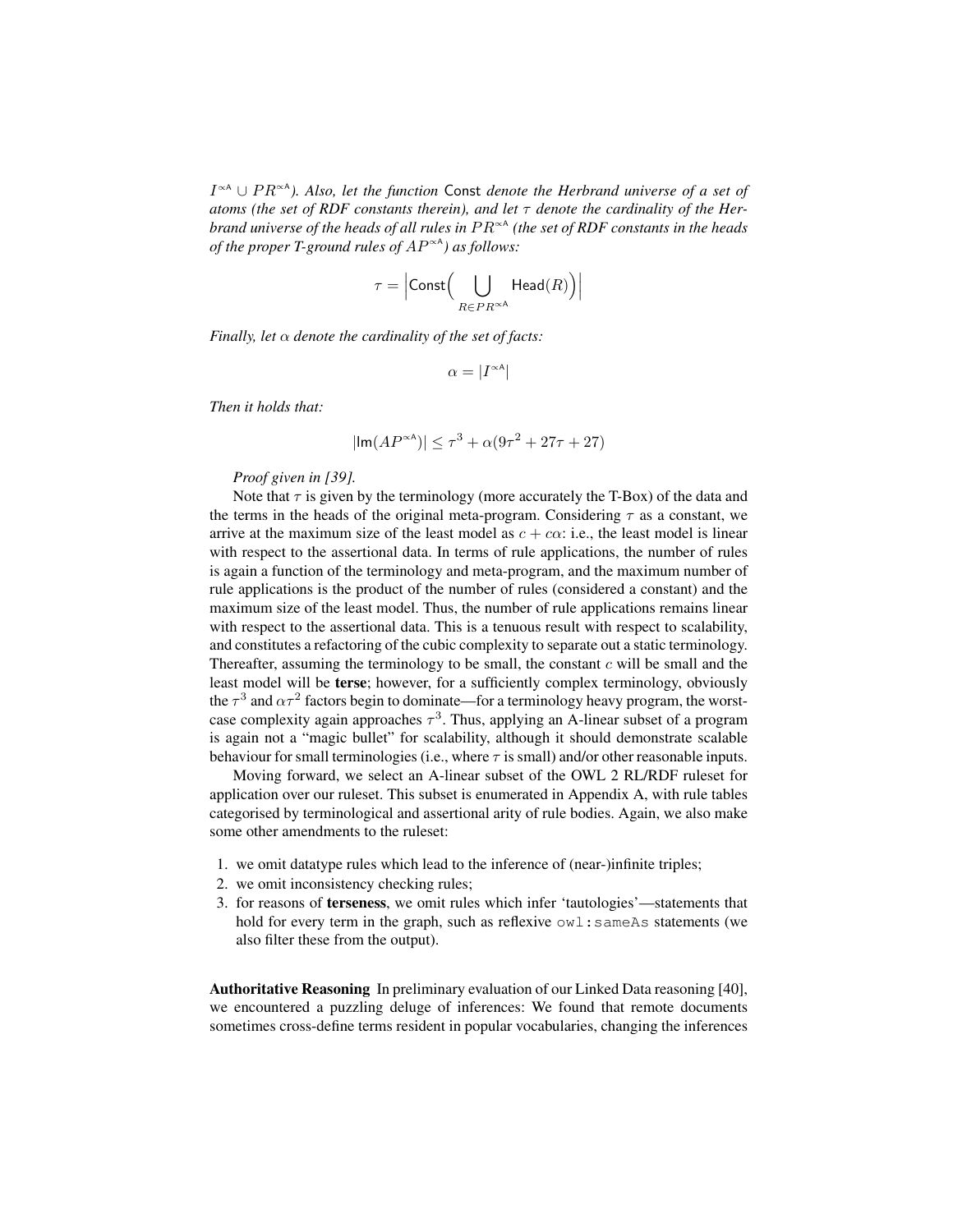*authoritatively* mandated for those terms. For example, we found one document<sup>27</sup> which defines  $\alpha w$ 1: Thing to be an element (i.e., a subclass) of 55 union class descriptions thus, materialisation wrt. OWL 2 RL/RDF rule cls-uni [27, Table 6] over any member of owl:Thing would infer 55 additional memberships for these obscure union classes. We found another document<sup>28</sup> which defines nine *properties* as the domain of rdf:type—again, anything defined to be a member of any class would be inferred to be a member of these nine *properties* by rules prp-dom. Even aside from "crossdefining" core RDF(S)/OWL terms, popular vocabularies such as FOAF were also affected (we will see more in the evaluation presented in § 3.6).

In order to curtail the possible side-effects of open Web data publishing (as also exemplified by the two triples which cause cubic reasoning in § 3.2), we include the source of data in inferencing. Our methods are based on the view that a publisher instantiating a vocabulary's term (class/property) thereby accepts the inferencing mandated by that vocabulary (and recursively referenced vocabularies) for that term. Thus, once a publisher instantiates a term from a vocabulary, only that vocabulary and its references should influence what inferences are possible through that instantiation. As such, we ignore unvetted terminology at the potential cost of discounting serendipitous mappings provided by independent parties, since we currently have no means of distinguishing "good" third-party contributions from "bad" third-party contributions. We call this more conservative form of reasoning *authoritative reasoning*, which only considers authoritatively published terminological data, and which we now describe. (*Please also see [84] in these proceedings for discussion on trust models for the Web.*)

Firstly, we must define the relationship between a class/property term and a vocabulary, and give the notion of *term-level authority*. We view a term as an RDF constant, and a vocabulary as a Web document: from § 3.1, we recall the get mapping from a URI (a Web location) to an RDF graph it may provide by means of a given HTTP lookup, and the redirs mapping for traversing the HTTP redirects given for a URI.

Definition 13 (Authoritative sources for terms). *Letting* B(G) *denote the set of blanknodes appearing in the graph* G*, we denote a mapping from a source URI to the set of terms it speaks* authoritatively *for as follows:*<sup>29</sup>

> auth :  $S \rightarrow 2^C$  $s \mapsto \{c \in \mathsf{U} \mid \mathsf{redirs}(c) = s\} \cup \mathsf{B}(\mathsf{get}(s))$

Thus, a Web source is authoritative for URIs which dereference to it and the blank nodes it contains; for example, the FOAF vocabulary is authoritative for terms in its namespace since it follows best-practices and makes its class/property URIs dereference to an RDF/XML document defining the terms. Note that we consider all documents to be non-authoritative for all literals.

<sup>27</sup> http://lsdis.cs.uga.edu/~oldham/ontology/wsag/wsag.owl; retr. early 2010, offline 2011/01/13

<sup>28</sup> http://www.eiao.net/rdf/1.0; retr. 2011/01/13

 $^{29}$  Even predating Linked Data, dereferencable vocabulary terms were encouraged; cf. http: //www.w3.org/TR/2006/WD-swbp-vocab-pub-20060314/; retr. 2011/01/13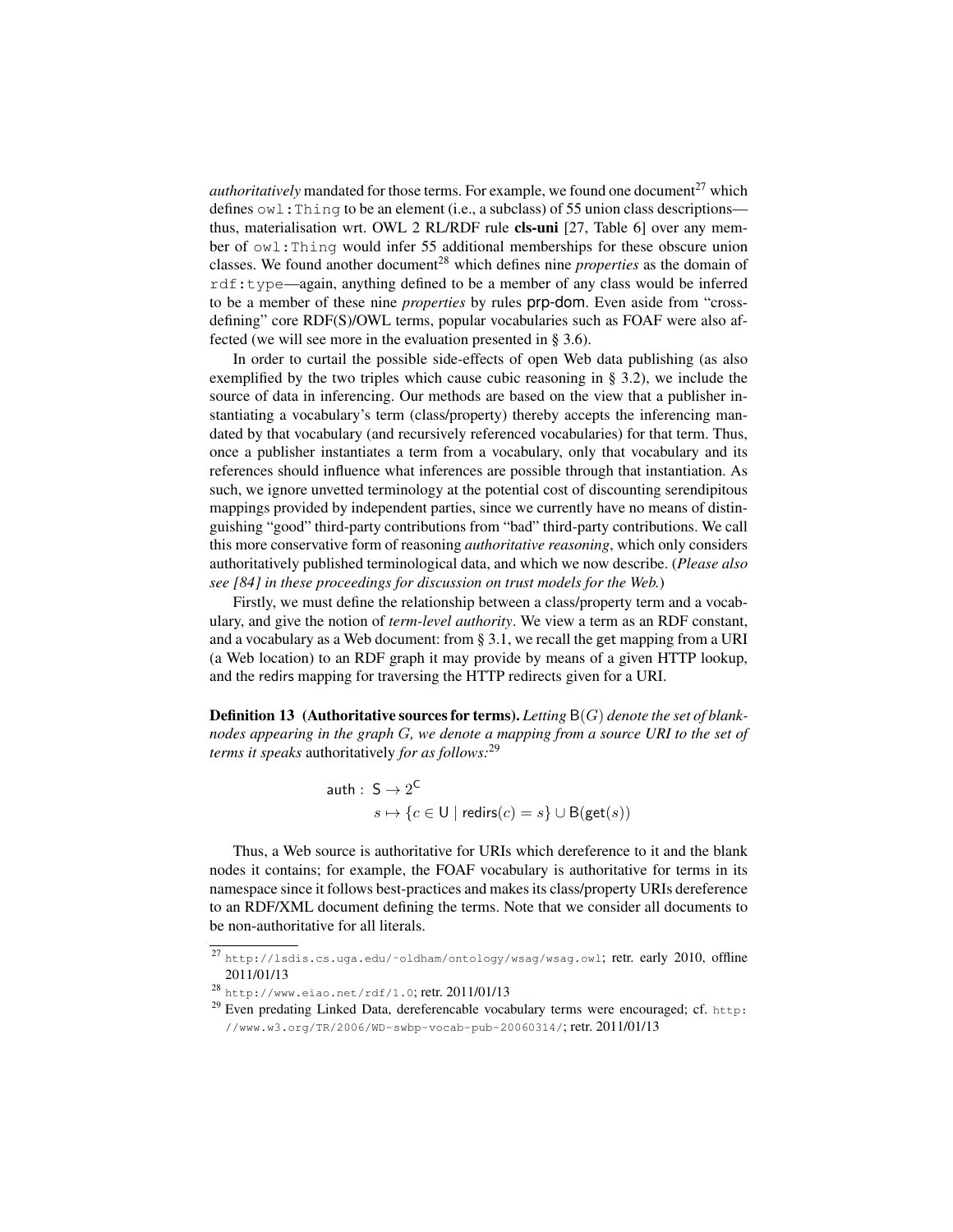To negate the effects of non-authoritative terminological axioms on reasoning over Web data, we add an extra condition to the T-grounding of a rule (see Definition 2): in particular, we only require amendment to rules where both TBody $(R) \neq \emptyset$  and ABody $(R) \neq \emptyset$ .

Definition 14 (Authoritative T-ground rule instance). *Let* TAVars(R) ⊂ V *denote the set of variables appearing in both* TBody(R) *and* ABody(R)*, let* G *denote a graph, and let* s *denote the source of that graph. Now, we define the set of authoritative Tground rule instances for a program* \ <sup>P</sup> *in the graph* <sup>G</sup> *as:*

 $\mathsf{Ground}^T(P,G,s) :=$ 

 $\big\{\mathsf{Ground}_{\theta}^{T}(\{R\}, G) \mid R \in P^{T\emptyset} \cup P^{\emptyset A} \lor \big(R \in P^{TA} \land \exists v \in \mathsf{TAVars}(R) \text{ s.t. } \theta(v) \in \mathsf{auth}(s)\big)\big\}$ where  ${\sf Ground}_\theta^T$  is the T-grounding (as per Definition 2) using the the most general  $u$ nifier  $\theta$ , and where we recall the  $P^{TA}, P^{T\emptyset}, P^{\emptyset A}$  conventions from Definition 3.

The additional condition for authoritativeness states that if ABody(R)  $\neq \emptyset$  and TBody(R)  $\neq \emptyset$ , then the unifier  $\theta$  must substitute at least one variable appearing in both ABody(R) and TBody(R) for an authoritative term (wrt. source  $s$ )—i.e., source  $s$  must speak authoritatively for a term that necessarily appears in each instance of  $\mathsf{ABody}(R)$ , and cannot create rule instances which could apply over arbitrary assertional data not mentioning any of its terms. We now formalise this notion:

Theorem 4 (Authoritative reasoning guarantee). *Let* Const *denote a function which returns the Herbrand universe of a set of rules (including facts): i.e., a function which returns the set of RDF constants appearing in a program P or a graph G. Next, let* G' *be any graph, let* s' *be the source of graph*  $G'$  such that  $\text{get}(s') = G'$ , and let P *be any (T-split) program and* G *be any graph such that*

$$
Const(P\cup G) \cap \text{auth}(s') = \emptyset;
$$

*i.e., neither* P *nor* G *contain any terms for which* s 0 *speaks authoritatively. Finally, let* P <sup>0</sup> *be the set of partially evaluated rules derived from* G *with respect to* P*, where:*

 $P' \coloneqq \{\overline{R} \in \widehat{\mathsf{Ground}}^T(P, G', s') | \mathsf{Body}(R) \neq \emptyset\}$ 

*Now, it holds that*  $\text{Im}(P \cup G) = \text{Im}(P \cup P' \cup G)$ *.* 

**Corollary 2.** Given the same assumption(s) as Theorem 4, it also holds that  $\text{Im}^{T}(P \cup$  $G$ ) =  $\textsf{Im}^{T} (P \cup P' \cup G)$ .

*Proofs available in [39].*

*Example 8.* Take the T-split rule  $R_{EX}$  as before:

 $(?x, a, ?c2) \leftarrow (?c1, rdfs:subClassOf, ?c2), (?x, a, ?c1)$ 

and let  $G_{EX}$  be the graph from source s:

$$
G_{EX} := \{ (\text{foaf:Person, rdfs:subClassOf, foaf:Agent}), \\ (\text{foaf:Agent, rdfs:subClassOf, dc:Agent}) \}
$$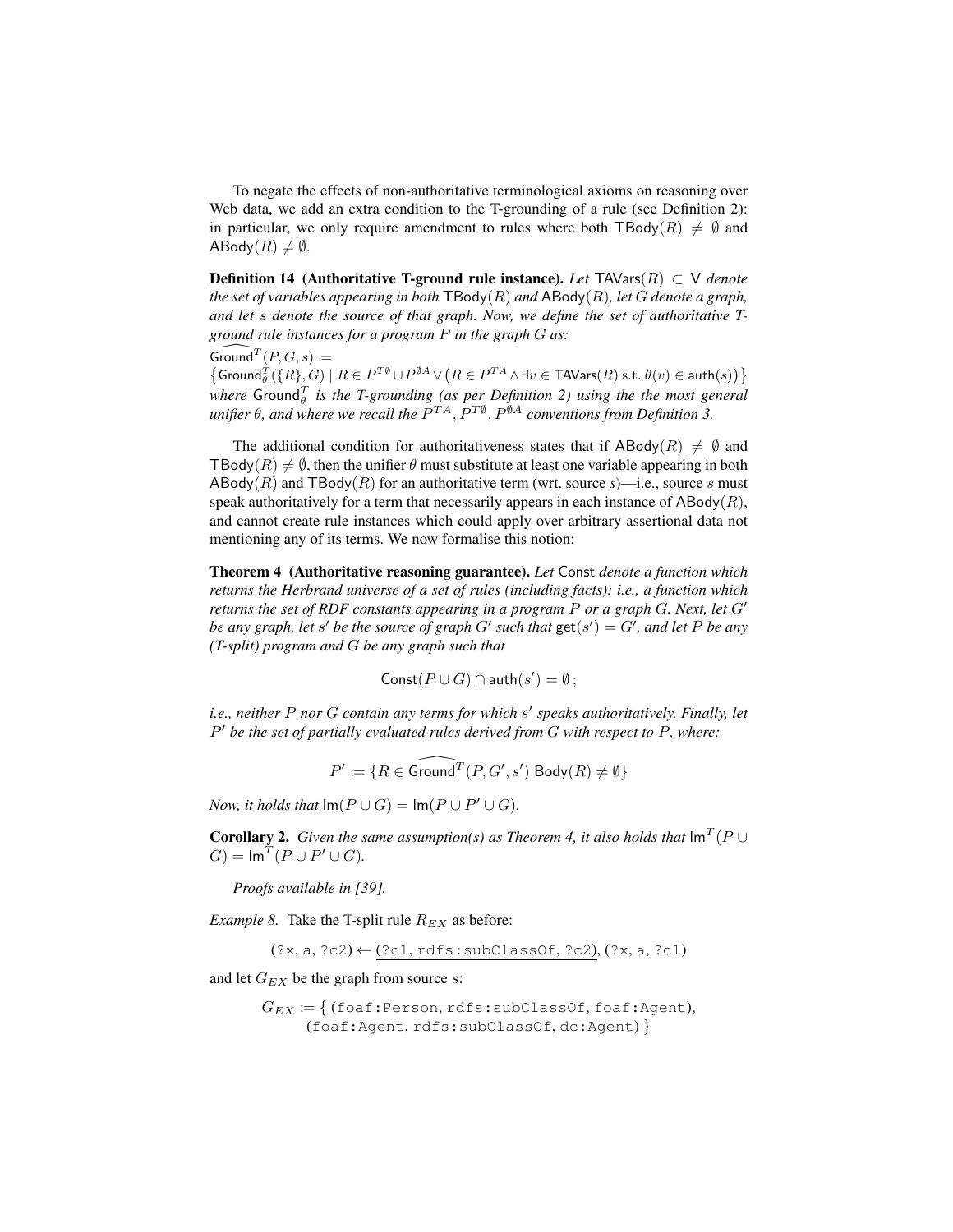Here, TAVars( $R_{EX}$ ) = {?c1}. Now, for each substitution  $\theta$ , there must exist  $v \in$ TAVars( $R_{EX}$ ) such that s speaks authoritatively for  $\theta(v)$ . In this case, s must speak authoritatively for the ?c1 substitution foaf:Person for the rule:

$$
(?x, a, foaf:Agent) \leftarrow (?x, a, foaf:Person)
$$

to be an authoritatively T-ground rule instance, and speak authoritatively for the ?c1 substitution foaf:Agent for:

 $(?x, a, dc:Agent) \leftarrow (?x, a, foaf:Agent)$ 

to be authoritative. In other words, for these T-ground rules to be authoritative,  $G_{EX}$ must be served by the document referenced by the FOAF terms—i.e., the FOAF vocabulary. Note that this authoritatively ground rule contains the term  $f$ oaf: Agent in the body, and thus can only generate inferences over graphs containing this term (for which s is authoritative).  $\Diamond$ 

For reference, we highlight variables in  $TAVars(R)$  with boldface in the rule tables of Appendix A (only applies to rules with A-atoms *and* T-atoms in the body).

It is worth noting that for rules where  $\mathsf{ABody}(R)$  and  $\mathsf{TBody}(R)$  are both nonempty, authoritative instantiation of the rule will only consider unifiers for  $T\text{Body}(R)$ which come from one source: however, in practice for OWL 2 RL/RDF this is not so restrictive: although  $TBody(R)$  may contain multiple atoms, in such rules  $TBody(R)$ usually refers to an atomic axiom which requires multiple triples to represent—indeed, the OWL 2 Structural Specification [64] enforces usage of blank-nodes and cardinalities on such constructs to ensure that the constituent triples of the multi-triple axiom appear in one source. To take an example, for the T-atoms:

```
(?x, owl:hasValue, ?y)
(?x, owl:onProperty, ?p)
```
we would expect ?x to be ground by a blank-node skolem and thus expect the instance to come from one graph. Although it should be noted that such restrictions do not carry over for OWL 2 Full—which is applicable for arbitrary RDF graphs—it still seems reasonable for us to restrict those OWL 2 Full terminological axioms which require multiple triples to express to be given entirely within one Web document (here, perhaps even making our reasoning more robust). In any case, as we say in § 2.2, such features of OWL are not so commonly adopted for Linked Data.

Note finally that terminological inferences—produced by rules with only T-atoms are never considered authoritative. Thus, by applying authoritative reasoning, we do not T-ground rules from such facts. For OWL 2 RL/RDF, this only has a "minor" effect on the least model computation since OWL 2 RL/RDF (intentionally) contains redundant rules [27], which allow for deriving the same inferences on a purely assertional level. Along these lines, in Appendix A, Table 22, we list all of the T-atom only rules; assuming that the inferences given by each rule are not considered terminological, we show how the omissions are covered by the recursive application of other assertional rules. We note that we may miss some inferences possible through inference of rdfs:subClassOf relations between owl:someValuesFrom restriction classes, and also between owl:allValuesFrom restriction classes, since we do not support the respective assertional rules cls-svf1 and cls-avf.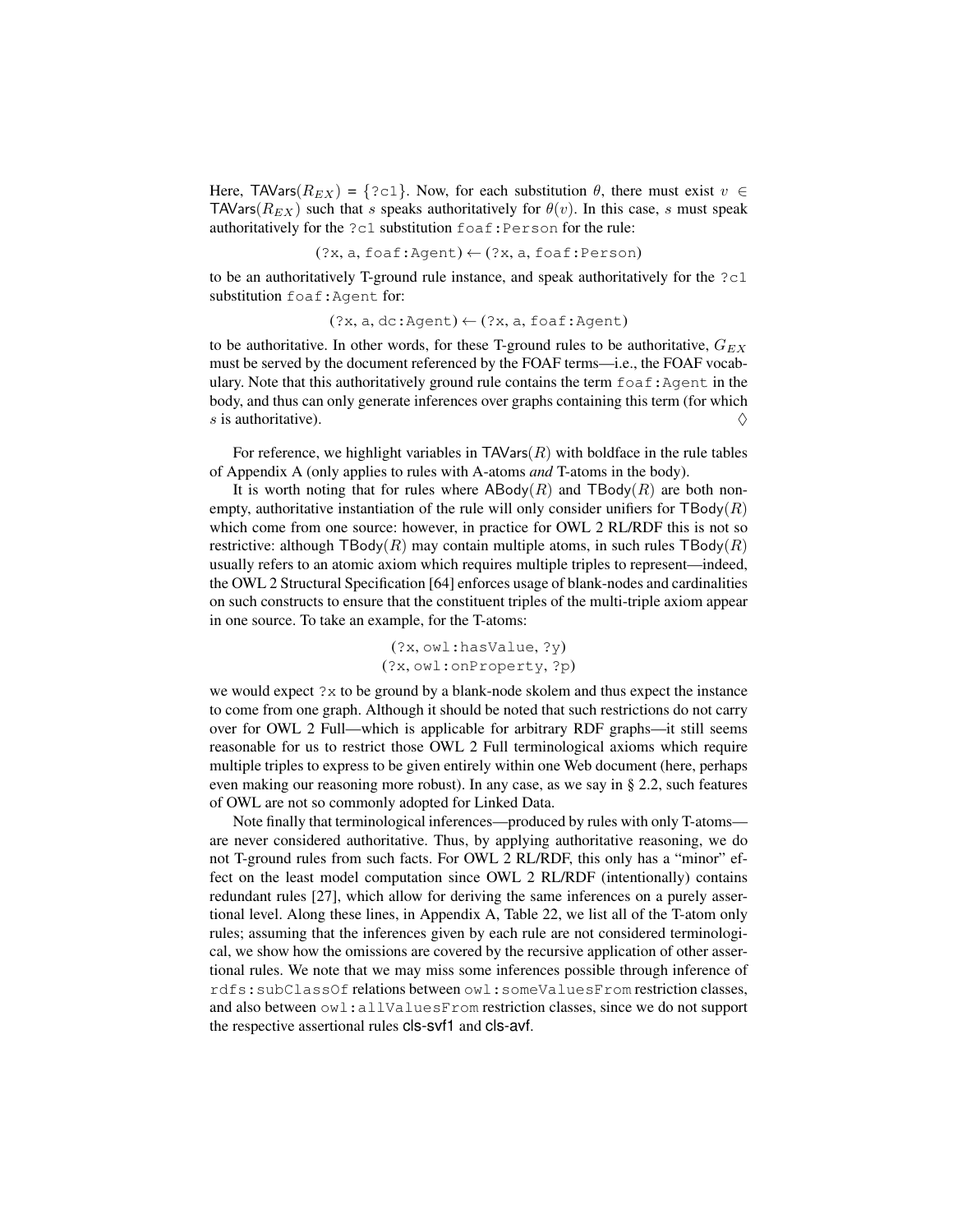Distributed Reasoning As previously mentioned, Proposition 2 lends itself to a straightforward distribution strategy for applying our A-linear OWL 2 RL/RDF subset. We briefly discuss our distribution strategy, where we use one master machine to compute and coordinate "global knowledge" and use several slave machines to perform tasks in parallel over the bulk of the corpus. We assume that all machines are in a sharednothing configuration [79]; we also assume that the corpus is evenly split over the slave machines in preparation for reasoning (in our setting, this is the direct result of our distributed crawler), and that the slave machines have roughly even specifications. For more information about our distribution architecture, we refer the interested reader to [39, § 3.6].

As a first step for the distributed reasoning, we extract the T-Box data from each machine, use the master machine to execute the terminological program and create the residual assertional program, and then distribute this assertional program (the proper rules) to each slave machine and let it apply the program independently (and in parallel) over its local segment of the corpus. This process is summarised as follows:

- 1. parallel: identify and separate out the T-Box from the main corpus in parallel on the slave machines;
- 2. local: the master machine then
	- (a) gathers and merges the T-Box segments from the slave machines;
	- (b) generates axiomatic triples from the meta-program and applies T-atom only rules over the T-Box;
	- (c) authoritatively grounds the T-atoms in rules with one A-atom, thus generating the A-linear assertional program;
	- (d) optimises the assertional program by merging rules and building a linked rule index;
- 3. parallel: send the assertional linked rule index to all slave machines and reason over the main corpus in parallel on each machine.

The results of the above three-step operation are: (a) axiomatic triples and terminological inferences resident on the master machine; and (b) assertional inferences split over the slave machines. Note further that the output of this process may contain (both local and global) duplicates.

### 3.6 Linked Data Reasoning Evaluation

We now give evaluation of applying our subset of OWL 2 RL/RDF over the 1.12b quads (947m unique triples) of Linked Data crawled in the previous section. Note that we also require information about redirects encountered in the crawl to reconstruct the redirs function required for authoritative reasoning (see Definition 13) and that we output a flat file of G-Zipped triples. All of our evaluation is based on nine machines (1 master/8 slaves) connected by Gigabit ethernet<sup>30</sup>, each with uniform specifications; viz.: 2.2GHz Opteron x86-64, 4GB main memory, 160GB SATA hard-disks, running Java 1.6.0 12 on Debian 5.0.4. Please note that much of the evaluation presented in these notes assumes that the slave machines have roughly equal specifications in order to ensure that tasks finish in roughly the same time, assuming even data distribution.

<sup>&</sup>lt;sup>30</sup> We observe, e.g., a max FTP transfer rate of 38MB/sec between machines.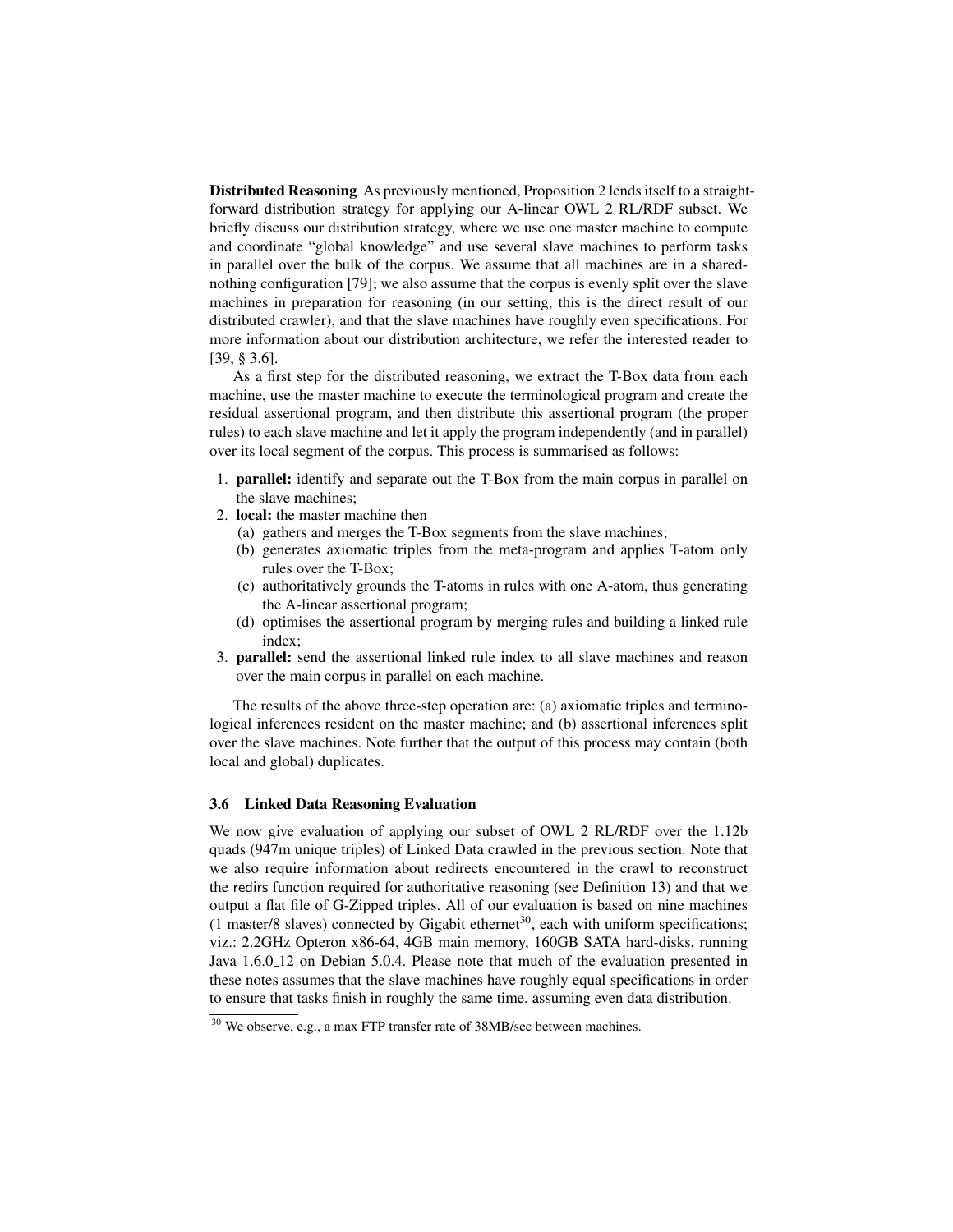Survey of Terminology In [39], we presented an analysis—similar to that presented in § 2.3—of the use of RDFS and OWL in the terminology given by our corpus, but specifically with respect to the ruleset we apply. We refer [39] for the details, but in summary we found that our A-linear rules support 99.3% of the total T-ground rules generated from the terminology in the Linked Data corpus, and *authoritative* reasoning with respect to these rules supports 81.7% of the total; excluding one document from the ontologydesignpatterns.org domain which publishes 61,887 nonauthoritative axioms, the latter percentage increases to 95.1%. Our authoritative Alinear rules fully support (with respect to OWL 2 RL/RDF rules) 90.6% of the documents containing unique terminology, and partially support 99% of these documents. The summation of the ranks of documents fully supported by our A-linear rules was 77% of the total, and the analagous percentage for documents supported by authoritative reasoning over these rules was 70.3% of the total. We found that the top-ranked document serving non-authoritative axioms was FOAF (#7), which recently added an owl:equivalentClass assertion between foaf:Agent and dct:Agent, and an owl:equivalentProperty assertion between foaf:maker and dct:creator (in effect, our authoritative reasoning algorithm would treat axioms these as uni-directions sub-class/-property mappings from FOAF to DC).

Authoritative Reasoning In [39], we also compared the effects of authoritative vs. non-authoritative reasoning for our corpus. We refer [39] for the details, but in summary we found that for the instance data of the top five most popular classes and properties, non-authoritative inference sizes are on average  $55.46 \times$  larger than the authoritative equivalent. Much of this is attributable to noise in and around core RDF(S)/OWL terms, in particular rdf:type, owl:Thing and rdfs:Resource; <sup>31</sup> without these core terms, non-authoritative inferencing creates  $12.74 \times$  more inferences than the authoritative equivalent.

We present a selected example for the most popular class in our data: foaf: Person. Excluding the top-level concepts rdfs: Resource and owl: Thing, and the inferences possible therefrom, each rdf:type triple with foaf:Person as value leads to (at least) five authoritative inferences and twenty-six *additional* non-authoritative inferences (all class memberships). Of the latter twenty-six, fourteen are anonymous classes. Table 4 enumerates the five authoritatively-inferred class memberships and the remaining twelve non-authoritatively inferred *named* class memberships; also given are the occurrences of the class as a value for  $rdf : type$  in the raw data. Although we cannot claim that all of the additional classes inferred non-authoritatively are *noise* although classes such as  $b2r2008$ : Controlled vocabularies appear to be we can see that they are infrequently used and arguably *obscure*. Although some of the inferences we omit may of course be serendipitous—e.g., perhaps  $p \circ P$ erson—again we currently cannot distinguish such cases from noise or blatant spam; for reasons of robustness and terseness, we conservatively omit such inferences.

<sup>&</sup>lt;sup>31</sup> We note that much of the noise is attributable to 107 terms from the opencalais.com domain; cf. http://d.opencalais.com/1/type/em/r/PersonAttributes.rdf (retr. 2011/01/22) and http://groups.google.com/group/pedantic-web/browse\_thread/ thread/5e5bd42a9226a419 (retr. 2011/01/22).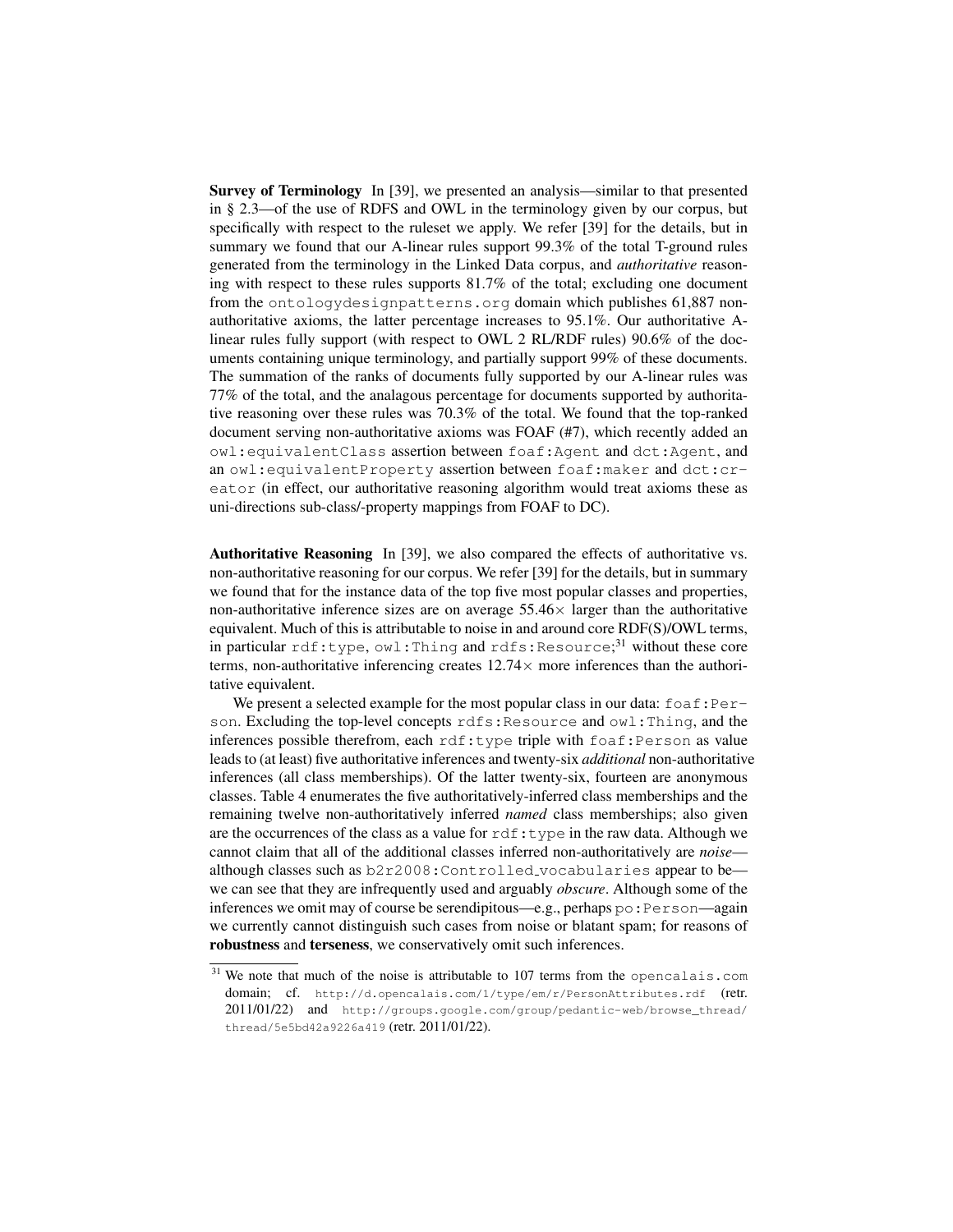| <b>Class</b>                    | (Raw) Count |  |  |  |
|---------------------------------|-------------|--|--|--|
| <b>Authoritative</b>            |             |  |  |  |
| foaf:Agent                      | 8,165,989   |  |  |  |
| wqs84:SpatialThinq              | 64,411      |  |  |  |
| contact: Person                 | 1,704       |  |  |  |
| dct:Agent                       | 35          |  |  |  |
| contact: Social Entity          |             |  |  |  |
| Non-Authoritative (additional)  |             |  |  |  |
| po:Person                       | 852         |  |  |  |
| wn:Person                       |             |  |  |  |
| aifb:Kategorie-3AAIFB           |             |  |  |  |
| b2r2008:Controlled_vocabularies |             |  |  |  |
| foaf:Friend_of_a_friend         | 0           |  |  |  |
| frbr:Person                     | 0           |  |  |  |
| frbr:ResponsibleEntity          |             |  |  |  |
| pres:Person                     |             |  |  |  |
| po:Category                     |             |  |  |  |
| sc:Agent_Generic                | 0           |  |  |  |
| sc:Person                       |             |  |  |  |
| $wn:$ Agent-3                   |             |  |  |  |

Table 4. Breakdown of non-authoritative and authoritative inferences for foaf:Person, with number of appearances as a value for rdf:type in the raw data

Single-machine Reasoning We first applied authoritative reasoning on one machine: reasoning over the dataset described inferred 1.58 billion raw triples, which were filtered to 1.14 billion triples removing non-RDF generalised triples and tautological statements (see § 3.2)—post-processing revealed that 962 million (∼61%) were unique and had not been asserted (roughly a 1:1 *inferred*:*asserted* ratio). The first step—extracting 1.1 million T-Box triples from the dataset—took 8.2 h.

Subsequently, Table 5 gives the results for reasoning on one machine for each approach outlined in § 3.4. T-Box level processing—e.g., applying terminological rules, partially evaluation, rule indexing, etc.—took roughly the same time (∼9 min) for each approach. During the partial evaluation of the meta-program, 301 thousand assertional rules were created with 2.23 million links; these were subsequently merged down to 216 thousand (71.8%) with 1.15 million (51.6%) links. After saturation, each rule has an average of 6 atoms in the head and all links are successfully removed; however, the saturation causes the same problems with extra duplicate triples as before, and so the fastest approach is PIM, which takes ∼15% of the time for the baseline N algorithm. Note that with 301 thousand assertional rules and without indexing, applying all rules to all statements—roughly 750 trillion rule applications—would take approximately 19 years. In Figure 1, we also show the linear performance of the fastest approach: PIM (we would expect all methods to be similarly linear).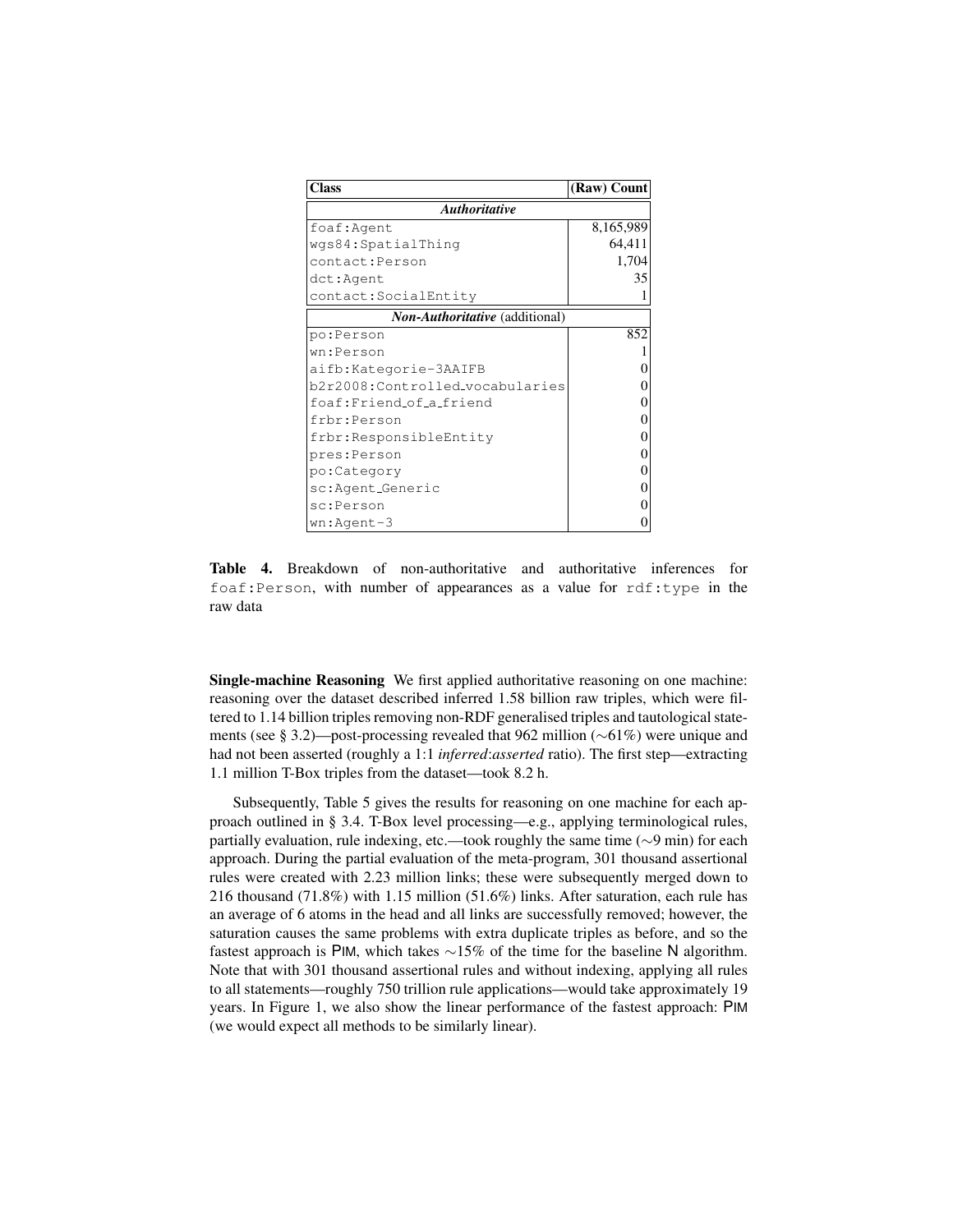

Table 5. Performance for reasoning over 1.1 billion statements on one machine for all approaches

*<sup>a</sup>* Estimated as a linear product from one day of reasoning.

|     |      | Machines Extract T-Box Build T-Box Reason A-Box Total |             |
|-----|------|-------------------------------------------------------|-------------|
|     | 8.9  |                                                       | 1062   1565 |
| 240 | 10.2 | 465                                                   | 719         |
| 131 | 10.4 | 239                                                   | 383         |
|     | 9.8  |                                                       |             |

Fig. 1. Detailed throughput performance for application of assertional program us-

ing the fastest approach: PIM

Table 6. Distributed reasoning in *minutes* using PIM for 1, 2, 4 & 8 slave machines

Distributed Reasoning We also apply reasoning over 1, 2, 4 and 8 slave machines using the distribution strategy outlined in § 3.5; Table 6 gives the performance. Note that the most expensive aspects of the reasoning process—extracting the T-Box from the dataset and executing the assertional program—can be executed in parallel by the slave machines without coordination. The only communication required between the machines is during the aggregation of the T-Box and the subsequent partial evaluation and creation of the shared assertional-rule index: this takes ∼10 min, and becomes the lower bound for time taken for distributed evaluation with arbitrary machine count.

In summary, taking our best performance, we apply reasoning over 1.12 billion Linked Data triples in 3.35 h using 9 machines (1 master/8 slaves), deriving 1.58 billion inferred triples, of which 962 million are novel and unique.

### 3.7 Related Work

Herein, we discuss related works specifically in the field of scalable and distributed reasoning as well as works in the area of robust Web reasoning.

Scalable/Distributed Reasoning From the perspective of scalable RDF(S)/OWL reasoning, one of the earliest engines to demonstrate reasoning over datasets in the order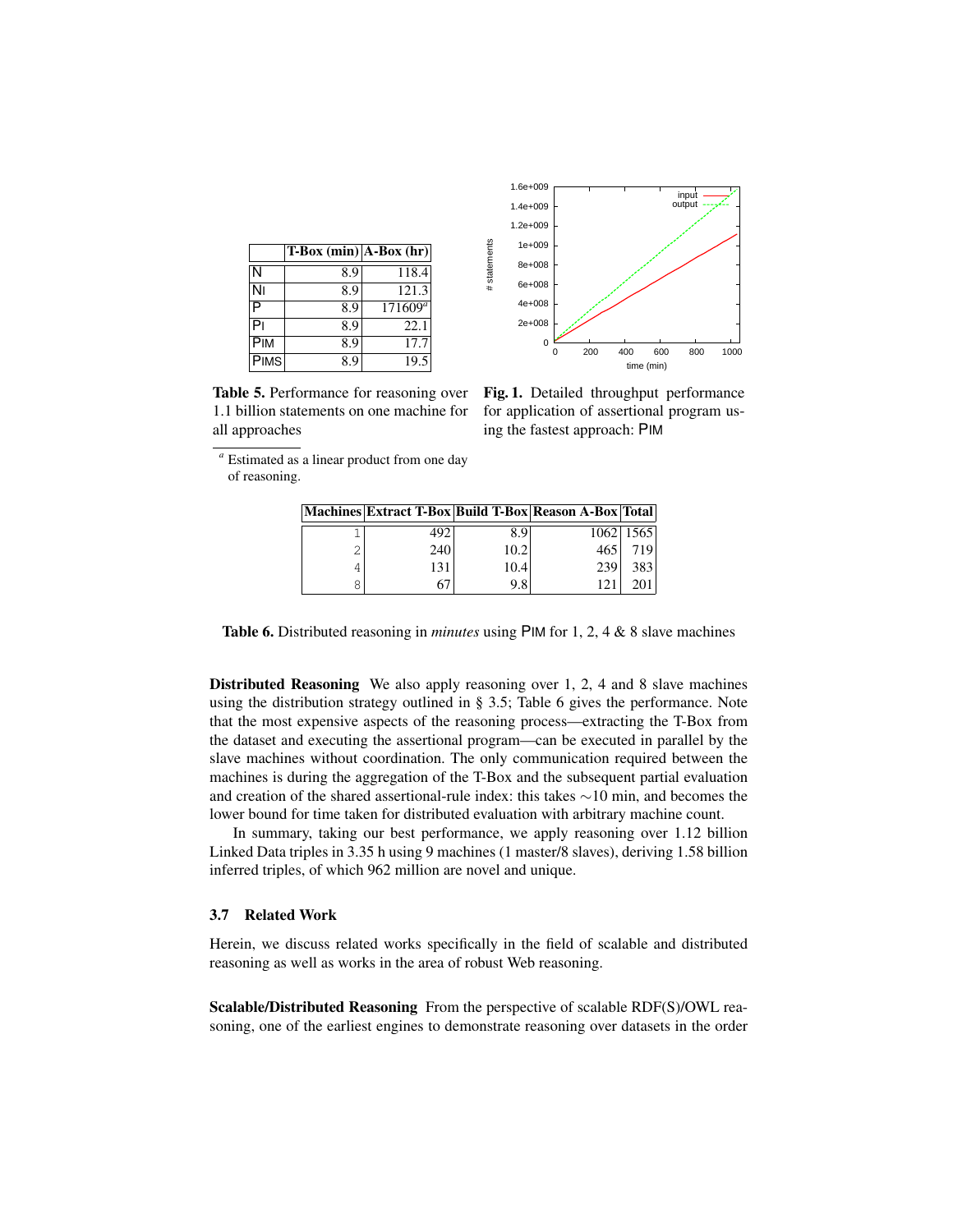of a billion triples was the commercial system BigOWLIM [13], which is based on a scalable and custom-built database management system over which a rule-based materialisation layer is implemented, supporting fragments such as RDFS and pD\*, and more recently OWL 2 RL/RDF. Most recent results claim to be able to load 12 billion statements of the LUBM synthetic benchmark, and 20.5 billion statements statements inferrable by  $pD^*$  rules on a machine with  $2x$  Xeon 5430 (2.5GHz, quad-core), and  $64GB$  (FB-DDR2) of RAM.<sup>32</sup> We note that this system has been employed for relatively high-profile applications, including use as the content management system for a live BBC World Cup site.<sup>33</sup> BigOWLIM features distribution, but only as a replication strategy for fault-tolerance and supporting higher query load.

A number of scalable and distributed reasoners adopt a similar approach to SAOR. Weaver and Hendler [93] discuss a similar approach for distributed materialisation with respect to RDFS—they also describe a separation of terminological (what they call ontological) data from assertional data. Thereafter, they identify that all RDFS rules have only one assertional atom and, like us, use this as the basis for a scalable distribution strategy: they flood the ontological data and split the assertional data over their machines. They demonstrate the completeness of their approach—arriving to a similar conclusion to us—but by inspection of the RDFS fragment. Inferencing is done over an in-memory RDF store. They evaluate their approach over a LUBM-generated synthetic corpus of 345.5 million triples using a maximum of 128 machines (each with two dual-core 2.6 GHz AMD Opteron processors and 16 GB memory); with this setup, reasoning in memory takes just under 5 minutes, producing 650 million triples.

Similarly following our earlier work on SAOR, Urbani et al. [89] use MapReduce [19] for distributed RDFS materialisation over 850m Linked Data triples. They also consider a separation of terminological (what they call schema) data from assertional data as a core optimisation of their approach, and—likewise with [93]—identify that RDFS rules only contain one assertional atom. As a pre-processing step, they sort their data by subject to reduce duplication of inferences. Based on inspection of the rules, they also identify an ordering (stratification) of RDFS rules which (again assuming standard usage of the RDFS meta-vocabulary) allows for completeness of results without full recursion—unlike us, they do reasoning on a per-rule basis as opposed to our per-triple basis. Unlike us, they also use a 8-byte dictionary encoding of terms. Using 32 machines (each with 4 cores and 4 GB of memory) they infer 30 billion triples from 865 million triples in less than one hour; however, they do not materialise or *decode* the output—a potentially expensive process. Note that they do not include any notion of authority (although they mention that in future, they may include such analysis): they attempted to apply pD\* on 35 million Web triples and stopped after creating 3.8 billion inferences in 12 h, lending strength to our arguments for authoritative reasoning.

In more recent work, (approximately) the same authors [88] revisit the topic of materialisation with respect to pD\*. They again use a separation of terminological data from assertional data, but since  $pD^*$  contains rules with multiple assertional atoms,

<sup>32</sup> http://www.ontotext.com/owlim/benchmarking/lubm.html; retr. 2011/01/22

<sup>33</sup> http://www.readwriteweb.com/archives/bbc\_world\_cup\_website\_semantic\_ technology.php; retr. 2012/01/22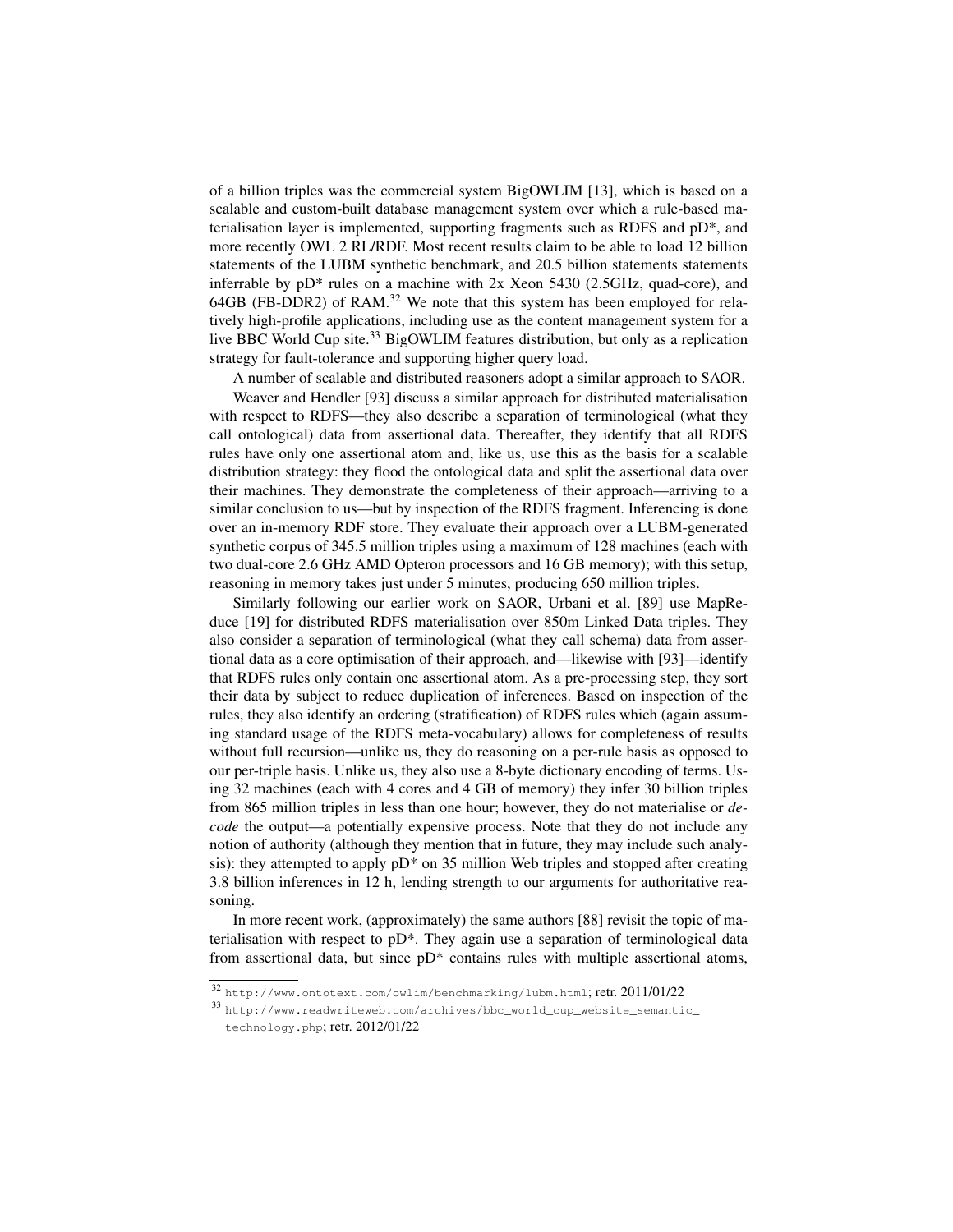they define bespoke MapReduce procedures to handle each such rule, some of which are similar in principle to those presented in [40] (and later on) such as canonicalisation of terms related by owl:sameAs. They demonstrate their methods over three datasets; (i) 1.51 billion triples of UniProt data, generating 2.03 billion inferences in 6.1 h using 32 machines; (ii) 0.9 billion triples of LDSR data, generating 0.94 billion inferences in 3.52 h using 32 machines; (iii) 102.5 billion triples of LUBM, generating 47.6 billion inferences in 45.7 h using 64 machines. The latter experiment is two orders of magnitude above our current experiments, and features rules which require A-Box joins; however, the authors do not look at open Web data, stating that:

*"*[...] *reasoning over arbitrary triples retrieved from the Web would result in useless and unrealistic derivations."*

 $-$ [88]

They do, however, mention the possibility of including our authoritative reasoning algorithm in their approach, in order to prevent such adverse affects.

In very recent work, [54] have presented an (Oracle) RDBMS-based OWL 2 RL/RDF materialisation approach. They again use some similar optimisations to the scalable reasoning literature, including parallelisation, canonicalisation of  $\text{owl}:$  sameAs inferences, and also partial evaluation of rules based on highly selective patterns—from discussion in the paper, these selective patterns seem to correlate with the terminological patterns of the rule. They also discuss many low-level engineering optimisations and Oracle tweaks to boost performance. Unlike the approaches mentioned thus far, [54] tackle the issue of updates, proposing variants of semi-naïve evaluation to avoid rederivations. The authors evaluate their work for a number of different datasets and hardware configurations; the largest scale experiment they present consists of applying OWL 2 RL/RDF materialisation over 13 billion triples of LUBM using 8 nodes (Intel Xeon 2.53 GHz CPU, 72GB memory each) in just under 2 hours.

Web Reasoning As previously mentioned, [89] discuss reasoning over 850m Linked Data triples—however, they only do so over RDFS and do not consider any issues relating to provenance.

Kiryakov et al. [52] apply reasoning over 0.9 billion Linked Data triples using the aforementioned BigOWLIM reasoner; however, this dataset is manually selected as a merge of a number of smaller, known datasets as opposed to an arbitrary corpus—they do not consider any general notions of provenance or Web tolerance. (Again, Urbani et al. [88] also apply reasoning over the LDSR dataset.)

Related to the idea of authoritative reasoning is the notion of "conservative extensions" described in the Description Logics literature (see, e.g., [23, 59, 48]). However, the notion of a "conservative extension" was defined with a slightly different objective in mind: according to the notion of deductively conservative extensions, a dataset  $G_a$ is only considered malicious towards  $G<sub>b</sub>$  if it causes additional inferences with respect to the intersection of the *signature*—loosely, the set of classes and properties defined in the dataset's namespace—of the original  $G_b$  with the newly inferred statements. Thus, for example, defining ex:moniker as a *super*-property of foaf:name outside of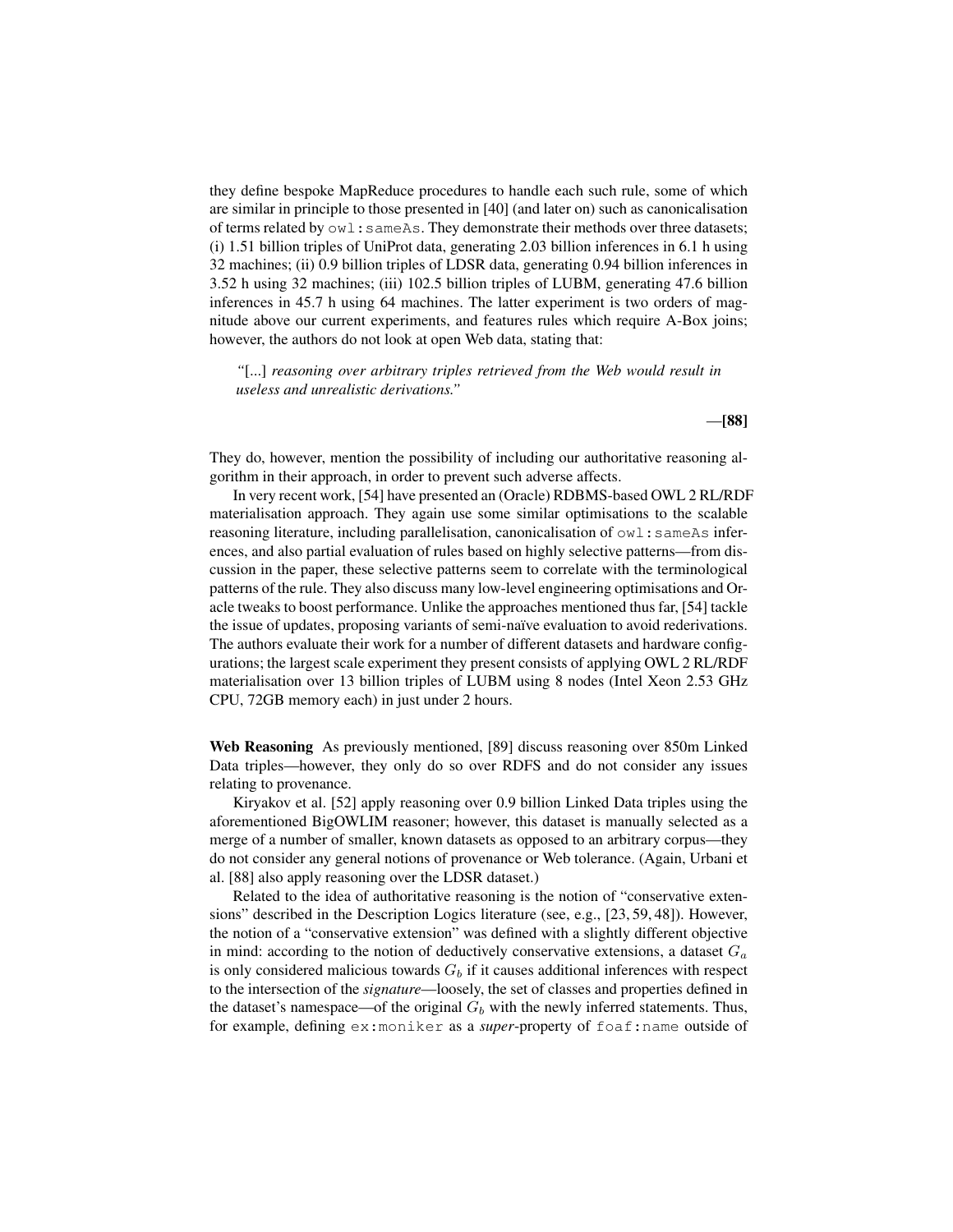the FOAF spec would be "disallowed" by our authoritative reasoning: however, this would still be a conservative extension since no new inferences using FOAF terms can be created.

Work presented by [16] use a notion of an *authoritative description* which aligns very much with our notion of authority. They use their notion of authority to do reasoning over class hierarchies, but only include custom support of rdfs:subClassOf and owl:equivalentClass, as opposed to our general framework for authoritative reasoning over arbitrary T-split rules.

A viable alternative approach—which looks more generally at provenance for Web reasoning—is that of "quarantined reasoning", described by Delbru et al.[20] and employed by Sindice [69]. The core intuition is to consider applying reasoning on a perdocument basis, taking each Web document and its recursive (implicit and explicit) imports and applying reasoning over the union of these documents. The reasoned corpus is then generated as the merge of these per-document closures. Their evaluation was performed in parallel using three machines (quad-core 2.33GHz CPU with 8GB memory each); they reported loading, on average, 40 documents per second.

### 3.8 Critical Discussion and Future Directions

Herein, we have demonstrated that materialisation with respect to a carefully selected but still inclusive—subset of OWL 2 RL/RDF rules is currently feasible over large corpora (in the order of a billion triples) of arbitrary RDF data collected from the Web; in order to avoid creating a massive bulk of inferences and to protect popular vocabularies from third-party interference, we include analyses of the source of terminological data into our reasoning, conservatively ignoring third-party contributions and only considering first-party definitions and alignments. Referring back to our motivating foaf:page example in the introduction, we can now get the same answers for the simple query if posed over the union of the input and inferred data as for the extended query posed over only the input data.

We do however identify some shortcomings of our approach. Firstly, the scalability of our approach is predicated on the assumption that the terminological fragment of the corpus remain relatively small and simple—as we have seen in § 3.6, this holds true for our current Linked Data corpus. The further from this assumption we get, the closer we get to quadratic (and possibly cubic) materialisation on a terminological level, and a high  $\tau$  "multiplier" for the assertional program. Thus, the future feasibility of our approach for the Web (in its current form) depends on the assumption that assertional data dwarves terminological data. We note that almost all highly-scalable approaches in the literature currently rely on a similar premise to some extent, especially for partialevaluation and distribution strategies.

Secondly, we adopt a very conservative authoritative approach to reasoning which may miss some interesting inferences given by independently published mappings: although we still allow one vocabulary to map its local terms to those of an external vocabulary, we thus depend on each vocabulary to provide all useful mappings in the dereferenced document. In future work, it would be worthwhile to investigate identifying "trusted" third-party mappings in the wild, perhaps based on links-analysis or observed adoption.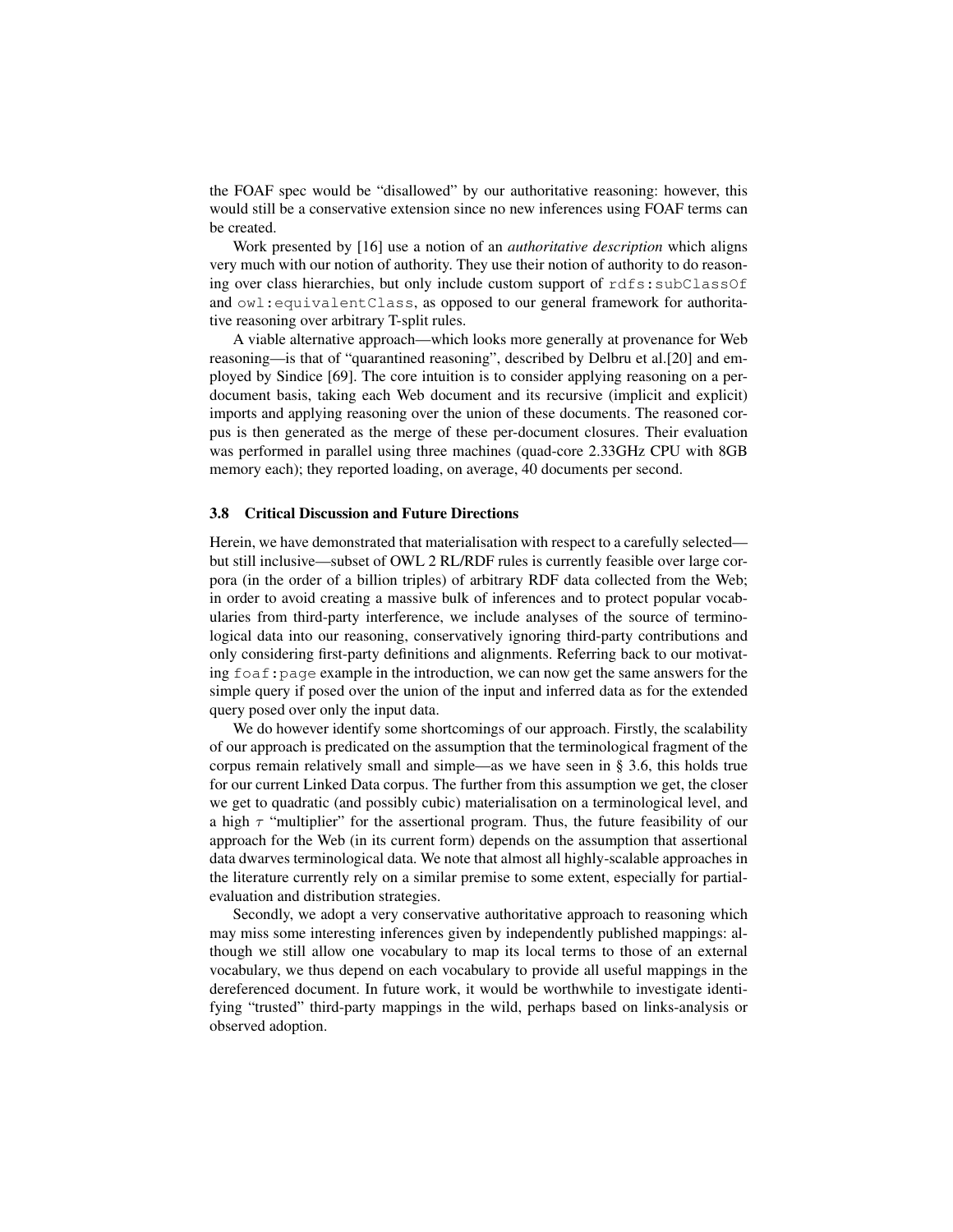Thirdly, thus far we have not considered rules with more than one A-atom—rules which could, of course, lead to useful inferences for our query-answering use-case. Many such rules—for example supporting property-chains, transitivity or equality can naïvely lead to quadratic inferencing with respect to many reasonable corpora of assertional data. As previously discussed, a backward-chaining or hybrid approach may often make more sense in cases where materialisation produces too many inferences; in fact, we discuss such an approach for equality reasoning in [39]. Note however that not all multiple A-atom rules can produce quadratic inferencing with respect to assertional data: some rules (such as cls-int1, cls-svf1) are what we call *A-guarded*, whereby (loosely) the head of the rule contains only one variable not ground by partial evaluation with respect to the terminology, and thus we posit that such rules also abide by our maximum least-model size for A-linear programs (these are highlighted in Table 20). Despite this, such rules would not fit neatly into our distribution framework (would not be conveniently partitionable), where assertional data must then be coordinated between machines to ensure correct computation of joins (such as in [88]); similarly, some variable portion of assertional data must also be indexed to compute these joins.

Finally, despite our authoritative analysis, reasoning may still introduce significant noise and produce unwanted or unintended consequences; in particular, publishers of assertional data are sometimes unaware of the precise semantics of the vocabulary terms they use. An interesting avenue to explore would be non-standard reasoning approaches (e.g., using statistical models or inductive reasoning) as an alternative or complement to the standard approaches presented herein. (*Please see [80] in these proceedings for discussion on combining probabalistic and logical reasoning for Web data; see [11] in these proceedings for an introduction to scalable non-standard reasoning for the Semantic Web; also, see [31] in these proceedings for discussion on building models for the Web of Data*)

Along similar lines, in [39], we looked at a use-case for annotated reasoning whereby we rank triples in the input data (based on a PageRank analysis of the sources of data) and propagate these ranks to inferences through the annotated reasoning framework. Thereafter, we perform a granular repair of inconsistencies, with the core approach being to removing the weakest triple causing the underlying inconsistency. We refer the interested reader to [39] for more detail.

### 4 Scalable Approximative OWL 2 DL Reasoning

Ontologies have been so phenomenally successful, as a machine-understandable compilation of human knowledge, that OWL2 (the second version of OWL) is recently standardised by W3C. As more and more large ontologies become available [70], there is a pressing need for efficient and robust reasoning services. Such reasoning services will help us gain insight of the semantic relations among vocabularis of ontologies and facilitate further processings such as the materialisation that we introduced in § 3.1.

Expressive Description Logics (DLs) [5] have high worst case computational complexity. For example, TBox (terminological box) reasoning in the DL  $\mathcal{SROLQ}$  [44], the adjacent logic of OWL2-DL, is N2EXPTIME-complete [50]. Mainstream reasoners for expressive DLs provide reasoning services, such as classification (computing sub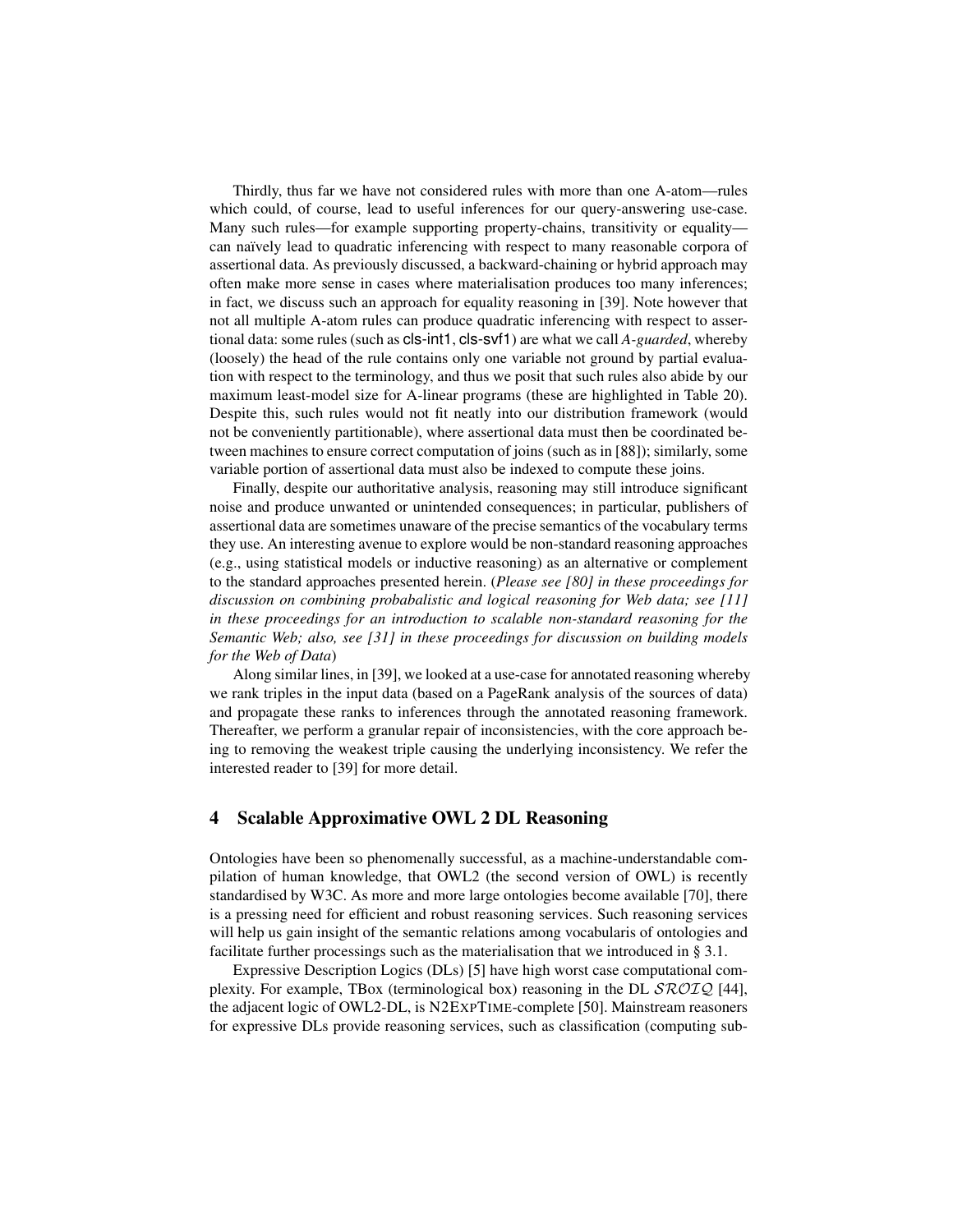sumption relations among all the named concepts), based on tableau [45] and hypertableau [65] algorithms. Such *model constructing* algorithms classify an ontology, in general, by iterating all necessary pairs of concepts, and trying to construct a model of the ontology that violates the subsumption relation between them [51]. On the other hand, light-weight DLs can have very efficient reasoning algorithms. For example, TBox reasoning in  $\mathcal{EL}^{++}$  [3], the logic underpinning of an OWL2 tractable profile OWL2-EL, is PTIME-complete. However, they only provide limited expressive power.

This brings a new challenge: can users use OWL2-DL to build their ontologies and still enjoy the efficient reasoning as in tractable profiles? For example, the Foundational Model of Anatomy ontology (FMA), which is built in  $ALCOTF$ , beyond any tractable DLs, can hardly be classified by any mainstream DL reasoners [66]. Given the current efforts of ontology construction, it might not take long before many other FMA-like (or even larger and more complicated) ontologies appear and go beyond the capability of existing DL reasoners.

Approximation [81, 28, 38, 92, 72] has been identified as a potential way to reduce the complexity of ontology reasoning. However, many of these approximation approaches still rely on the reasoners of the more expressive DLs. For example, [28] replaces certain parts of a concept expression with  $\top$  or  $\bot$  to obtain a simpler expression that can be classified more easily with a tableau reasoner. [72] requires the use of reasoners of the more expressive DLs to pre-compute the entailments to achieve efficient online performance. Furthermore, most of the above approaches are on ABox reasoning and query answering. To the best of our knowledge, the only approach on TBox reasoning is [28], which presents an overview of approximation approaches (including language weakening, knowledge compilation and approximate deduction), as well as investigating and reporting negative results of the approximate deduction approach – a problematic side effect of using their approximate deduction approach is that the collapsing of concept expressions leading to many unnecessary approximation steps.

In this section, we propose to combine the idea of language weakening and approximate deduction [28] into soundness preserving approximation for ontology TBox reasoning.

- 1. After an informative discussion of the technical challenges (§ 4.1), we propose a syntactic language weakening approach  $(\S$  4.3,  $\S$  4.4 and  $\S$  4.5) to approximating an arbitrary  $\mathcal{SROIQ}$  TBox with a corresponding  $\mathcal{EL}^{++}$  TBox and additional data structures maintaining the complementary information and cardinality information. It is shown that the proposed approximation is in linear time (Lemma 1, 2 and 3).
- 2. We present soundness-guaranteed approximate deduction rules to classify the approximated TBox ( $\S$  4.4 and  $\S$  4.5). In contrast to the twisted trade-off between tractability and expressiveness, our approach compromises the completeness of reasoning to yield large portion of logical consequences in polynomial time while imposing no restrictions on expressivity of the language used in source ontologies and preserve correctness of results (§ 4.6).
- 3. We present our implementation and preliminary evaluations (§ 4.7). Evaluation against a set of real world ontologies [70] suggested that, a naive implementation of our approach can (i) outperform existing OWL2-DL reasoners such as Pellet and FaCT++, and (ii) provide rather complete results with high recall (over 95% for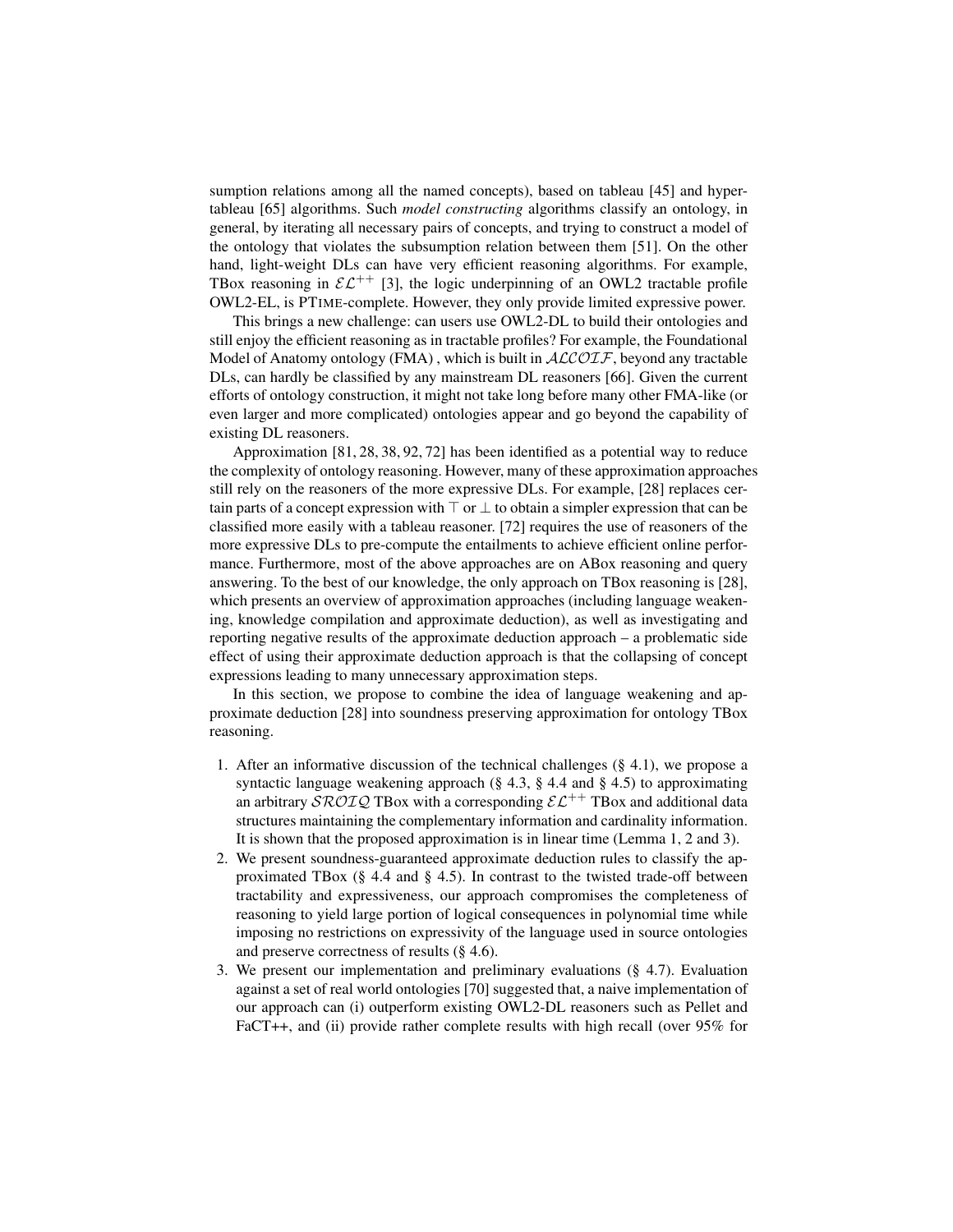$\mathcal{EL}_{\mathcal{C}}^{++}$  and over 99% for  $\mathcal{EL}_{\mathcal{CQ}}^{++}$ , where  $\mathcal{EL}_{\mathcal{C}}^{++}$  and  $\mathcal{EL}_{\mathcal{CQ}}^{++}$  are two more and more fine-grained approximation).

Proofs of all propositions, lemmas and theorems can be found in tech report available at http://www.box.net/shared/nm913g22ie.

### 4.1 Technical Motivations

In order to motivate our investigation on syntactic approximation of  $\mathcal{SROIO}$  ontologies to  $\mathcal{EL}^{++}$  ontologies, this section first briefly introduces  $\mathcal{SROIQ}$  and  $\mathcal{EL}^{++}$  and then illustrates the technical challenges in their TBox reasoning and approximation.

In  $\text{SROIQ}$ , concept C, D can be inductively composed with the following constructs:

$$
\top | \perp | A | C \sqcap D | \exists R.C | \{a\} | \neg C | \geq nR.C | \exists R.Self
$$

where  $\top$  is the top concept,  $\bot$  the bottom concept, A atomic concept, n an integer number, a an individual,  $\exists R. Sel f$  the self-restriction and R a role that can be either an atomic role r or the inverse of another role  $(R^-)$ . Conventionally,  $C \sqcup D$ ,  $\forall R.C$  and  $\leq$  $nR.C$  are used to abbreviate  $\neg(\neg C \sqcap \neg D)$ ,  $\neg \exists R.\neg C$  and  $\neg \geq (n+1)R.C$ , respectively.  ${a_1, a_2, \ldots, a_n}$  can be regarded as abbreviation of  ${a_1} \sqcup {a_2} \sqcup \cdots \sqcup {a_n}$ . Without loss of generality, in what follows, we assume all the concepts to be in their negation normal forms (NNF)<sup>34</sup> and use ~C to denote the NNF of  $\neg C$ . We also call  $\top$ ,  $\bot$ , A,  $\{a\}$ *basic concepts* because they are not composed by other concepts or roles. Given a TBox T, we use  $CN_T (RN_T)$  to denote the set of basic concepts (atomic roles) in T. The  $\mathcal{EL}$ family is dedicated for large TBox reasoning and has been widely applied in some largest ontologies, e.g. SNOMED [78].  $\mathcal{EL}^{++}$  supports

$$
\top | \perp | A | C \sqcap D | \exists r.C | \{a\}.
$$

Both SROIQ and  $\mathcal{EL}^{++}$  support concept inclusions (CIs, e.g.  $C \sqsubseteq D$ ) and role inclusions (RIs, e.g.  $r \subseteq s$ ,  $r_1 \circ \cdots \circ r_n \subseteq s$ ). SROIQ supports also other axioms such asymmetric of roles. If  $C \subseteq D$  and  $D \subseteq C$ , we write  $C \equiv D$ . If C is nonatomic,  $C \sqsubset D$  is a general concept inclusion (GCI). For more details about syntax and semantics of DLs, we refer the readers to [76] in these proceedings and [5].

A TBox is a set of concept and role axioms. TBox reasoning services include concept subsumption checking, concept satisfiability checking (to check if a given concept is instantiatable ) and classification (to compute the concept hierarchy). For example, given the following TBox  $\mathcal{T}_1$  (in  $\mathcal{ALC}$ ), we can infer  $Koala \sqsubseteq \text{Herbivore.}$ 

*Example 9.* An example TBox  $\mathcal{T}_1$ .

- $-α_1$ : Koala  $\subseteq$  ∀eat.(∃partof.Eucalypt)
- $\alpha_2 : Eucalypt \sqsubseteq Plant$
- $α_3$ : Plant  $□$  ∃partof.Plant  $□$  V egeFood
- $\alpha_4 : \forall eat.VegeFood \sqsubseteq Herbivore$

<sup>&</sup>lt;sup>34</sup> An SROIQ concept is in NNF *iff* negation is applied only to atomic concepts, nominals or Self-restriction. NNF of a given concept can be computed in linear time[43].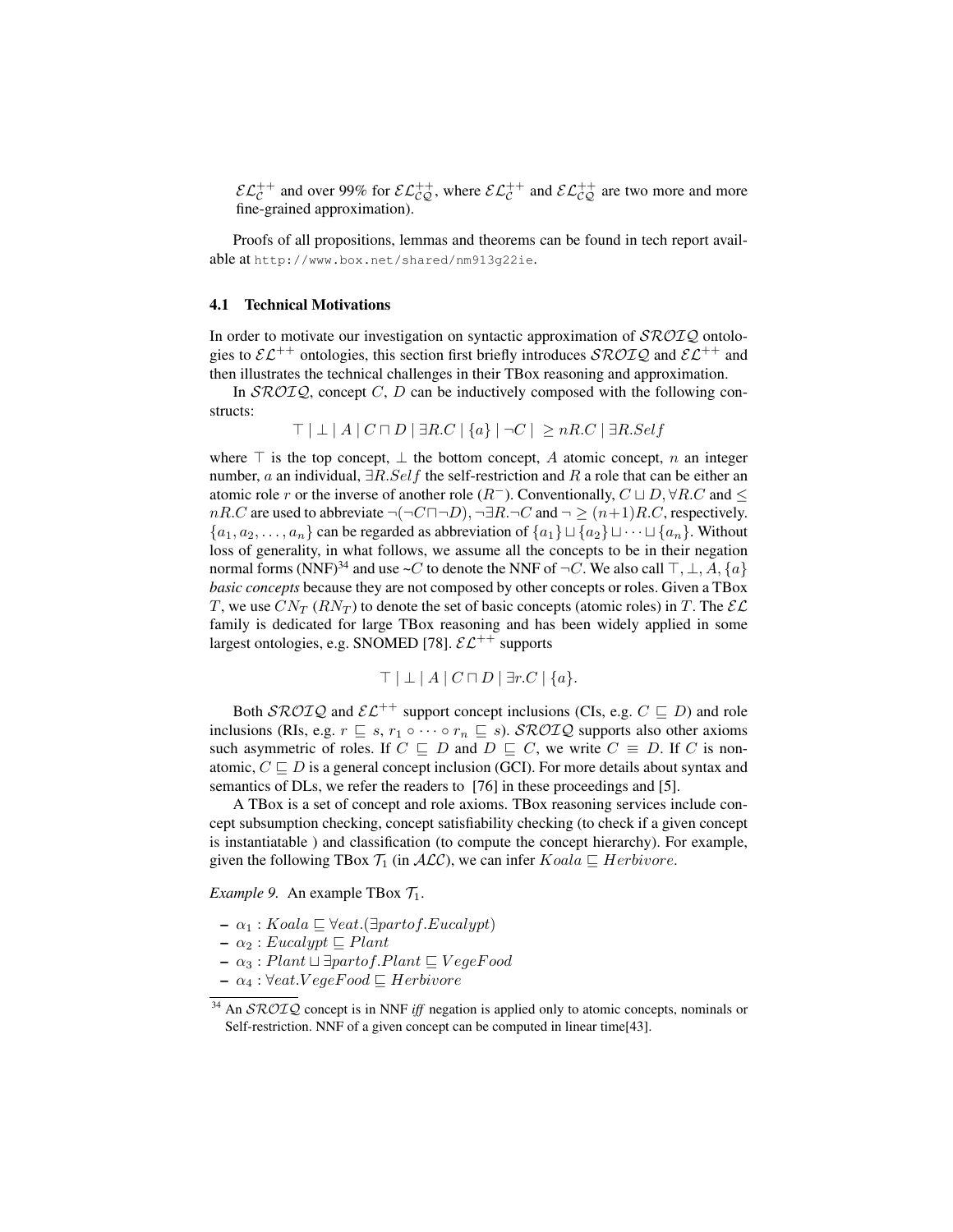The tableau algorithm [45] constructs a tableau (as a witness of a model of the TBox  $\mathcal{T}_1$ ) as a graph in which each node x represents an individual and is labelled with a set of concepts it must satisfy, each edge  $\langle x, y \rangle$  represents a pair of individuals satisfying a role that labels the edge. Subsumption checking  $C \sqsubseteq D$  can be reduced to unsatisfiability checking  $C \sqcap \neg D \sqsubseteq \bot$ . To test this, a tableau is initialised with a single node labelled with  $C \sqcap \neg D$ , and is then expanded by repeatedly applying the completion rules [45].

One of the major difficulties for tableau algorithms is the high degree of nondeterminism introduced by GCIs. For each GCI  $C \sqsubseteq D$  in the ontology, the algorithm generates a meta-constraint  $\neg C \sqcup D$  for each node of the tableau. The algorithm first extends a node with  $\neg C$ . If it finds a clash, it backtracks and extends the node with D. If there are  $n$  GCIs, this expands to  $2^n$  combinations for each node of the tableau. This significantly enlarges the search space.

Some techniques have been developed to deal with GCIs. *Absorption* [86] can reduce, e.g. a GCI  $A \sqcap C \sqsubseteq D$ , where A is a named concept, into non-GCI  $A \sqsubseteq \neg C \sqcup D$ ; however, it is only applicable for GCIs whose LHS is a conjunction with a named concept as conjunct or whose RHS is a negated named concept or a disjunction with a negated named concept as disjunct. *(Extended) Role Absorption* [85, Sec.4.1] can absorb GCIs of form  $\exists r.C \sqsubseteq D \ (C \sqsubseteq \forall r.D)$  into domain (range) constrains. For example  $\alpha_3$  can be decomposed into  $\exists part of. Plant \sqsubseteq VegetFood$  and thus absorbed as Domain(partof, VegeFood  $\sqcup \neg \exists part of. Plant$ ). But its applicability is still limited and it still contains a disjunction in the domain. *Binary Absorption* [47] tries to rewrite GCIs into form  $A_1 \sqcap A_2 \sqsubseteq C$  where  $A_1$  and  $A_2$  are named concepts. To sum up, the above absorptions can only be applied to a limited patterns of GCIs; e.g.,  $\alpha_4$  can not be dealt with by any absorption optimisation.

Reasoning with  $\mathcal{EL}^{++}$  is more efficient. [3] presents a set of completion rules (Table 7) <sup>35</sup> to compute, given a normalised  $\mathcal{EL}^{++}$  TBox T, for each  $A \in CN_T$ , a subsumer set  $S(A) \subseteq CN_T \cup \{\perp\}$  in which for each  $B \in S(A)$ ,  $T \models A \sqsubseteq B$ , and for each  $r \in RN_T$ , a relation set  $R(r) \subseteq CN_T \times CN_T$  in which for each  $(A, B) \in R(r)$ ,  $T \models A \sqsubseteq \exists r.B.$ 

Reasoning with rules R1-R8 is tractable. However, these rules can not handle  $\mathcal{T}_1$ because the ontology is in a language beyond the  $\mathcal{EL}^{++}$ .

Groot et al. [28] attempt to speed up concept unsatisfiability checking via approximation. Given a concept C, it constructs a sequence of  $C_i^{\top}$  such that  $C \sqsubseteq \cdots \sqsubseteq C_1^{\top} \sqsubseteq$  $C_0^{\top}$ , and a sequence of  $C_i^{\perp}$  such that  $C_0^{\perp} \sqsubseteq C_1^{\perp} \sqsubseteq ... C$  by replacing all existential restrictions ( $\exists R.D$ ) after *i* universal quantifiers ( $\forall$ ) inside C with  $\top$  and  $\bot$  respectively. Then  $C_i$  is unsatisfiable (satisfiable) if some  $C_i^{\top}$   $(C_i^{\perp})$  is unsatisfiable (satisfiable). In case  $C_i^{\top}$  ( $C_i^{\perp}$ ) is usually simpler than C, its (un)satisfiability checking should also be easier. For example, a concept  $C \equiv \neg Herbivore \sqcap \forall eat. (VegeFood \sqcap \exists part of. Plant)$ can be approximated to  $C_1^\top \equiv \neg Herbivore \sqcap \forall eat. (VegeFood \sqcap \top) \equiv \neg Herbivore \sqcap$  $\forall eat.VegeFood$ , which is unsatisfiable in  $\mathcal{T}_1$ . Thus C is unsatisfiable. However, this approach has several limitations when applied to TBox reasoning:

<sup>&</sup>lt;sup>35</sup> in **R6**  $\overline{X} \rightsquigarrow_R A$  iff there exists  $C_1, \ldots, C_k \in CN_T$  s.t.  $C_1 = \overline{X}$  or  $C_1 = \{b\}$ ,  $(C_j, C_{j+1}) \in$  $R(r_j)$  for some  $r_j \in RN_T(1 \leq j \leq k)$  and  $C_k = A$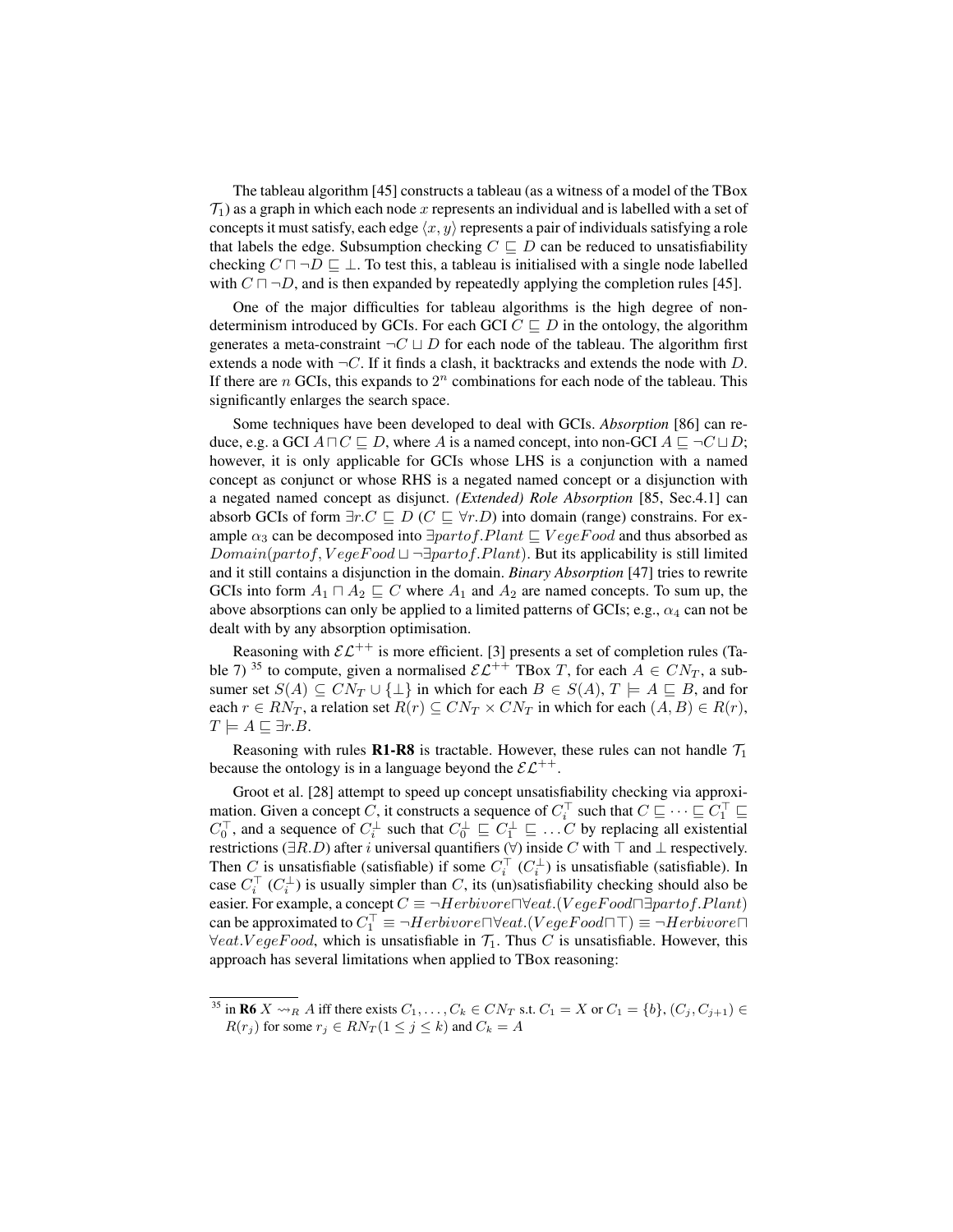| $\left \mathbf{R1}\right $ If $A \in S(X)$ , $A \sqsubseteq B \in \mathcal{T}$ and $B \notin S(X)$                                       |
|------------------------------------------------------------------------------------------------------------------------------------------|
| then $S(X) := S(X) \cup {B}$                                                                                                             |
| If $A_1, A_2, \ldots, A_n \in S(\overline{X})$ ,                                                                                         |
| $\mathbf{R2}   A_1 \sqcap A_2 \sqcap \cdots \sqcap A_n \sqsubseteq B \in \mathcal{T}$ and $B \notin S(X)$                                |
| then $S(X) := S(X) \cup {B}$                                                                                                             |
| <b>R3</b> If $A \in S(X)$ , $A \sqsubseteq \exists r.B \in \mathcal{T}$ and $(X, B) \notin R(r)$<br>then $R(r) := R(r) \cup \{(X, B)\}\$ |
|                                                                                                                                          |
| If $(X, A) \in R(r)$ $A' \in S(A)$ , $\exists r.A' \sqsubseteq B \in \mathcal{T}$                                                        |
| <b>R4</b> and $B \notin S(X)$                                                                                                            |
| then $S(X) := S(X) \cup {B}$                                                                                                             |
| $\operatorname{RS}$ If $(X, A) \in R(r)$ , $\bot \in S(A)$ and $\bot \notin S(X)$                                                        |
| then $S(X) := S(X) \cup \{\perp\}$                                                                                                       |
| ${\bf R6}$ If $\overline{\{a\} \in S(X) \cap S(A), X \rightsquigarrow_R A \text{ and } S(A) \not\subseteq S(X)}$                         |
| then $S(X) := S(X) \cup S(A)$                                                                                                            |
| $\mathbf{RT}$ If $(X, A) \in R(r), r \sqsubseteq s \in \mathcal{T}$ and $(X, A) \notin R(s)$                                             |
| then $R(s) := R(s) \cup \{(X, A)\}\)$                                                                                                    |
| If $(X, A) \in R(r_1), (A, B) \in R(r_2), r_1 \circ r_2 \sqsubseteq r_3 \in \mathcal{T}$ ,                                               |
| <b>R8</b> and $(X, B) \notin R(r_3)$                                                                                                     |
| then $R(r_3) := R(r_3) \cup \{(X, B)\}\$                                                                                                 |

**Table 7.**  $\mathcal{EL}^{++}$  completion rules (no datatypes)

- 1. It only approximates the tested concept, but not the ontology, thus the unsatisfiability checking still requires reasoners for the original language of the ontology. In other words, it does not reduce the complexity of reasoning.
- 2. Similar to the Tableau algorithms, to classify an ontology, one has to reduce concept subsumption  $C \sqsubseteq D$  to unsatisfiability of  $C \sqcap \neg D$  for each necessary pair of C, D.
- 3. When the test concept subsumption contains no existential restriction, such as  $Koala \sqsubseteq \text{Herbivore},$  this approach can not help. Hence, it does not help for classification (subsumption checking among named concepts).

Due to the above reasons, this approximation technology is not suitable for TBox Reasoning, especially computing the atomic concept hierarchies.

To sum up, tableau algorithms have difficulties to handle complex structured axioms; tractable DL algorithms can not support more expressive languages; while traditional approximation approach lacks usability in TBox reasoning. In what follows, we present our approach which is motivated and inspired by these works, and show that it overcomes these difficulties with evaluations.

### 4.2 Approach Overview and Preliminary

Different from Groot et al.'s approximation approach, we approximate both the ontology and the tested concept (if needed) by replacing concept sub-expressions (role expressions) that are not in the target DL, e.g.  $\mathcal{EL}^{++}$ , with atomic concepts (atomic roles) and rewrite axioms accordingly (§ 4.3). Then, additional data structures and completion rules (§ 4.4 and § 4.5) are used to maintain and restore some semantic relations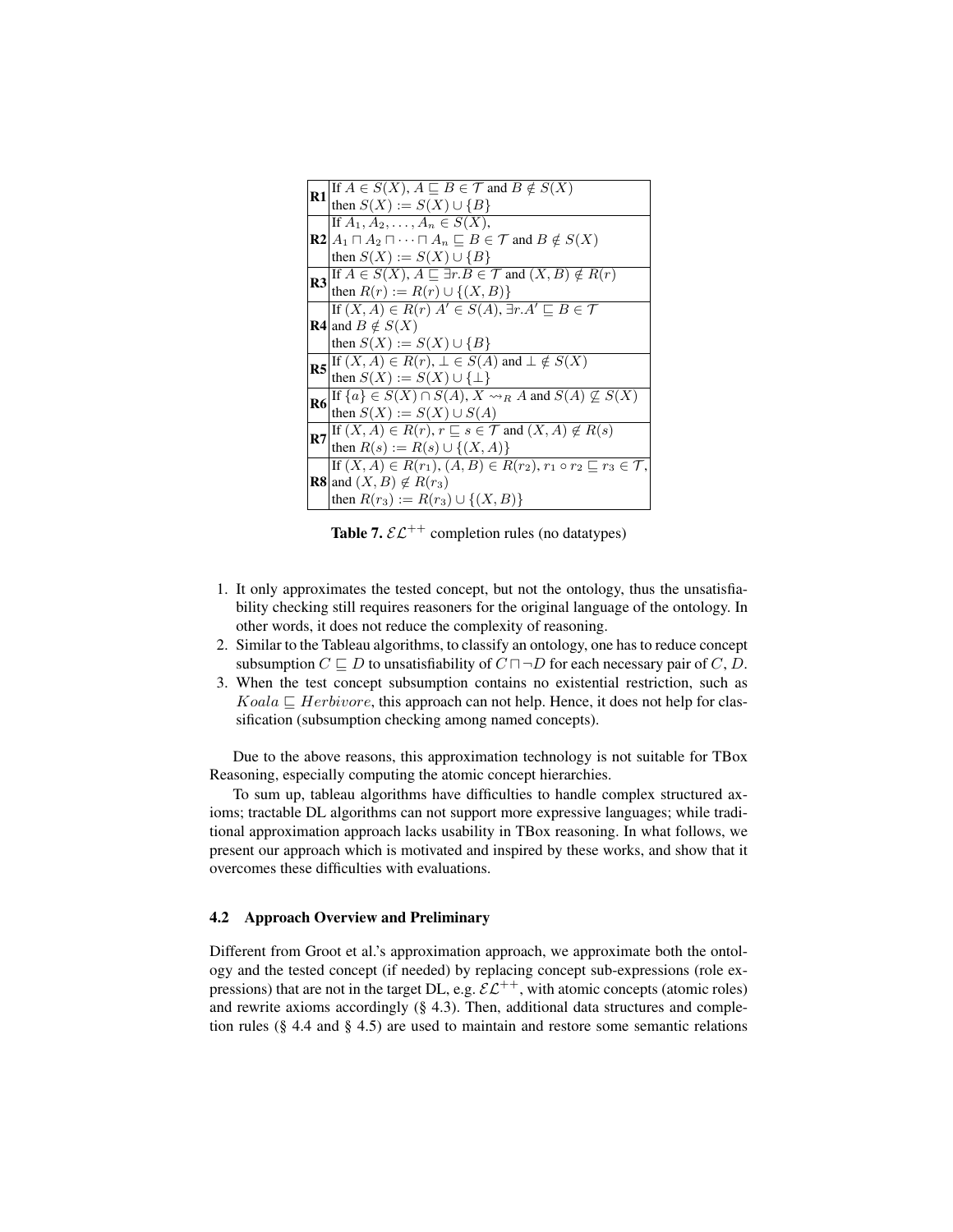among basic concepts, respectively. We show that all these approachs are tractable and soundness-guaranteed (§ 4.6).

In approximation, we only consider concepts corresponding to the particular TBox in question. We use the notion *term* to refer to these "interesting" concept expressions. More precisely, a term is:

- 1. a concept expression on the LHS or RHS of any CI, or
- 2. the singleton of any individual in the ontology, or
- 3. the syntactic sub-expression of a term, or
- 4. the complement of a term.

In order to represent all these terms and role expressions that will be used in  $\mathcal{EL}^{++}$ reasoning, we first assign names to them.

Definition 15. *(Name Assignment) Given* S *a set of concept expressions,* E *a set of role expressions, a* name assignment fn *is a function as for each*  $C \in S$  ( $R \in$ E),  $fn(C) = C$  ( $fn(R) = R$ ) if C is a basic concept (R is atomic), otherwise  $fn(C)$  ( $fn(R)$ ) is a fresh name.

As an example, name assignments of some terms in Example 9 are illustrated in Table 8.

| Term                                            | Name                        |
|-------------------------------------------------|-----------------------------|
| $\forall eat. \exists part of. Eucalypt$        | $C_1$                       |
| $\exists eat.\forall part of.\neg Eucalypt$     | $nC_1$                      |
| $\forall part of. \neg Eucalypt$                | $C_2$                       |
| $\exists part of. Eucalypt$                     | $nC_2$                      |
| $Plant \sqcup \exists part of. Plant$           | Cз                          |
| $\neg Plant \sqcap \forall part of. \neg Plant$ | $nC_3$                      |
| $\forall part of. \neg Plant$                   | $C_{\scriptscriptstyle{A}}$ |
| $\exists part of. Plant$                        | $nC_A$                      |
| $\forall eat.VeqeFood$                          | $C_5$                       |
| $\exists eat.\neg VegetFood$                    | $nC_5$                      |
| $\neg Plant$                                    | nPlant                      |
| $\neg V e q e F o o d$                          | nVeqefood                   |

Table 8. Name Assignment

From § 4.1 we can see that there is an expressivity gap between  $\mathcal{SROIQ}$  and  $\mathcal{EL}^{++}$ , especially in concept constructs. In the rest of this section, we present 3 stages of approximation to (partially) bridge this gap.

# 4.3  $\mathcal{EL}^{++}$  Approximation

A naive  $\mathcal{EL}^{++}$  approximation is to approximate an arbitrary TBox into an  $\mathcal{EL}^{++}$  TBox.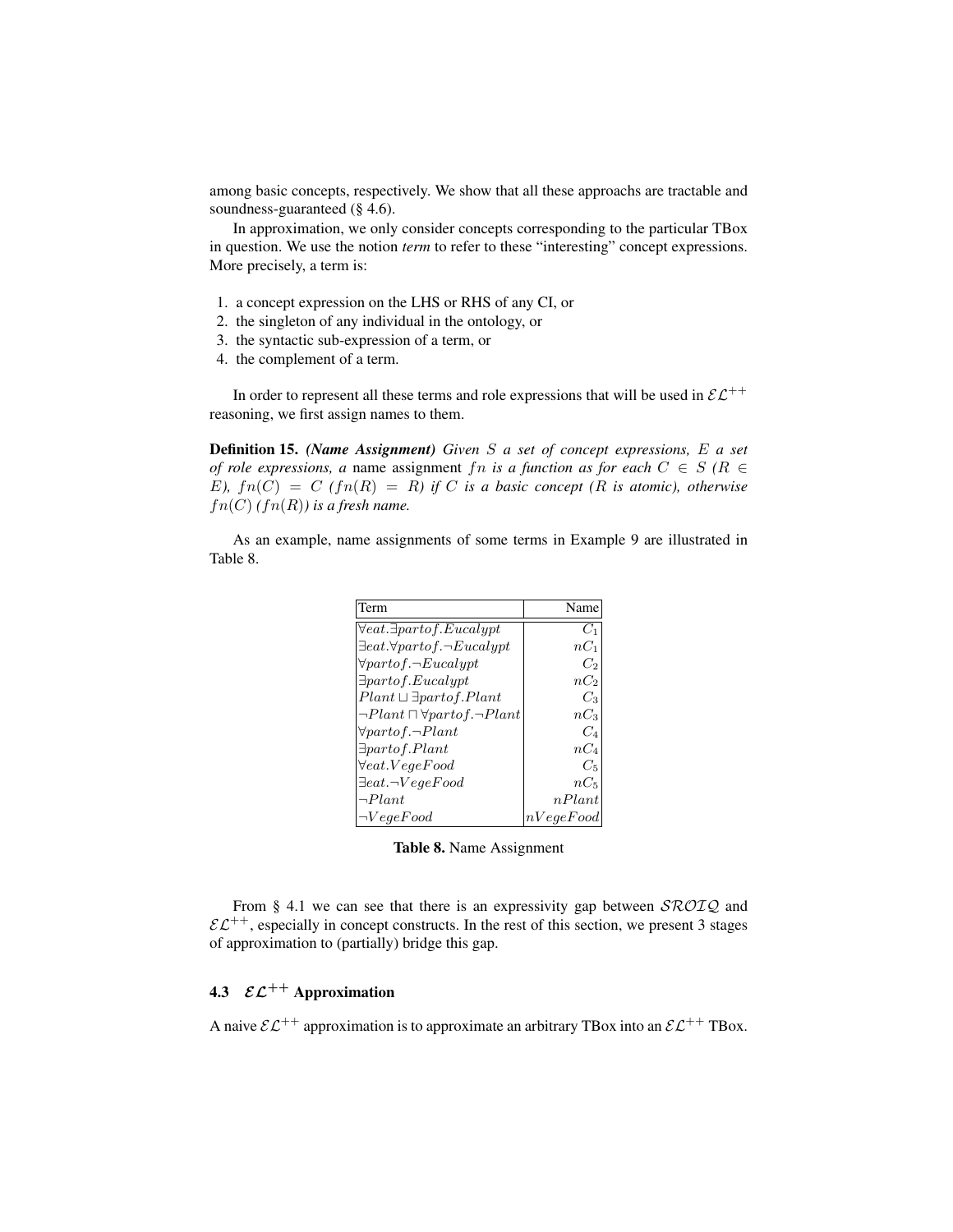**Definition 16.** *(* $\mathcal{EL}^{++}$  *Transformation) Given a TBox*  $\mathcal T$  *and a name assignment fn, its*  $\mathcal{EL}^{++}$  transformation  $A_{fn,\mathcal{EL}^{++}}(\mathcal{T})$  *is a set of axiom*  $T$  *constructed as follows:* 

- *1. T is initialised as Ø.*
- *2. for each*  $C \sqsubseteq D$  *(C*  $\equiv D$ *) in*  $\mathcal{T}, T = T \cup \{fn(C) \sqsubseteq fn(D)\}$   $(T = T \cup \{fn(C) \sqsubseteq n\})$  $fn(D)$ }).
- *3. for each*  $\mathcal{EL}^{++}$  *role axiom*  $\beta \in \mathcal{T}$ *, add*  $\beta_{[R/f_n(R)]}$  *into*  $T$ *.*
- *4. for each term*  $C$  *in*  $T$ *,* 
	- *(a) if* C *is the form*  $C_1 \sqcap \cdots \sqcap C_n$ *, then*  $T = T \cup \{fn(C) \equiv fn(C_1) \sqcap \cdots \sqcap fn(C_n)\}$ *,*
	- *(b) if* C *is the form*  $\exists R.D$ *, then*  $T = T \cup \{fn(C) \equiv \exists fn(R).fn(D)\}$ *,*
	- *(c) otherwise*  $T = T \cup \{fn(C) \sqsubseteq \top\}.$

In the above definition, Step 2 rewrites all the concept axioms; Step 3 rewrites all the  $\mathcal{EL}^{++}$  role axioms; Step 4 rewrites all the  $\mathcal{EL}^{++}$  terms. We call this procedure an  $\mathcal{EL}^{++}$  *approximation.* 

**Lemma 1.** For a TBox  $T$  and a name assignment  $fn$ , let  $A_{fn, \mathcal{EL}^{++}}(T) = T$ . Then T is an  $\mathcal{EL}^{++}$  *TBox and*  $|T| \leq n_\mathcal{T} + |\mathcal{T}|$  *where*  $n_\mathcal{T}$  *is the number of terms in*  $\mathcal{T}$  *and*  $|T|$  *(*| $T$ *) is the number of axioms in*  $T(T)$ .

According to Table 8, we can transform the TBox  $\mathcal{T}_1$  into  $T_{Koala}$  as follows:

*Example 10.*  $T_{Koala}$  contains axioms generated by Step 2 and 4, the most important ones include:

- $\alpha_1 \rightarrow$ Koala  $\subseteq C_1$ , n $C_1 \equiv \exists eat.C_2, nC_2 \equiv \exists part of.Eucalypt;$
- $\alpha_2$  is preserved;
- $\alpha_3 \rightarrow C_3 \sqsubseteq V egeFood, nC_3 \equiv nPlant \sqcap C_4, nC_4 \equiv \exists part of. Plant;$
- $\alpha_4 \rightarrow C_5 \sqsubseteq$  Herbivore,  $nC_5 \equiv \exists eat.nVegeFood$ .

## 4.4 Complement-enriched  $\mathcal{EL}_{\mathcal{C}}^{++}$  Approximation

In Example 10, reasoning can be performed directly with the completion rules R1-R8 presented in Table 7. However,  $T_{Koala} \not\models Koala \sqsubseteq Herbivore$  because the relations between a term and its complement, e.g.  $C_1$  and  $nC_1$ , can not be directly represented in  $\mathcal{EL}^{++}$ . To solve this problem, we maintain such relations in a separate *complement table (CT)*, and apply additional completion rules in reasoning.

**Approximate Complement** We first extend the naive  $\mathcal{E} \mathcal{L}^{++}$  approximation with a complement table (CT).

**Definition 17.**  $(\mathcal{EL}_{\mathcal{C}}^{++}$  **Transformation**) Given a TBox  $\mathcal{T}$  and a name assignment fn, *its complement-enriched*  $\mathcal{EL}_{\mathcal{C}}^{++}$  transformation  $A_{fn,\mathcal{EL}_{\mathcal{C}}^{++}}(\mathcal{T})$  *is a pair*  $(T,CT)$  *constructed as follows:*

- *1.*  $T = A_{fn, \mathcal{EL}} + (\mathcal{T})$  *(Ref. Def. 16).*
- *2.* CT *is initialised as* ∅*.*
- *3. for each term C in*  $T$ *, CT* = *CT*  $\cup$  {( $fn(C)$ *, fn*(*~C*))}*.*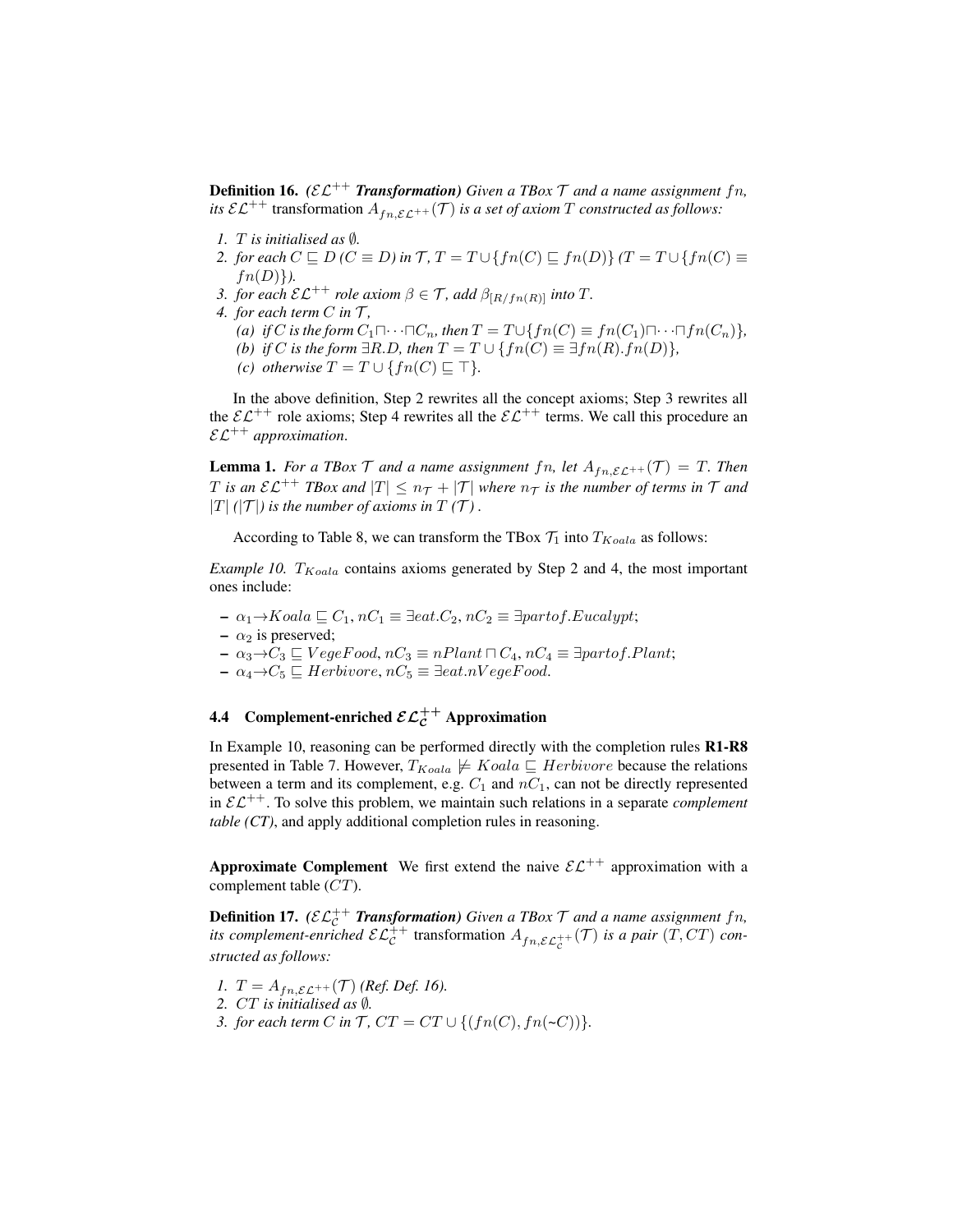We call this procedure an  $\mathcal{EL}_{\mathcal{C}}^{++}$  *approximation*. The following proposition shows the structure of the approximation results:

**Proposition 4.**  $(\mathcal{EL}_{\mathcal{C}}^{++}$  **Approximation**) For a TBox  $\mathcal{T}$ , let  $A_{fn,\mathcal{EL}_{\mathcal{C}}^{++}}(\mathcal{T}) = (T,CT)$ , *we have:*

- *1. T is an*  $\mathcal{EL}^{++}$  *TBox*
- *2. for each*  $A \in CN_T$ *, there exists*  $(A, B) \in CT$
- *3. if*  $(A, B) \in CT$  *then*  $A, B \in CN_T$  *and*  $(B, A) \in CT$

This indicates that, by Def.17, a TBox can be syntactically transformed into an  $\mathcal{EL}^{++}$  TBox with a table maintaining complementary relations for all names in the  $\mathcal{EL}^{++}$  TBox.

*Example 11.* The  $\mathcal{EL}_{\mathcal{C}}^{++}$  approximation of  $\mathcal{T}_1$  in Example 9 is  $(T_{Koala}, CT_{Koala})$ , where  $T_{Koala}$  is the same as in Example 10, and  $CT_{Koala}$  contains pairs such as  $(C_1, nC_1), (C_2, nC_2), (C_3, nC_3), (C_4, nC_4), (C_5, nC_5), (Plant, nPlant), (VegeFood,$  $nVegeFood$ ), etc.

**Lemma 2.** For any TBox  $\mathcal T$  and  $(T, CT)$  its  $\mathcal{EL}_{\mathcal{C}}^{++}$  approximation, if  $\mathcal T$  contains  $n_{\mathcal{T}}$ *terms, then*  $|T| \leq n_{\mathcal{T}} + |\mathcal{T}|$  *and*  $|CT| = n_{\mathcal{T}}$ *, where*  $|T|(|\mathcal{T}|)$  *is the number of axioms in*  $T(T)$  *and*  $|CT|$  *is the number of pairs in*  $CT$ *.* 

**Completion Rules for Complement** Given an  $\mathcal{EL}_{\mathcal{C}}^{++}$  transformation  $(T, CT)$ , we normalise axioms of form  $C \sqsubseteq D_1 \sqcap \cdots \sqcap D_n$  into  $C \sqsubseteq D_1, \ldots, C \sqsubseteq D_n$ , and recursively normalise role chain  $r_1 \circ \cdots \circ r_n \sqsubseteq s$  with  $n > 2$  into  $r_1 \circ \cdots \circ r_{n-1} \sqsubseteq u$  and  $u \sqsubseteq s$ . This procedure can be done in linear time. In the following, we assume  $T$  to be always normalised. For convenience, we use a *complement function*  $fc: CN_T \rightarrow CN_T$  as: for each  $A \in CN_T$ ,  $fc(A) = B$  such that  $(A, B) \in CT$ .

To utilise the complementary relations in  $CT$ , we propose additional completion rules (Table 9) to  $\mathcal{EL}^{++}$ .

| R9 | If $A, B \in S(X)$ , $A = fc(B)$ and $\bot \notin S(X)$<br>then $S(X) := S(X) \cup {\bot}$                                                                                                                                                             |
|----|--------------------------------------------------------------------------------------------------------------------------------------------------------------------------------------------------------------------------------------------------------|
|    |                                                                                                                                                                                                                                                        |
|    | <b>R10</b> If $A \in S(B)$ and $fc(B) \notin S(fc(A))$<br>then $S(fc(A)) := S(fc(A)) \cup \{fc(B)\}$                                                                                                                                                   |
|    |                                                                                                                                                                                                                                                        |
|    |                                                                                                                                                                                                                                                        |
|    | $\left \n\begin{array}{c}\n\text{If } A_1 \sqcap \cdots \sqcap A_i \sqcap \cdots \sqcap A_n \sqsubseteq \bot, A_1, \ldots, A_{i-1}, \\ \text{R11}\left  A_{i+1}, \ldots, A_n \in S(X) \text{ and } fc(A_i) \notin S(X)\n\end{array}\n\right \n\right $ |
|    | then $S(X) := S(X) \cup \{ fc(A_i) \}$                                                                                                                                                                                                                 |

Table 9. Complement completion rules

**R9** realises axiom  $A\Box A ⊆ ⊥$ . **R10** asserts the reverse subsumption between concepts to supplement the absence of negation, i.e.  $A \sqsubset B \rightarrow A \sqsubset B$ . R11 builds up the relations between conjuncts of a conjunction, *e.g.*  $A \sqcap B \sqsubseteq \bot$  implies  $A \sqsubseteq B$ .

Now we can infer  $Koala \nightharpoonup \nightharpoonup \nightharpoonup \nightharpoonup$  (Example 11) as follows: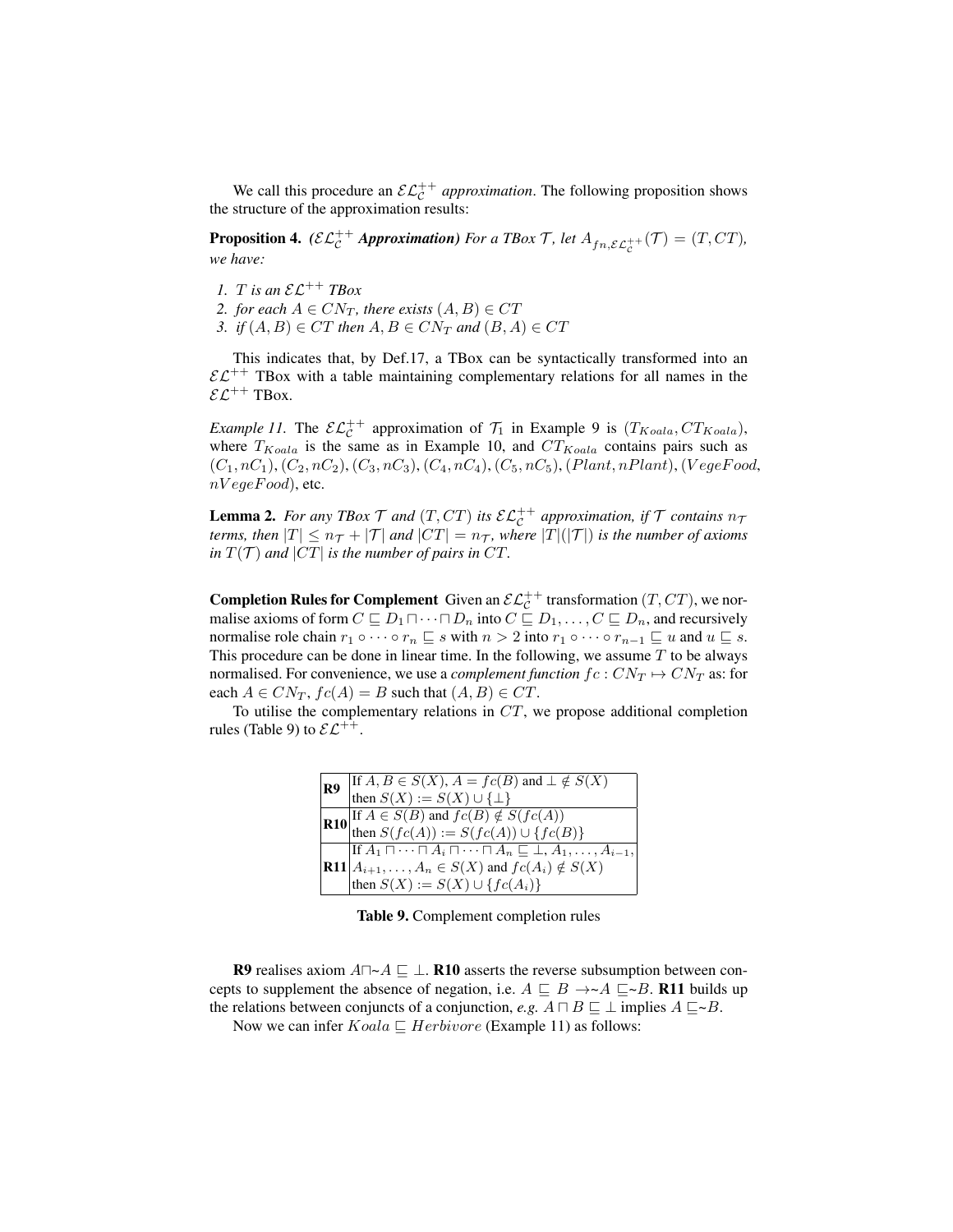- $\alpha_2 \rightarrow nC_2 \sqsubseteq nC_4 \rightarrow_{R10} C_4 \sqsubseteq C_2 \rightarrow nC_3 \sqsubseteq C_2$
- $C_3 \sqsubseteq VegeFood \rightarrow_{R10} nVegeFood \sqsubseteq nC_3$
- nVegeFood  $\sqsubseteq nC_3$ , n $C_3 \sqsubseteq C_2 \rightarrow nV$ egeFood  $\sqsubseteq C_2 \rightarrow nC_5 \sqsubseteq nC_1 \rightarrow_{R10}C_1 \sqsubseteq$  $C_5 \rightarrow Koala \sqsubset Herbivore$

where the inferences with  $\rightarrow$ <sub>R10</sub> are enabled by **R10**.

## 4.5 Cardinality-enriched  $\mathcal{EL}_{\mathcal{CQ}}^{++}$  Approximation

In Def.17 we presented an extension of the naive approximation which approximates non- $\mathcal{EL}^+$  concept expressions, particularly concepts constructed by  $\neg$ ,  $\Box$  and  $\forall$ , by the definition of their complements. With the completion rules in Tab.9, more entablements can be computed.

It is a natural question to ask, is that possible to approximate even more non- $\mathcal{EL}^{++}$ construct, e.g. cardinality, into  $\mathcal{EL}^{++}$ ? In this subsection, we further extend the  $\mathcal{EL}_{\mathcal{C}}^{++}$ transformation to yield more complete reasoning results for ontology containing cardinalities.

Approximating Cardinality In  $\mathcal{EL}_{\mathcal{C}}^{++}$  approximation, a concept constructed by  $\geq$  or ≤ can only be represented as a fresh name. In this way, subsumption  $X \subseteq \bot$  can not be entailed in  $\mathcal{T}_4$  in the following Example 12.

*Example 12.*  $\mathcal{T}_4 = \{ X \sqsubseteq \geq 4r.A, X \sqsubseteq \leq 2s.B, A \sqsubseteq B, r \sqsubseteq s \}.$  $X \sqsubseteq \perp$  should be entailed.

This subsumption requires to maintain the relations between the filler concepts (e.g. A and  $B$ ), the role  $(r)$  and the cardinality values (e.g 4 and 2). We maintain such relations in a *(cardinality table)*  $(QT)$  whose elements are tuples  $(A, r, n)$ , where A is a basic concept denoting a filler name,  $r$  is the atomic role denoting the role name and  $n$ is the cardinality value.

**Definition 18.** *(Cardinality-enriched*  $\mathcal{EL}_{\mathcal{CQ}}^{++}$  *Transformation) Given a TBox T , a name assignment* fn, let  $A_{fn, \mathcal{EL}_{\mathcal{C}}^{++}}(\mathcal{T}) = (T', \tilde{C}T')$ , its cardinality-enriched  $\mathcal{EL}_{\mathcal{CQ}}^{++}$  transformation  $A_{fn, \mathcal{EL}^{++}_{\mathcal{CQ}}}(\mathcal{T})$  *is a tuple*  $(T, CT, QT)$  *constructed as follows:* 

- 1.  $T$  is initialised as  $T'$ .
- 2.  $CT = CT'.$
- *3.* QT *is initialised as* ∅*.*
- *4. for each term C* that is the form  $\geq nR.D$  in  $\mathcal{T}$ ,
	- *(a) if*  $n = 0$ ,  $T = T \cup \{T \sqsubseteq fn(C)\}$
	- *(b) if*  $n = 1, T = T \cup \{fn(C) \equiv \exists fn(R).fn(D)\}$
	- *(c) otherwise*,  $T = T \cup \{fn(C) ≡ fn(D)^{fn(R),n}\}$ *, and*  $QT = QT \cup \{(fn(C), fn(R),n)\}.$
- *5. for each pair of names A and r, if there exist*  $(A, r, i_1), (A, r, i_2), \ldots, (A, r, i_n) \in$  $QT$  with  $i_1 < i_2 < \cdots < i_n$ ,  $T = T \cup \{A^{r,i_n} \sqsubseteq A^{r,i_{n-1}}, \ldots, A^{r,i_2} \sqsubseteq A^{r,i_1}, A^{r,i_1} \sqsubseteq$  $\exists r.A$ }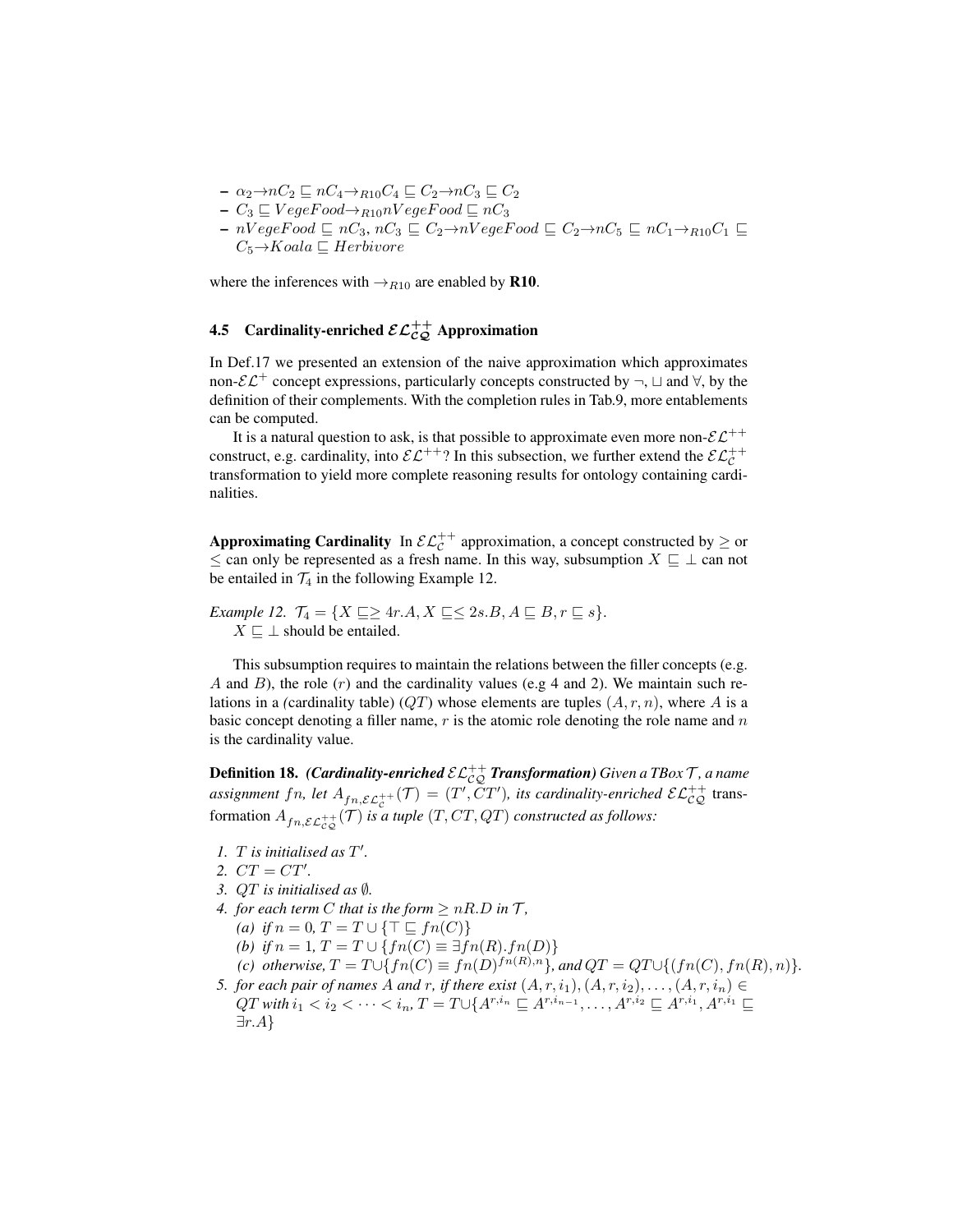In step 4,  $fn(D)^{fn(R),n}$  is a fresh name. For example,  $nVegeFood^{eat,3}$  for  $\ge$  $3eat.\neg Vegetood. Obviously, this is unique for a given tuple of D, R and n. Similarly,$  $\leq nR.D$  will be approximated via the approximation of its complement  $\geq (n+1)R.D$ . In step 5, for each pair of name assignment  $A$ ,  $r$  in  $T$ , a subsumption chain is added into T because  $\geq i_n r.A \sqsubseteq \cdots \sqsubseteq \geq i_2 r.A \sqsubseteq \geq i_1 r.A \sqsubseteq \exists r.A.$ 

We call this procedure an  $\mathcal{EL}_{\mathcal{CQ}}^{++}$  *approximation*. The following proposition shows the structure of the results:

## Proposition 5. *(EL*<sup>++</sup> *Approximation)*

For a TBox  $\mathcal T$ , a name assignment  $f$ n, let  $A_{fn,\mathcal{EL}^{++}_{\mathcal{CQ}}}(\mathcal T) = (T,CT,QT)$ , we have T an  $\mathcal{EL}^{++}$  *TBox.* 

This indicates that, by Def.18 a TBox can be syntactically transformed into a tuple of an  $\mathcal{EL}^{++}$  TBox, a complement table and a cardinality table.

Now, in Example 12,  $\mathcal{T}_4$  can be approximated into  $T_4 \supseteq \{X, \sqsubseteq Y_1, Y_1 \equiv A^{r,4}, X \sqsubseteq$  $Y_2, nY_2 \equiv B^{s,3}, A \sqsubseteq B, r \sqsubseteq s$ } with  $fn(\geq 4r.A) = Y_1, fn(\leq 2s.B) = Y_2$  and  $fn(\geq 3s.B) = nY_2, CT_4 \supseteq \{(Y_1, nY_1), (Y_2, nY_2)\}, QT_4 \supseteq \{(A, r, 4), (B, s, 3)\}.$ 

**Lemma 3.** For any TBox  $\mathcal{T}$ , let  $(T, CT, QT)$  its  $\mathcal{EL}_{\mathcal{CQ}}^{++}$  transformation, if  $\mathcal{T}$  contains  $n_{\mathcal{T}}$  *terms, then*  $|CN_T| \leq 2 \times n_{\mathcal{T}}$ ,  $|T| \leq 3 \times n_{\mathcal{T}} + |\mathcal{T}|$ ,  $|CT| = n_{\mathcal{T}}$  *and*  $|QT| \leq n_{\mathcal{T}}$ , *where*  $CN_T$  *is the number of basic concepts in* T,  $|T|(|T|)$  *the number of axioms in*  $T(T)$ ,  $|CT|$  *the number of pairs in* CT *and*  $|QT|$  *the number of tuples in* QT.

Completion rules We further extend Tab.9 with Table 10.

| If $B \in S(A), (A, r, i), (B, s, j) \in QT, r \sqsubseteq_* s$ ,                            |
|----------------------------------------------------------------------------------------------|
|                                                                                              |
| $\vert R12 \vert i \geq j$ and $B^j \notin S(A^i)$                                           |
| then $S(A^{r,i}) := S(A^{r,i}) \cup \{B^{s,j}\}\$                                            |
| If $A^{r,i} \in S(X)$ , $A' \in S(A)$ , $\exists r.A' \sqsubseteq B \in T$                   |
| R13 and $B \notin S(X)$                                                                      |
| then $S(X) := S(X) \cup {B}$                                                                 |
| If $A^{r_1,i} \in S(X)$ , $(A, B) \in R(r_2)$ , $r_1 \circ r_2 \sqsubseteq r_3 \in T$ ,      |
| $\textbf{R14}$ and $(X, B) \notin R(r_3)$                                                    |
| then $R(r_3) := R(r_3) \cup \{(X, B)\}\$                                                     |
| If $(X, A) \in R(r_1), B^{r_2, i} \in S(A), r_1 \circ r_2 \sqsubseteq r_3 \in T$ ,           |
| $\textbf{R15}$ and $(X, B) \notin R(r_3)$                                                    |
| then $R(r_3) := R(r_3) \cup \{(X, B)\}\$                                                     |
| If $A^{r_1,i} \in S(X), B^{r_2,j} \in S(A), r_1 \circ r_2 \sqsubseteq r_3 \in \mathcal{T}$ , |
| <b>R16</b> and $(X, B) \notin R(r_3)$                                                        |
| then $R(r_3) := R(r_3) \cup \{(X, B)\}\$                                                     |

Table 10. Cardinality completion rule

**R12**, in which  $r \sqsubseteq_* s$  if  $r = s$  or  $r \sqsubseteq s \in T$ , realises inference  $A \sqsubseteq B$ ,  $R \sqsubseteq S$ ,  $i \geq$  $j \rightarrow\geq iR.A \sqsubseteq \geq jS.B.$  R13 is the extension of R4 and R14-16 are extensions of R8. Now we can entail  $X \sqsubseteq \perp$  in Example 12 as follows: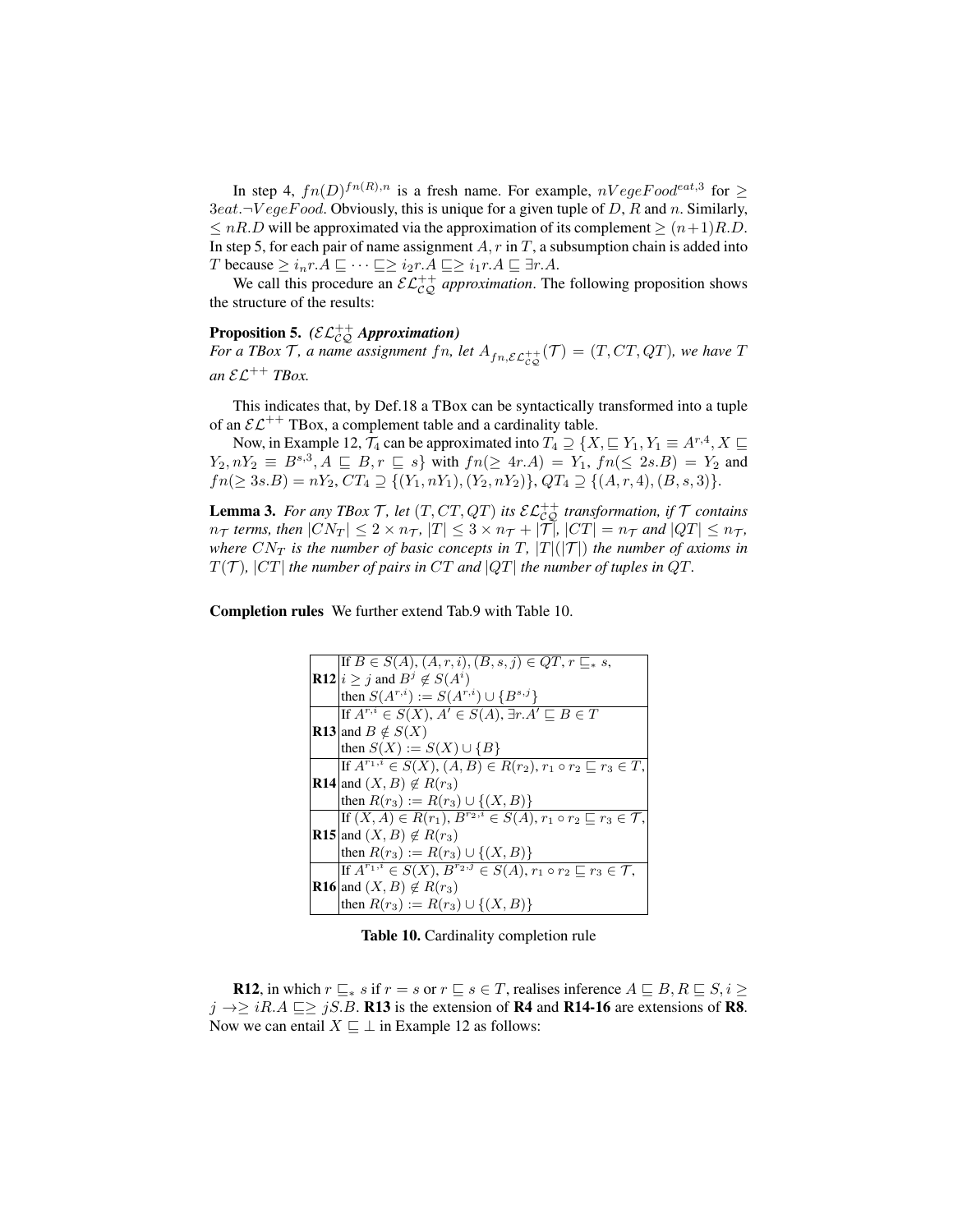1.  $A \sqsubseteq B, r \sqsubseteq s \rightarrow_{R12} A^{r,4} \sqsubseteq B^{s,3}$ , 2.  $A^{r,4} \sqsubseteq B^{s,3}, X \sqsubseteq Y_1, Y_1 \equiv A^{r,4}, nY_2 \equiv B^{s,3} \rightarrow X \sqsubseteq nY_2$ 3.  $X \sqsubseteq nY_2, X \sqsubseteq Y_2,(Y_2, nY_2) \in CT \rightarrow_{R9} X \sqsubseteq \bot$ 

### 4.6 Reasoning Properties

In this subsection, we analyze the reasoning complexity of our approximation and reasoning approach.

**Theorem 5.** *(Complexity) For any*  $\mathcal{EL}_{\mathcal{CQ}}^{++}$  *transformation*  $(T, CT, QT)$  *(T normalised), TBox reasoning by completion rules R1-R16 will terminate in polynomial time w.r.t.*  $|CN_T|$ + $|RN_T|$ *.* 

Similarly, reasoning on the  $\mathcal{EL}^{++}$  and  $\mathcal{EL}^{++}_\mathcal{C}$  approximations are also tractable. Note that, from lemma 1, 2 and 3, the approximation is always linear. To sum up, the approximation-reasoning approach is tractable.

With the approximation and corresponding rules, we can compute concept subsumption in an  $\mathcal{SROTQ}$  TBox. The quality of the approximate reasoning is described by the following theorem:

**Theorem 6.** *(Concept Subsumption Checking) Given a TBox T, its vocabulary*  $V_{\tau}$ and  $A_{fn,\mathcal{EL}_{CQ}^{++}} = (T, CT, QT)$ , for any two concepts C and D constructed from  $V_T$ ,  $if$   $A_{fn, \mathcal{EL}^{++}_{\mathcal{CO}}}(\{C \sqsubseteq \top, D \sqsubseteq \top\}) = (T', CT', QT'),$  then  $\mathcal{T} \models C \sqsubseteq D$  if  $fn(D) \in \mathcal{T}$  $S(fn(C))$  can be computed by rules **R1-R16** on  $(T \cup T', CT \cup CT', QT \cup QT')$ .

The theorem indicates that our  $\mathcal{EL}_{\mathcal{CQ}}^{++}$  approximate reasoning approach is soundnesspreserving. This conclusion holds similarly on  $\mathcal{EL}^{++}$  and  $\mathcal{EL}^{++}_{\mathcal{C}}$  approximate reasoning.

Particularly, when C, D are terms in  $\mathcal{T}, \mathcal{T} \models C \sqsubseteq D$  if  $fn(D) \in S(fn(C))$  can be derived from  $(T, CT, QT)$ .

As in classical reasoning, unsatisfiability checking of a concept  $C$  can be reduced to entailment checking of  $C \sqsubseteq \perp$ ; ontology inconsistency checking can be reduced to entailment checking of  $\top \sqsubseteq \bot$  or  $\{a\} \sqsubseteq \bot$ . By applying ABox internaliation, ABox reasoning can be reduced to TBox reasoning, e.g.  $a : A$  if  $A \in S({a})$  can be computed. For more optimised approach on ABox reasoning with syntactic approximation, we refer readers to [75].

More extension patterns can be exploit to improve the completeness of the approximate reasoning while keep it tractable. Our framework is flexible and extendible.

Our extra completion rules process each axiom and term in  $T$  individually. This helps keeping the reasoning tractable but some information can be lost:

*Example 13.*  $\mathcal{T}_5 = \{A \sqcap \neg B \sqsubseteq C, A \sqcap B \sqsubseteq C, D \sqsubseteq \exists r.\top, \exists r.C \sqsubseteq E, \exists r.\neg A \sqsubseteq E\}$ 

Obviously, we have  $\mathcal{T}_5 \models A \sqsubseteq C$  and thus  $D \sqsubseteq E$ .

We approximate  $\mathcal{T}_5$  into  $(\{X_1 \equiv A \sqcap nB, X_1 \sqsubseteq C, X_2 \equiv A \sqcap B, X_2 \sqsubseteq C, X_3 \equiv C\})$  $\exists r.nA, X_3 \sqsubseteq E, \ldots$ ,  $\{(B, nB), \ldots\}$ . Our approach will reach  $B \sqcap A \sqsubseteq C$  and  $nB\Box A \sqsubseteq C$ . Because B and  $nB$  are not subsumers of A thus we can't infer  $C \in S(A)$ .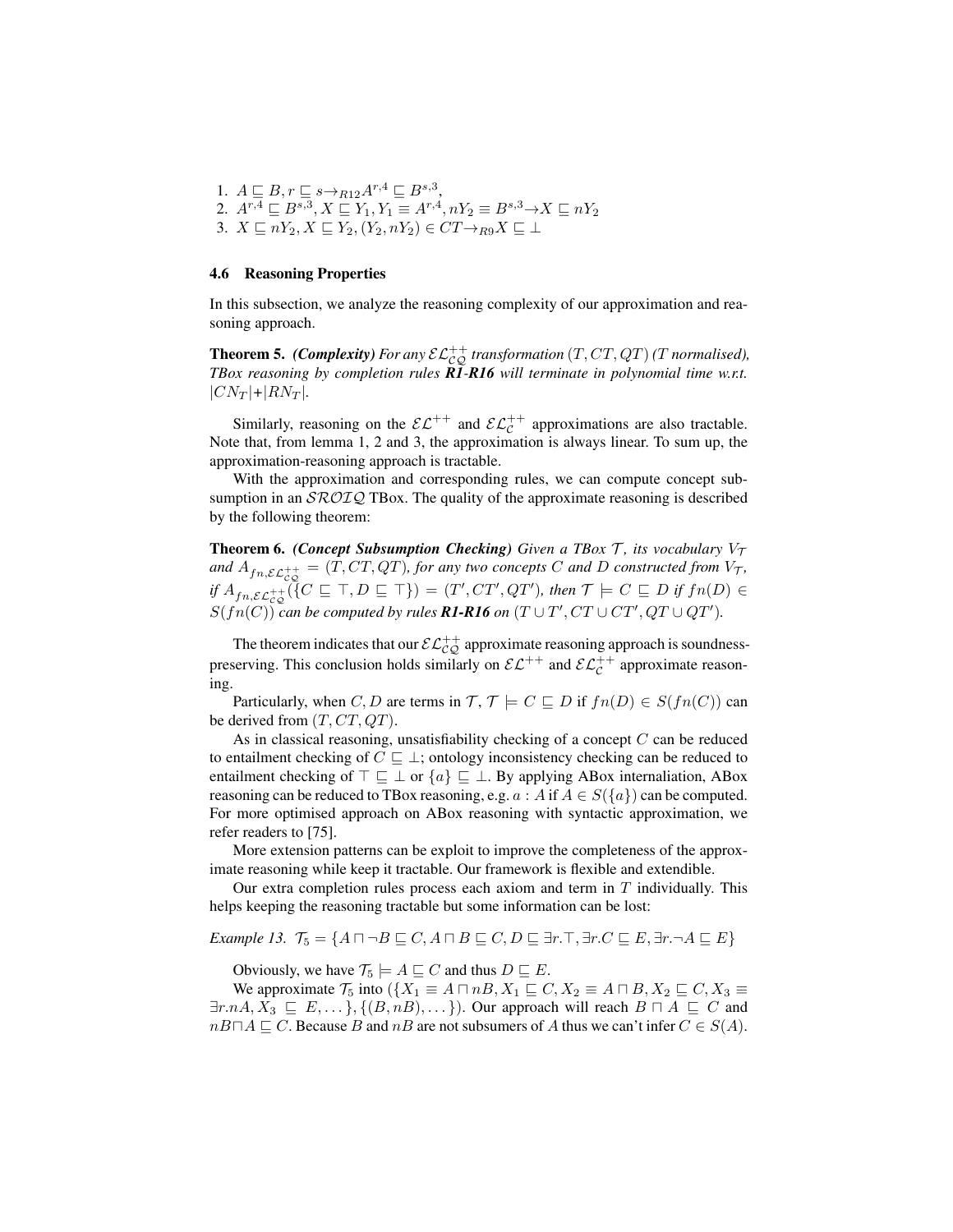Even if we can compute it, in order to further infer  $D \sqsubseteq F$ . A new axiom  $\exists r.(C \sqcup \neg A) \equiv$  $\exists r.C \sqcup \exists r.\neg A$  has to be added into T and approximated for incremental reasoning.

Although we do not guarantee completeness, we will see in next section it has high recall for many test ontologies.

### 4.7 Evaluation

We implemented 3 versions of our approach, namely the  $\mathcal{EL}^{++}$ ,  $\mathcal{EL}^{++}_c$ ,  $\mathcal{EL}^{++}_{CQ}$  approximation and reasoning systems, in the TrOWL tractable reasoning infrastructure <sup>36</sup>. To evaluate their performance in practice, we compared with mainstream reasoners Pellet 2.0.0, FaCT++ 1.3.0.1 and HermiT 1.1. All experiments were conducted in an environment of Windows XP SP3 with 2.66 GHz CPU and 1G RAM allocated to JVM 1.6.0.07.

Following [66], we examined the most difficult ontologies in the HermiT benchmark [70]. To focus on TBox reasoning, we removed the ABox axioms with care<sup>37</sup> from these ontologies. Most of the remaining TBoxes can be classified easily by all the reasoners and completely by our  $\mathcal{EL}_{\mathcal{C}}^{++}$  system. We evaluate the hard ones, results shown in Table 11 and 12. We mainly conducted the evaluations on  $\mathcal{EL}_{\mathcal{C}}^{++}$  system. To show the effects of complement-enriched approximate reasoning, we present also the  $\mathcal{EL}^{++}$ recall. For those TBoxes that the  $\mathcal{EL}_{\mathcal{C}}^{\dagger+}$  provides incomplete classification, we further classified them with the  $\mathcal{EL}_{\mathcal{CQ}}^{++}$  system.

| Ontology $\mathcal O$     | $\mathcal O$ | $ FaCT++ HermiT $ |        | Pellet  |
|---------------------------|--------------|-------------------|--------|---------|
| <b>Biological Process</b> | 32289        | 3.656             | 5.343  | 10.063  |
| Cellular Component        | 47348        | 5.872             | 8.077  | 16.966  |
| GO                        | 32289        | 18.563            | 6.047  | 16.39   |
| Cyc                       | 11727        | 25.531            | 16.853 | 142.889 |
| FMA Constitutional 123564 |              | e/o               | e/o    | e/o     |
| Tambis Full               | 606          | 0.375             | 1.063  | 1.343   |
| Wine                      | 454          | 0.578             | 0.875  | 1.359   |
| DI.P                      | 1216         | 0.219             | 61.948 | 98.024  |

Table 11. Results of main stream reasoners

Each reasoner was given 10 min to classify each ontology. We queried for subsumption relations between named concepts (including *owl:Thing* and *owl:Nothing*) and counted the numbers. Recall of our systems is computed against others to measure the completeness. Thus the time shown in our evaluation includes classification time, subsumption retrieval and counting time. Time unit is second.

Results illustrated in Table 12 show that with extension of the approximation, higher and higher recall can be achieved.  $\mathcal{EL}^{++}$  is naive and quite incomplete on some ontologies.  $\mathcal{EL}_{\mathcal{C}}^{++}$  approximation can significantly improve the recall on some ontologies

 $36$  http://trowl.eu

 $37$  ABox axioms involving individuals appearing in the TBox were internalised, e.g.  $a : C$  into  ${a} \subseteq C, a \neq b$  into  ${a} \cap {b} \subseteq \bot$ , etc.. The others are removed.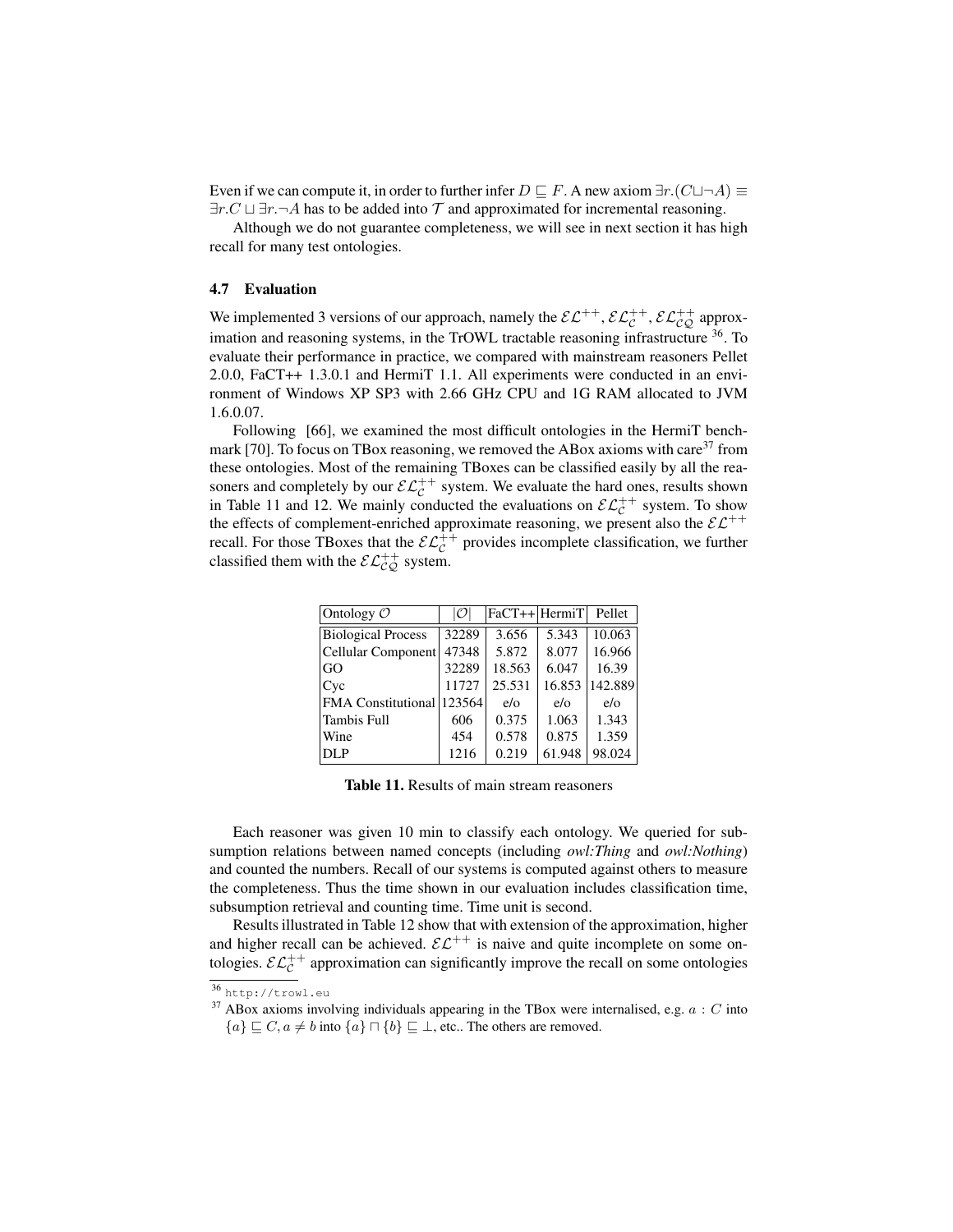| Ontology                  | $\mathcal{EL}^-$ | $\mathcal{EL}_{\mathcal{C}}^{+}$ |                                | $\mathcal{EL}_{\mathcal{CQ}}^{++}$ |        |
|---------------------------|------------------|----------------------------------|--------------------------------|------------------------------------|--------|
|                           | recall           | time                             | recall                         | time                               | recall |
| <b>Biological Process</b> | 93.1%            | -1.11                            | 100%                           |                                    |        |
| Cellular Component 91.9%  |                  | 1.359                            | 100%                           |                                    |        |
| GO                        | 93.1%            | 4.203                            | $100\%$                        |                                    |        |
| Cyc                       | 1.2%             | 1.672                            | 100%                           |                                    |        |
| <b>FMA</b> Constitutional | N/A              | 10.062                           | N/A                            | 50.89                              | N/A    |
| Tambis Full               | $7.2\%$          | 0.11                             | $ 99.3\% 0.203 100\%$          |                                    |        |
| Wine                      | 95.8%            |                                  | $0.078$  96.8%   0.156   99.4% |                                    |        |
| DLP                       | 100%             | 0.125                            | 100%                           |                                    |        |

Table 12. Results of our systems

(such as Cyc and Tambis Full). With further extension to  $\mathcal{EL}_{\mathcal{C}}^{++}$  approximation, all the recalls are over 99% (except FMA). Comparison with results illustrated in Table 11 shows that the efficiency of our systems is in general better than all other reasoners. Even the slowest  $\mathcal{EL}_{\mathcal{CQ}}^{++}$  system is faster than all main stream reasoners. Also, our systems are the only reasoners that can return result on the FMA ontology.

We were also interested in the scalability of our approach. Based on Table 11 we chose 3 easiest ontologies and enlarged them by duplicating all the concept names ( but keep the role names). Duplications were distinguished by a subscript. Consequently, all the concept axioms were duplicated. We classified these ontologies using our  $\mathcal{EL}_{\mathcal{C}}^{++}$ system, which has a nice balance between efficiency and completeness (Ref. Table 12). It performed quite stable when the quantity of data increased (Table 13). Due to the interactions between duplications through role axioms, our system even gained some recall on Wine.

|            | $Size FacT++ HermiT$ |            | Pellet     | $\mathcal{EL}_{\mathcal{C}}^{++}$ | Recall |  |  |  |
|------------|----------------------|------------|------------|-----------------------------------|--------|--|--|--|
|            | Tambis Full          |            |            |                                   |        |  |  |  |
| $5\times$  | 9.125                | 37.922     | 24.25      | 0.719                             | 99.3%  |  |  |  |
| $10\times$ | 40.577               | 292.481    | 205.192    | 1.985                             | 99.3%  |  |  |  |
| $20\times$ | $e$ /0               | t/o        | t/o        | 5.671                             | N/A    |  |  |  |
| $30\times$ | e/o                  | $t/\alpha$ | $t/\alpha$ | 11.624                            | N/A    |  |  |  |
|            |                      |            | Wine       |                                   |        |  |  |  |
| $5\times$  | 13.784               | 56.853     | 86.662     | 0.641                             | 97.7%  |  |  |  |
| $10\times$ | 33.01                | $t/\alpha$ | $t/\alpha$ | 2.188                             | 97.9%  |  |  |  |
| $20\times$ | 243.496              | $t/\sigma$ | $t/\Omega$ | 10.077                            | 98.0%  |  |  |  |
| $30\times$ | $t/\alpha$           | $t/\alpha$ | $t/\Omega$ | 27.529                            | N/A    |  |  |  |
|            |                      |            | DLP        |                                   |        |  |  |  |
| $5\times$  | $t/\alpha$           | e/o        | e/o        | 3.39                              | N/A    |  |  |  |
| $10\times$ | $t/\alpha$           | $e$ /0     | e/o        | 20.827                            | N/A    |  |  |  |
| $20\times$ | $t$ /0               | e/o        | $e$ /0     | 142.305                           | N/A    |  |  |  |
| $30\times$ | t/o                  | $e$ /0     | $e$ /0     | 450.6                             | N/A    |  |  |  |

Table 13. Comparison on duplicated TBox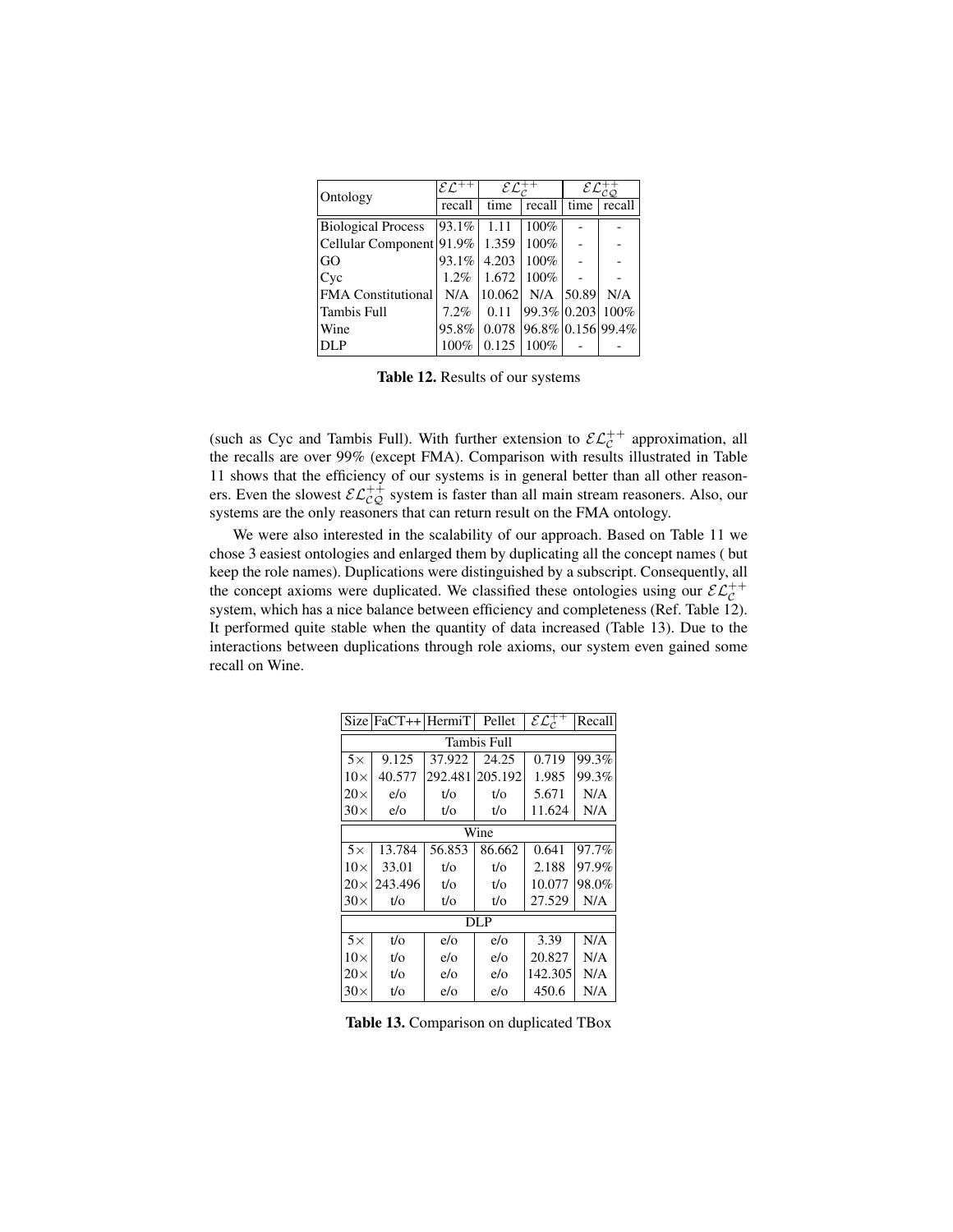Due to the lack of OWL2-DL benchmarks, we turned to ontologies generated from realistic use cases. In [95] an approach of using DL to model relation-based access control (relBAC) has been presented. In this paper, a rather expressive DL ALCQIBO has been employed to encode various access control schemata. For evaluation purpose, we generated 100 TBoxes containing the following patterns:

- 1. "User in U are allowed to access (with P) at most n objects in O":  $U \subseteq \leq nP.O$
- 2. "Users in U have access to at least m objects in O with P":  $U \sqsubseteq \geq nP.O$
- 3. "User u is of user type U":  $\{u\} \sqsubseteq U$

where U is a type of users, P a permission type, O a object type while  $u$  a individual user. Each of these 100 ontologies contains 20 user types, 20 object types, 10 permission types, 750 individuals and 20 access control model axioms (axioms of type 1 and 2). Hierarchies among users types (object types) are randomly generated. The numbers in cardinality restrictions are randomly selected. The combinations of user individual, user type class, permission type class and object type class are also random. Obviously, these TBoxes are in DL  $ALHOQ$ .

Different from previous evaluations, the TBoxes generated here can be inconsistent. For example, when a particular user belongs to two types  $U_1$  and  $U_2$  with  $U_1 \subseteq \leq$  $mPO_1$  and  $U_2 \sqsubseteq \geq nPO_2$  where  $m < n$  and  $O_2 \sqsubseteq O_1$ , inconsistency occurs. Thus, in this evaluation, we are particularly interested in whether the inconsistency can be detected instead of the number of subsumptions.

We classified these TBoxes using FaCT++,  $\mathcal{EL}_{\mathcal{C}}^{++}$  and  $\mathcal{EL}_{\mathcal{CQ}}^{++}$  systems. Each reasoner was given 10 minutes. FaCT++ finished 98 of them, failing the other 2.  $\mathcal{EL}_{\mathcal{C}}^{++}$ classified all the TBoxes but failed to find any inconsistency, because it does not support cardinality at all.  $\mathcal{EL}_{\mathcal{CQ}}^{++}$  classified all the TBoxes efficiently and reported all the inconsistencies correctly. The average and maximal time of FaCT++ and  $\mathcal{EL}_{\mathcal{CQ}}^{++}$  and the precisions of the 98 ontologies are illustrated in Table 14. Time unit is second. Notice that in FaCT++, reasoning is immediately terminated when any inconsistency is detected, which means the reasoning time of inconsistent TBox is shorter. While our  $\mathcal{EL}_{\mathcal{CQ}}^{++}$  continues to find all the inconsistency. Therefore we separate the results of consistent and inconsistent TBoxes.

| Consistency                                                                   | $FaCT++$ |  | $\mathcal{EL}_{\mathcal{C}}^{\tau}$ |  |                               |
|-------------------------------------------------------------------------------|----------|--|-------------------------------------|--|-------------------------------|
|                                                                               |          |  |                                     |  | Ave. Max. Ave. Max. presicion |
| Consistent $ 1.226 9.984 0.021 0.047 $                                        |          |  |                                     |  | $100\%$                       |
| $\left $ Inconsistent $\left 0.248\right 2.297\left 0.022\right 0.047\right $ |          |  |                                     |  | 100%                          |

Table 14. Comparison on relBAC TBox

The results show that,  $\mathcal{EL}_{\mathcal{CQ}}^{++}$  system can classify all the ontologies very efficiently and the presicion is 100%. Also, the average and maximal time is quite stable no matter the ontology is consistent or not. While FaCT++ has difficulty in dealing with consistent TBox containning many cardinality restrictions (Max. time is about 10 seconds and failed on two other TBoxes). For those inconsistent ones, even though FaCT++ terminates earlier,  $\mathcal{EL}_{\mathcal{CQ}}^{++}$  system can still outperform it.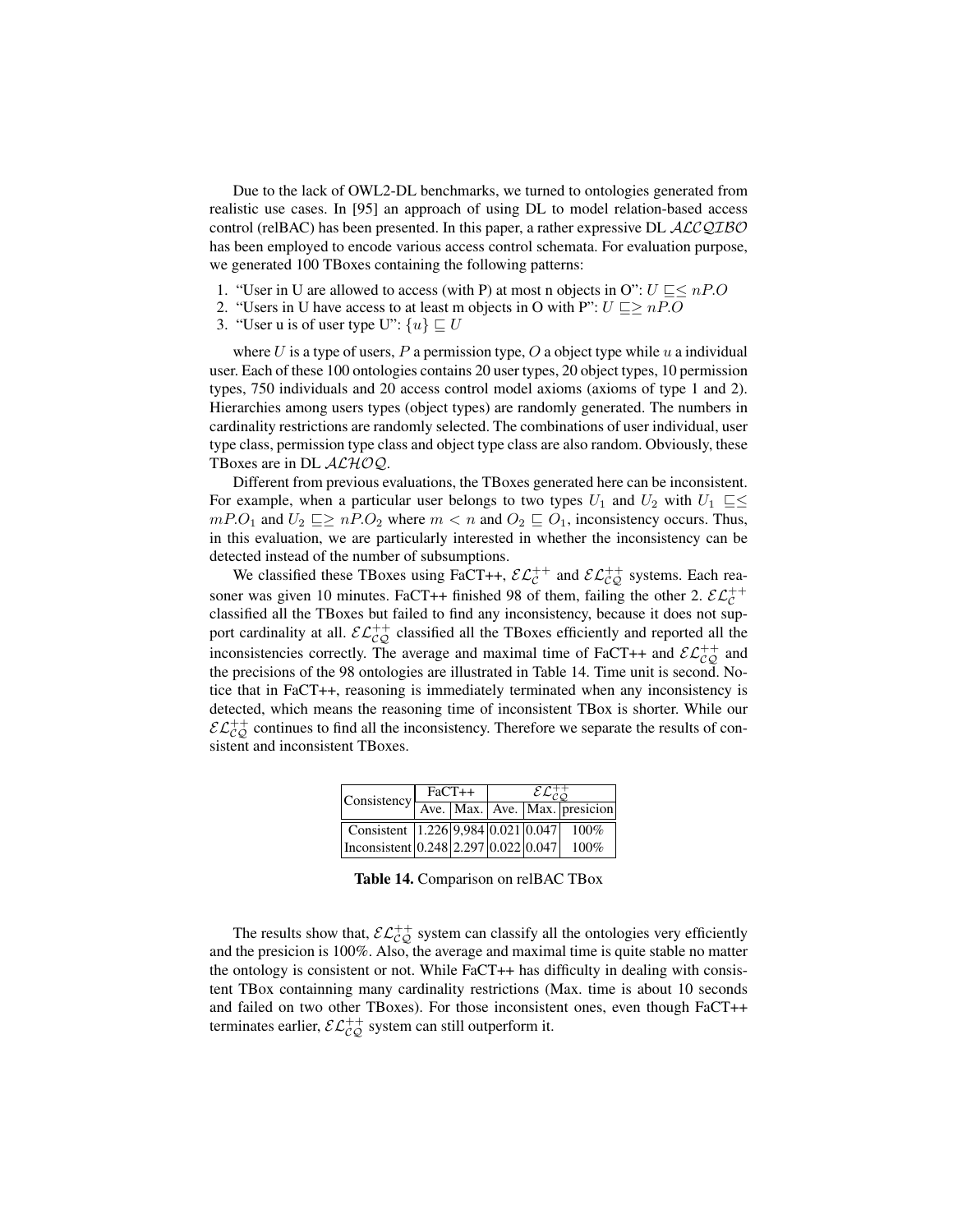#### 4.8 Discussion

Approximate reasoning has been an important topic for ontology (KR) and AI research. On the one hand, expressive Description Logics (such as those underpin the standard Semantic Web ontology languages) have high worst case computational complexity. Hence, approximate reasoning is an attractive way to provide scalable and efficient reasoning services [72]. On the other hand, it has been argued that [28] while logic has always aimed at modelling idealised forms of reasoning under idealised circumstances, this is not what is required under the practical circumstances in knowledge-based systems. Instead, we also need to consider (i) reasoning under time-pressure, (ii) reasoning with other limited resources besides time and (iii) reasoning that is not perfect but instead good enough for given tasks under given circumstances.

In this section, we address a long-lasting open problem; i.e, effective and efficient approximate TBox reasoning. With their negative results, Groot et al. concluded that traditional approximation method by Cadoli and Schaerf [77] is not suited for ontology reasoning, and that new approximate strategy are needed. In this paper, we propose to combine the ideas of language weakening and approximate deduction to provide soundness preserving TBox reasoning for expressive Description Logics. We apply our idea to approximate OWL2-DL ontologies to  $\mathcal{EL}^{++}$  ones, preliminary evaluation results showed that our approach performs effectively and efficiently on real world ontologies.

In the approximate deduction step, instead of simplifying a model constructing algorithm (such as tableau algorithm), we enrich the existing  $\mathcal{EL}^{++}$  reasoning algorithm with some deterministic completion rules (for complement and cardinality).  $\mathcal{EL}^{++}$  retain tractability by imposing strict syntactic restriction. However these restrictions are not always necessary. For example, if we rewrite each axiom  $C \subseteq D$  of an  $\mathcal{EL}^{++}$ ontology into  $\neg D \sqsubseteq \neg C$ , the language appears to be  $\mathcal{ALC}$ , but the complexity does not essentially change. Our approximation can naturally cover these situations. As our evaluation shows, it helps increase the recall.

This piece of work is also related to Horn  $\mathcal{SHIQ}$ , which has an even more complicated set of syntactic restrictions, which can not be satisfied by our Koala example (more precisely, axioms  $\alpha_4$ ). In [51], *structure transformation* is applied in a similar manner as our approximation to facilitate reasoning. However *structure transformation* still preserves the syntactic structure of the axioms, while our approximation actually changed the structures and hence ontology such as the Koala example can be classified with a more efficient algorithm.

### 5 Conclusion

In these lecture nodes, we focused on the investigation of Scalable OWL 2 Reasoning for Linked Data. Along these lines, we briefly introduced Linked Data and its relationship with ontologies and then presented two scalable approaches for OWL 2 RL and OWL 2 DL, respectively. The first approach utilises a rule-based engine to materialise inferences for a scalable subset of OWL 2 RL/RDF, enabling distributed processing over a cluster of commodity hardware that is demonstrated to be feasible for a billion triples of open-domain Linked Data—the first approach is designed to handle large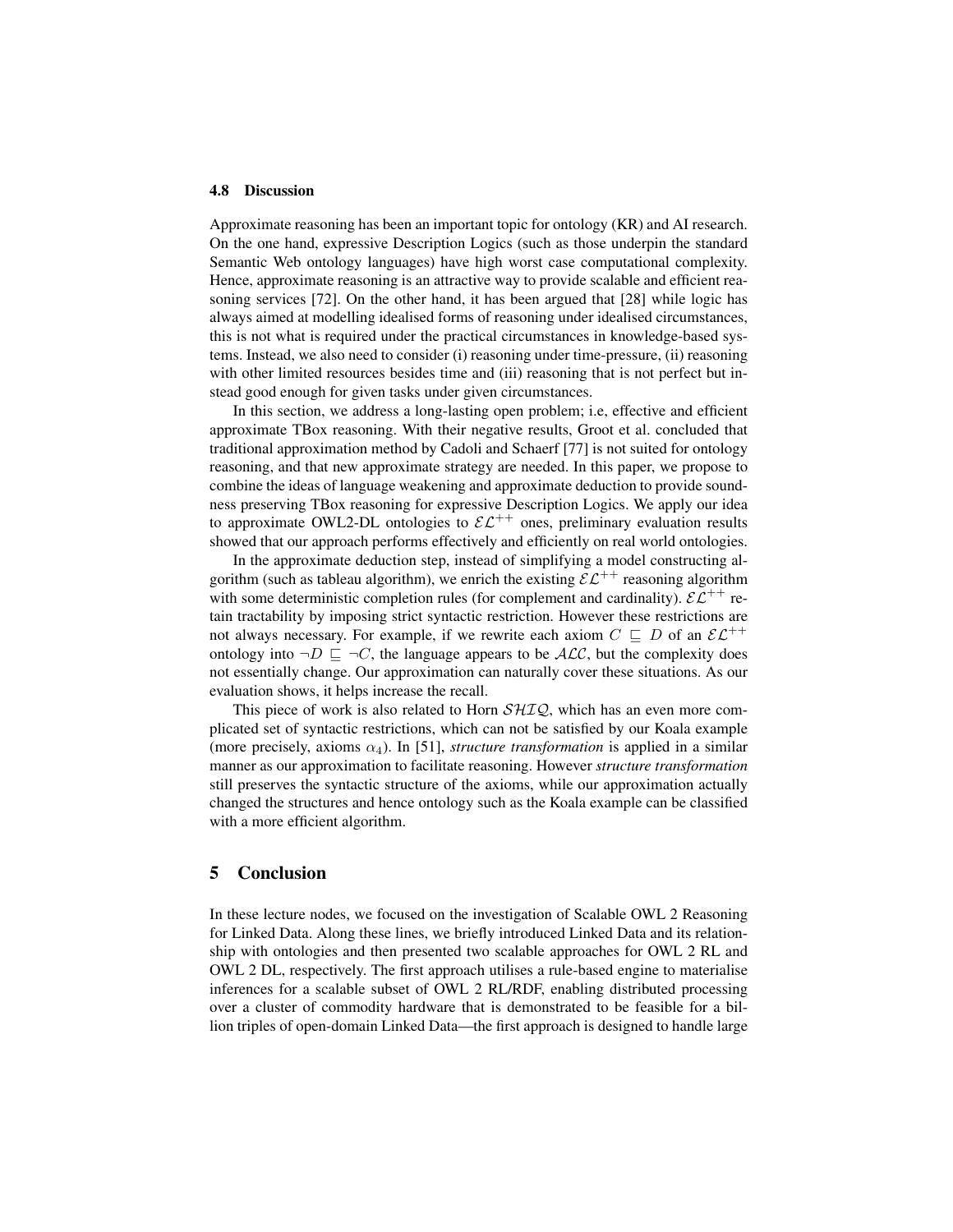amounts of assertional data. The second approach deals with much more complex ontology languages—as such, the second approach is designed to handle expressive reasoning over terminological data. It approximates reasoning in OWL 2 DL into a tractable profile OWL 2 EL and substantially reduces reasoning complexity from 2NEXPTIMEcomplete to PTIME-complete. At the same time, the reasoning is soundness-guaranteed, and demonstrated to give high recall in practice.

Although both of these two approaches are theoretically incomplete, for many application scenarios incompleteness is not the end of the world, where it may enable many practical advantages, in particular relating to scalability and performance. Instead of fixating on what we might lose by not fully supporting a complete approach, we should instead focus on the more important issue with respect to what we can *gain* through an incomplete approach—especially in scenarios such as Linked Data, where messiness and scale are major challenges.

Similar sentiments—playing down the importance of completeness for reasoning engines operating over Web data—have been presented in the literature. Firstly, we have Fensel et al. [21] who state that:

*"The Web is open, with no defined boundaries. Therefore, completeness is a rather strange requirement for an inference procedure in this context. Given that collecting all relevant information on the Web is neither possible nor often even desirable (usually, you want to read the first 10 Google hits but don't have the time for the remaining two million), requesting complete reasoning on top of such already heavily incomplete facts seems meaningless."*

Again, the emphasis here is on incremental improvements of query-answering results through incomplete reasoning, as opposed to *requiring* completeness over Web data, which is in any case published under an Open World Assumption and which is largely incomplete with respect to its universal domain. Similar arguments for incomplete reasoning—in scenarios such as that faced when reasoning over Linked Data—are laid out by Hitzler and van Harmelen [37] who state:

*"*[...] *we would advocate* [viewing] *the formal semantics of a system (in whatever form it is specified) as a "gold standard", that need not necessarily be obtained in a system (or even be obtainable). What is required from systems is not a proof that they satisfy this gold standard, but rather a precise description of the extent to which they satisfy this gold standard."*

#### $-$ [37]

In [37], the authors generally discuss the benefits of using Information Retrieval inspired precision and recall measures (as used for our OWL 2 RL reasoning approach) for reasoning systems, as opposed to forcing completeness on them as an immutable requirement.

According to the evaluation results presented herein, our two incomplete approaches can perform reasoning at a level of scale and performance which would likely not be feasible for a complete reasoner. In general, this makes them useful compensations for complete reasoners, and even promising alternatives in scenarios where scalability,

#### $-$ [21]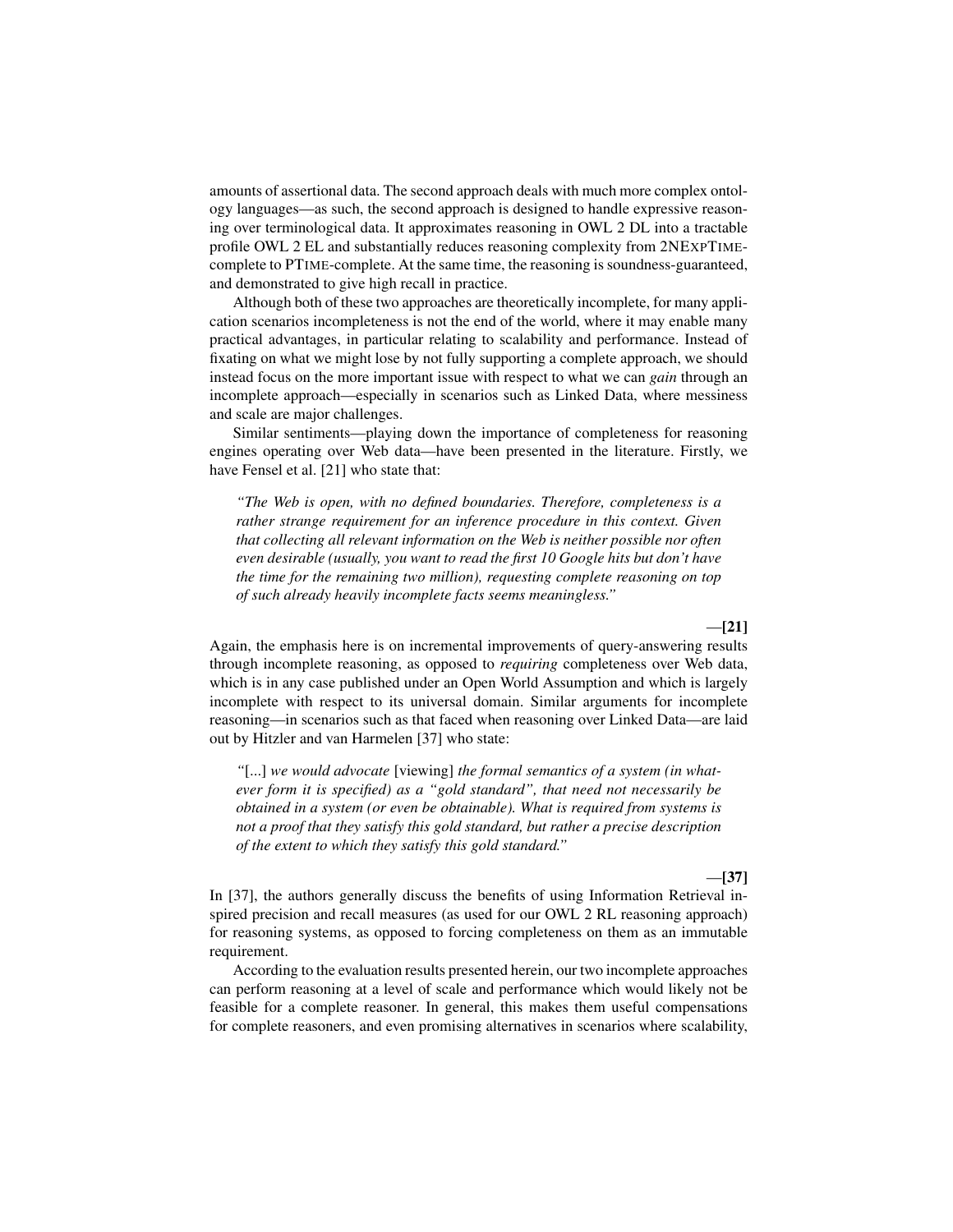noise, time pressure and incomplete knowledge are pressing concerns—i.e., scenarios such as Linked Data.

### References

- 1. D. Allemang and J. A. Hendler. *Semantic Web for the Working Ontologist: Effective Modeling in RDFS and OWL*. Morgan Kaufmann/Elsevier, 2008.
- 2. S. Auer, A.-C. N. Ngomo, and J. Lehmann. Introduction to Linked Data. In *Reasoning Web*. Springer, 2011. (In these proceedings).
- 3. F. Baader, S. Brandt, and C. Lutz. Pushing the EL Envelope. In *Proceedings IJCAI-05*, 2005.
- 4. F. Baader, D. Calvanese, D. L. McGuinness, D. Nardi, and P. F. Patel-Schneider. *The Description Logic Handbook: Theory, Implementation and Application*. Cambridge University Press, 2002.
- 5. F. Baader, D. Calvanese, D. L. McGuinness, D. Nardi, and P. F. Patel-Schneider, editors. *The Description Logic Handbook: Theory, Implementation, and Applications*. Cambridge University Press, 2003.
- 6. A. L. Barabasi and R. Albert. Emergence of scaling in random networks. ´ *Science*, 286:509– 512, 1999.
- 7. D. Beckett. RDFS 3.0. In *W3C Workshop on RDF Next Steps*, Stanford, Palo Alto, CA, USA, June 2010.
- 8. D. Beckett and T. Berners-Lee. Turtle Terse RDF Triple Language. W3C Team Submission, Jan. 2008. http://www.w3.org/TeamSubmission/turtle/.
- 9. N. Belnap. A Useful Four-Valued Logic. *Modern Uses of Multiple-Valued Logic*, pages 5–37, 1977.
- 10. T. Berners-Lee. Linked Data. W3C Design Issues, July 2006. From http://www.w3.org/ DesignIssues/LinkedData.html; retr. 2010/10/27.
- 11. A. Bernstein. Scalable non-standard reasoning on the Semantic Web. In *Reasoning Web*. Springer, 2011. (In these proceedings).
- 12. M. Birbeck and S. McCarron. CURIE Syntax 1.0 A syntax for expressing Compact URIs. W3C Recommendation, Jan. 2009. http://www.w3.org/TR/curie/.
- 13. B. Bishop, A. Kiryakov, D. Ognyanoff, I. Peikov, Z. Tashev, and R. Velkov. OWLIM: A family of scalable semantic repositories. *Semantic Web Journal*, 2011. In press; available at http://www.semantic-web-journal.net/sites/default/files/swj97\_0.pdf.
- 14. C. Bizer, R. Cyganiak, and T. Heath. How to Publish Linked Data on the Web. linkeddata.org Tutorial, July 2008. http://linkeddata.org/docs/ how-to-publish.
- 15. C. Bizer, J. Lehmann, G. Kobilarov, S. Auer, C. Becker, R. Cyganiak, and S. Hellmann. DBpedia - A crystallization point for the Web of Data. *J. Web Sem.*, 7(3):154–165, 2009.
- 16. G. Cheng, W. Ge, H. Wu, and Y. Qu. Searching Semantic Web Objects Based on Class Hierarchies. In *Proceedings of Linked Data on the Web Workshop*, 2008.
- 17. S. S. Cosmadakis, H. Gaifman, P. C. Kanellakis, and M. Y. Vardi. Decidable Optimization Problems for Database Logic Programs (Preliminary Report). In *STOC*, pages 477–490, 1988.
- 18. J. de Bruijn and S. Heymans. Logical foundations of (e)rdf(s): Complexity and reasoning. In *ISWC/ASWC*, pages 86–99, 2007.
- 19. J. Dean and S. Ghemawat. MapReduce: Simplified Data Processing on Large Clusters. In *OSDI*, pages 137–150, 2004.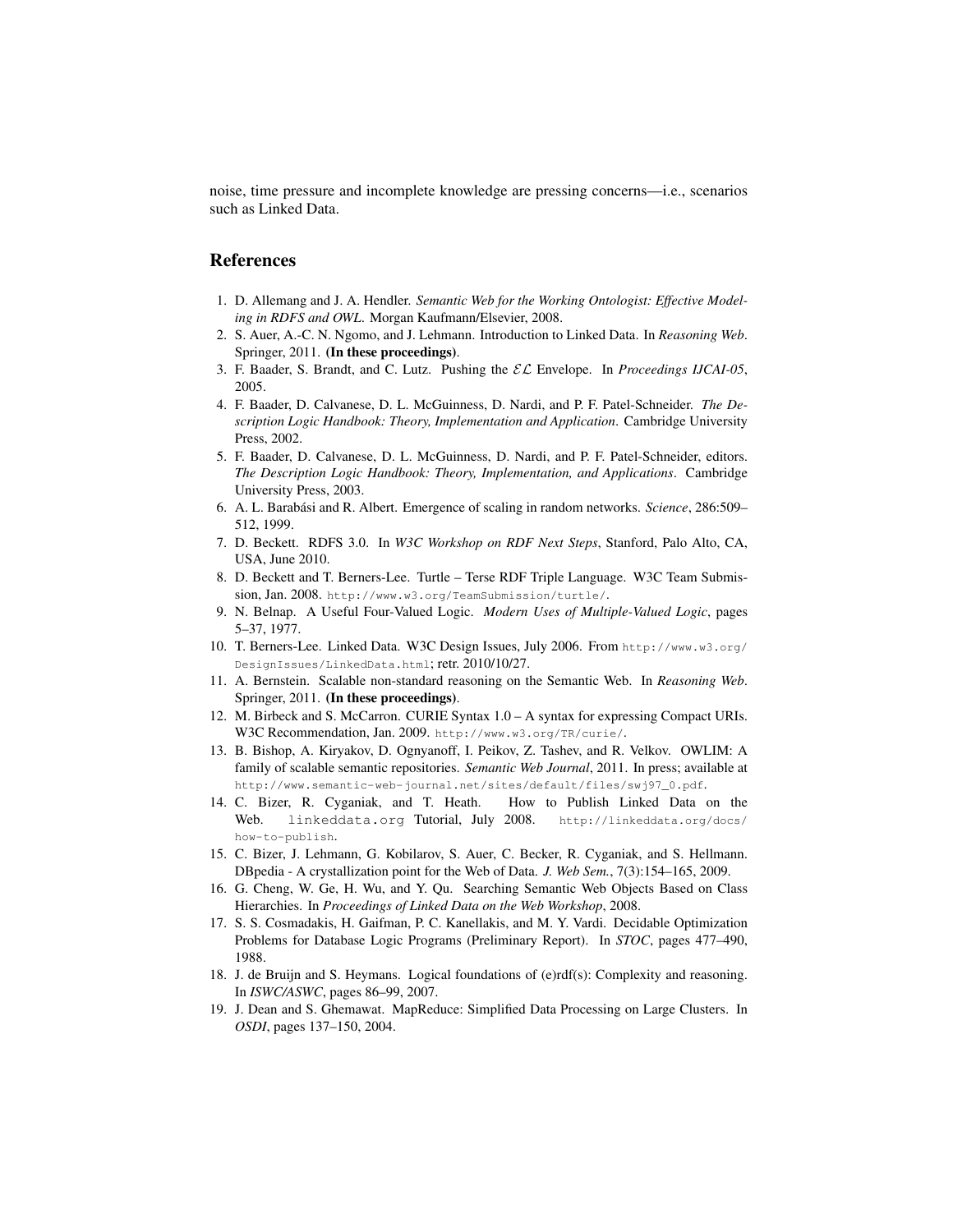- 20. R. Delbru, A. Polleres, G. Tummarello, and S. Decker. Context Dependent Reasoning for Semantic Documents in Sindice. In *Proc. of 4th SSWS Workshop*, 2008.
- 21. D. Fensel and F. van Harmelen. Unifying Reasoning and Search to Web Scale. *IEEE Internet Computing*, 11(2):96, 94–95, 2007.
- 22. R. T. Fielding, J. Gettys, J. C. Mogul, H. Frystyk, L. Masinter, P. J. Leach, and T. Berners-Lee. Hypertext Transfer Protocol – HTTP/1.1. RFC 2616, June 1999. http://www.ietf. org/rfc/rfc2616.txt.
- 23. S. Ghilardi, C. Lutz, and F. Wolter. Did i damage my ontology? a case for conservative extensions in description logics. In *Proceedings of the Tenth International Conference on Principles of Knowledge Representation and Reasoning*, pages 187–197, June 2006.
- 24. B. Glimm. Using SPARQL with RDFS and OWL entailment. In *Reasoning Web*. Springer, 2011. (In these proceedings).
- 25. C. Golbreich and E. K. Wallace. OWL 2 Web Ontology Language: New Features and Rationale. W3C Recommendation, Oct. 2009. http://www.w3.org/TR/owl2-new-features/.
- 26. B. C. Grau, I. Horrocks, B. Parsia, A. Ruttenberg, and M. Schneider. OWL 2 Web Ontology Language: Mapping to RDF Graphs. W3C Recommendation, Oct. 2009. http://www.w3. org/TR/owl2-mapping-to-rdf/.
- 27. B. C. Grau, B. Motik, Z. Wu, A. Fokoue, and C. Lutz. OWL 2 Web Ontology Language: Profiles. W3C Recommendation, Oct. 2009. http://www.w3.org/TR/owl2-profiles/.
- 28. P. Groot, H. Stuckenschmidt, and H. Wache. Approximating Description Logic Classification for Semantic Web Reasoning. In *ESWC-2005*, 2005.
- 29. B. Grosof, I. Horrocks, R. Volz, and S. Decker. Description Logic Programs: Combining Logic Programs with Description Logic. In *13th International Conference on World Wide Web*, 2004.
- 30. Y. Guo, Z. Pan, and J. Heflin. LUBM: A benchmark for OWL knowledge base systems. *J. Web Sem.*, 3(2-3):158–182, 2005.
- 31. C. Gutierrez. Models for the Web of Data. In *Reasoning Web*. Springer, 2011. (In these proceedings).
- 32. A. Harth, S. Kinsella, and S. Decker. Using Naming Authority to Rank Data and Ontologies for Web Search. In *International Semantic Web Conference*, pages 277–292, 2009.
- 33. P. Hayes. RDF Semantics. W3C Recommendation, Feb. 2004. http://www.w3.org/TR/rdfmt/.
- 34. T. Heath and C. Bizer. *Linked Data: Evolving the Web into a Global Data Space (1st Edition)*, volume 1 of *Synthesis Lectures on the Semantic Web: Theory and Technology*. Morgan & Claypool, 2011. Available from http://linkeddatabook.com/editions/1.0/.
- 35. M. Hepp. Product Variety, Consumer Preferences, and Web Technology: Can the Web of Data Reduce Price Competition and Increase Customer Satisfaction? In *EC-Web*, page 144, 2009.
- 36. P. Hitzler. OWL and Rules. In *Reasoning Web*. Springer, 2011. (In these proceedings).
- 37. P. Hitzler and F. van Harmelen. A Reasonable Semantic Web. *Semantic Web Journal – Interoperability, Usability, Applicability*, 1(1), 2010.
- 38. P. Hitzler and D. Vrandecic. Resolution-Based Approximate Reasoning for OWL DL. In *ISWC-2005*, 2005.
- 39. A. Hogan. *Exploiting RDFS and OWL for Integrating Heterogeneous, Large-Scale, Linked Data Corpora*. PhD thesis, Digital Enterprise Research Institute, National University of Ireland, Galway, 2011. Available from http://aidanhogan.com/docs/thesis/.
- 40. A. Hogan, A. Harth, and A. Polleres. Scalable Authoritative OWL Reasoning for the Web. *Int. J. Semantic Web Inf. Syst.*, 5(2), 2009.
- 41. A. Hogan, A. Harth, J. Umbrich, S. Kinsella, A. Polleres, and S. Decker. Searching and Browsing Linked Data with SWSE: the Semantic Web Search Engine. Technical Report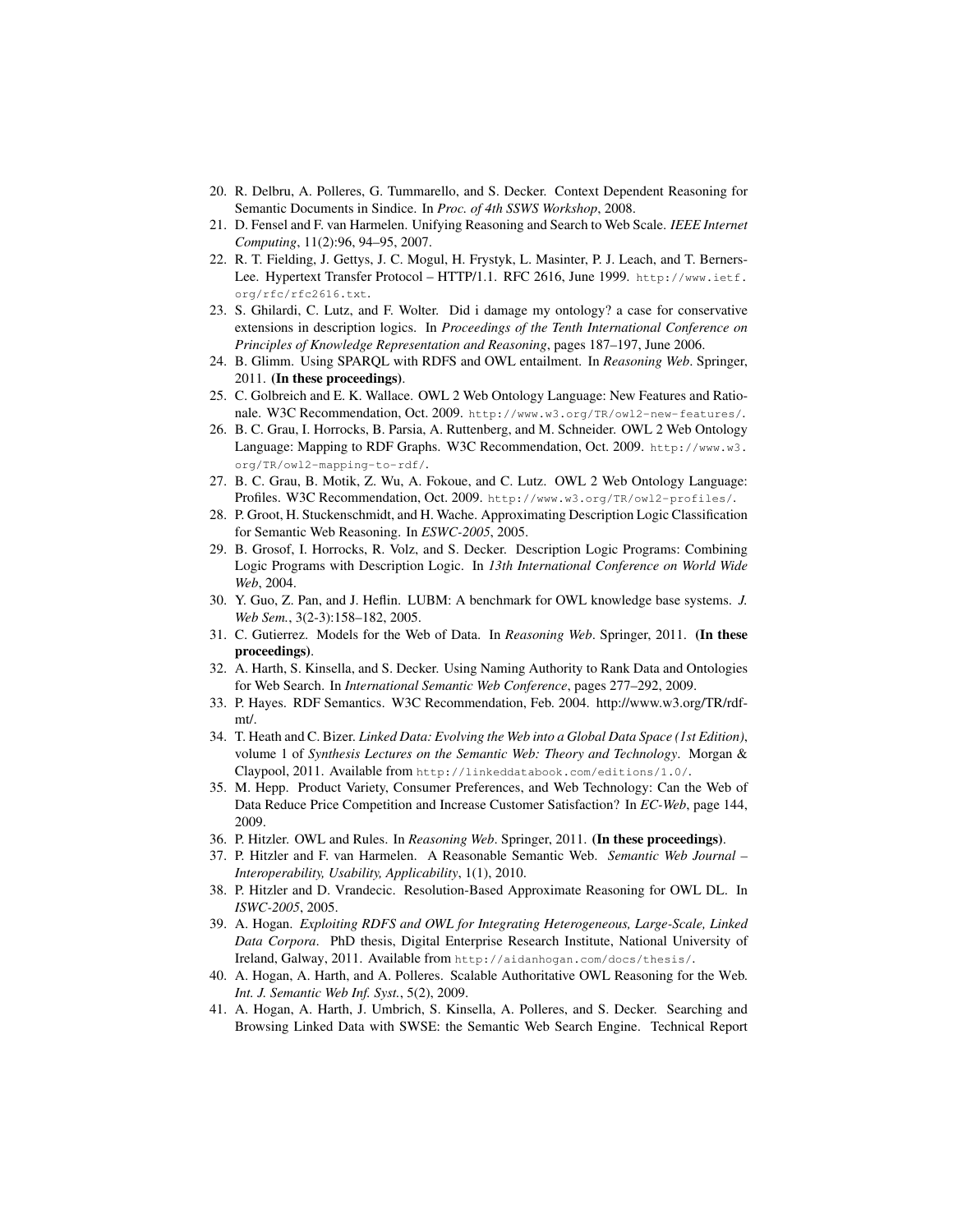DERI-TR-2010-07-23, Digital Enterprise Research Institute, Galway, 2010. http://www. deri.ie/fileadmin/documents/DERI-TR-2010-07-23.pdf.

- 42. A. Hogan, J. Z. Pan, A. Polleres, and S. Decker. SAOR: Template Rule Optimisations for Distributed Reasoning over 1 Billion Linked Data Triples. In *International Semantic Web Conference*, 2010.
- 43. B. Hollunder, W. Nutt, and M. Schmidt-Schau. Subsumption Algorithms for Concept Description Languages. In *ECAI-90*, pages 348–353. Pitman Publishing, 1990.
- 44. I. Horrocks, O. Kutz, and U. Sattler. The Even More Irresistible SROIQ. In *KR 2006*, 2006.
- 45. I. Horrocks, U. Sattler, and S. Tobies. Practical Reasoning for Very Expressive Description Logics. *Logic Journal of the IGPL*, 8:2000, 2000.
- 46. Z. Huang and F. van Harmelen. Using Semantic Distances for Reasoning with Inconsistent Ontologies. In *International Semantic Web Conference*, pages 178–194, 2008.
- 47. E. K. Hudek and G. Weddell. Binary Absorption in Tableaux-Based Reasoning for Description Logics. In *Proc. DL 2006*, 2006.
- 48. E. Jimenez-Ruiz, B. C. Grau, U. Sattler, T. Schneider, and R. B. Llavori. Safe and economic ´ re-use of ontologies: A logic-based methodology and tool support. In *Proceedings of the 21st International Workshop on Description Logics (DL2008)*, May 2008.
- 49. N. D. Jones, C. K. Gomard, P. Sestoft, L. O. Andersen, and T. Mogensen. *Partial Evaluation and Automatic Program Generation*. Prentice Hall International, 1993.
- 50. Y. Kazakov. SRIQ and SROIQ are Harder than SHOIQ. In *DL 2008*, 2008.
- 51. Y. Kazakov. Consequence-Driven Reasoning for Horn SHIQ Ontologies. In *IJCAI 2009*, 2009.
- 52. A. Kiryakov, D. Ognyanoff, R. Velkov, Z. Tashev, and I. Peikov. LDSR: a Reason-able View to the Web of Linked Data. In *Semantic Web Challenge (ISWC2009)*, 2009.
- 53. G. Kobilarov, T. Scott, Y. Raimond, S. Oliver, C. Sizemore, M. Smethurst, C. Bizer, and R. Lee. Media Meets Semantic Web - How the BBC Uses DBpedia and Linked Data to Make Connections. In *ESWC*, pages 723–737, 2009.
- 54. V. Kolovski, Z. Wu, and G. Eadon. Optimizing Enterprise-scale OWL 2 RL Reasoning in a Relational Database System. In *International Semantic Web Conference*, 2010.
- 55. H. J. Komorowski. Partial Evaluation as a Means for Inferencing Data Structures in an Applicative Language: A Theory and Implementation in the Case of Prolog. In *POPL*, pages 255–267, 1982.
- 56. D. Lembo, M. Lenzerini, R. Rosati, M. Ruzzi, and D. F. Savo. Inconsistency-Tolerant Semantics for Description Logics. In *RR*, pages 103–117, 2010.
- 57. J. W. Lloyd. *Foundations of Logic Programming (2nd edition)*. Springer-Verlag, 1987.
- 58. J. W. Lloyd and J. C. Shepherdson. Partial Evaluation in Logic Programming. *J. Log. Program.*, 11(3&4):217–242, 1991.
- 59. C. Lutz, D. Walther, and F. Wolter. Conservative extensions in expressive description logics. In *IJCAI 2007, Proceedings of the 20th International Joint Conference on Artificial Intelligence*, pages 453–458, January 2007.
- 60. Y. Ma and P. Hitzler. Paraconsistent Reasoning for OWL 2. In *RR*, pages 197–211, 2009.
- 61. F. Maier. Extending Paraconsistent SROIQ. In *RR*, pages 118–132, 2010.
- 62. G. Meditskos and N. Bassiliades. DLEJena: A practical forward-chaining OWL 2 RL reasoner combining Jena and Pellet. *J. Web Sem.*, 8(1):89–94, 2010.
- 63. B. Motik. *Web Ontology Reasoning with Logic Databases*. PhD thesis, AIFB, Karlsruhe, Germany, 2004.
- 64. B. Motik, P. F. Patel-Schneider, and B. Parsia. OWL 2 Web Ontology Language Structural Specification and Functional-Style Syntax. W3C Recommendation, Oct. 2009. http://www.w3.org/TR/owl2-syntax/.
- 65. B. Motik, R. Shearer, and I. Horrocks. Optimized Reasoning in Description Logics using Hypertableaux. In *CADE-21*, volume 4603, pages 67–83, 2007.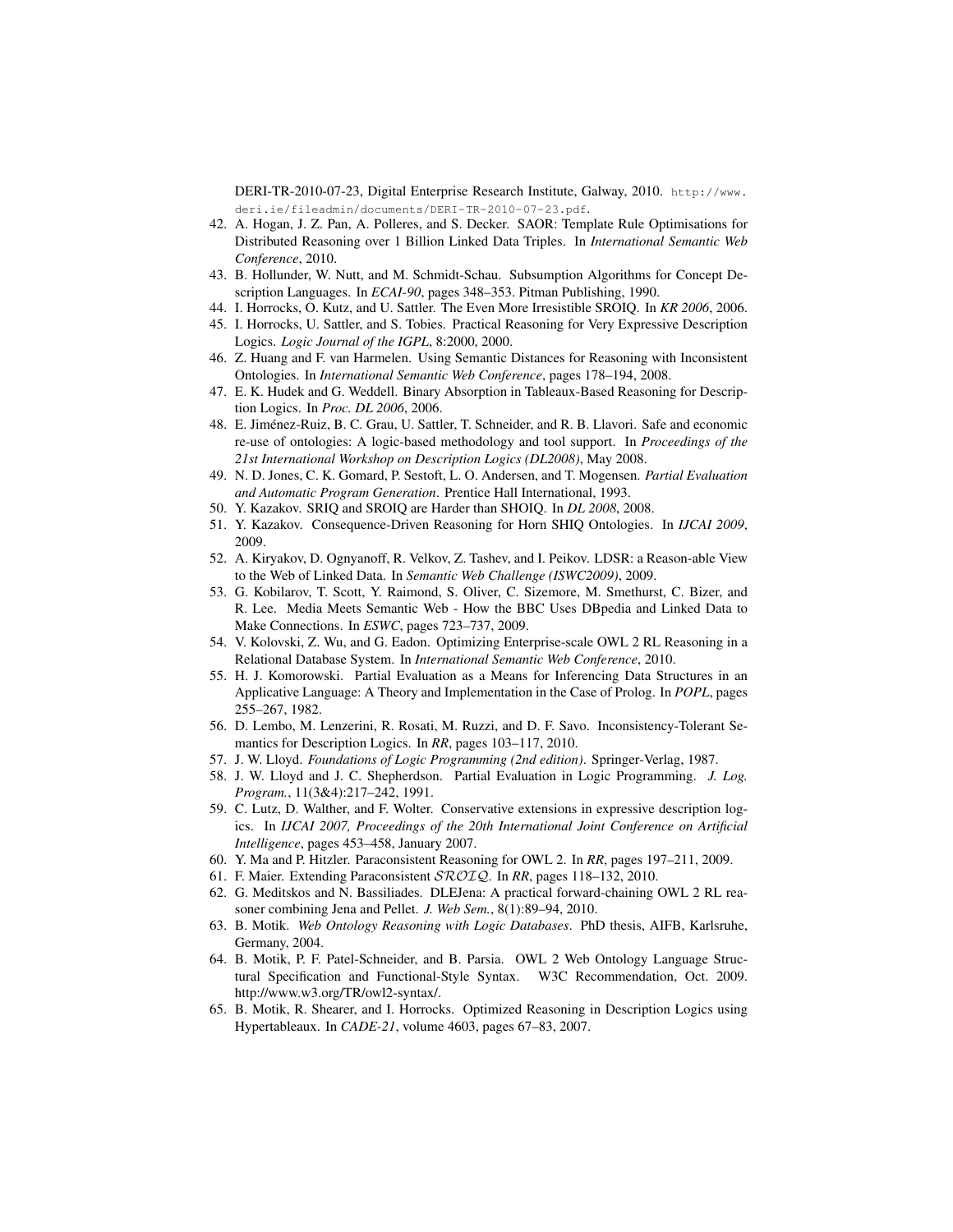- 66. B. Motik, R. Shearer, and I. Horrocks. Hypertableau Reasoning for Description Logics, 2008. Submitted to a journal.
- 67. S. Muñoz, J. Pérez, and C. Gutiérrez. Minimal Deductive Systems for RDF. In *ESWC*, pages 53–67, 2007.
- 68. S. Muñoz, J. Pérez, and C. Gutierrez. Simple and Efficient Minimal RDFS. J. Web Sem., 7(3):220–234, 2009.
- 69. E. Oren, R. Delbru, M. Catasta, R. Cyganiak, H. Stenzhorn, and G. Tummarello. Sindice.com: a document-oriented lookup index for open linked data. *IJMSO*, 3(1):37–52, 2008.
- 70. Oxford-Benchmark. Oxford Benchmark. http://hermit-reasoner.com/2009/JAIR\_ benchmarks/, 2009.
- 71. L. Page, S. Brin, R. Motwani, and T. Winograd. The PageRank Citation Ranking: Bringing Order to the Web. Technical report, Stanford Digital Library Technologies Project, 1998.
- 72. J. Z. Pan and E. Thomas. Approximating OWL-DL Ontologies. In *AAAI-2007*, pages 1434– 1439, 2007.
- 73. E. Prud'hommeaux and A. Seaborne. SPARQL Query Language for RDF. W3C Recommendation, Jan. 2008. http://www.w3.org/TR/rdf-sparql-query/.
- 74. R. Ramakrishnan, D. Srivastava, and S. Sudarshan. Rule Ordering in Bottom-Up Fixpoint Evaluation of Logic Programs. In *Proc. of 16th VLDB*, pages 359–371, 1990.
- 75. Y. Ren, J. Z. Pan, and Y. Zhao. Towards soundness preserving approximation for abox reasoning of owl2. In *Description Logics Workshop 2010 (DL2010)*, 2010.
- 76. S. Rudolph. Foundations of Description Logics. In *Reasoning Web*. Springer, 2011. (In these proceedings).
- 77. M. Schaerf and M. Cadoli. Tractable Reasoning via Approximation. *Artificial Intelligence*, 74:249–310, 1995.
- 78. K. Spackman. Managing clinical terminology hierarchies using algorithmic calculation of subsumption: Experience with SNOMED-RT. *JAMIA*, 2000.
- 79. M. Stonebraker. The Case for Shared Nothing. *IEEE Database Eng. Bull.*, 9(1):4–9, 1986.
- 80. H. Stuckenschmidt and M. Niepert. Combining Probabilistic and Logical Reasoning for Web Data Processing. In *Reasoning Web*. Springer, 2011. (In these proceedings).
- 81. H. Stuckenschmidt and F. van Harmelen. Approximating Terminological Queries. In *FQAS '02*, London, UK, 2002.
- 82. H. J. ter Horst. Combining RDF and Part of OWL with Rules: Semantics, Decidability, Complexity. In *4th International Semantic Web Conference*, pages 668–684, 2005.
- 83. H. J. ter Horst. Completeness, decidability and complexity of entailment for RDF Schema and a semantic extension involving the OWL vocabulary. *Journal of Web Semantics*, 3:79– 115, 2005.
- 84. D. Trček. Trust management methodologies for the Web. In *Reasoning Web*. Springer, 2011. (In these proceedings).
- 85. D. Tsarkov and I. Horrocks. Efficient Reasoning with Range and Domain Constraints. In *(DL 2004)*, 2004.
- 86. D. Tsarkov, I. Horrocks, and P. F. Patel-Schneider. Optimizing Terminological Reasoning for Expressive Description Logics. *J. Autom. Reason.*, 39(3):277–316, 2007.
- 87. J. D. Ullman. *Principles of Database and Knowledge Base Systems*. Computer Science Press, 1989.
- 88. J. Urbani, S. Kotoulas, J. Maassen, F. van Harmelen, and H. E. Bal. OWL Reasoning with WebPIE: Calculating the Closure of 100 Billion Triples. In *ESWC (1)*, pages 213–227, 2010.
- 89. J. Urbani, S. Kotoulas, E. Oren, and F. van Harmelen. Scalable Distributed Reasoning Using MapReduce. In *International Semantic Web Conference*, pages 634–649, 2009.
- 90. R. J. Vanderbei. *Linear Programming: Foundations and Extensions, 3rd ed.* Springer Verlag, 2008.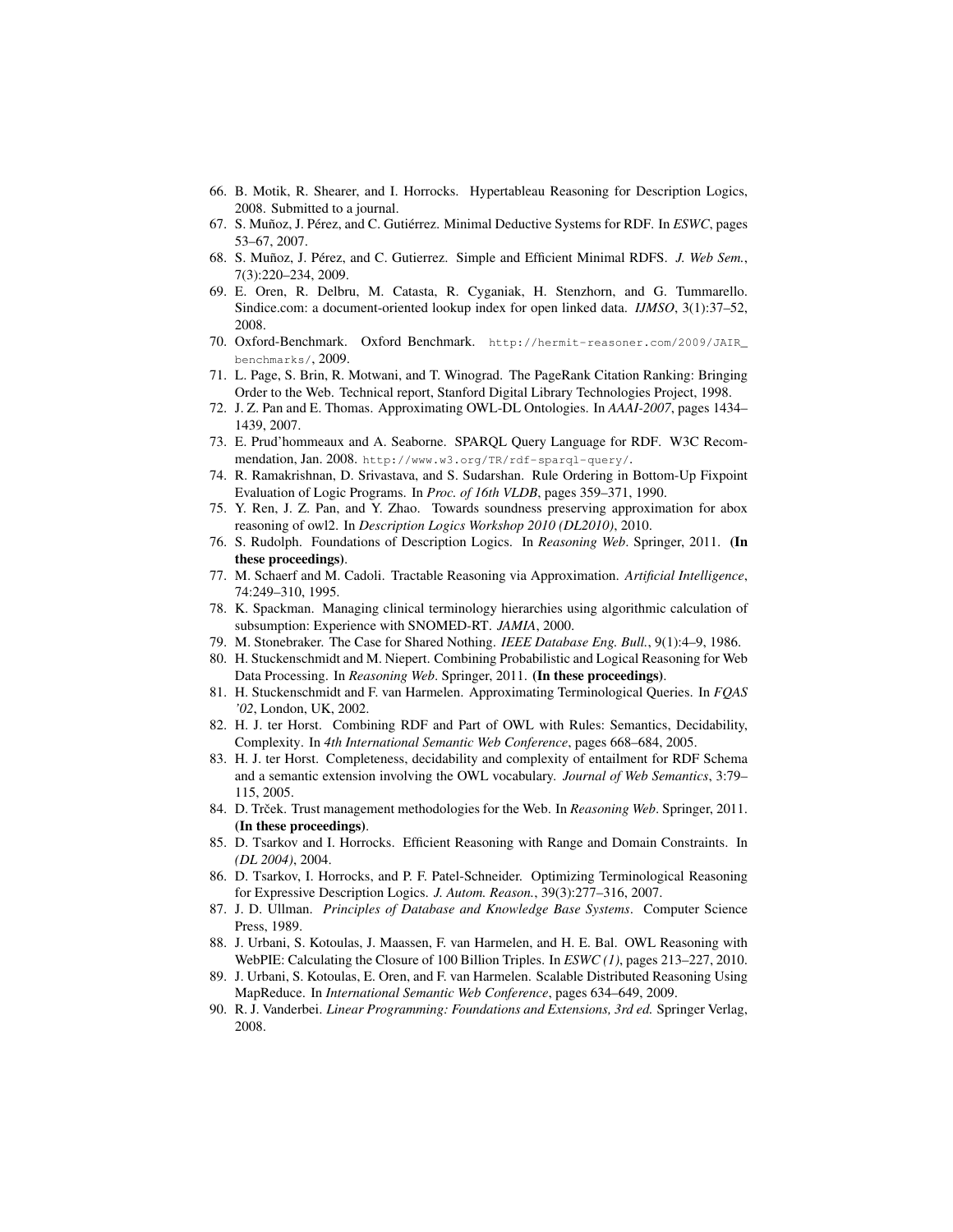- 91. D. Vrandečíc, M. Krötzsch, S. Rudolph, and U. Lösch. Leveraging Non-Lexical Knowledge for the Linked Open Data Web. *Review of April Fool's day Transactions (RAFT)*, 5:18–27, 2010.
- 92. H. Wache, P. Groot, and H. Stuckenschmidt. Scalable Instance Retrieval for the Semantic Web by Approximation. In *WISE Workshops-05*, 2005.
- 93. J. Weaver and J. A. Hendler. Parallel Materialization of the Finite RDFS Closure for Hundreds of Millions of Triples. In *International Semantic Web Conference (ISWC2009)*, pages 682–697, 2009.
- 94. E. Yardeni and E. Y. Shapiro. A Type System for Logic Programs. *J. Log. Program.*, 10(1/2/3&4):125–153, 1991.
- 95. R. Zhang, A. Artale, F. Giunchiglia, and B. Crispo. Using description logics in relation based access control. In B. C. Grau, I. Horrocks, B. Motik, and U. Sattler, editors, *Description Logics*, volume 477 of *CEUR Workshop Proceedings*. CEUR-WS.org, 2009.
- 96. X. Zhang, G. Xiao, and Z. Lin. A Tableau Algorithm for Handling Inconsistency in OWL. In *ESWC*, pages 399–413, 2009.

## A OWL 2 RL/RDF rules

Herein, we list the rule tables categorising supported OWL 2 RL/RDF rules [27] according to terminological and assertional arity of atoms in the body. Note that herein we (ab)use Turtle syntax [8] and highlight authoritative variable positions (TAVars $(R)$  see § 3.5) in bold.

### A.1 "A-Linear" OWL 2 RL/RDF Rules

| $Body(R) = \emptyset$   |                                          |                                                                           |  |  |
|-------------------------|------------------------------------------|---------------------------------------------------------------------------|--|--|
| ID                      | Head                                     | <b>Notes</b>                                                              |  |  |
| prp-ap                  |                                          | ?p a owl:AnnotationProperty For each built-in annotation property         |  |  |
| cls-thing               | owl:Thing a owl:Class.                   |                                                                           |  |  |
|                         | cls-nothing   owl: Nothing a owl: Class. |                                                                           |  |  |
| dt-type1                | ?dt a rdfs:Datatype.                     | For each built-in datatype                                                |  |  |
| $dt$ -type $2^a$        | $\frac{2l}{2}a^2dt$ .                    | For all ?! in the value-space of datatype ? dt                            |  |  |
| $dt - e\mathbf{e}^a$    | $-2l$ owl:sameAs $2l$                    | For all $2l_1$ and $2l_2$ with the same data value                        |  |  |
| $dt$ -diff <sup>a</sup> | $-21$ owl:differentFrom $-21$            | For all ? <i>l</i> and ? <i>l</i> <sub>2</sub> with different data values |  |  |

Table 15. OWL 2 RL/RDF rules with empty body (axiomatic triples)

<sup>&</sup>lt;sup>a</sup> These rules mandate (naïvely) infinite materialised inferences, and so we exclude them.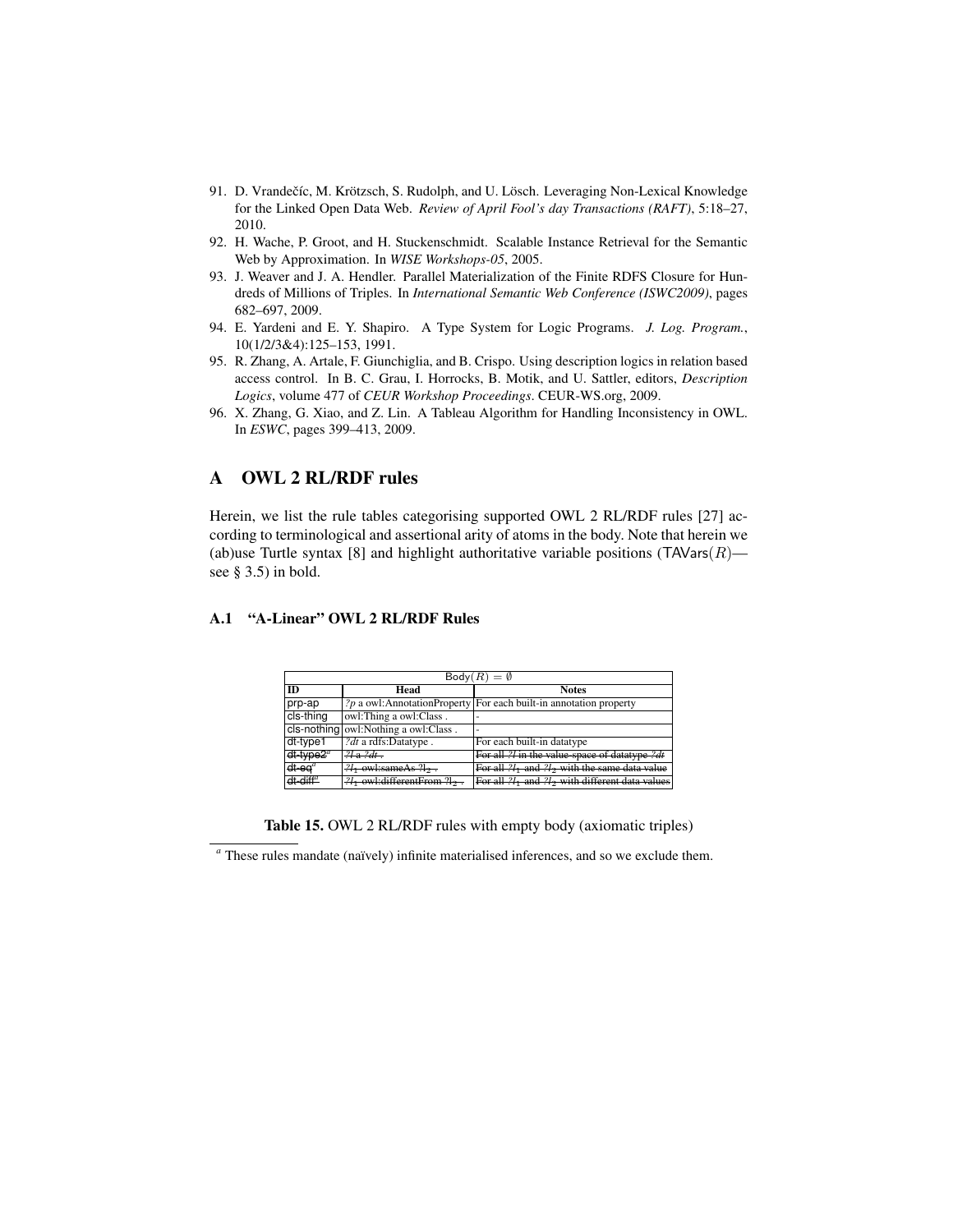|            | $\mathsf{TBody}(R) \neq \emptyset, \mathsf{ABody}(R) = \emptyset$                                         |                                                      |  |  |  |
|------------|-----------------------------------------------------------------------------------------------------------|------------------------------------------------------|--|--|--|
| ID         | <b>Body</b>                                                                                               | Head                                                 |  |  |  |
|            | terminological                                                                                            |                                                      |  |  |  |
| cls-oo     | ?c owl:oneOf $(2x_12x_n)$ .                                                                               | $2x_12x_n$ a $2c$ .                                  |  |  |  |
|            |                                                                                                           | ?c rdfs:subClassOf ?c, owl:Thing;                    |  |  |  |
| scm-cls    | $?c$ a owl: Class.                                                                                        | owl:equivalentClass ?c.                              |  |  |  |
|            |                                                                                                           | owl:Nothing rdfs:subClassOf ?c.                      |  |  |  |
| scm-sco    | $2c_1$ rdfs:subClassOf $2c_2$ . $2c_2$ rdfs:subClassOf $2c_3$ .                                           | $2c_1$ rdfs:subClassOf $2c_3$ .                      |  |  |  |
| scm-egc1   | $2c_1$ owl: equivalent Class $2c_2$ .                                                                     | $2c_1$ rdfs:subClassOf $2c_2$ .                      |  |  |  |
|            |                                                                                                           | $2c_2$ rdfs:subClassOf $2c_1$ .                      |  |  |  |
| scm-eqc2   | $2c_1$ rdfs:subClassOf $2c_2$ . $2c_2$ rdfs:subClassOf $2c_1$ .                                           | $2c_1$ owl: equivalent Class $2c_2$ .                |  |  |  |
|            | ?p a owl:ObjectProperty.                                                                                  | ?p rdfs:subPropertyOf ?p.                            |  |  |  |
| scm-op     |                                                                                                           | ?p owl:equivalentProperty ?p.                        |  |  |  |
| scm-dp     |                                                                                                           | $?p$ rdfs:subPropertyOf $?p$ .                       |  |  |  |
|            | ?p a owl:DatatypeProperty.                                                                                | ?p owl:equivalentProperty ?p.                        |  |  |  |
| scm-spo    | $?p_1$ rdfs:subPropertyOf $?p_2$ . $?p_2$ rdfs:subPropertyOf $?p_3$ .                                     | $?p_1$ rdfs:subPropertyOf $?p_3$ .                   |  |  |  |
|            |                                                                                                           | $?p_1$ rdfs:subPropertyOf $?p_2$ .                   |  |  |  |
| scm-eqp1   | $?p_1$ owl: equivalent Property $?p_2$ .                                                                  | $2p_2$ rdfs:subPropertyOf $2p_1$ .                   |  |  |  |
| scm-eqp2   | ?p <sub>1</sub> rdfs:subPropertyOf ?p <sub>2</sub> . ?p <sub>2</sub> rdfs:subPropertyOf ?p <sub>1</sub> . | $?p_1$ owl: equivalent Property $?p_2$ .             |  |  |  |
| scm-dom1   | ?p rdfs:domain ?c <sub>1</sub> . ?c <sub>1</sub> rdfs:subClassOf ?c <sub>2</sub> .                        | ?p rdfs:domain ?c <sub>2</sub> .                     |  |  |  |
| scm-dom2   | $?p_2$ rdfs:domain $?c$ . $?p_1$ rdfs:subPropertyOf $?p_2$ .                                              | $?p_1$ rdfs: domain $?c$ .                           |  |  |  |
| $scm-rng1$ | ?p rdfs:range ?c <sub>1</sub> . ?c <sub>1</sub> rdfs:subClassOf ?c <sub>2</sub> .                         | ?p rdfs:range ?c <sub>2</sub> .                      |  |  |  |
| scm-rnq2   | $?p_2$ rdfs:range $?c$ . $?p_1$ rdfs:subPropertyOf $?p_2$ .                                               | $?p_1$ rdfs:range $?c$ .                             |  |  |  |
|            | $2c_1$ owl:has Value $2i$ ; owl:on Property $2p_1$ .                                                      |                                                      |  |  |  |
| scm-hv     | $2c_2$ owl:has Value $2i$ ; owl:on Property $2p_2$ .                                                      | $2c_1$ rdfs:subClassOf $2c_2$ .                      |  |  |  |
|            | $?p_1$ rdfs:subPropertyOf $?p_2$ .                                                                        |                                                      |  |  |  |
|            | $2c_1$ owl:someValuesFrom $2y_1$ ; owl:onProperty $2p$ .                                                  |                                                      |  |  |  |
| scm-svf1   | $2c_2$ owl:someValuesFrom $2y_2$ ; owl:onProperty $2p$ .                                                  | $2c_1$ rdfs:subClassOf $2c_2$ .                      |  |  |  |
|            | $2y_1$ rdfs:subClassOf $2y_2$ .                                                                           |                                                      |  |  |  |
|            | $?c_1$ owl:someValuesFrom ?y; owl:onProperty ?p <sub>1</sub> .                                            |                                                      |  |  |  |
| scm-svf2   | $2c_2$ owl:someValuesFrom $2y$ ; owl:onProperty $2p_2$ .                                                  | $2c_1$ rdfs:subClassOf $2c_2$ .                      |  |  |  |
|            | $?p_1$ rdfs:subPropertyOf $?p_2$ .                                                                        |                                                      |  |  |  |
|            | $?c_1$ owl:allValuesFrom $?y_1$ ; owl:onProperty $?p$ .                                                   |                                                      |  |  |  |
| scm-avf1   | $?c_2$ owl:allValuesFrom $?y_2$ ; owl:onProperty $?p$ .                                                   | $2c_1$ rdfs:subClassOf $2c_2$ .                      |  |  |  |
|            | $2y_1$ rdfs:subClassOf $2y_2$ .                                                                           |                                                      |  |  |  |
|            | $2c_1$ owl:allValuesFrom $2y$ ; owl:onProperty $2p_1$ .                                                   |                                                      |  |  |  |
| scm-avf2   | $2c_2$ owl:allValuesFrom $2y$ ; owl:onProperty $2p_2$ .                                                   | $2c_1$ rdfs:subClassOf $2c_2$ .                      |  |  |  |
|            | $?p_1$ rdfs:subPropertyOf $?p_2$ .                                                                        |                                                      |  |  |  |
| scm-int    | ?c owl:intersectionOf $(2c_12c_n)$ .                                                                      | ?c rdfs:subClassOf ?c <sub>1</sub> ?c <sub>n</sub> . |  |  |  |
| scm-uni    | ?c owl:unionOf $(2c_12c_n)$ .                                                                             | $?c_1?c_n$ rdfs:subClassOf $?c$ .                    |  |  |  |

Table 16. OWL 2 RL/RDF rules containing only T-atoms in the body

| $\overline{ABody(R)} \neq \emptyset$ , T $Body(R) = \emptyset$ |                                                    |                                                                                                                           |
|----------------------------------------------------------------|----------------------------------------------------|---------------------------------------------------------------------------------------------------------------------------|
| $\mathbf{ID}$                                                  | Body                                               | Head                                                                                                                      |
|                                                                | assertional                                        |                                                                                                                           |
|                                                                | eq-ref <sup>a</sup> $\frac{2s}{b}$ $\frac{2p}{c}$  | $\frac{2}{5}$ owl::sameAs $\frac{2}{5}$ $\frac{2}{7}$ owl::sameAs $\frac{2}{7}$ $\frac{2}{7}$ owl::sameAs $\frac{2}{7}$ . |
|                                                                | eq-sym   ?x owl::sameAs ?y .   ?y owl::sameAs ?x . |                                                                                                                           |

Table 17. OWL 2 RL/RDF rules with no T-atoms, but one A-atom in the body

*<sup>a</sup>* We typically omit this rule which adds unnecessary bulk to the materialised inferences, and could be more easily supported by backward-chaining.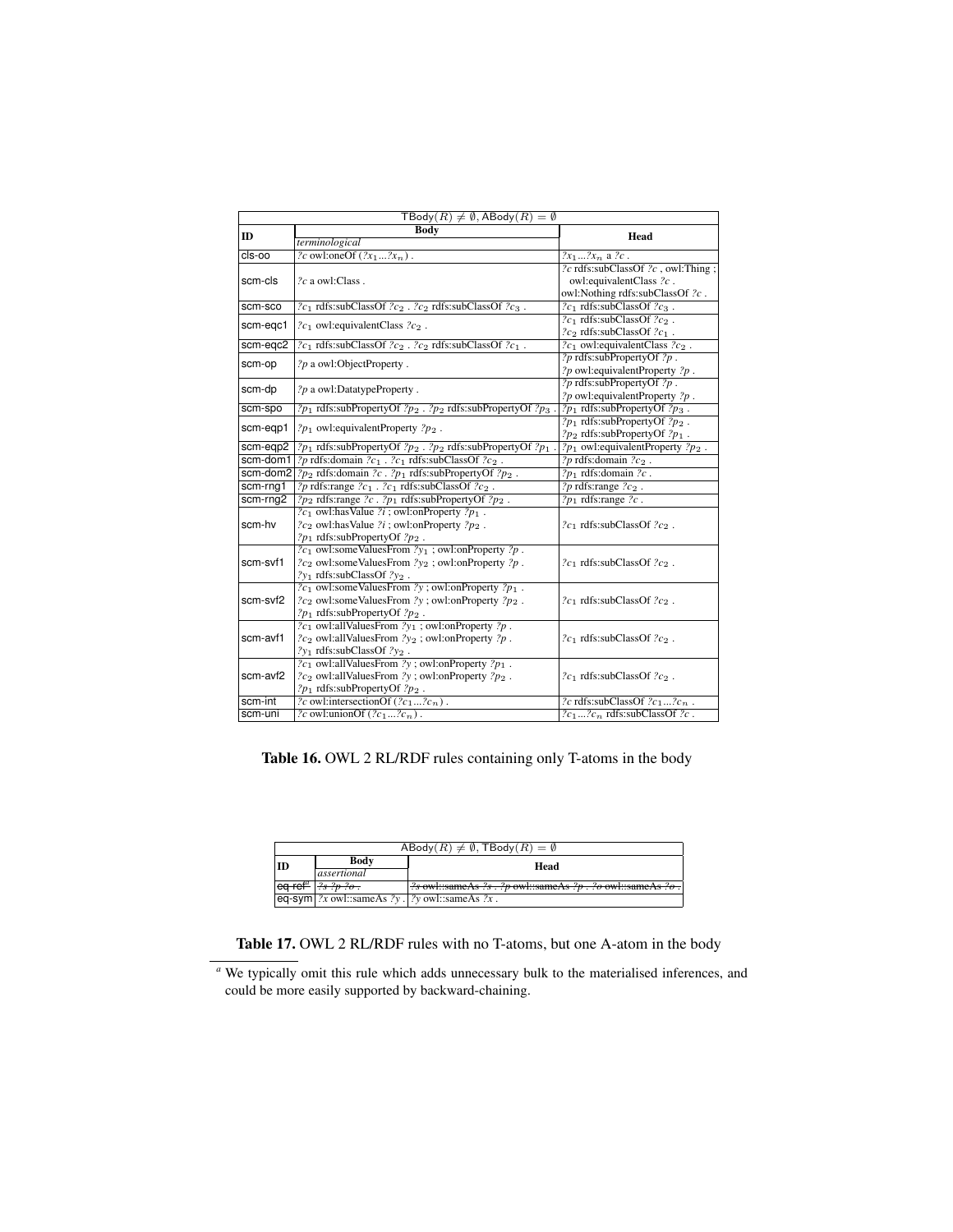| $TBody(R) \neq \emptyset$ and $ {\sf ABody}(R)  = 1$ |                                                                                           |                     |                                   |
|------------------------------------------------------|-------------------------------------------------------------------------------------------|---------------------|-----------------------------------|
| ID                                                   | Body                                                                                      |                     | Head                              |
|                                                      | terminological                                                                            | assertional         |                                   |
| prp-dom                                              | 2p rdfs: domain $2c$ .                                                                    | ?x ?p ?y.           | $2x a 2c$ .                       |
| prp-rng                                              | $2p$ rdfs: range $2c$ .                                                                   | ?x ?p ?y.           | $2v a 2c$ .                       |
|                                                      | $prp\text{-symp}$ ?p a owl:Symmetric Property.                                            | ?x ?p ?y. 2y ?p ?x. |                                   |
| prp-spo1                                             | $ 2p_1 $ rdfs:subPropertyOf $2p_2$ .                                                      |                     | $2x 2p_1 2y 2x 2p_2 2y$ .         |
| prp-eqp1                                             | $ 2p_1$ owl: equivalent Property $2p_2$ .                                                 |                     | $2x 2p_1 2y$ . $2x 2p_2 2y$ .     |
| $prp$ -eqp2 $ $                                      | $2p_1$ owl: equivalent Property $2p_2$ .                                                  |                     | $2x 2p_2 2y 2x 2p_1 2y$ .         |
| prp-inv1                                             | $\sqrt{2p_1}$ owl:inverseOf $\sqrt[2]{2p_2}$ .                                            |                     | $2x 2p_1 2y 2y 2p_2 2x$ .         |
| prp-inv2                                             | $\frac{2p_1}{p_2}$ owl:inverseOf $\frac{2p_2}{p_2}$ .                                     |                     | $?x ?p_2 ?y . 2y ?p_1 ?x .$       |
| cls-int2                                             | <i>Pc</i> owl:intersectionOf $(2c_1  2c_n)$ .                                             | $2x a 2c$ .         | $\sqrt{2x}$ a $2c_1$ , , $2c_n$ . |
| cls-uni                                              | ?c owl:unionOf $(2c_12c_i2c_n)$ .                                                         | $2x$ a $2c_i$       | $2x a 2c$ .                       |
| cls-svf2                                             | ?x owl:someValuesFrom owl:Thing ; owl:onProperty ?p.                                      | $2u 2p 2v$ .        | $2u$ a $2x$ .                     |
| cls-hv1                                              | ?x owl:has Value ?y ; owl:on Property ?p.                                                 | $2u$ a $2x$ .       | $2u 2p 2y$ .                      |
| cls-hv2                                              | ?x owl:has Value ?y; owl:on Property ?p.                                                  | $2u 2p 2y$ .        | $2u$ a $2x$                       |
| cax-sco                                              | $2c_1$ rdfs:subClassOf $2c_2$ .                                                           | $?x$ a $?c_1$ .     | $2x$ a $2c_2$ .                   |
| cax-eqc1                                             | $ 2c_1$ owl: equivalent Class $2c_2$ .                                                    | $2x$ a $2c_1$ .     | $2x a 2c_2$ .                     |
|                                                      | cax-eqc2   $2c_1$ owl: equivalent Class $2c_2$ .<br>$\overline{?x}$ a $\overline{?c_2}$ . |                     | $2x a 2c1$ .                      |

Table 18. OWL 2 RL/RDF rules containing some T-atoms and precisely one A-atom in the body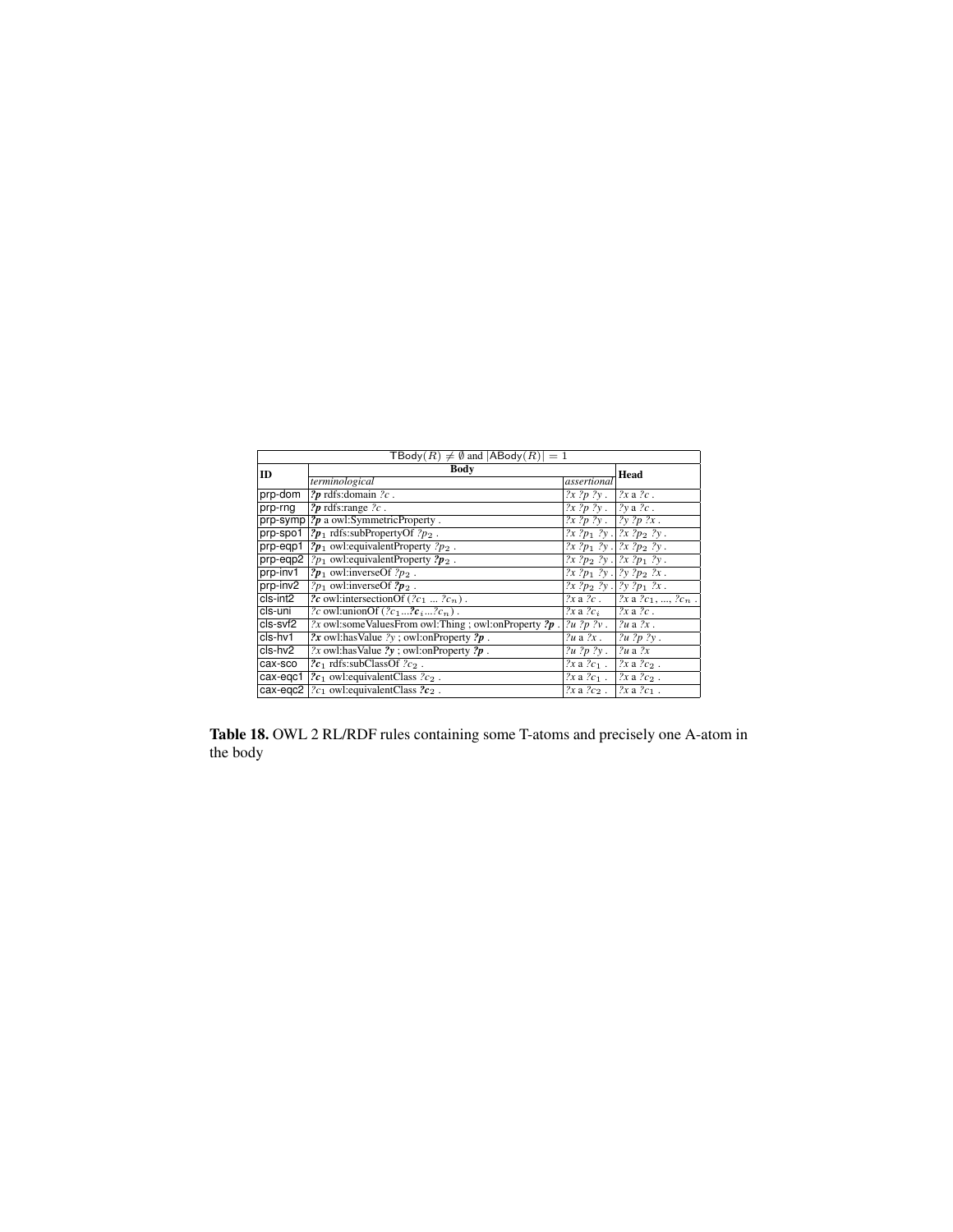## A.2 Unsupported OWL 2 RL/RDF Rules

| $ {\sf ABody}(R)  > 1$ , TBody $(R) = \emptyset$ |                                                                       |                           |
|--------------------------------------------------|-----------------------------------------------------------------------|---------------------------|
| ID                                               | Body                                                                  | Head                      |
|                                                  | assertional                                                           |                           |
|                                                  | eq-trans   ?x owl:sameAs ?y . ?y owl:sameAs ?z .   ?x owl:sameAs ?z . |                           |
|                                                  | eq-rep-s   ?s owl:same As ?s' . ?s ?p ?o.                             | $2s'$ $2p$ $2o$ .         |
|                                                  | eq-rep-p ?p owl:sameAs ?p' . ?s ?p ?o.                                | $2s$ $2p'$ $2o$ .         |
|                                                  | eq-rep-o   ?o owl:sameAs ?o' . ?s ?p ?o.                              | $2s \cdot 2p \cdot 2o'$ . |

Table 19. OWL 2 RL/RDF rules containing no T-atoms, but multiple A-atoms in the body—all relate to supporting the positive semantics of  $\text{owl:sameAs}$ , and all give quadratic materialisation

| $TBody(R) \neq \emptyset$ and $ {\sf ABody}(R)  > 1$ |                                                                    |                                       |                            |  |
|------------------------------------------------------|--------------------------------------------------------------------|---------------------------------------|----------------------------|--|
| ID                                                   | Body                                                               |                                       | Head                       |  |
|                                                      | terminological                                                     | assertional                           |                            |  |
| linear materialisation w.r.t. assertional data       |                                                                    |                                       |                            |  |
| cls-int1                                             | ?c owl:intersectionOf $(2c_1  2c_n)$ .                             | $?y a?c_1, , ?c_n$ .                  | $2v$ a $2c$ .              |  |
| cls-svf1                                             | ?x owl:someValuesFrom ?y ; owl:onProperty ?p.   ?u ?p ?v . ?v a?y. |                                       | $2u$ a $2x$ .              |  |
| cls-avf                                              | 2x owl:allValuesFrom ?y; owl:onProperty ?p.                        | ?u ?p ?v : a?x.                       | ?v a?y.                    |  |
|                                                      | quadratic materialisation w.r.t. assertional data                  |                                       |                            |  |
| prp-fp                                               | $?p$ a owl: Functional Property.                                   | $?x ?p ?y_1, ?y_2.$                   | $2y_1$ owl:sameAs $2y_2$ . |  |
| prp-ifp                                              | $?p$ a owl:InverseFunctionalProperty.                              | $2x_1 2p 2y$ .                        | $2x_1$ owl:sameAs $2x_2$ . |  |
|                                                      |                                                                    | $2x_2 2p 2y$ .                        |                            |  |
| prp-key                                              | ?c owl:hasKey $(2p_1  2p_n)$                                       | $?x ?p_1 ?z_1 ;  ; ?p_n ?z_n , a ?c.$ | $?x$ owl:sameAs $?y$ .     |  |
|                                                      |                                                                    | $?y ?p_1 ?z_1 ;  ; ?p_n ?z_n , a ?c.$ |                            |  |
| cls-maxc2                                            | ?x owl:maxCardinality 1 ; owl:onProperty ?p.                       | $2u$ a $2x$ ; $2p$ $2y_1$ , $2y_2$ .  | $2y_1$ owl:sameAs $2y_2$ . |  |
| cls-maxgc3                                           | 2x owl:maxQualifiedCardinality 1.                                  | $2u$ a $2x$ ; $2p$ $2y_1$ , $2y_2$ .  |                            |  |
|                                                      | ?x owl:onProperty ?p; owl:onClass ?c.                              | $?y_1$ a $?c$ . $?y_2$ a $?c$ .       | $2y_1$ owl:sameAs $2y_2$   |  |
| cls-maxgc4                                           | 2x owl:maxQualifiedCardinality 1.                                  | $2u$ a $2x$ ; $2p$ $2y_1$ , $2y_2$ .  | $2y_1$ owl:sameAs $2y_2$   |  |
|                                                      | owl:onProperty $?p$ ; owl:onClass owl:Thing.                       |                                       |                            |  |
| prp-trp                                              | $?p$ a owl:TransitiveProperty.                                     | ?x ?p ?y . ?y ?p ?z.                  | ?x ?p ?z                   |  |
| prp-spo2                                             |                                                                    | $2u_1 2p_1 2u_2$ .                    |                            |  |
|                                                      | ?p owl:propertyChainAxiom $(2p_1  2p_n)$ .                         | $2u_2$ $2p_2$ $2u_3$ .                | $2u_1$ $2p$ $2u_{n+1}$ .   |  |
|                                                      |                                                                    | $2u_n 2p_n 2u_{n+1}$ .                |                            |  |

Table 20. OWL 2 RL/RDF rules containing some T-atoms and multiple A-atoms in the body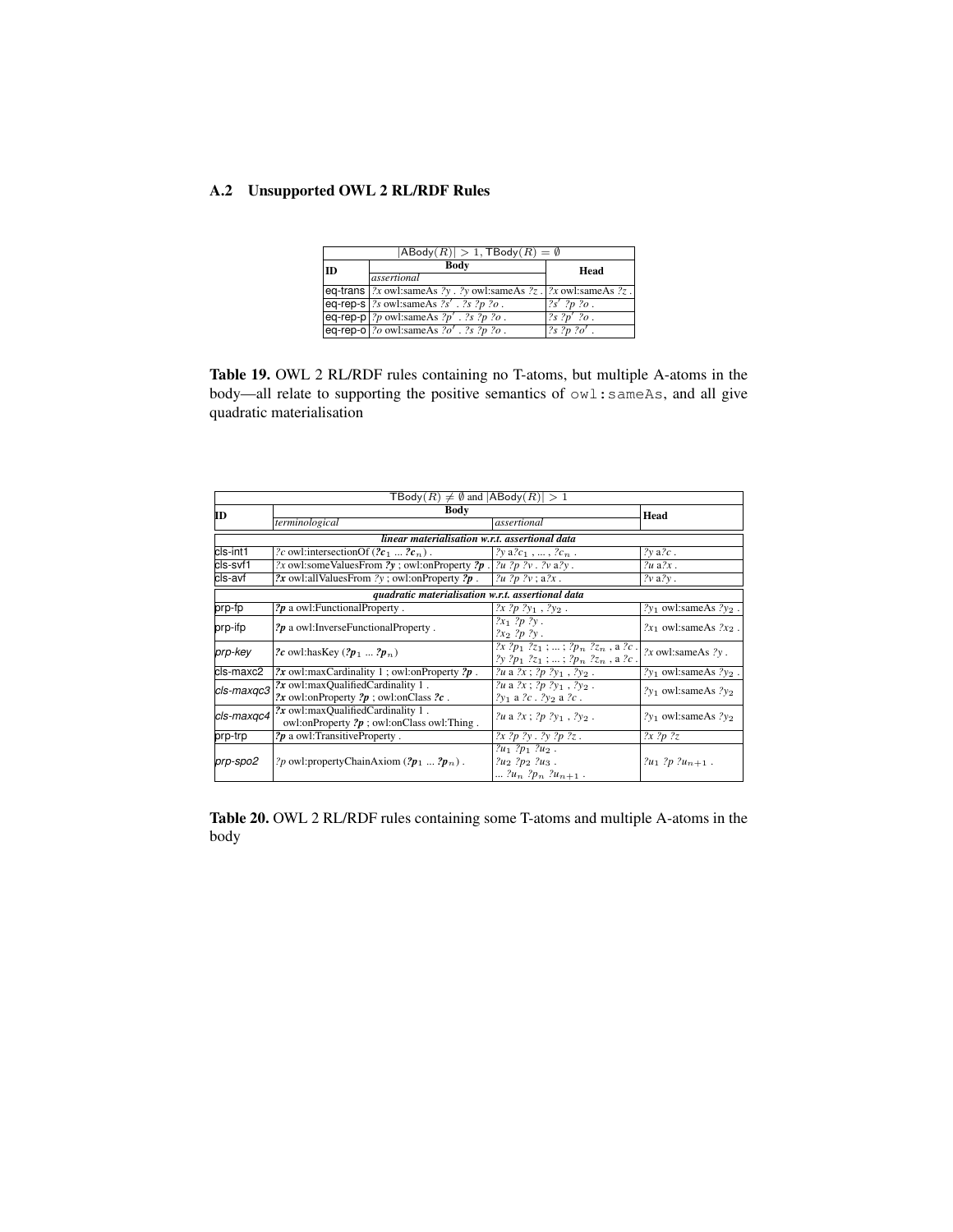| $Head(R) = \perp$ |                                                             |                                                                             |  |
|-------------------|-------------------------------------------------------------|-----------------------------------------------------------------------------|--|
| ID                | <b>Body</b>                                                 |                                                                             |  |
|                   | terminological                                              | assertional                                                                 |  |
| eg-diff1          |                                                             | $?x$ owl:sameAs $?y$ .                                                      |  |
|                   |                                                             | $?x$ owl:differentFrom $?y$ .                                               |  |
|                   |                                                             | $?x$ a owl:AllDifferent :                                                   |  |
| eq-diff2          |                                                             | owl:members $(2z_12z_n)$ .                                                  |  |
|                   |                                                             | $?z_i$ owl:sameAs $?z_i$ . $(i \neq j)$                                     |  |
|                   |                                                             | $?x$ a owl:AllDifferent;                                                    |  |
| eq-diff3          |                                                             | owl:distinctMembers $(2z_12z_n)$ .                                          |  |
|                   |                                                             | $2z_i$ owl:sameAs $2z_i$ . $(i \neq j)$                                     |  |
| prp-irp           | $?p$ a owl:IrreflexiveProperty.                             | $\overline{?x}\overline{?p}\overline{?x}$ .                                 |  |
| prp-asyp          | ?p a owl:AsymmetricProperty                                 | ?x ?p ?y . ?y ?p ?x.                                                        |  |
| prp-pdw           | $2p_1$ owl: property Disjoint With $2p_2$ .                 | $?x ?p_1 ?y ; ?p_2 ?y.$                                                     |  |
| prp-adp           | ?x a owl:AllDisjointProperties ; owl:members $(2p_12p_n)$ . | $2u 2p_i 2y$ ; $2p_j 2y$ . $(i \neq j)$                                     |  |
|                   |                                                             | ?x owl:sourceIndividual $2i_1$ .                                            |  |
| prp-npa1          |                                                             | ?x owl:assertionProperty ?p.                                                |  |
|                   |                                                             | ?x owl:targetIndividual $2i_2$ .                                            |  |
|                   |                                                             | $2i_1$ $2p$ $2i_2$ .                                                        |  |
|                   |                                                             | $2x$ owl:sourceIndividual $2i$ .                                            |  |
| prp-npa2          |                                                             | ?x owl:assertionProperty ?p.                                                |  |
|                   |                                                             | $?x$ owl:targetValue $?lt$ .                                                |  |
|                   |                                                             | $2i$ $2p$ $2lt$ .                                                           |  |
| cls-nothing2.     |                                                             | $?x$ a owl: Nothing.                                                        |  |
| cls-com           | $2c_1$ owl:complementOf $2c_2$ .                            | $2x a 2c_1$ , $2c_2$ .                                                      |  |
| cls-maxc1         | ?x owl:maxCardinality 0; owl:onProperty ?p.                 | $2u$ a $2x$ ; $2p$ $2y$ .                                                   |  |
| cls-maxgc1        | ?x owl:maxQualifiedCardinality 0;                           | ? <i>u</i> a ? <i>x</i> ; ? <i>p</i> ? <i>y</i> . ? <i>y</i> a ? <i>c</i> . |  |
|                   | owl:onProperty $?p$ ; owl:onClass $?c$ .                    |                                                                             |  |
| cls-maxgc2        | ?x owl:maxQualifiedCardinality 0;                           | $2u$ a $2x: 2p 2y$ .                                                        |  |
|                   | owl:onProperty $2p$ ; owl:onClass owl:Thing.                |                                                                             |  |
| cax-dw            | $2c_1$ owl:disjoint With $2c_2$ .                           | $?x a ?c_1 . ?c_2 .$                                                        |  |
| cax-adc           | ?x a owl:AllDisjointClasses; owl:members $(2c_12c_n)$ .     | ?z a ?c <sub>i</sub> , ?c <sub>i</sub> . $(i \neq j)$                       |  |
| dt-not-type       |                                                             | ? <i>lt</i> a ? <i>dt</i> . (s.t. ? <i>lt</i> is an ill-typed literal)      |  |

Table 21. OWL 2 RL/RDF "constraint" rules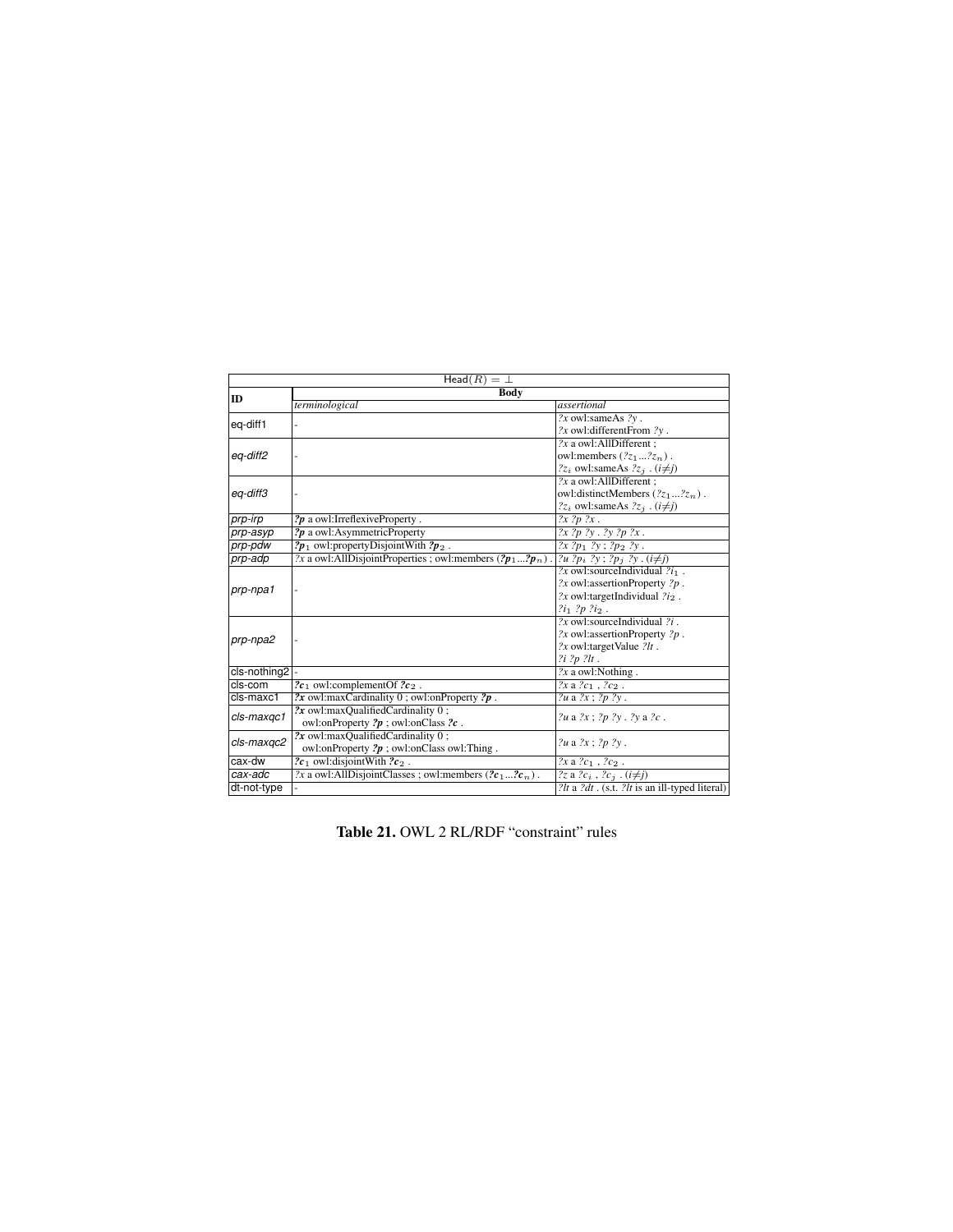| ID       | partially covered by recursive rule(s)                       |
|----------|--------------------------------------------------------------|
| scm-cls  | incomplete for owl: Thing membership inferences <sup>a</sup> |
| scm-sco  | cax-sco                                                      |
| scm-egc1 | cax-eqc1, cax-eqc2                                           |
| scm-eqc2 | cax-sco                                                      |
| scm-op   | no unique assertional inferences                             |
| scm-dp   | no unique assertional inferences                             |
| scm-spo  | prp-spo1                                                     |
| scm-eqp1 | prp-eqp1, prp-eqp2                                           |
| scm-eqp2 | prp-spo1                                                     |
| scm-dom1 | prp-dom, cax-sco                                             |
| scm-dom2 | prp-dom, prp-spo1                                            |
| scm-rng1 | prp-rng, cax-sco                                             |
| scm-rng2 | prp-rng, prp-spo1                                            |
| scm-hv   | prp-rng, prp-spo1                                            |
| scm-svf1 | incomplete: cls-svf1, cax-sco                                |
| scm-svf2 | incomplete: cls-svf1, prp-spo1                               |
| scm-avf1 | incomplete: cls-avf, cax-sco                                 |
| scm-avf2 | incomplete: cls-avf, prp-spo1                                |
| scm-int  | cls-int2                                                     |
| scm-uni  | cls-uni                                                      |

Table 22. Enumeration of the coverage of inferences in case of the omission of rules in Table 16 wrt. inferencing over assertional knowledge by recursive application of rules in Table 18: underlined rules are not supported, and thus we would encounter incompleteness wrt. assertional inference (would not affect a full OWL 2 RL/RDF reasoner which includes the underlined rules).

*a* In our scenario, are not concerned—we filter out such statements and rules such as cls-svf2 and cls-maxqc2 encode direct support for owl:Thing.